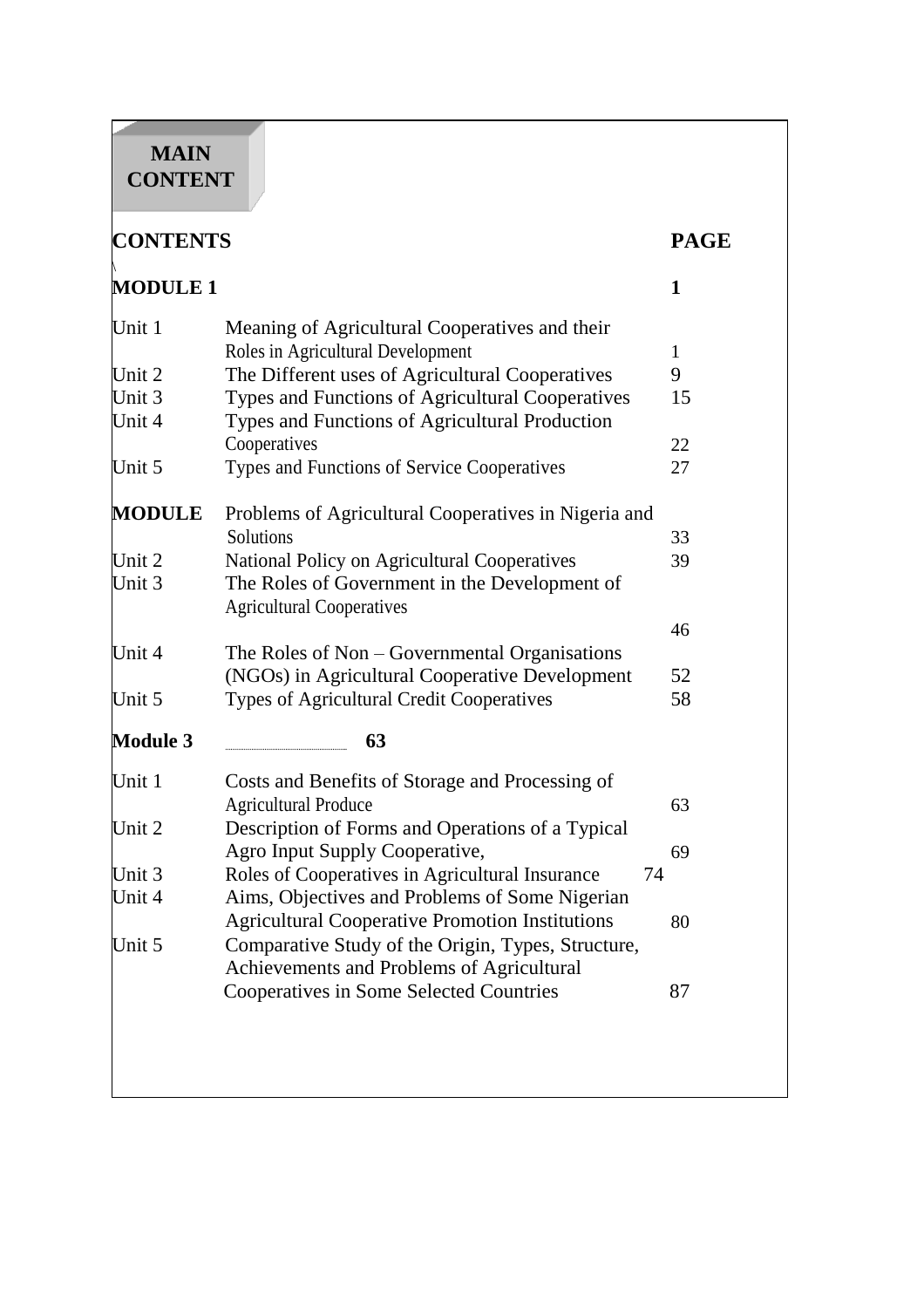# **MODULE 1**

| Unit 1 | Meaning of Agricultural Cooperatives and their   |
|--------|--------------------------------------------------|
|        | Roles in Agricultural Development                |
| Unit 2 | The Different uses of Agricultural Cooperatives  |
| Unit 3 | Types and Functions of Agricultural Cooperatives |
| Unit 4 | Types and Functions of Agricultural Production   |
|        | Cooperatives                                     |

Unit 5 Types and Functions of Service Cooperatives

# **UNIT 1 MEANING OF AGRICULTURAL COOPERATIVES AND THEIR ROLES IN AGRICULTURAL DEVELOPMENT**

## **CONTENTS**

- 1.0 Introduction
- 2.0 Objectives
- 3.0 Main Content
	- 3.1 Agricultural Cooperatives and their Roles in Agricultural Development
	- 3.2 Educational Role
	- 3.3 Mobilisation of Savings
	- 3.4 Provision of Extension
	- 3.5 Management of Credit
	- 3.6 Attraction of Government Support
- 4.0 Conclusion
- 5.0 Summary
- 6.0 Tutor-Marked Assignment

7.0References/Further Reading

# **1.0 INTRODUCTION**

This unit introduces the subject of farmers' cooperatives. You are going to spend at least two hours to go through it. While going through the unit, there are exercises designed to make you pause and reflect on what you are reading. By so doing, you may have a grasp of the units being presented to you.

At the end of the unit, there are again tutor-marked questions which are meant for you. Try your hands on them so as to be self-assured that you have a mastery of the points raised in the unit, as indicated in the objectives stated below: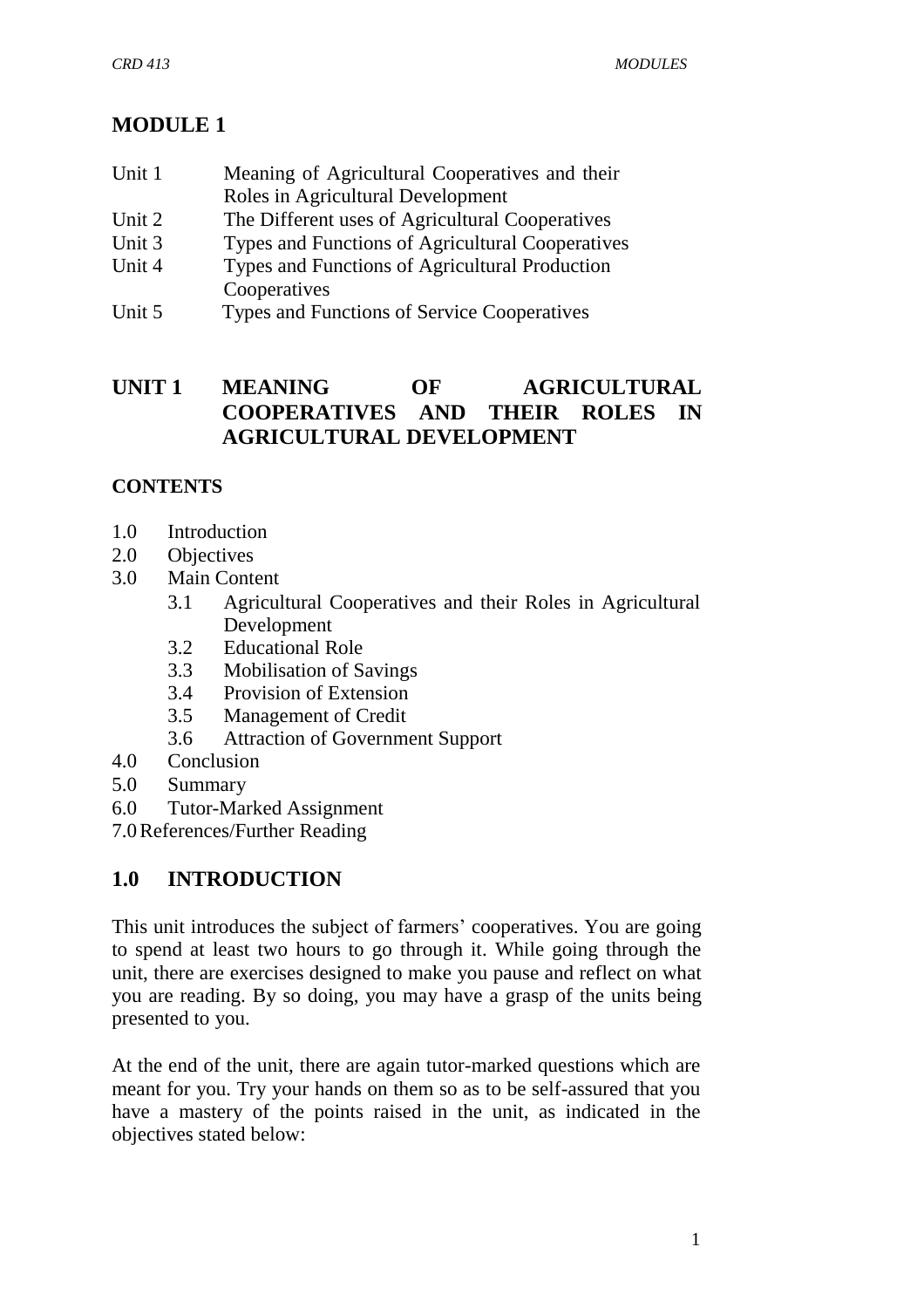#### **2.0 OBJECTIVES**

At the end of this unit, you should be able to:

- describe the meaning of agricultural Cooperatives
- explain the roles of agricultural cooperatives in agricultural development.

#### **3.0 MAIN CONTENT**

### **3.1 Agricultural Cooperatives and their Roles in Agricultural Development**

An agricultural Cooperative, also known as farmers' cooperative, is a form of cooperative formed by farmers or agriculturalists who have combined their resources together for the production and marketing of their produce. They also get some equipment and items to enhance the effectiveness of their production and marketing of the items with the hope of benefiting members financially and economically. These include receiving loans, farm inputs such as fertilizer, professional advice financial education, mobilisation of savings, provision of extension services, management of credit and attraction of government's support, land/soil conservation and irrigation.

Agricultural Cooperative as a form of business organisations is distinct from the common investor–owned firms (IOFs). Both are organised as enterprises, but IOFs pursue profit maximisation as their objectives, whereas cooperatives strive to maximise the benefits they generate for their members (which usually involves zero – profit operation). Agricultural cooperatives are therefore created in situations where farmers cannot obtain essential services from IOFs (because the provision of these services is judged to be unprofitable by the IOFs), or when IOFs provide the services at a disadvantage to the farmers (i. e. the services are available, but the profit – motivated prices are too high for the farmers). The former situations are characterised with economic theory such as market failure or missing services motive. The latter drive the creation of cooperatives as a cooperative yardstick or as a means of allowing farmers to build countervailing market power to oppose the IOFs. The concept of competitive yardstick implies that farmers faced with unsatisfactory performances by IOFs, may form a cooperative firm whose purpose is to force the IOFs, through competition to improve their services to farmers.

A practical motivation for the creation of agricultural cooperatives is sometimes described as "overcoming the curse of sma llness" A cooperative, being an association of a large number of small farmers, acts as a large business entity in the market, reaping the significant advantages of economics of scale that are not available to its members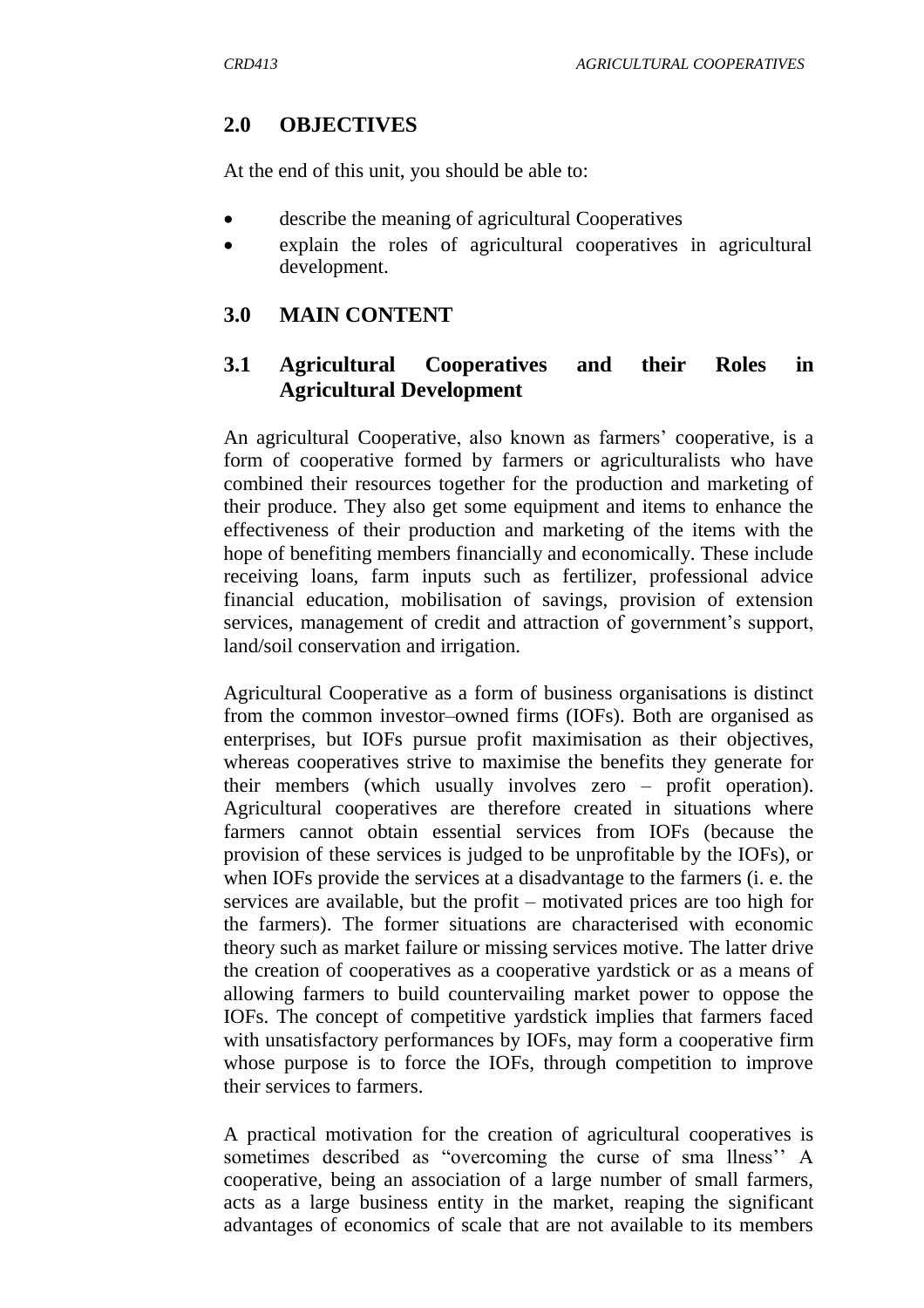individually. Agricultural cooperatives play significant roles in agricultural development.

# **3.2 Educational Role**

Agricultural cooperative societies provide professional advice to farmers on how to use chemicals to eradicate pests, diseases as well as on mechanisation of agriculture. They prepare farmers' mind ahead of time the prices of their product.

The agricultural cooperatives carry out research services into the marketing of their products as well as educating them on the best seedling to plant and the actual period. They disseminate new ideas to farmers through extension workers either through individual method, personal contact, group method and mass media.

All these educational functions of agricultural cooperatives are in line with the principles of Rockdale Equitable Pioneers, which include giving cooperative members qualitative and functional education. In addition to providing members with education and training in farm practice, marketing and extension service, agricultural cooperatives also finance the education of members, their dependants and the people from the communities where the cooperative operates.

# **3.3 Pooling of Risks**

Agriculture as a business is fraught with uncertainties. Many people stay away from the business because of this.

Cooperatives play a key role in mitigating the risks inherent in the business through several functions. Cooperators share information on best practices as practiced by them on their farms. They also share information on reliable sources of inputs and market outlets that maximize profitability.

Another important channel by which cooperatives improve agricultural business practice is through collective input procurement, thus enjoying corporate benefits while holding individuals liable for their business losses on behalf of their benefactors. The risk pooling allows farmers to rebound from losses incurred in the course of their agricultural business activities.

# **3.4 Mobilisations of Savings**

For agricultural development to take off properly, the following points must be considered very well:

Adequate transportation facilities to move workers (extension officers) to all corners of the communities to get in touch with the farmers. There must be enough money for the transportation of enough materials to supply the target farmers.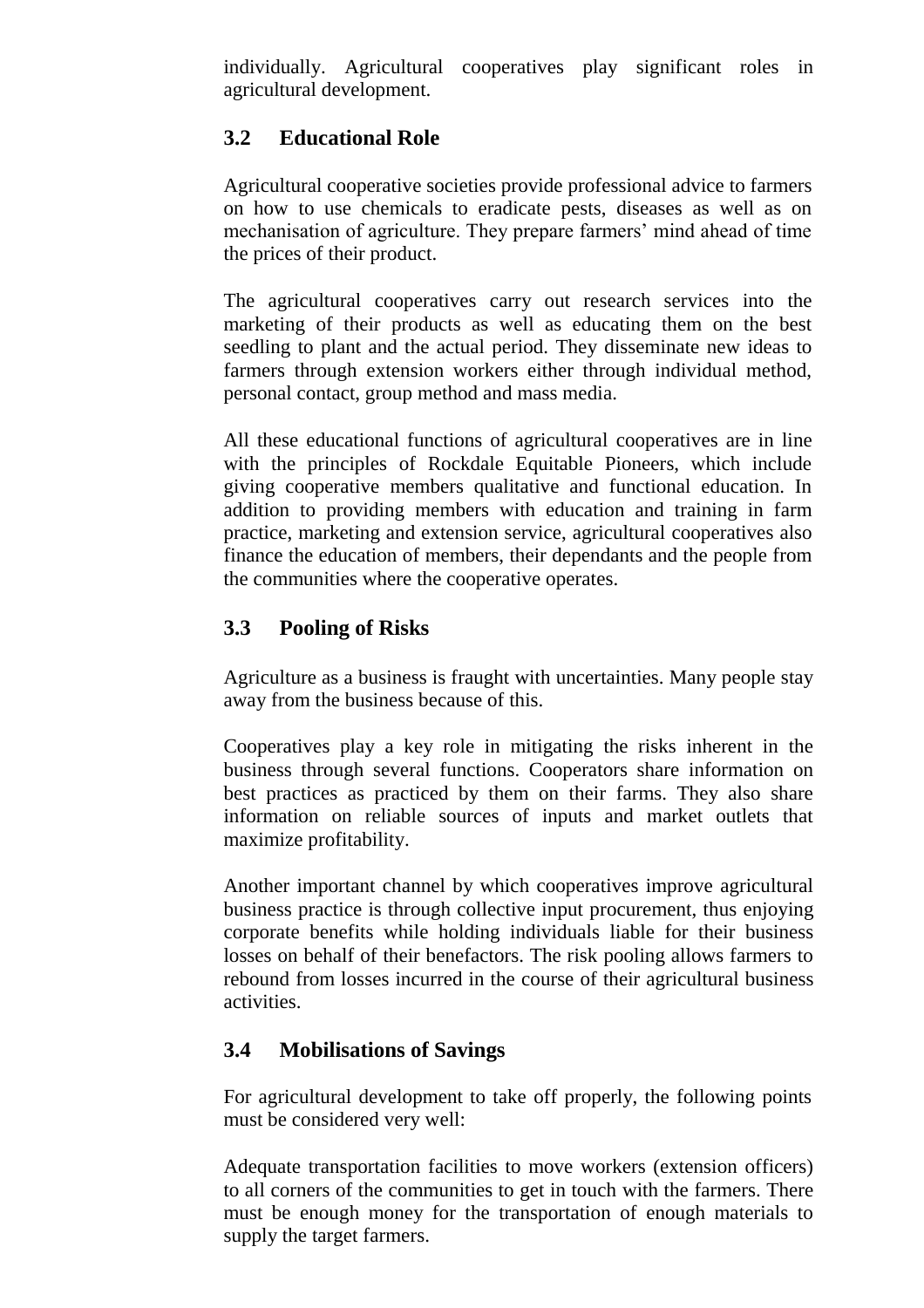Agricultural cooperative enables the mobilisation of savings among farmers as they would be enlightened on the benefits of savings. The culture of savings will then be developed among the cooperative members, who are in this instance, farmers. Agricultural cooperative therefore, play an important role in savings mobilisation among its members.

### **3.5 Provision of Extension Services**

Extension is a way of service aimed at getting knowledge developed from one environment to the other. Agricultural extension is a bridge between the researchers and the farmers. In other words, agricultural extension is a connecting link between the researches and farming communities. Through the agricultural agents, farmers acquire certain skills in both animals and crop production. It improves the farmers' standard of living, conduct and organises training for farmers. The extension services help to increase and improve food production. Extension workers disseminate information to primitive farmers through personal contact, group method, mass media, seminars, excursion, film shows, and agricultural show and so on. The following are some of the agricultural extension programmes and institutions in Nigeria.

Agricultural Development Programmes (ADPs) National Accelerated Food Production Programmes (NAFPP) Agricultural Ministries Farm Settlement Schemes Green Revolution Young Farmers Club Cooperative Societies Back to Land Farming Programme Radio Television Programme

Through the extension agent, farmers' problems are carried to the research institutes for solutions. It also helps with the formation of Farmers Cooperative Societies.

Extension service as a teaching and learning process has the following features:

Extension is a process of sorting of communication because it is the interaction between two or more people. The process consists of: -

#### **The communicator (Extension Worker)**

He could also be a teacher in the class, a demonstrator, a discussant on radio and television show.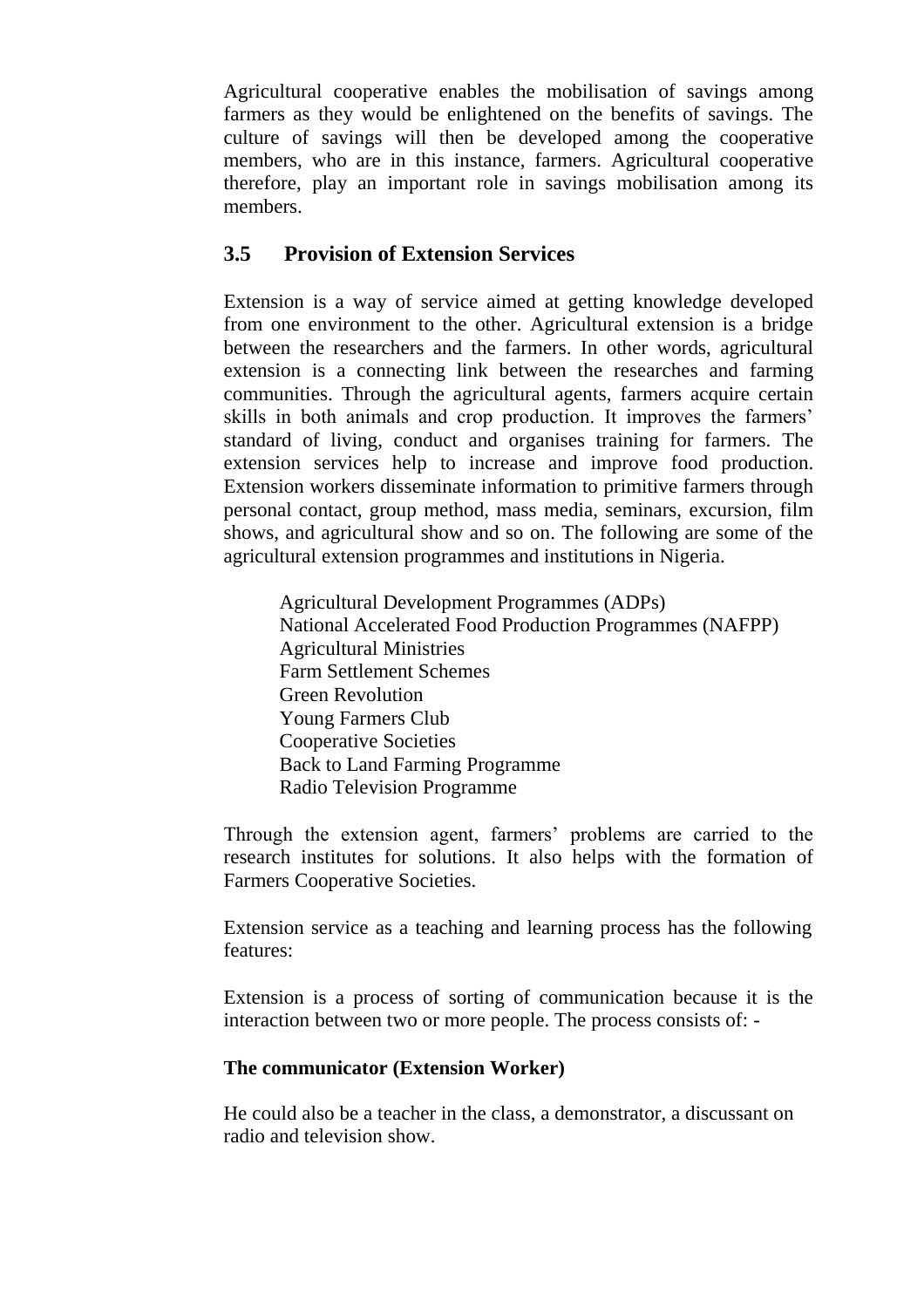### **The Message**

The aims and objectives of the message are spelt out.

### **The Learner (farmer)**



**Figure 1.1** Dynamic Communication Systems

#### **SELF-ASSESSMENT EXERCISE**

Define Agricultural Extension.

### **3.6 Management of Credit**

Agricultural Cooperatives grant loans to members for productive purposes. A small farmer for instance, may be charged relatively high interest rates by commercial banks, which are not mindful of high transaction costs on small loan funds, or may be refused credit altogether due to lack of collateral. An agricultural cooperative like a Farmers' Credit Union will be able to raise loan funds at advantageous rate from commercial banks because of its large associative size and will then distribute to its members on the strength of mutual or peer – pressure guarantees for repayment.

Funds procured from government and her agencies as well as from financial institutions are given to members of the cooperative as loans. You have to note that loans received by members from their cooperative societies are usually repaid over a period of time and the interest rate is low.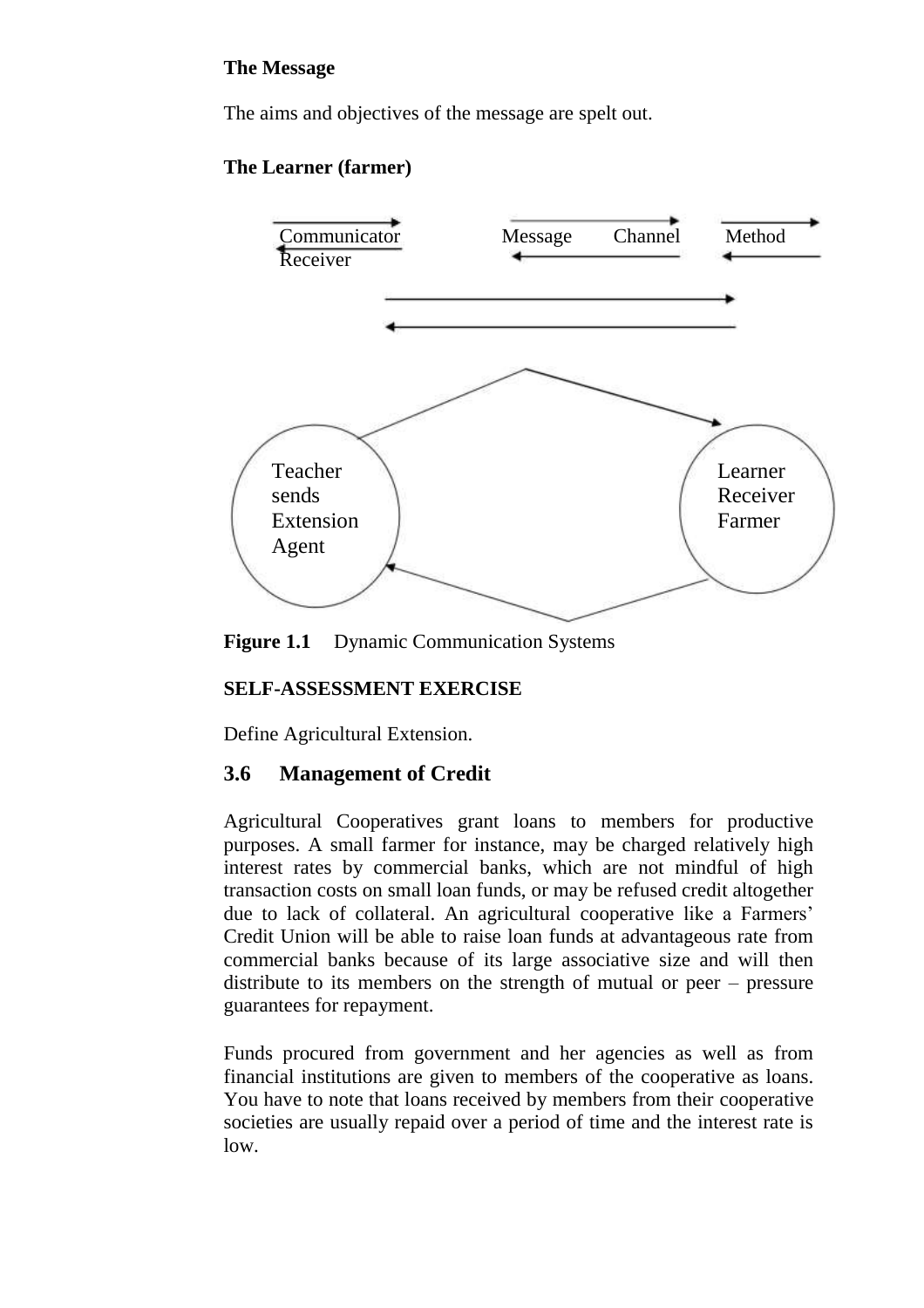### **3.7 Attraction of Government Support**

It is important to note that the governments of Nigeria believe that cooperative societies are essential for the economic development of the Nigerian agricultural producers. This situation is supported by the expanded role of the Agricultural Development Programmes (ADPs) and the River Basin and Rural Development Authorities (RBRDAs).

We should note that both ADPs and RBRDAs always organise farmers under their programmes into groups for better co-ordination of their activities. The cooperative approach to group action has been seen as effective under the supervision of these two programmes. Although the primary objective of forming group farming cooperatives in ADPs and RBRDAs is to increase agricultural outputs, it has been possible to get them involved in the marketing of their produce as well.

We should also note that the Federal Department of Agricultural Cooperatives (FDAC) has an advisory role for the identification of viable groups (cooperatives) within the ADPs and RBRDAs, by organising workshops, seminars and mass enlightenment programmes for the projects….

We should remember that if there is anything government of any country wants is the attainment of sustainable food security and employment to her citizens. For these reasons, government comes into the agricultural cooperative programme to show her support in the following ways:

### **Creation of cooperative department at both the State and Federal government levels to supervise cooperative development projects**

Government employed many people to carry out this task.

#### **Cooperatives roles in National Development plan**

Government assigned roles to cooperatives in the national development plans and projects, such as the various programmes for agricultural and poverty alleviation. The place of cooperatives was consistently reinforced in successive national development and rolling plans even to the most recent plans viz NEEDS, Vision 2020 and Vision 20:2020.

#### **Legislative role**

The most important role the government plays in cooperative affairs is to legislate and direct them to give legal personality to the cooperative. That is why in Nigeria, we have legislations passed to fit the co-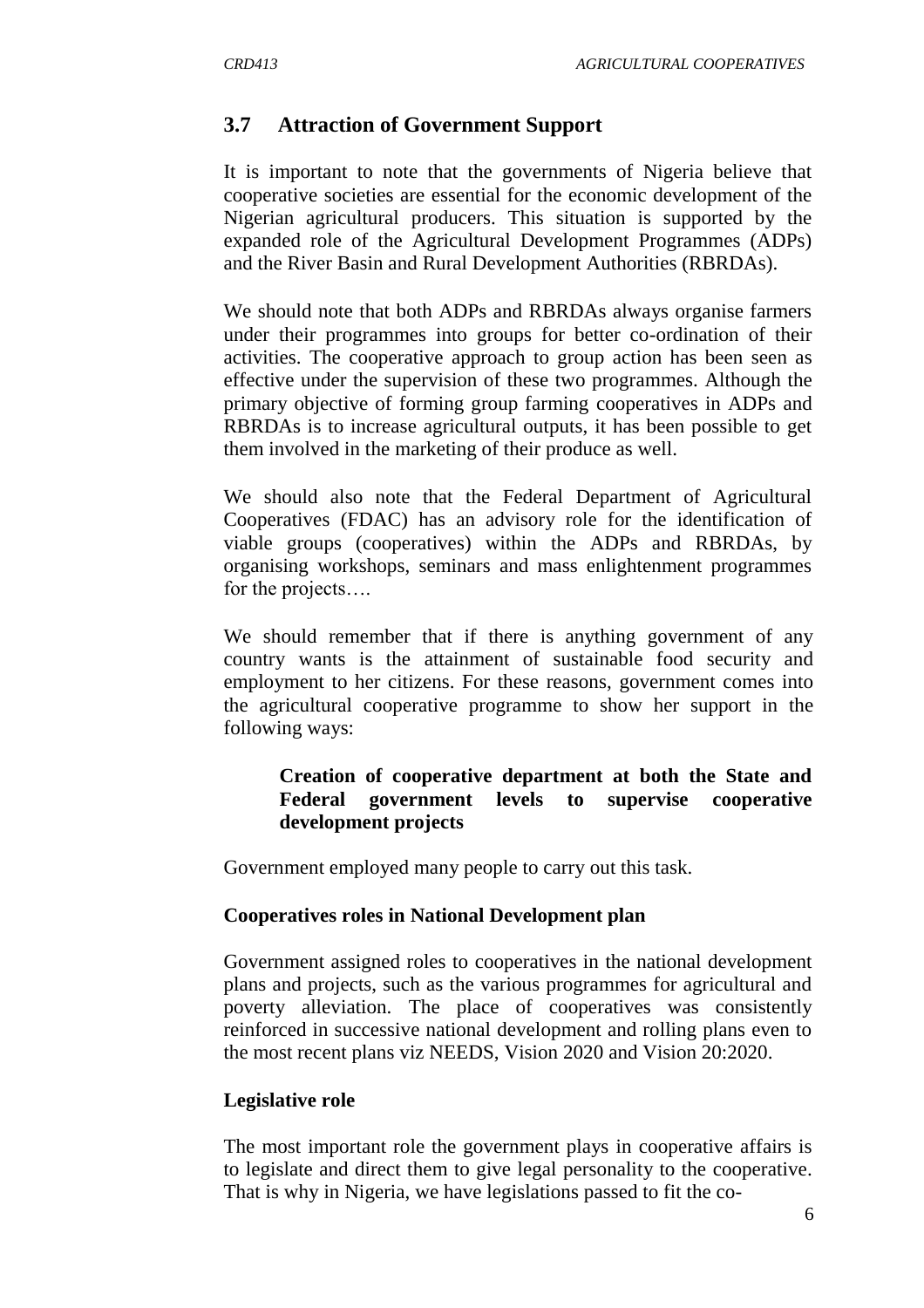operative situation. The current cooperative law is the Cooperative Decree of 1993.

### **Giving out Loans (Credit) to Agricultural Cooperatives**

Government gives out loans to cooperative with which cooperatives are expected to use and execute viable agricultural projects.

We should note that beyond the granting of loans, government also provides outright grants to agricultural cooperative societies. The grants are however, not usually repaid.

### **Payment of annual subscriptions**

Related to the giving of grants, government pays for the annual subscriptions of some apex organisations which existence is not purely economic but also to provide services to the affiliate members. These payments are made to apex organisations outside Nigeria such as, the International Cooperative Alliance (ICA).

### **Provision of Extension Services**

Government employed many people under agricultural department to supervise and encourage farmers to adopt innovations. The extension workers do not only supervise but equally educate the local farmers on how to improve their farm produce. This has resulted in many farmers developing more interest in farming as they eagerly accept the new innovations and diffuse (implement) them.

#### **SELF-ASSESSMENT EXERCISE**

Find out from a farmers' cooperative society within your area, what type of support it gets from governments at Federal, State and Local levels.

# **4.0 CONCLUSION**

This is our first unit to the course, agricultural cooperatives. In the unit, you have read that agricultural cooperatives are forms of cooperatives where farmers pool their resources together in certain areas of activity. The roles of agricultural cooperatives in agricultural development were also pointed out. And for a sustainable agricultural development, formation of farmers' cooperatives should be encouraged.

# **5.0 SUMMARY**

You have now learnt the meaning of agricultural cooperatives as well as their roles in agricultural development. The ground is now prepared to sow the seeds of agricultural cooperatives. In our next unit, we will discuss how agricultural cooperatives can be used to promote farm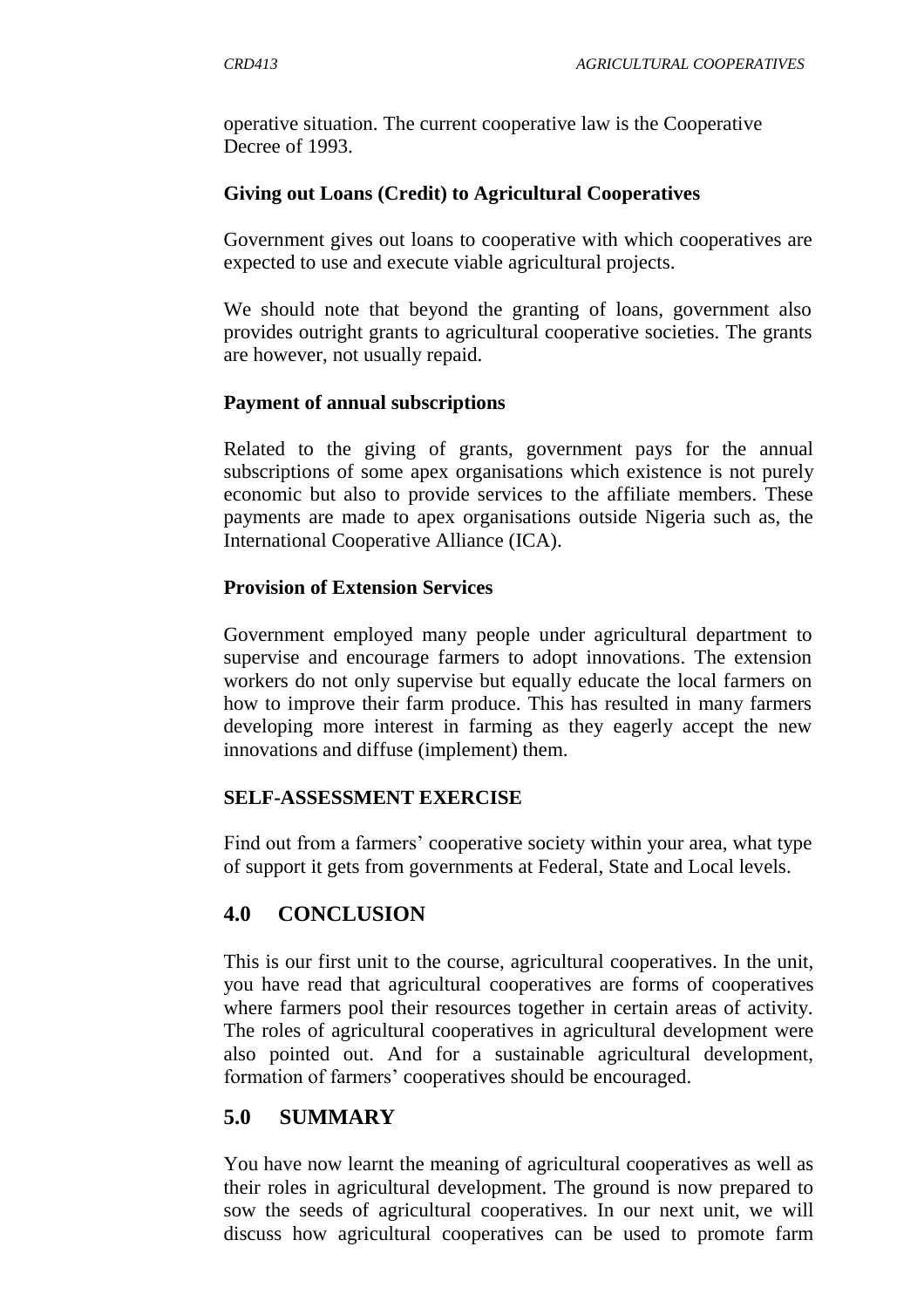labour efficiency, provide cost effective ways of managing both large and small farms and promote environment friendly farm practice.

## **6.0 TUTOR-MARKED ASSIGNMENT**

- 1. Farmers" cooperatives are formed to enable farmers benefit from some special services. What are these special services?
- 2. List and explain five areas in which agricultural cooperatives attract government support.

## **7.0 REFERENCES/FURTHER READINGS**

- Adesina. D. (1998). *Essential Information on Cooperative Credit Societies.* Ibadan: DAC Print.
- Okonkwo, J. N. P. (1980). *Better life for Rural Women Cooperative.* Enugu: Cooperatives Publishers Ltd.
- Wikepedia (2009). *Agricultural Cooperative…* … retrieved October 22, from http://en.wikipedia.org/wiki/agriculturalcooperative.
- Ogieva E. (2003). *Comprehensive Agricultural Science.* Lagos: A. Johnson Publishers Ltd.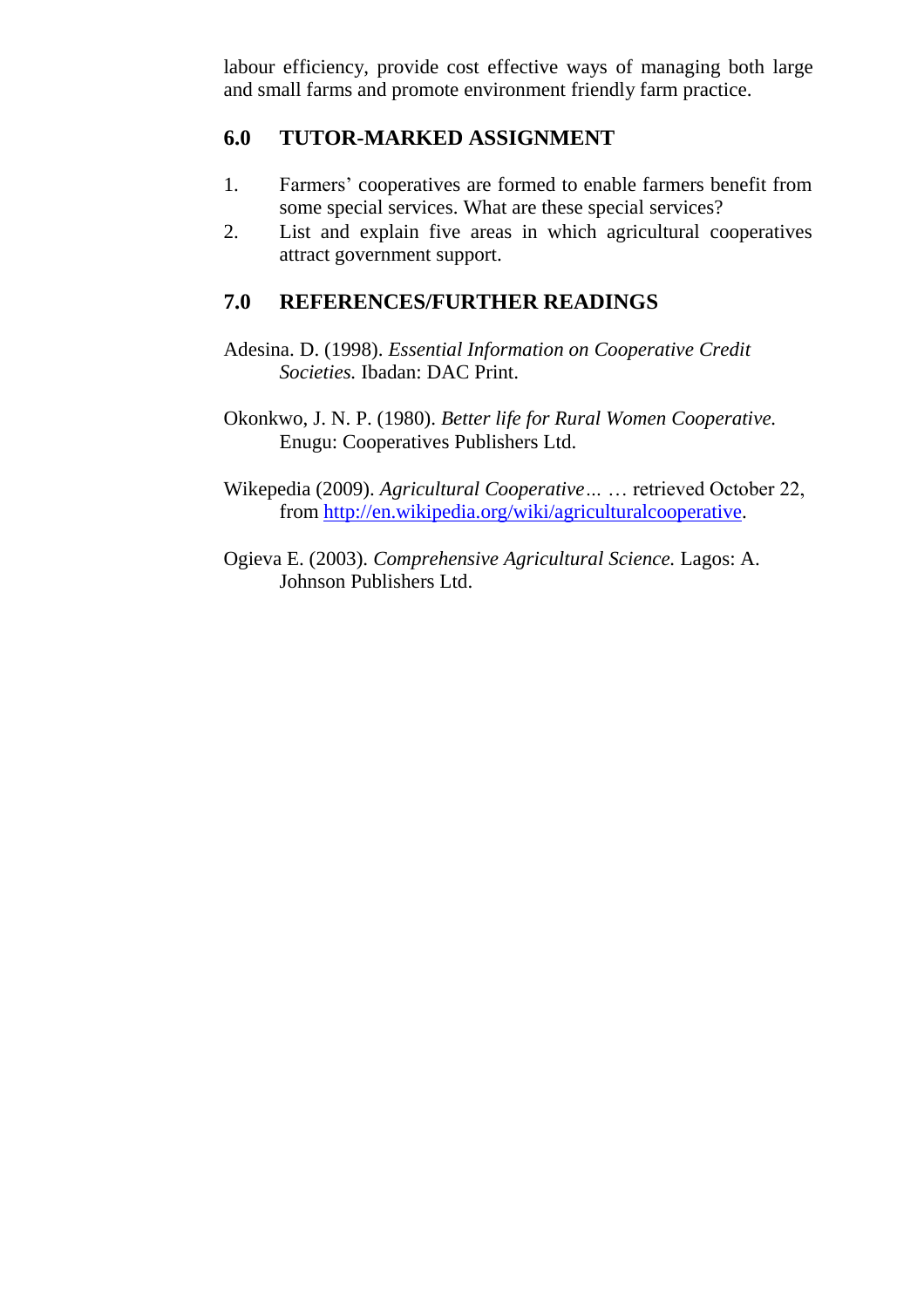### **UNIT 2 DIFFERENT USES OF AGRICULTURAL CO-OPERATIVES**

#### **CONTENTS**

- 1.0 Introduction
- 2.0 Objectives
- 3.0 Main Content
	- 3.1 Description of how Agricultural Cooperatives can be used to Promote Farm Labour Efficiency, Provide Cost Effective ways of Managing both Large and Small Farms and the Promotion of Environment Friendly Farm Practice
	- 3.2 How Agricultural Cooperative can be used to Promote Farm Labour Efficiency
	- 3.3 How Agricultural Cooperatives can be used to provide Cost Effective ways of managing both Large and Small Farms
	- 3.4 How Agricultural Cooperatives can be used for the Promotion of Environment Friendly Farm Practices
		- 3.4.1 How Agricultural Cooperatives can Enhance Exchange
		- 3.4.2 How Agricultural Cooperative can be used to Grow Farming Business
		- 3.4.3 How Agricultural Cooperative can be used to Develop the Rural Economy of Nigeria
- 4.0 Conclusion
- 5.0 Summary
- 6.0 Tutor-Marked Assignment
- 7.0 References/Further Reading

# **1.0 INTRODUCTION**

In the first unit, we discussed the meaning of agricultural cooperatives and their roles in agricultural development. We shall now describe how agricultural cooperatives can be used to promote farm labour efficiency, provide cost effective ways of managing both large and small farms, promotion of environmental friendly farm practices. We shall also consider the role of agricultural cooperatives in exchange as well as in the development of the rural economy

# **2.0 OBJECTIVES**

At the end of this unit, you should be able to:

- describe how agricultural cooperatives can be used to promote farm labour efficiency
- explain how agricultural cooperatives can be used to provide cost effective ways of managing large and small farms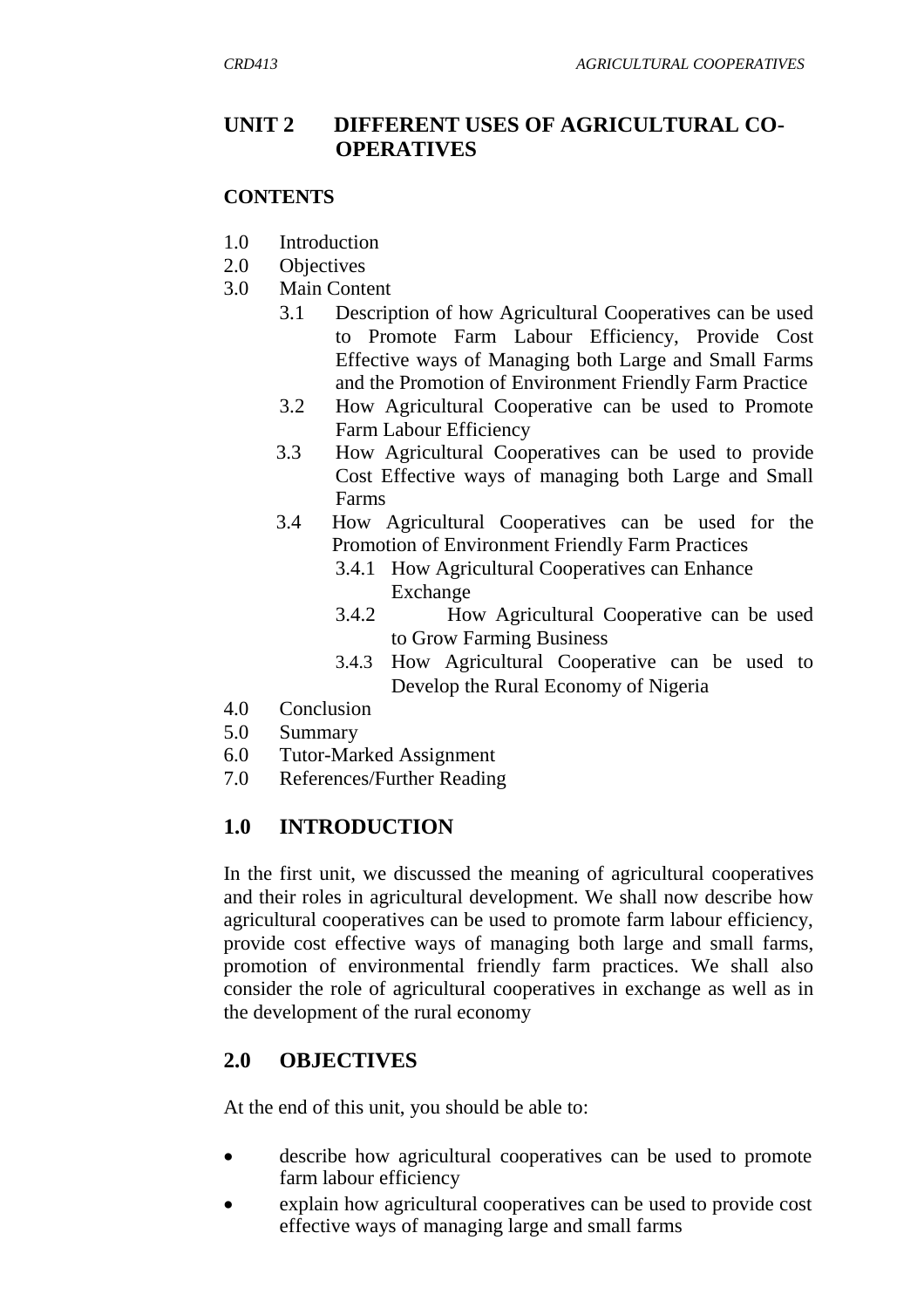- explain how agricultural cooperatives can aid the promotion of environment friendly farm practice
- discuss how agricultural cooperatives can enhance exchange
- explain how agricultural cooperatives can be used to develop the rural economy.

## **3.0 MAIN CONTENT**

**3.1 Description of how Agricultural Cooperatives can be used to Promote Farm Labour Efficiency, Provide Cost Effective ways of Managing both Large and Small Farms and the Promotion of Environment Friendly Farm Practice**

In our previous unit, we discussed that agricultural cooperative is the association of persons (farmers) for the essence of mutual help in agricultural and allied enterprises including forestry, fishery and livestock. Also, remember that in Nigeria, cooperatives are regarded as avenues for social assistance to the poorer rural community. Agricultural cooperatives can therefore be used to promote, provide and enhance the following services to the farmers:

## **3.2 How Agricultural Cooperative can be used to Promote Farm Labour Efficiency**

Long before the advent of modern cooperative societies, Nigerians by nature are generally their brother"s keepers. Prior to the introduction of the medium of exchange, Nigerians lived a communal life, where they collectively assisted one another to build their houses or till their farmlands.

Adeoye (1996) in Enikanselu, Akanji & Faseyiku, 2005 assert that when modern cooperatives became operational in Nigeria, the traditional cooperative of mutual help dictated the direction. Hence, cooperative societies grew along the traditional lines of occupation and pattern of trade; for example, Cocoa Farmers Cooperative Society, Palm Oil Producers Cooperative Society and Farmers Multi-purpose Cooperative societies, etc.

Agricultural cooperatives encourage members to engage in joint cultivation of food and cash crops, joint irrigation, joint purchase of farm implements such as tractors, ploughs, harvesters which will all promote farm labour efficiency.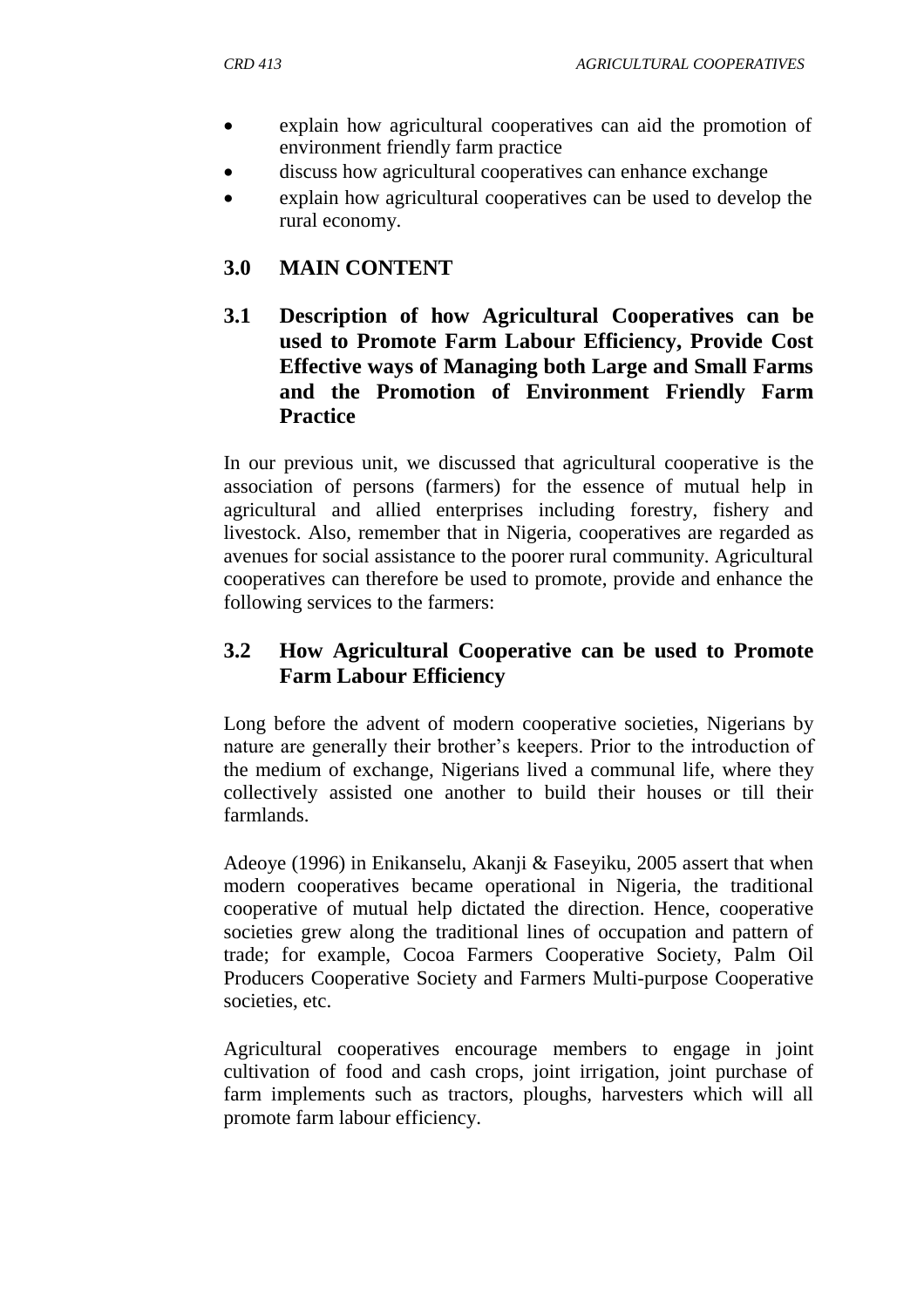Efficiency of farm labour is attaining net positive result in agricultural productivity, which would be made possible through the use of modern farm implements. We should also remember that an average individual Nigerian farmer is not in a position to single-handedly buy such implements (tractors, harvesters, etc). So his membership of an agricultural cooperative can afford the individual farmer the opportunity to use these tools at a reasonable and low cost.

### **3.3 How Agricultural Cooperatives can be used to provide Cost Effective ways of managing both Large and Small Farms**

Farm management is the science of farm organisation which makes use of a number of closely related disciplines. An ideal farm manager should be versatile and hence should have knowledge of economics, sociology, psychology, political science, mathematics, statistics, logic and agriculture.

Although an uninformed individual might question the relationship of these disciplines to farm management, we do know, however, that a farm manager who is groomed in these disciplines usually does better than one who is ignorant of these disciplines,

Farm management may also be defined as the science which applies scientific laws and principles to the conduct of farm operations. Farm management as an applied science can be provided by agricultural cooperative societies.

Agricultural cooperatives, encourage members to engage in joint cultivation of food and cash crops among others. In view of our level of underdevelopment, an individual farmer cannot achieve the desire for mass production for the needs of the country. It is, therefore, in their interest that resources are combined so as to gain a tremendous advantage individually or collectively and this will widen the industrial base of any economy and the management techniques of these farmers (Enikaselu, Akanji and Faseyiku, 2005).

## **3.4 How Agricultural Cooperatives can be used for the Promotion of Environment Friendly Farm Practices**

Agricultural and rural development is no longer a matter of just increasing food and agricultural production; other factors must be addressed by policy makers and support service agencies in formulating and implementing agricultural and rural development policy. These issues include population and environmental concerns and they have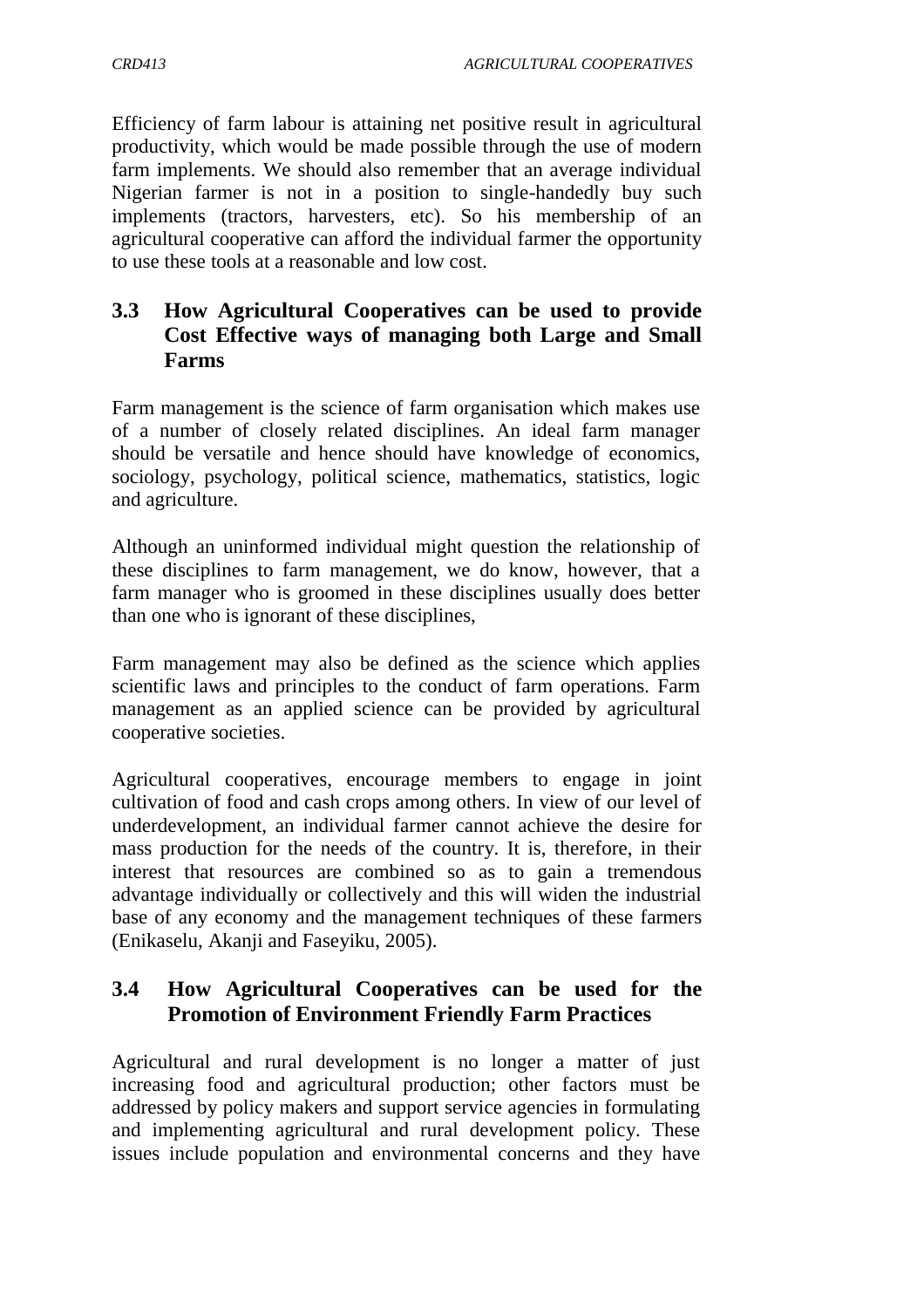very strong implications for how key support services such as research and extension should be organised and financed.

Population pressure and the demand for increasing food output are now commonly associated with the degradation, depletion and pollution of soil, water, and other natural resources (Alexandrators, 1995, p. 350*)*. Numerous actions are required for a society to conserve, protect, rehabilitate, and manage its land, water, and other natural resources; therefore, cooperative society has a crucial role to play in disseminating sustainable agricultural technology.

The integration of the food, population, and environmental nexus has led to a new platform of development, referred to by FAO as sustainable agricultural and rural development (SARD*)*. This new concept of SARD has been defined by FAO as "the management and cons ervation of the natural resource base, and the orientation of technological and infrastructural change in such a manner as to ensure the attainment and continued satisfaction of human needs for present and future generations. Such sustainable development (in agriculture, forestry, and fishery sectors) used to conserves land, water, plant and animal are generic resources and are environmentally non-degrading, technically appropriate, economically viable and socially acceptable" (FAO den Bosch Declara 1991. p. 2)

The role of farmers cooperative is well recognised in SARD, particularly in the management and conservation of soil, water, and biological resources; maintaining an ecological balance; and applying environment friendly technologies such as integrated pest management (IPM). Farmers are the single largest group of users and managers of land, water, and other biological resources throughout the world.

The majority of these men, women and young farmers will need useful information through membership of agricultural cooperative. Such information is in the areas of appropriate technology, and sound technical advice not only to increase their agricultural productivity and incomes but also to make farming and rural life richer and more sustainable. Herein lies the important role of agricultural cooperatives

#### **SELF-ASSESSMENT EXERCISE**

Find out from a local farmers cooperative society in the area you are living, whether the society practices SARD or not.

# **3.4.1 How Agricultural Cooperatives can Enhance Exchange**

Acceding to White (1956), the exchange economy of a developing country like Nigeria can be divided into three main sections:

> Subsistence exchange; internal exchange; and external exchange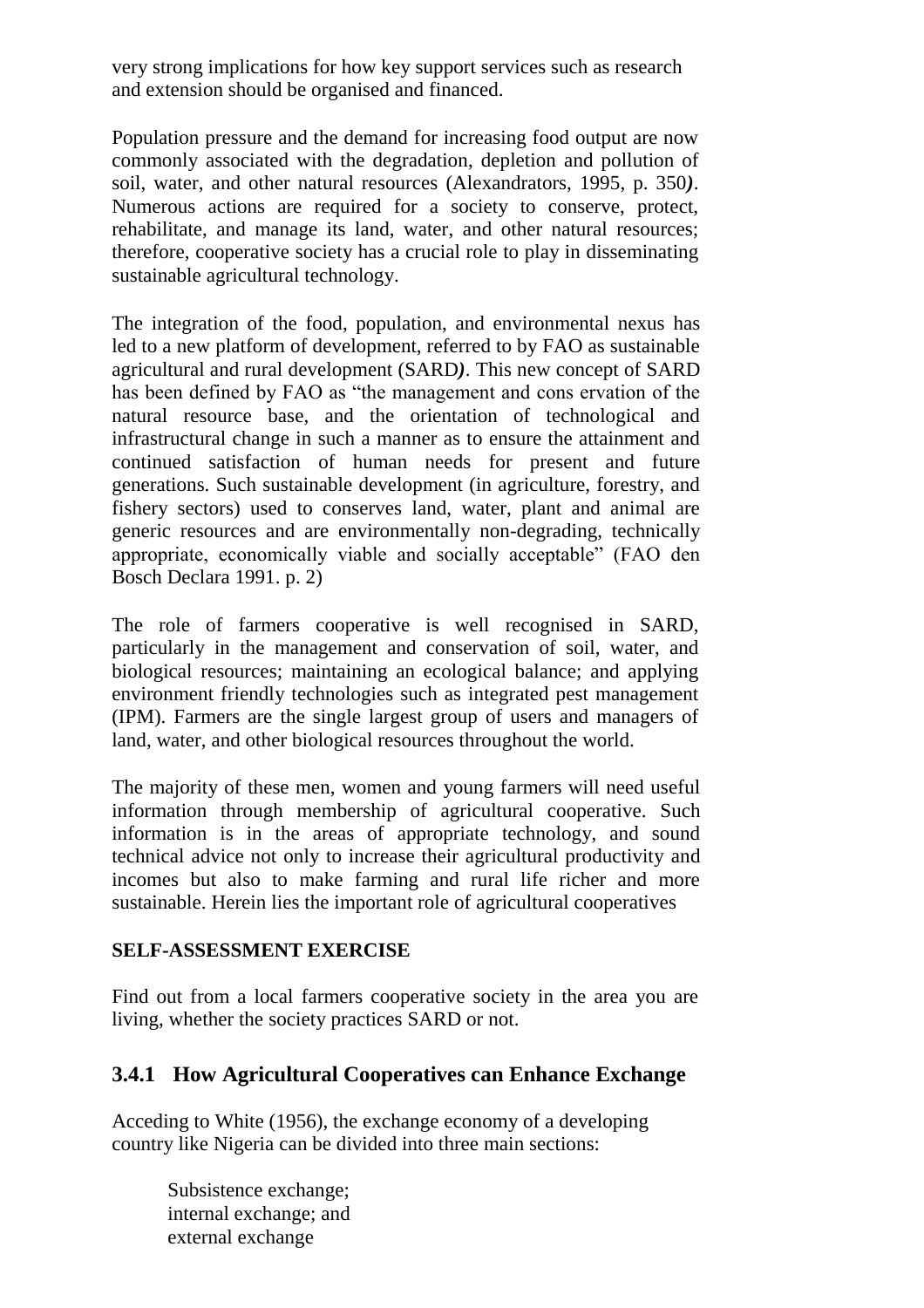Subsistence exchange involves the disposal of the remnants of subsistence foodstuffs possibly to finance the purchase of a few exotic products which cannot be produced by individual households. Such exchange according to Ayanwu (1989), is only of peripheral importance to the basic needs of the household.

On the other hand, internal exchange involves the exchange of commodities between complementary areas of production and consumption within the same country. It may also include the redistribution of imports from the points of entry through the various distribution channels to the urban and rural consumers

External exchange involves production for the primary purpose of selling to the rest of the world with very little if any, retained in the producing country for domestic consumption (Anyawu 1989).

In all these three forms of exchange described above, agricultural cooperatives can be used to enhance them.

### **3.4.2 How Agricultural Cooperative can be used to Grow Farming Business**

Farmers need all the support they can get. Farmers benefit from the corporate bargaining ability of cooperatives. This is especially in a country like Nigeria with its millions of smallholder farm holdings and farmers.

Farmers are better able to obtain farm loans to facilitate business expansion when represented by their cooperative. The same applies to getting benefits from the government. Cooperatives provide a focal point for government intervention and a pressure group to present their grouse to industry regulators and facilitators.

In the absence of cooperatives, few farmers would have access or clout to the resources needful for farm business expansion.

### **3.4.3 How Agricultural Cooperative can be used to Develop the Rural Economy of Nigeria**

Enikanselu, Akanji and Faseyiku (2005) listed notable agricultural cooperatives in Nigeria as:

> Farmers Multipurpose Cooperative Produce Marketing Cooperatives Food Crop Producing and Marketing Cooperatives Livestock Cooperatives Fishery Cooperatives Piggery Cooperatives Agro-industrial Cooperatives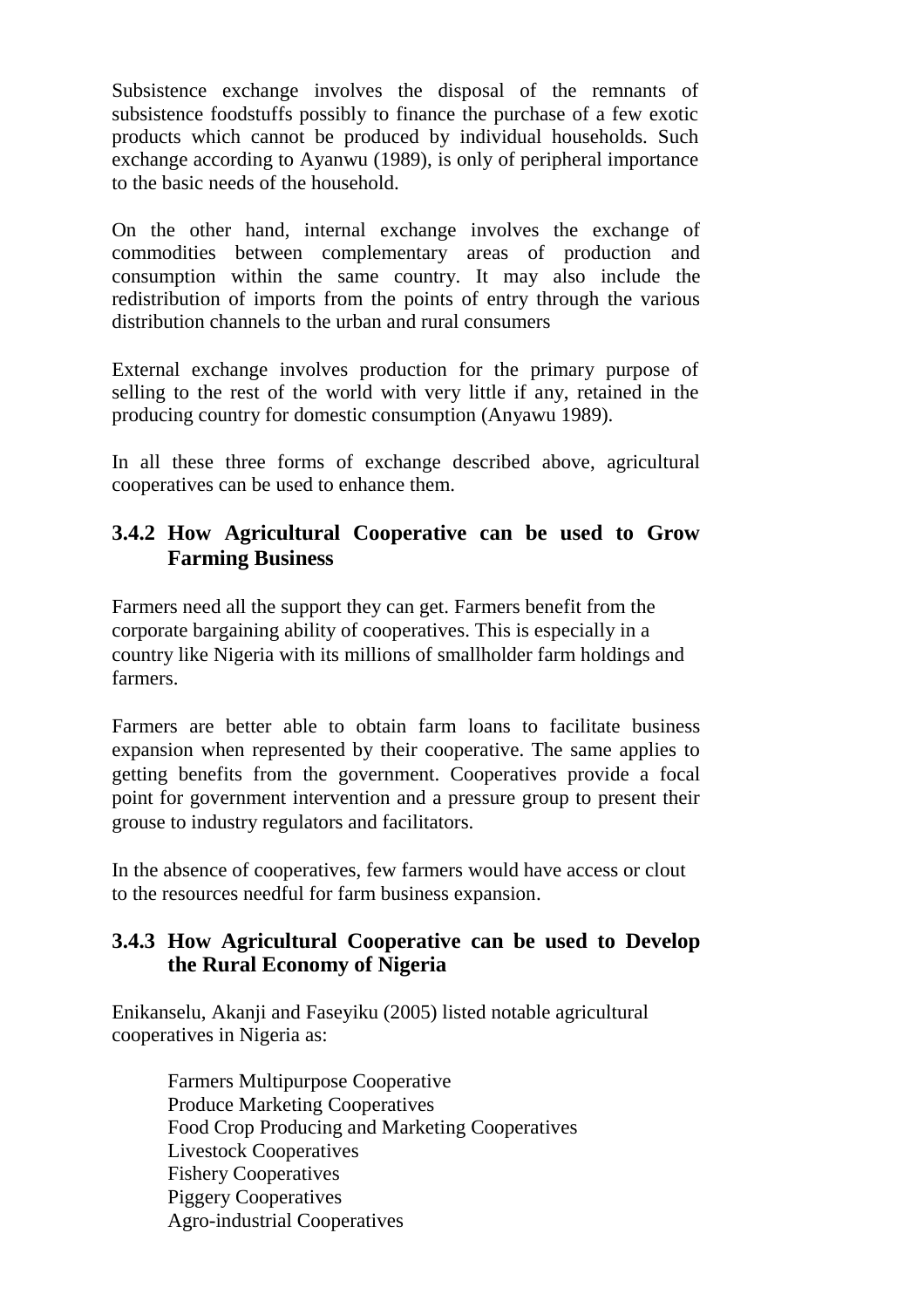These eminent authors went further to explain the importance of cooperatives to agricultural activities. In their own words, "Cooperatives can be organised not only to serve economic benefits of its members but equally provide social service especially in such areas as education, transportation, provision of rural infrastructure and civil responsibility. In the light of the above, government should not only encourage their formation, but more importantly ensure that they are properly operated or managed so as to take a rightful place as one of the government"s effective machinery for rural alleviation and development"

### **SELF-ASSESSMENT EXERCISE**

What are the roles of agricultural cooperative in rural development?

### **4.0 CONCLUSION**

We have examined how agricultural cooperatives can be used to promote farm labour efficiency, provide cost effective ways of managing both large and small farms, and the promotion of environmental friendly farm practices.

For rapid rural development, there is need to develop the agricultural cooperatives in Nigeria.

### **5.0 SUMMARY**

We have examined the description of how agricultural cooperatives can be used to promote farm labour efficiency, provide cost effective ways of managing both large and small farms and the promotion of environment friendly farm practices. We have also examined how agricultural cooperatives can enhance exchange as well as how it can be used to develop the rural economy of Nigeria.

We are now ready to move into Unit 3 where we will be discussing the types and functions of agricultural cooperatives.

### **6.0 TUTOR-MARKED ASSIGNMENT**

- 1. In what ways can agricultural cooperatives be used to promote farm labour efficiency?
- 1a. what does the acronym SARD stands for?
- 2. In what areas of SARD is the role of farmers' cooperative well recognised?

### **7.0 REFERENCES/FURTHER READINGS**

Enikanselu, S. A.; Akanji, S. O. & Faseyiku, O. I. (2005). *Principles and Economics of Cooperative*. Lagos: DARTRADE Limited.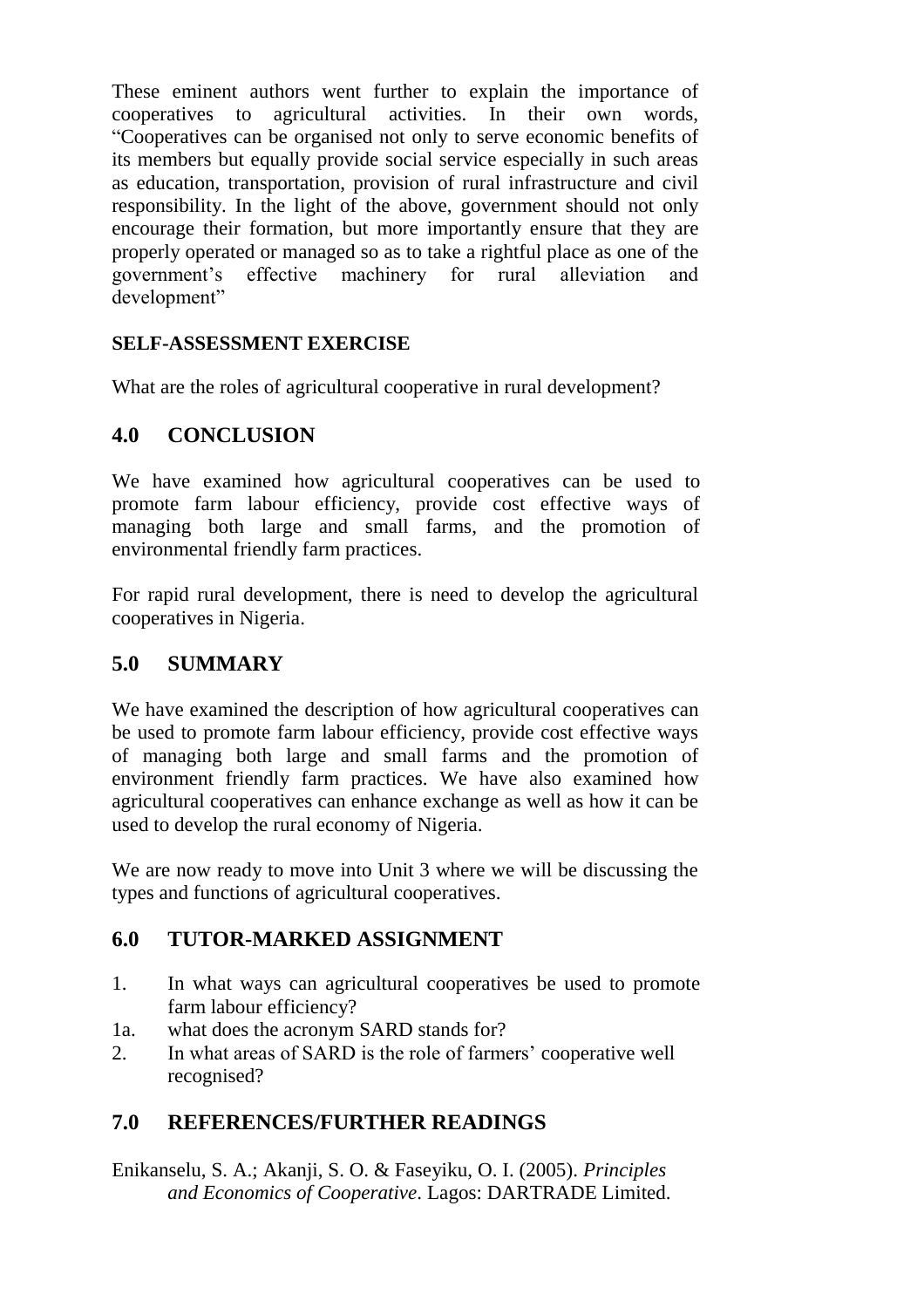Alexandratos, N. (1995). *World Agriculture: Towards 2010,* an FAO Study. West Sussex, England: FAO & John Wileyxsons.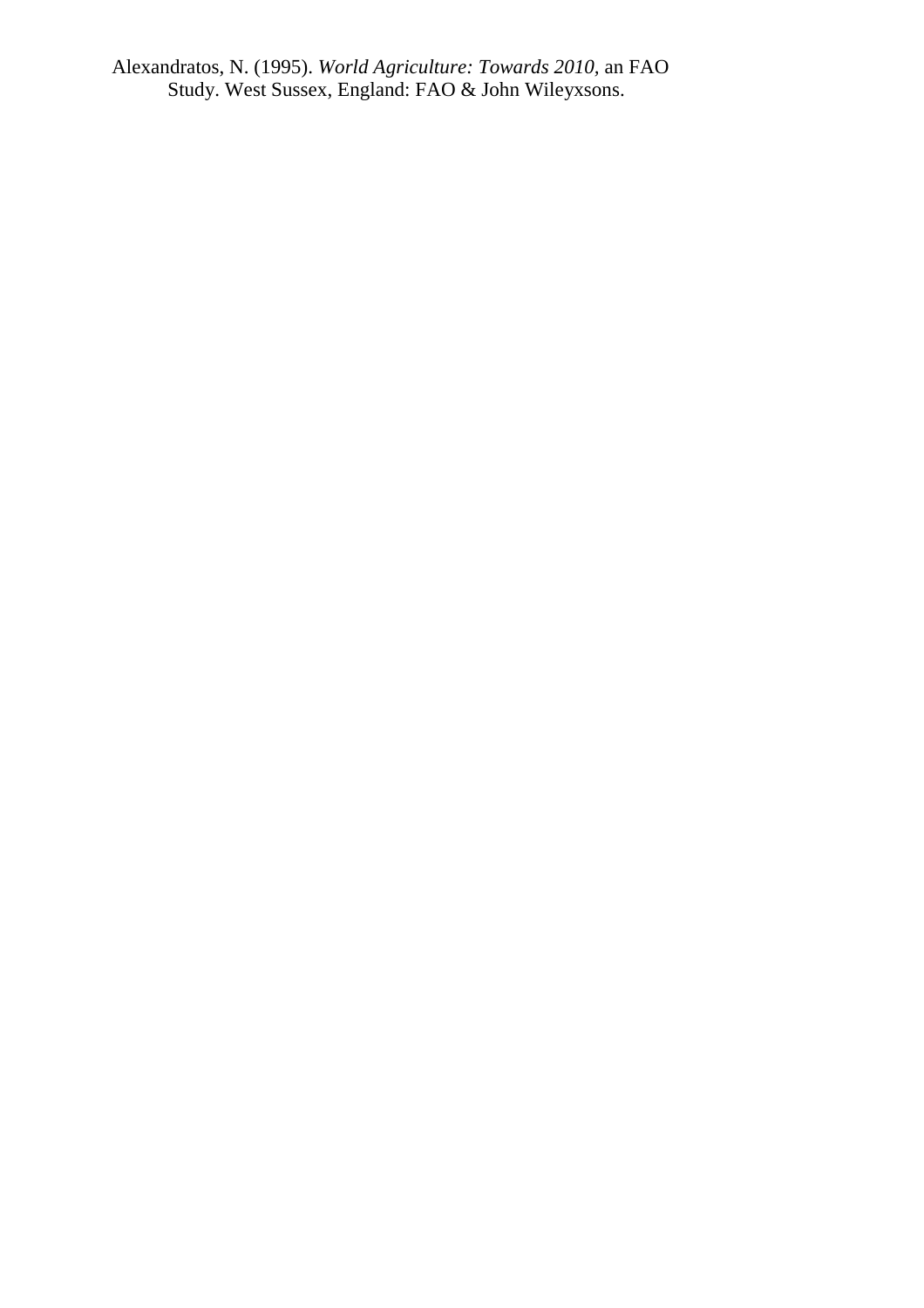# **UNIT 3 TYPES AND FUNCTIONS OF AGRICULTURAL COOPERATIVES**

### **CONTENTS**

- 1.0 Introduction
- 2.0 Objectives
- 3.0 Main Content
	- 3.1 Types and Function of Agricultural Cooperatives
	- 3.2 Types of Agricultural Cooperatives
	- 3.3 Indigenous/Traditional Farmers" Society
		- 3.3.1 Isuzu/Contribution Club
		- 3.3.2 Labour/Social Clubs
		- 3.3.3 Functions of Agricultural Cooperatives
- 4.0 Conclusion
- 5.0 Summary
- 6.0 Tutor-Marked Assignment
- 7.0 References/Further Readings

# **1.0 INTRODUCTION**

In our first unit, we discussed the meaning of agricultural cooperatives and their roles in agricultural development and how agricultural cooperative can be used to enhance farm labour efficiency. In this unit, we will discuss the types and functions of agricultural cooperatives. Indeed, the present unit will also be extended to the subsequent Units 4 and 5, where we will discuss agricultural production cooperatives and service cooperatives.

# **2.0 OBJECTIVES**

At the end of this unit, you should be able to:

- list the types of agricultural cooperatives
- describe the indigenous/traditional farmers society
- explain the meaning of *isuzu*/contribution club
- explain labour clubs
- discuss functions of agricultural cooperatives.

# **3.0 MAIN CONTENT**

# **3.1 Types and Function of Agricultural Cooperatives**

Agricultural cooperatives are widespread in rural areas. In the United States, for instance, there are both marketing and supply cooperatives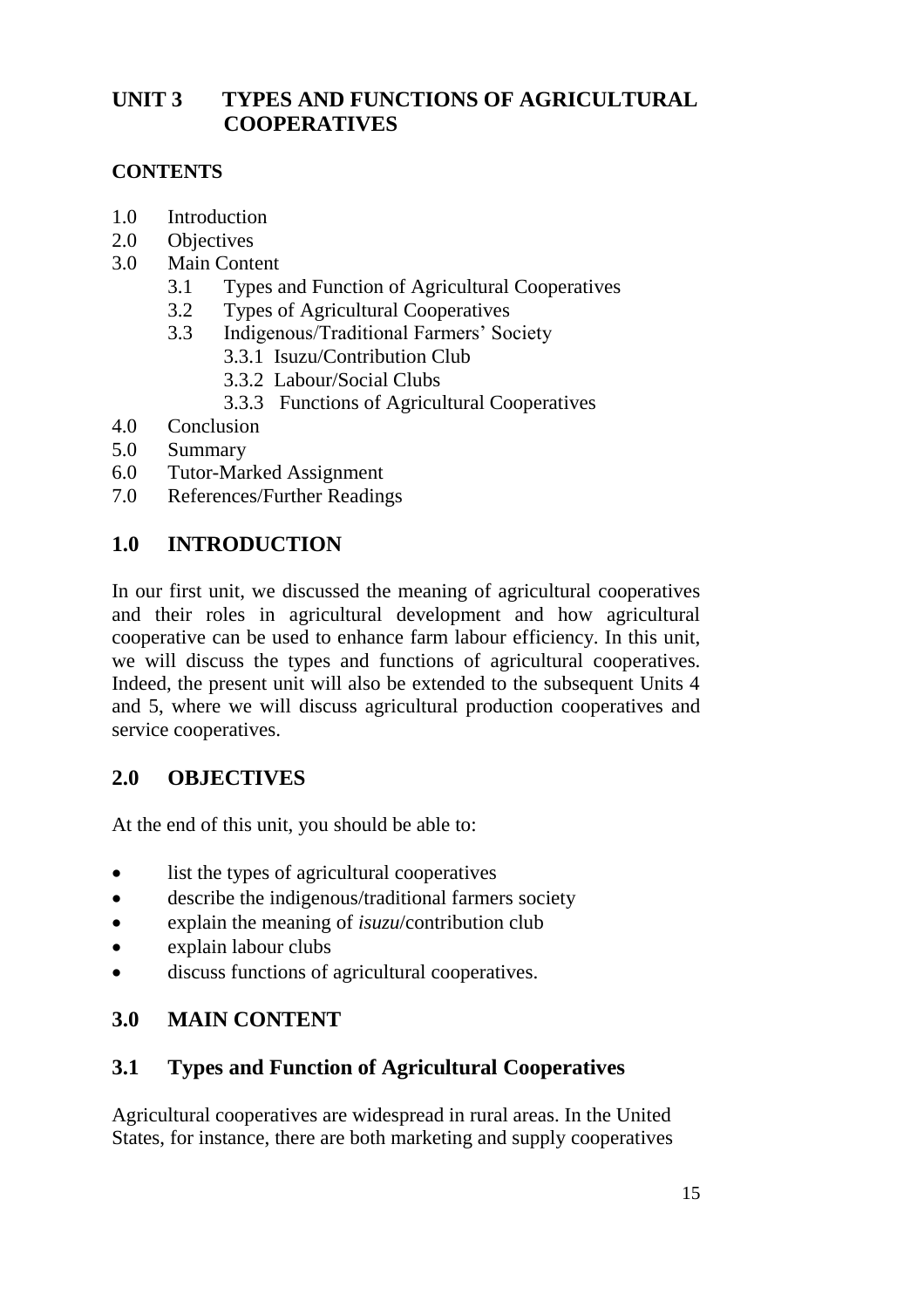(some of which are government-sponsored) which promote and may actually distribute specific commodities. There are also agricultural supply cooperatives which provide inputs into the agricultural process.

We should note that in Europe, there are strong agricultural/business cooperatives, and agricultural cooperatives banks. In contrast, while there are notable exceptions, cooperatives have generally struggled to succeed in developing countries, particularly Africa, despite heavy injection of funds and technical assistance by donors.

### **3.2 Types of Agricultural Cooperatives**

There is no uniform classification of agricultural cooperatives among scholars. However, the major types of agricultural cooperatives are:

Indigenous/traditional farmers society Agricultural production cooperatives; and Service cooperatives. Enikanselu, S. A., Akanji, S. O & Faseyiku, O. I. (2005) give the following classification of agricultural cooperatives:

Farmers" multipurpose cooperatives Produce marketing cooperatives Food crop production and marketing cooperatives Livestock cooperatives Fishery cooperatives Piggery cooperatives Agro – industrial cooperatives etc.

#### **SELF-ASSESSMENT EXERCISE**

Collate several literature reviews on agricultural cooperatives and classify types of agricultural cooperatives.

#### **3.3 Indigenous/Traditional Farmers' Society**

We should note that, cooperative action take place when individuals pool their resources together (which are often meager) in an effort to obtain what is needed by all but cannot be obtained by the use of an individual's resources, talents, time, effort or information. This mutual assistance habit has existed since the origin of humanity that is, since the time that, human beings started living together on the basis of family unit and/or in a community. Cooperative is, therefore, customary and instinctive solidarity. The first cooperative act of man was when the first human family started gathering food even before agriculture was invented.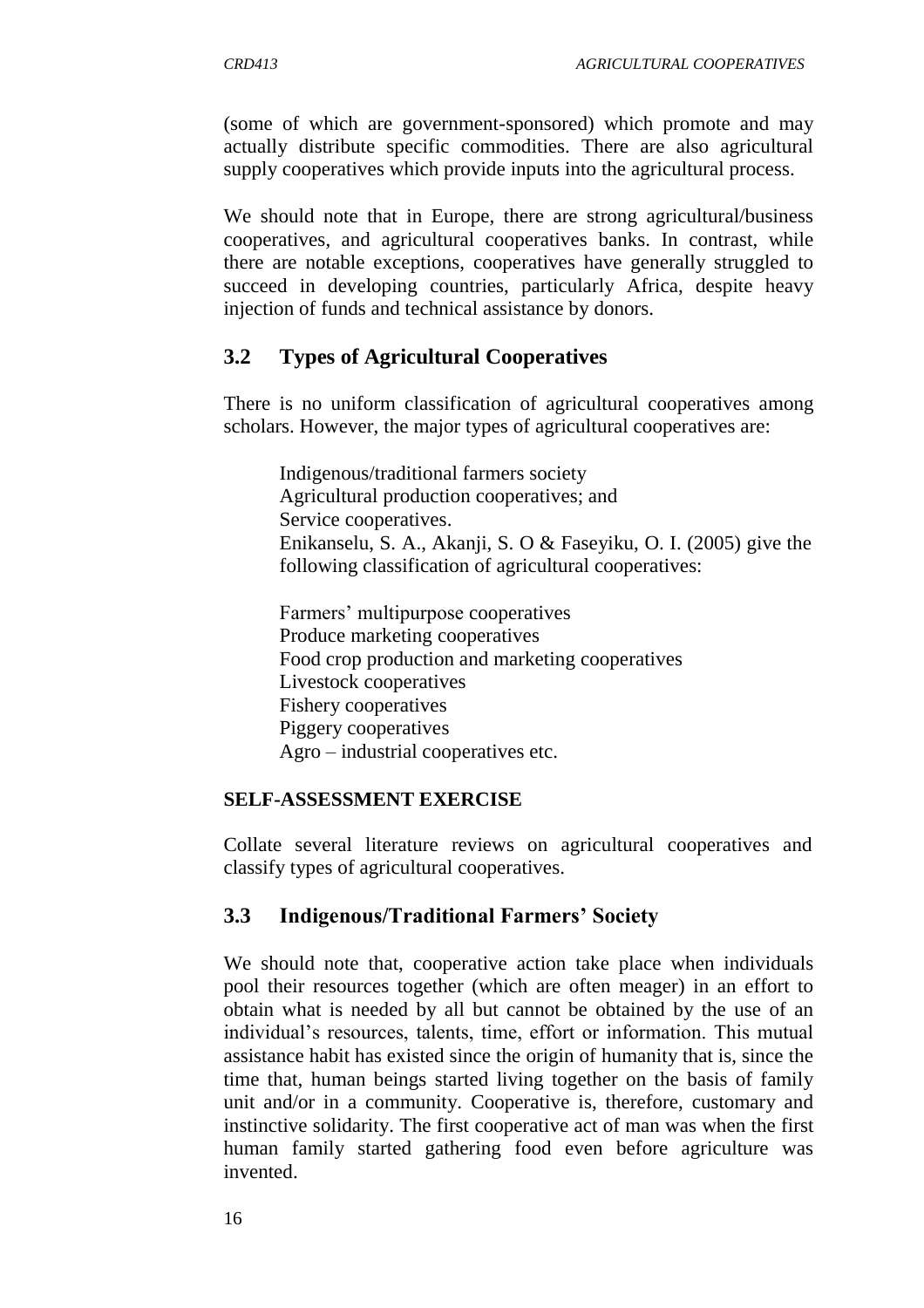Long before the advent of modern cooperative societies, Africans by nature have been their brother"s keepers. Prior to the introduction of money, Africans lived a communal life, where they collectively assisted one another to build their houses or till their farmlands. In Nigeria, for instance, the various tribes had their own ways of helping each other through cooperative activities…. The method and ma nner of such assistance differ from each ethnic group to another.

In traditional societies we have examples of mutual aid and assistance. You would have noticed instances where helps were rendered to others on such events as birth celebrations, death and funeral ceremonies and assistance to the injured or the sick or those involved in legal tussles. Note that within these traditional societies existed customary arrangements for securing assistance from neighbours on these occasions.

The more advanced forms of traditional cooperative is demonstrated in saving and lending, joint action, joint possession of land, etc. our elders did not leave life"s risks and emergencies to chances. They developed various patterns of mutual assistance, reduced them to custom, and handed them down as tradition and as a legacy from the past through formal and informal education.

These customs or practices were enforced with the authority of the elders. They are common in various communities in Nigeria. These societies are usually called self – help organisati ons.

### **3.3.1 Isuzu/Contribution Club**

The pattern of traditional co-operation was dictated by the economic activities predominant in each area of the country. In the western part of the country where the Yorubas live, the mainstay of their economy was trade and commerce. *AJO/ESUSU* was what they used in helping each other where every member of the group contributes to a fund and each member takes his own turn in the fund. The more advanced forms of traditional cooperative demonstrated in savings societies are common in Nigeria. For instance, while it is called *esusu* in Yorubaland, it is known as *Adaghe* in Hausa land.

The other *AJO* in the Yoruba land is not a cooperative effort in the strict sense but a programme to encourage savings which is very prevalent among traders.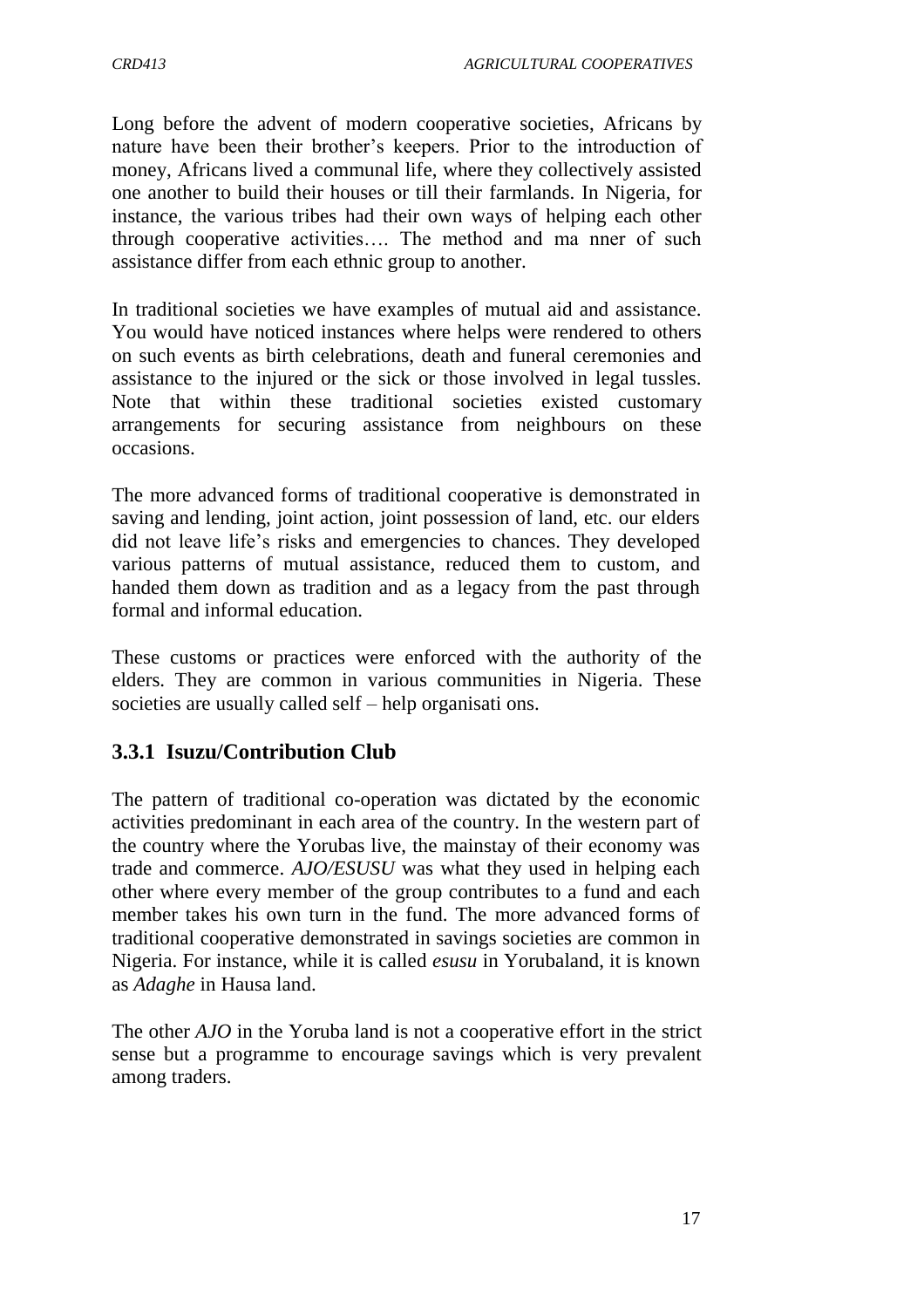### **3.3.2 Labour/Social Clubs**

There are also labour exchange activities in farming. These are common in Nigeria. In this kind of cooperative, all members will on a rotation plan to work in each other"s farm according to designated days.

In the same vein, in those communities where homes are still being built in the traditional way, labour- exchange activities do exist. Members of the group will decide on agreed days to work on each other"s house for the purpose of erecting shelters for themselves.

On a large scale, self – help organisations do exis t in various communities where common projects are carried out not for individual benefit but for the common use of the entire community. Such projects include: constructing access roads to the health care delivery system by building clinics and/or hospitals among other numerous projects.

The Hausas, for instance, used a collaborative arrangement called *gayya* where every member of the society would come together to partake in either the construction of roads, bridges, market squares for the community by combing their efforts and resources.

We should note that this form of cooperative that we have been describing (mutual construction of projects) ends when the object of cooperative is accomplished. This is more or less an ad hoc cooperative.

#### **SELF-ASSESSMENT EXERCISE**

Find out the type of traditional or indigenous mutual assistance practiced by the people living in your area.

#### **3.3.3 Functions of Agricultural Cooperatives**

We should remember that farmers formed cooperatives for many purposes, including marketing of produce, purchasing of production and house supplies, and provision of credit. Farm marketing associations are the most important type of agricultural cooperative. Farm purchasing cooperatives rank second in importance. The modern farmer – member, who depends increasingly on off – farm products, can realise maximum savings by ordering goods through cooperatives. Regional cooperatives order some items from manufacturers and produce others in their own plants. The most important manufactured items by these cooperatives are feed, fertilizer and petroleum products; other cooperatively produced items include paint, lumber, and farm equipment.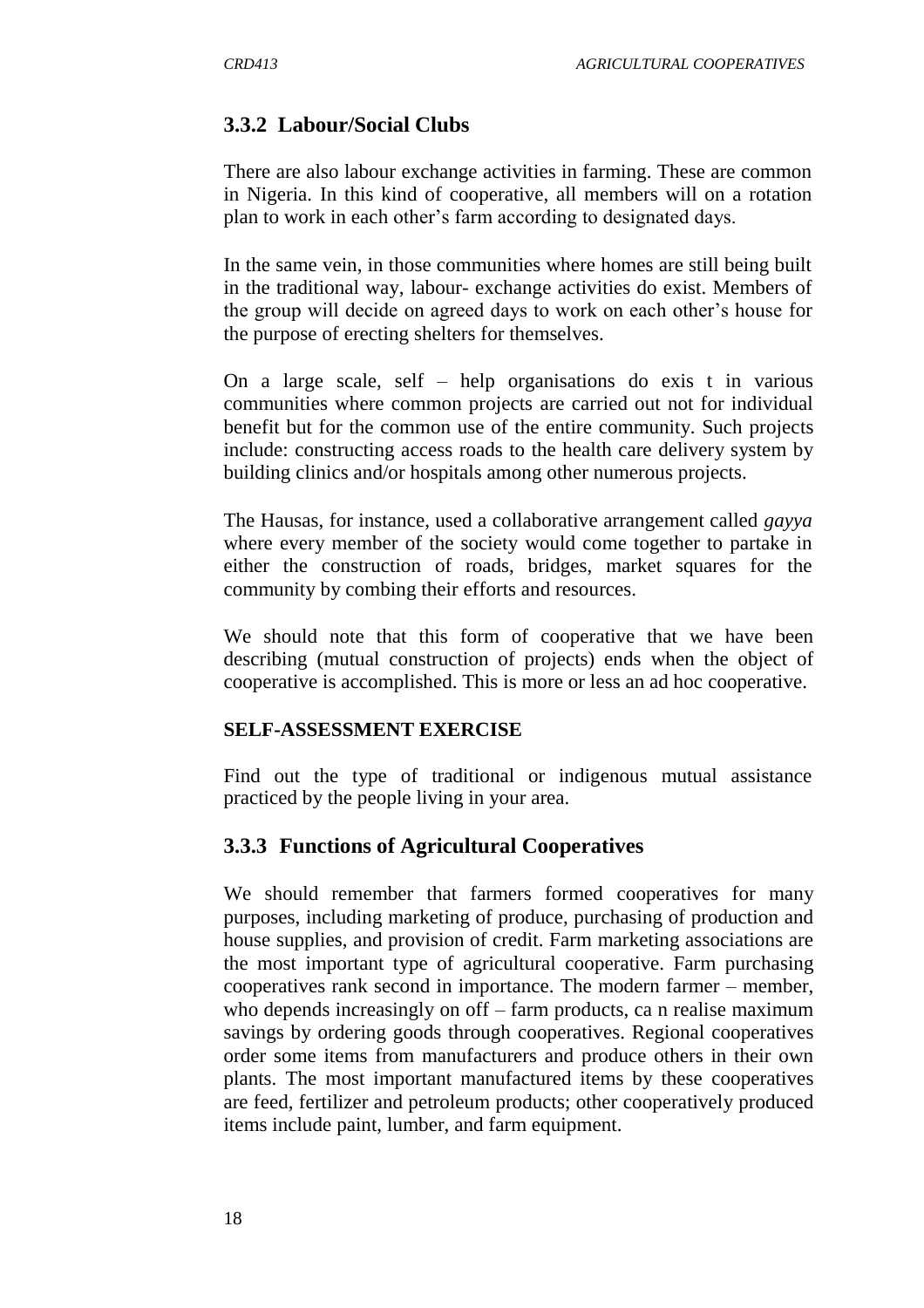Trends in agriculture since World War II have vastly increased the size of farmer"s investments in land, buildings, and equipment and therefore, the need for farm credit. A cooperative farm  $-$  cre dit system satisfies this need. In Nigeria, the Central Bank of Nigeria (CBN) guarantees agricultural credit loans given to farmers by commercial banks. The Nigerian Agricultural, Cooperative and Rural Development bank Ltd (NACRDB) also give loan to farmers and other forms of cooperative societies.

The functions of agricultural cooperatives are summarised as follows:

#### **Farm production**

Agricultural cooperatives encourage members to engage in joint cultivation of food and cash crops among others.

#### **Cooperatives joint supply of farm machinery**

The membership of an agricultural cooperative can afford a farmer the opportunity to use modern farm and agricultural tools and implement which he could not afford on his own.

### **Produce marketing**

The produce marketing cooperative society help to stabilise prices of farm produce.

#### **Irrigation**

An individual farmer may not be able to practice irrigation due to costs involved. But by joining a cooperative, he and the members may be engaged in irrigation programme to the benefits of the members (farmers)

#### **Land and soil conservation**

Land and soil conservation can be better achieved through cooperative effort.

#### **Access to credit facilities**

Government and her agencies easily grants credit facilities to cooperative rather than an individual, who may lack collateral securities to obtain loans. Even this is also applicable to commercial banks.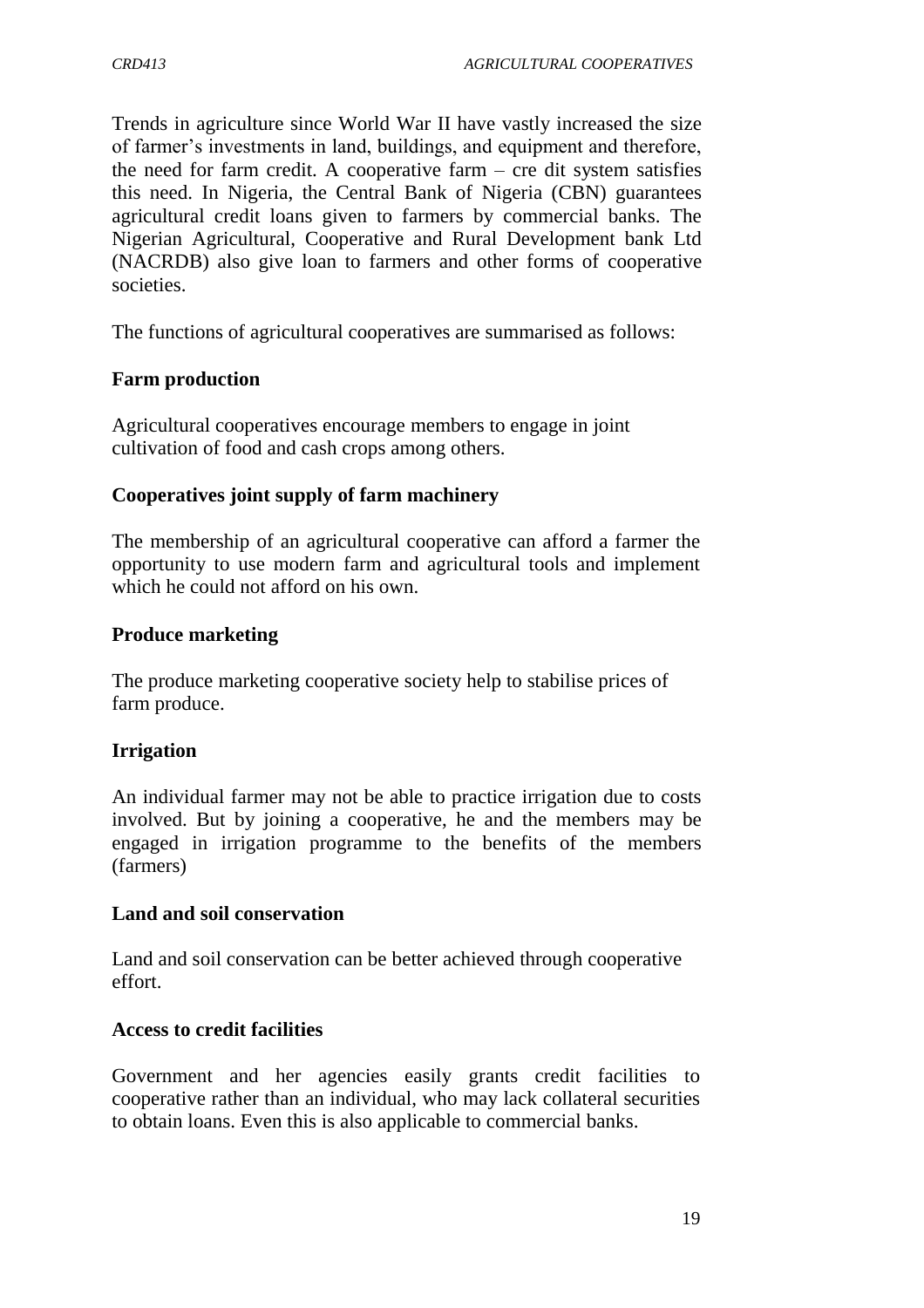#### **Input/seed purchase**

Agricultural cooperatives assist members to procure farm inputs. They also liaise with seed companies to buy farm seeds at the start of the growing season.

#### **Training and education**

Agricultural cooperatives provide to their members, training and education.

#### **Extension service**

The introduction of new ideas, new methods, new techniques (innovation) is also a function of an agricultural cooperative.

#### **Attraction of government support**

Agricultural cooperatives attract government support to their activities.

#### **Mobilisation of savings**

Agricultural cooperatives encourage the culture of savings among farmers.

### **4.0 CONCLUSION**

So far, we have seen the various types and functions of agricultural cooperatives. We have discussed indigenous and traditional farmers" society such as *isuzu*/contribution club and Labour clubs as well as functions of agricultural cooperatives. Modern cooperative societies have their roots in the traditional self – help organisations.

### **5.0 SUMMARY**

Obviously, we are progressing steadily in our journey to agricultural cooperative. This is because we have already taken three important steps by studying the first unit of the course which is on the meaning of agricultural cooperatives and their roles in agricultural development. In the second step, we arrived at the point where we described how agricultural cooperatives can be used to promote farm labour efficiency. In the third step we discussed the various types and functions of Agricultural cooperatives. We are now ready to move into Unit 4, where we shall be continuing with the explanation of various types of agricultural cooperatives like Agricultural production cooperative with examples such as group/joint farming cooperatives, tenant farming cooperatives and farm settlement cooperatives.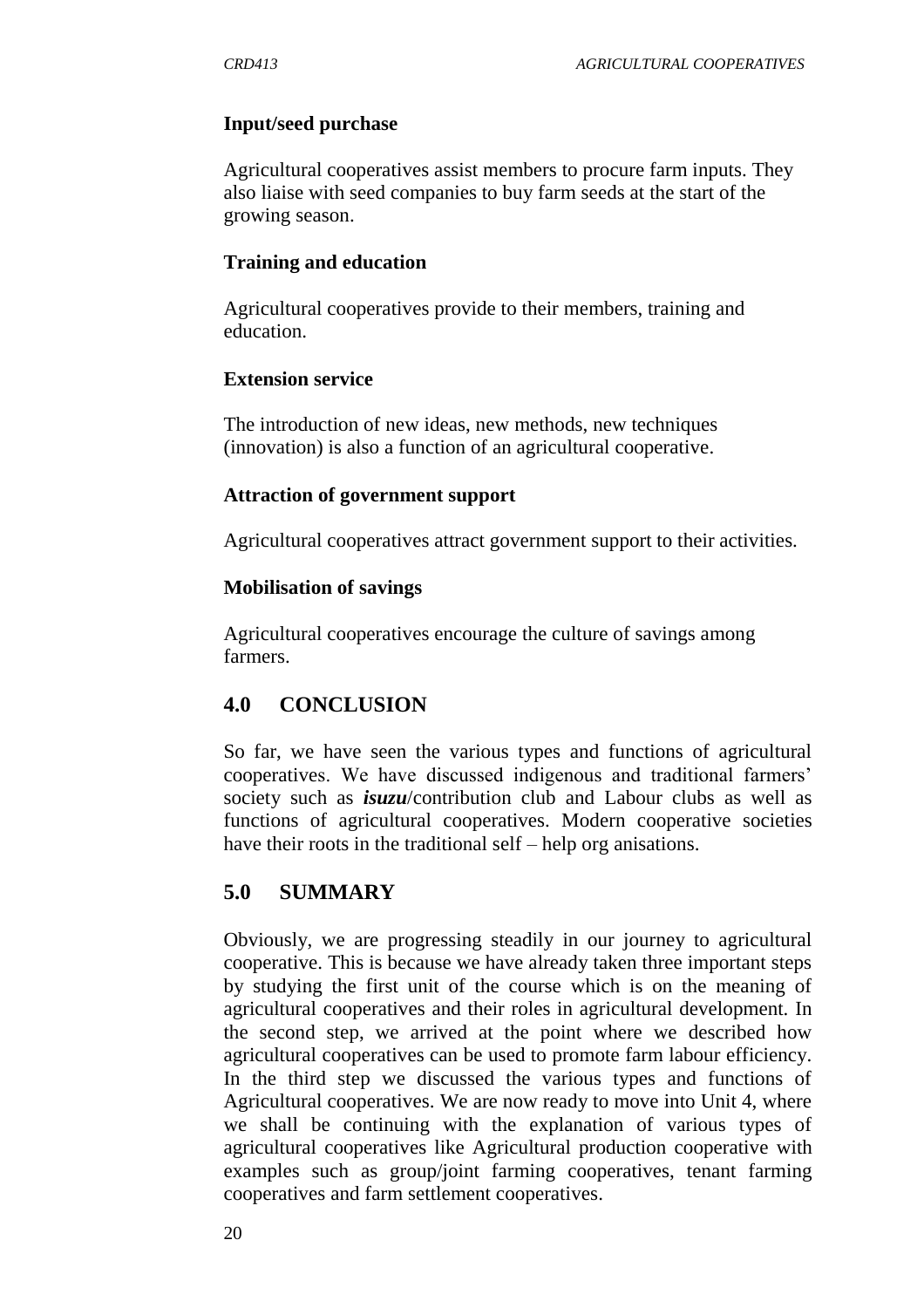## **6.0 TUTOR-MARKED ASSIGNMENT**

- 1. List and explain five types of Agricultural Cooperatives as Classified by *Enikanselu, S. A, Akanji, S. O. and Faseyiku, O. I. (2005)*.
- 2. What are the functions of Agricultural Cooperatives?

## **7.0 REFERENCES/FURTHER READING**

- Enikanselu, S. A.; Akanji, S. O. & Faseyiku, O. I. (2005). *Principles and Economics of Cooperative*. Lagos: DARTRADE Limited.
- Chukwu, S. C. (1990). *Economics of the Cooperative Business Enterprise*. Marburg Consult for self – help promotions, E.G Germany.
- Onucha, E. (1986). *Principles of Cooperative Enterprises*. Uwani-Enugu. Chukka Printing Company Ltd.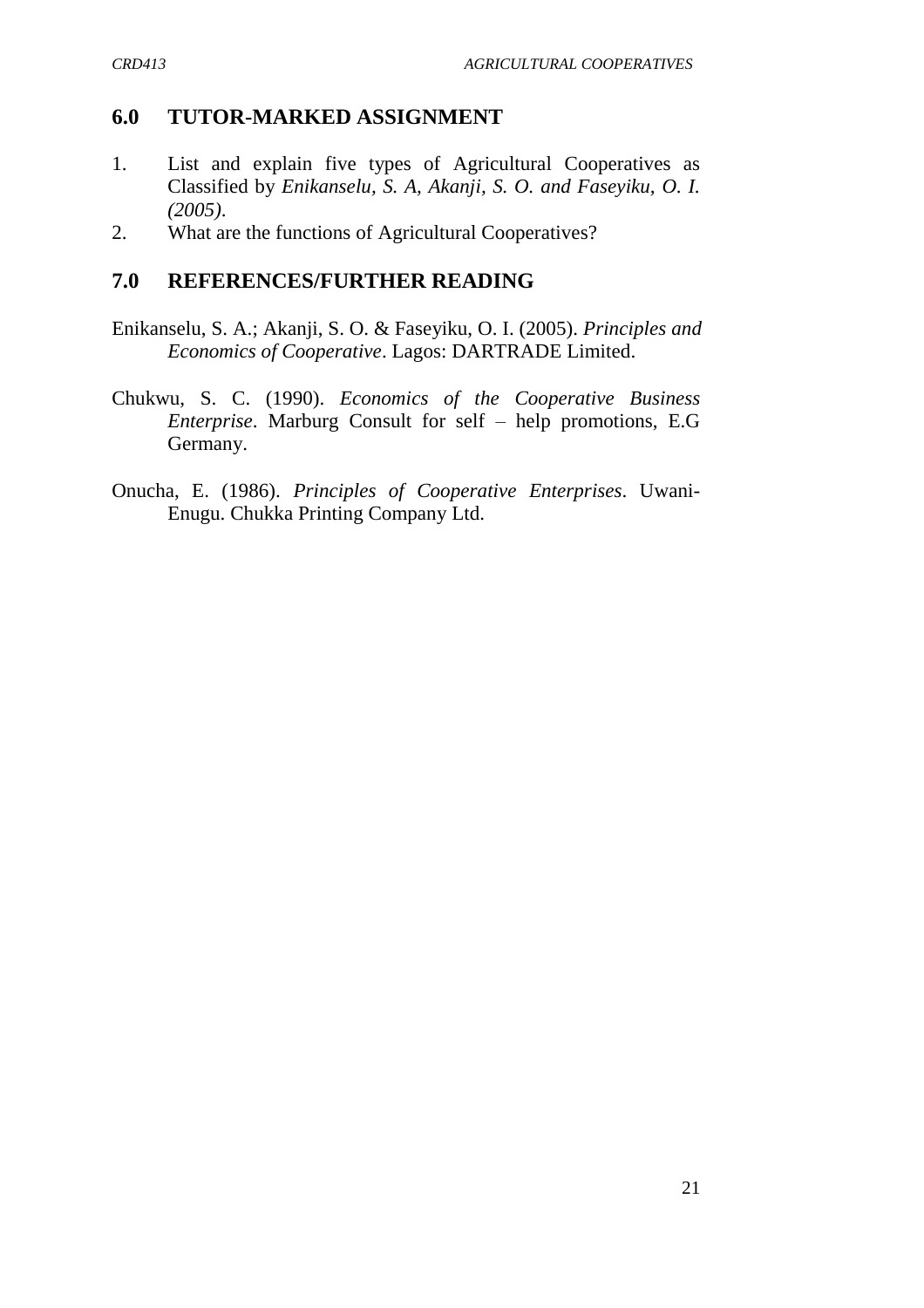### **UNIT 4 TYPES AND FUNCTIONS OF AGRICULTURAL PRODUCTION COOPERATIVES**

#### **CONTENTS**

- 1.0 Introduction
- 2.0 Objectives
- 3.0 Main Content
	- 3.1 Types and Functions of Agricultural Production Cooperative
	- 3.2 Group/Joint Farming Cooperatives
	- 3.3 Tenant Farming Cooperatives
		- 3.3.1 Farm Settlement
		- 3.3.2 Functions of Agricultural Production Cooperatives
		- 3.3.3 Examples of Agricultural Production Cooperatives
- 4.0 Conclusion
- 5.0 Summary
- 6.0 Tutor-Marked Assignment
- 7.0 References/Further Reading

### **1.0 INTRODUCTION**

This unit, which is a continuation of the preceding unit, concerns the types and functions of agricultural production cooperatives. In the preceding unit, we had identified the various types of agricultural cooperatives, among which are the indigenous/traditional farmers" societies, the agricultural production cooperatives and service cooperatives. After identifying these three types of agricultural cooperatives, we went ahead and discussed the indigenous/traditional farmers' society. In the course of discussing the indigenous/traditional farmers" society, we used *isusu* contribution club, labour clubs as well as functions of agricultural cooperatives.

The above background now gives us a basis on which we can further discuss the agricultural production cooperatives.

#### **2.0 OBJECTIVES**

At the end of this unit, you should be able to:

- list types of agricultural production cooperatives
- explain the functions of agricultural cooperatives
- discuss group/joint farming cooperatives
- explain the meaning of farm settlements
- give examples of agricultural production cooperatives.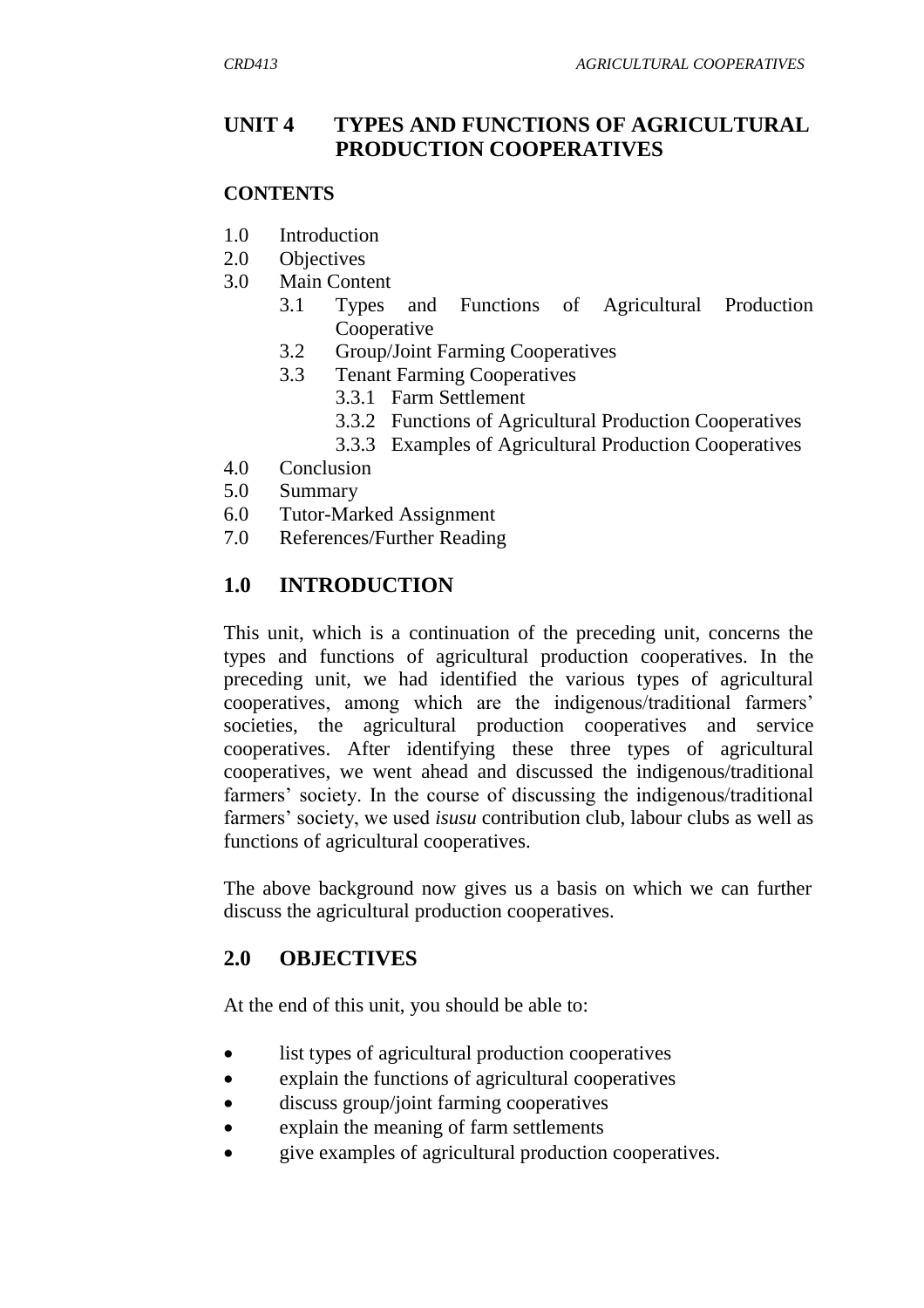### **3.0 MAIN CONTENT**

### **3.1 Types and Functions of Agricultural Production Cooperative**

Agricultural production cooperative society is formed by farmers who produce similar agricultural product. They organise cooperative production and undertake joint marketing of the product on wholesale or retail basis. The farmers could still retain their individual farmlands or they may jointly own them. Agricultural production cooperative encourages members to engage in joint cultivation of food and cash crops among others.

The importance of agricultural production cooperatives to the attainment of food security for Nigeria cannot be over emphasised. This is because of our level of underdevelopment in which an individual farmer cannot achieve his desires for mass production for the needs of the country. It is in the interest of farmers that resources are combined to gain a tremendous advantage individually or collectively,in order to widen the industrial base of any economy and the management techniques of these farmers.

The types of agricultural production cooperatives we will discuss in this unit are:

### **3.2 Group/Joint Farming Cooperatives**

Groups of farmers can decide to team together to form agricultural production cooperatives. They can practice joint ownership of farmlands, machinery and equipments. The money they contributed can, for instance, be used to procure a principal machine (tractor) that members of the society will be using. This will enable members to have access to modern machineries and equipment.

As a farmers' cooperative society, it performs the functions of extension of credit to their members, collective purchase of fertilizers and seeds, collective storage of agricultural produce, collective processing of agricultural outputs, collective marketing of farm produce and establishment of day care centers. Some agricultural production cooperatives even have consumer shops, and other conveniences for the joint use of the entire members.

#### **3.3 Tenant Farming Cooperatives**

As the name implies, tenancy here is used in the sense of hiring someone's farmland for the purpose of cultivation. The land owner gives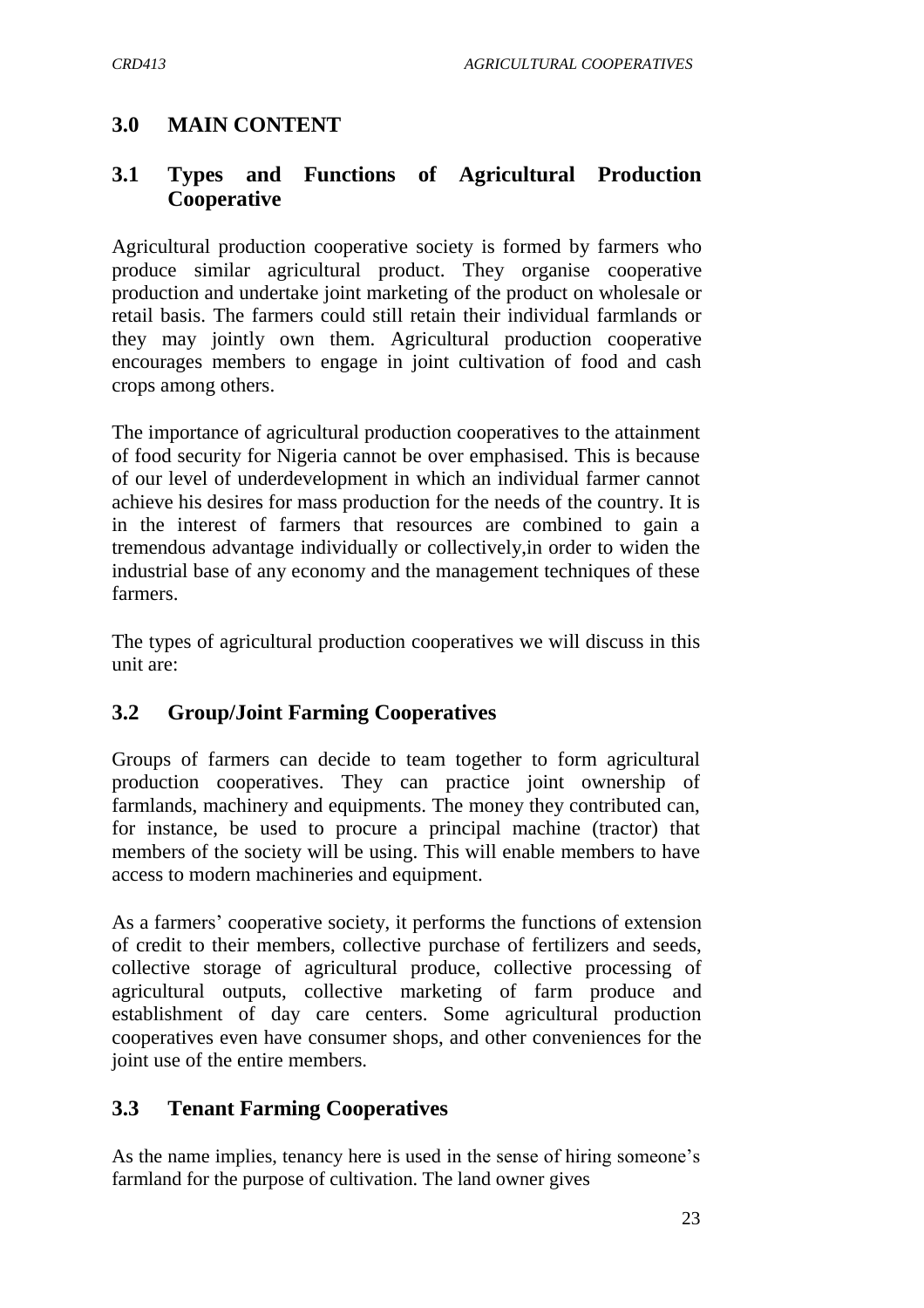his land to a tenant farmer on agreed terms. Repayment is usually in the form of certain percentage of the farm produce although monetary repayment for the hire of the land is not uncommon.

Such tenant farmers may realise the benefits of cooperative and decide to pool their resources together for the betterment of the members. It has been established in the previous chapters the benefits that cooperatives generate to its members and societies. We recall that agricultural production cooperatives encourage members to engage in joint cultivation of food and cash crops among others.

#### **SELF-ASSESSMENT EXERCISE**

Look around your area and identify the type of agricultural production cooperative that are present there.

### **3.3 .1 Farm Settlement**

Farm settlements were very common in the old Western Region. In this set up, the farm settlement had in addition to farming, other related activities such as provision of amenities (water, electricity power, schools, clinics, etc)

A new generation of enlightened farmers were trained in modern farming techniques and placed in a particular area to engage in large scale farming.

Farm settlements were established and funded by governments as part of its agricultural development programmes.

# **3.3.2 Functions of Agricultural Production Cooperatives**

The agricultural production cooperatives perform the following functions:

- It makes possible, easy access to loans both in cash or in kind to members. These could be through provision of cash, hybrid seeds, fertilizers, insecticides, etc.
- It makes possible the bulk purchase of fertilizers or seed or herbicides which will enable members gain through reduced unit cost of the items.
- It facilitates arrangement of collective storage facilities to members.
- Agricultural production cooperatives practice collective marketing of produce.
- It facilitates provision of extension services to members.
- 24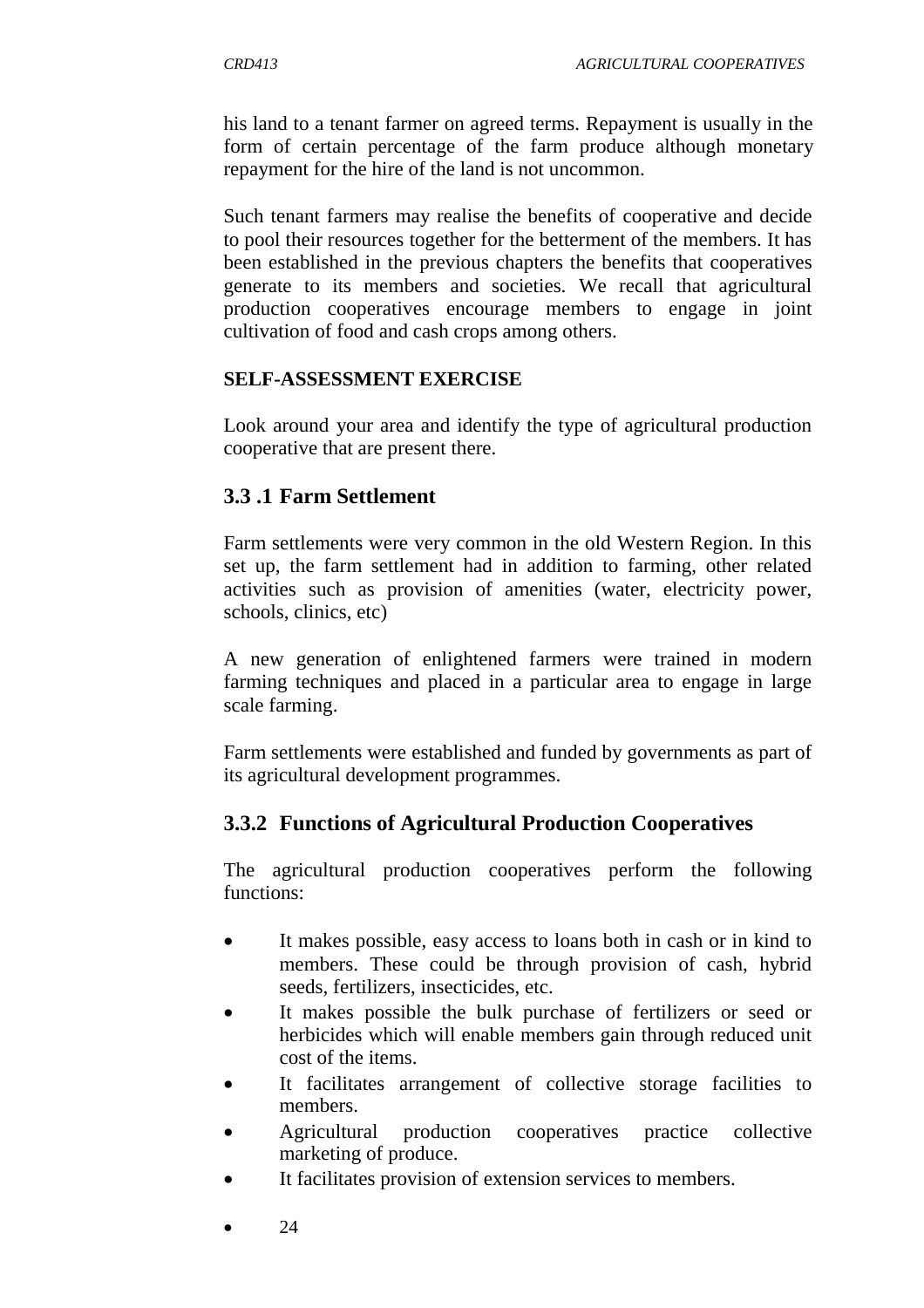- It makes collective or joint or group farming possible.
- Irrigation facilities to members are provided by the cooperative especially in places like Sokoto, Maiduguri, Kano, Bacita, where the level of rainfall is low.
- It facilitates cooperatives joint supply of farm machinery and equipment.
- It attracts government's support.
- Access to international apex cooperatives association such as the International Cooperatives Alliance (ICA) is made possible.

## **3.3.3 Examples of Agricultural Production Cooperatives**

Agricultural producer cooperatives are part of the larger producer cooperatives which members are producers of goods and services. However, agricultural producer cooperative as the name indicates, is concerned with the production of agricultural product for sale to the general public.

Thus, agricultural production cooperatives are where production resources (land, machinery) are pooled and members farm jointly. Agricultural production cooperatives are relatively rare in the world, and known examples are limited to collective farms in former socialist countries and the *Kibbutzim* in Israel. Worker cooperatives provide an example of production cooperatives outside agriculture.

#### **SELF-ASSESSMENT EXERCISE**

What do you understand by the tern agricultural cooperative as used in sub-section 3.5?

# **4.0 CONCLUSION**

In this unit, we have been able to learn that agricultural production cooperative is formed by members who produce similar agricultural product, who also organise cooperative production and undertake joint marketing of the produce on wholesale or retail basis.

For agricultural production cooperatives to perform the pivotal role expected of them in agricultural development of Nigeria, they should be properly organised and financially assisted.

### **5.0 SUMMARY**

We have learnt that agricultural production cooperative is the joint production of farm produce and marketing, We also discussed the functions of agricultural production cooperatives.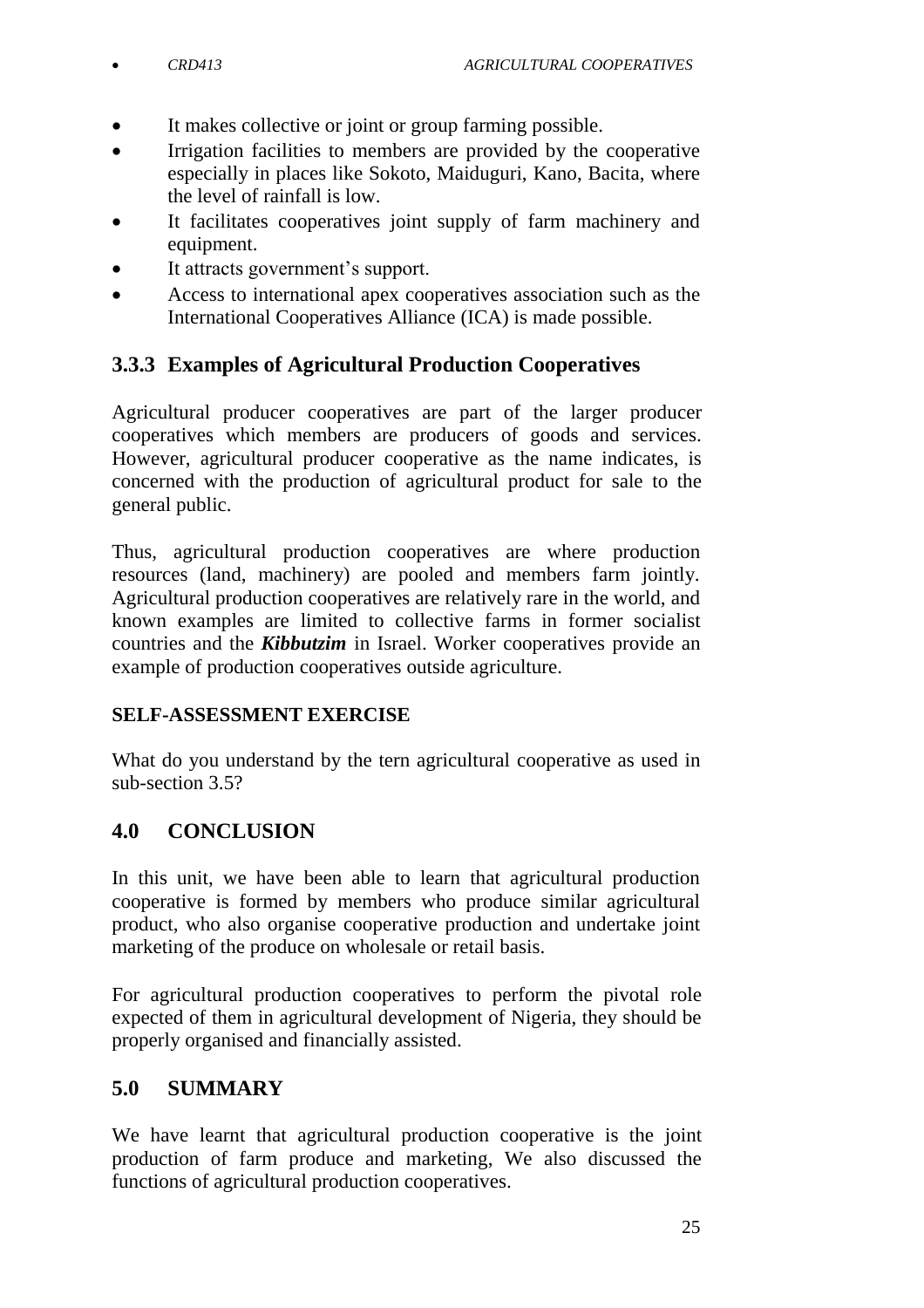We shall now go to the next unit, which talks about service cooperatives, such as thrift and credit, supply as well as marketing.

### **6.0 TUTOR-MARKED ASSIGNMENT**

- 1. Define and explain Agricultural production cooperative.
- 2. List and explain 10 functions of agricultural production cooperatives.

### **7.0 REFERENCES/FURTHER READINGS**

- Enikanselu, S.A.; Akanji, S.O. & Faseyiku, O. I. (2005). *Principles and Economics of Cooperative.* Lagos: DARTRADE limited.
- Cobia David (1989) editor. *Cooperative in Agriculture*. Englewood Cliffs, N. J: Prentice –Hall.
- Adenji, M. O. Nwabeke, P. N., Iheukwumere, F. C., Udeog- alanya, A. C. C. & Anugwa, E. O. (1990). *Agricultural Science*. Ibadan: Evans Brothers (Nigeria publishers) limited.
- Onuoha, E. (1986). *Principles of Cooperative Enterprise*. Enugu: Express Publishing Company Limited.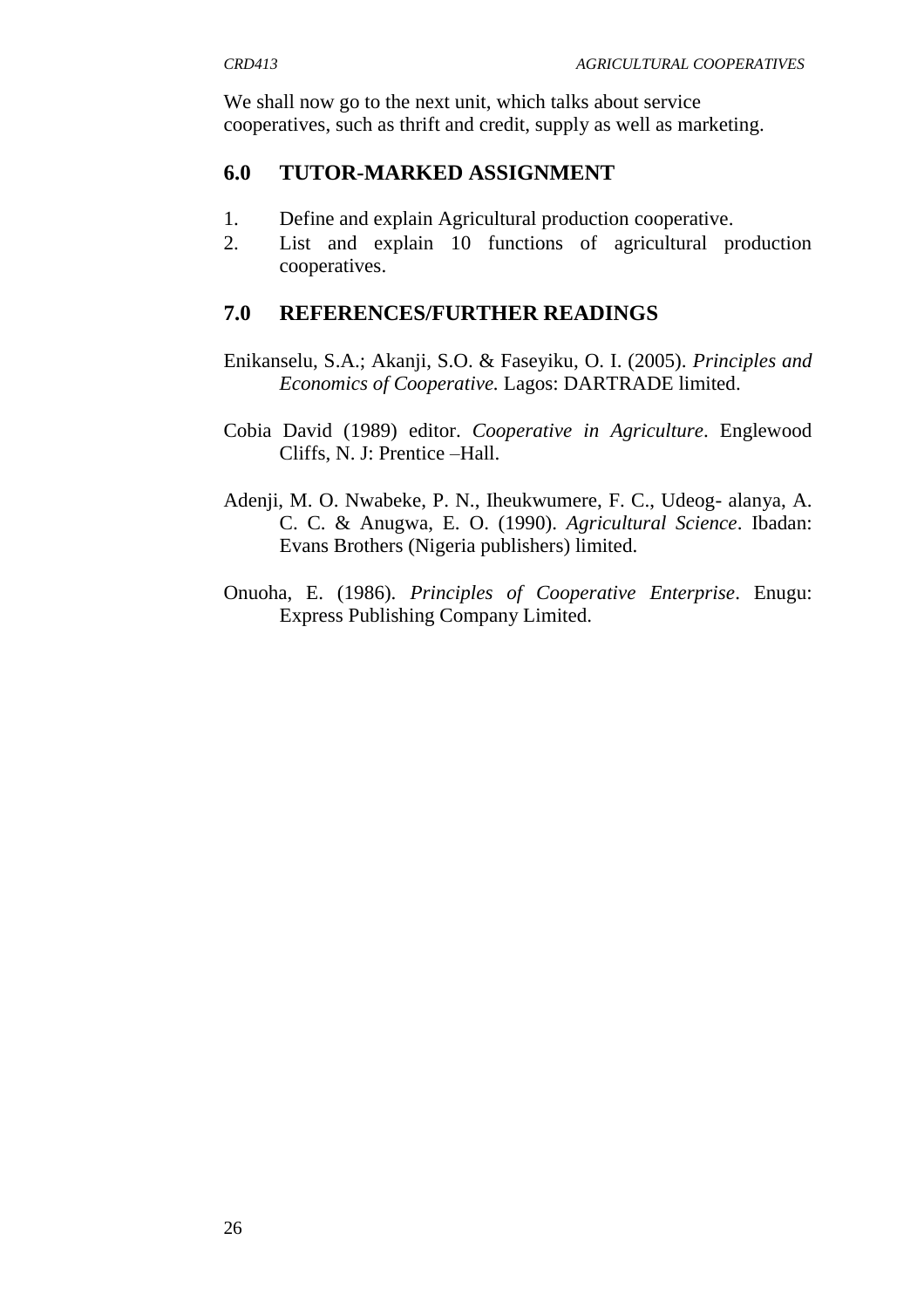### **UNIT 5 TYPES AND FUNCTIONS OF SERVICE CO-OPERATIVES**

#### **CONTENTS**

- 1.0 Introduction
- 2.0 Objectives
- 3.0 Main Content
	- 3.1 Types and Functions of Service Cooperatives
	- 3.2 Thrift and Credit Cooperative Societies
	- 3.3 Supply Cooperatives Societies
		- 3.3.1 Marketing Cooperative Societies
		- 3.3.2 Functions of Service Cooperatives
		- 3.3.3 Cooperative Service Organisations
- 4.0 Conclusion
- 5.0 Summary
- 6.0 Tutor-Marked Assignment
- 7.0 References/Further Reading

### **1.0 INTRODUCTION**

In the last two units, we discussed the various types and functions of agricultural cooperatives and agricultural production cooperatives. We discussed indigenous/traditional farmers" society like *isuzu*/contribution club and labour clubs. We also discussed agricultural production cooperatives such as group/joint farming cooperatives, tenant farming cooperatives and farm settlement cooperatives.

We are going to further study another type of agricultural cooperative called service cooperatives.

#### **2.0 OBJECTIVES**

At the end of this unit, you should be able to:

- explain the types and functions of service cooperatives
- explain Thrift and Credit cooperatives
- explain supply cooperatives
- explain marketing cooperatives
- discuss the functions of service cooperative
- give examples of cooperatives service organisations.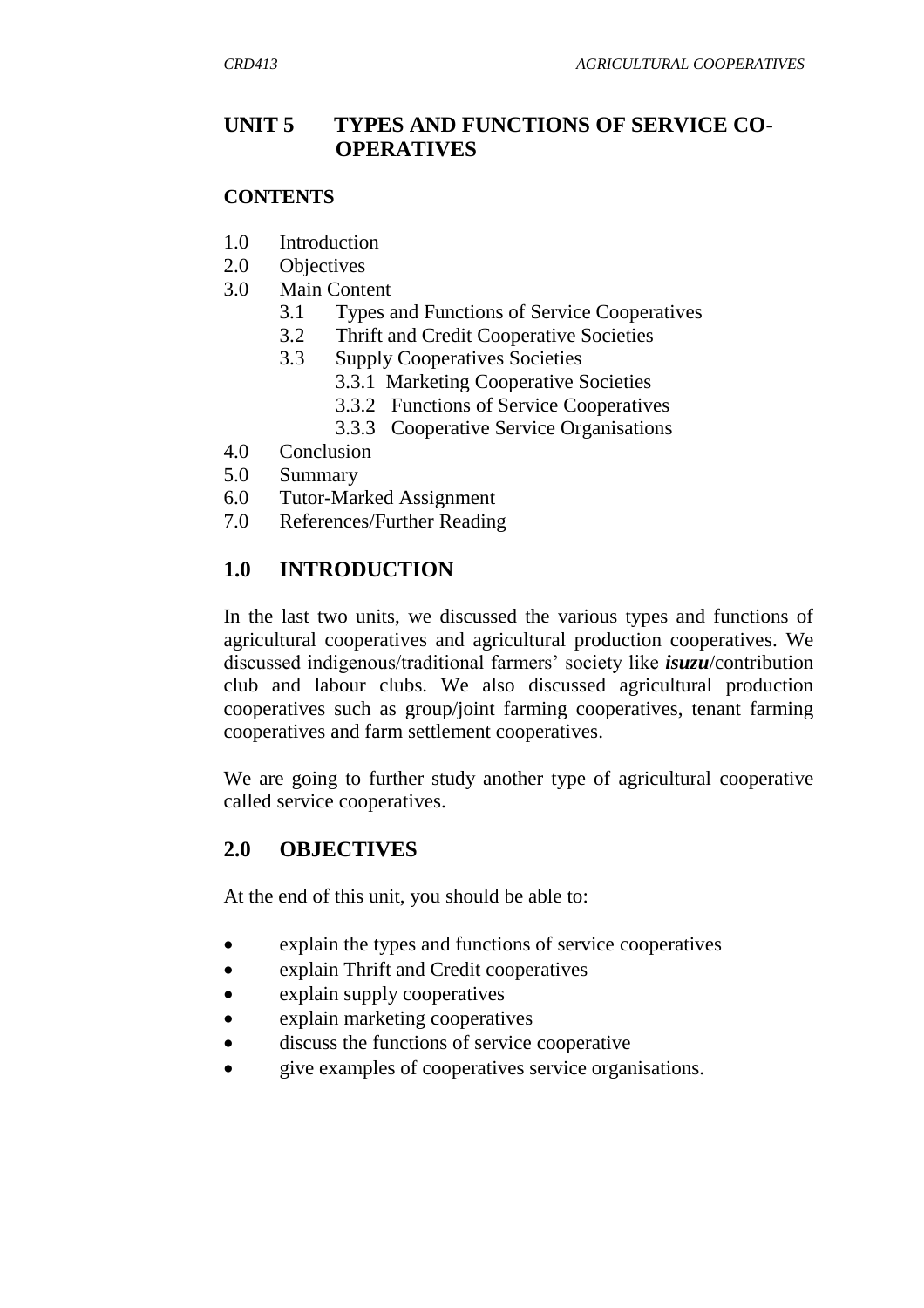## **3.0 MAIN CONTENT**

### **3.1 Types and Functions of Service Cooperatives**

A farmers" cooperative, as discussed in the previous unit, refers to an organisation of farmers residing in the same locale that is established for their mutual benefit in regard to the cultivation and harvest of their products, the purchase of farm equipment and supplies at the lowest possible cost, and the sales of their products at the maximum possible price.

Also, note that farmers form service cooperatives for the purposes of economically purchasing, suppying and marketing their produce as well as savings and obtaining loans (credit). Farm marketing associations are the most important type of agricultural cooperative. Farm purchasing cooperatives rank is second in important. Members, who depend increasingly on off-farm products, can realise maximum savings by ordering goods through cooperatives. Regional cooperatives order some items from manufacturers and produce others in their own plants. The most important manufactured of these cooperative items as earlier pointed out are feed, fertilizer, and petroleum products. Other cooperatively produced items include paint, lumber, and farm equipment.

## **3.2 Thrift and Credit Cooperative Societies**

Agricultural cooperative society extends credit to their members as well as mobilizes savings among their members.

The cooperative thrift and credit society is a credit society that can be formed by all classes of people, especially farmers.

Okonkwo, J. N. P (1980*)* stated that the main objective of thrift and credit cooperative society is to mobilise capital among their members and give loans to the members at a minimal interest rate. We should note that in many parts of Nigeria, thrift and credit cooperative societies have been found to be the most successful kind of society because of its simplicity in terms of organisation and financial services rendered to its members.

Credit and thrift society is, therefore an association of low income earners who jointly pool large resources or fund together by contributing on a weekly or monthly basis. This type of society encourages saving habits among their members and grant loans to the members out of the accumulated fund. The loan attracts a low rate of interest. At the end of the year, surplus will be distributed to members as dividend. The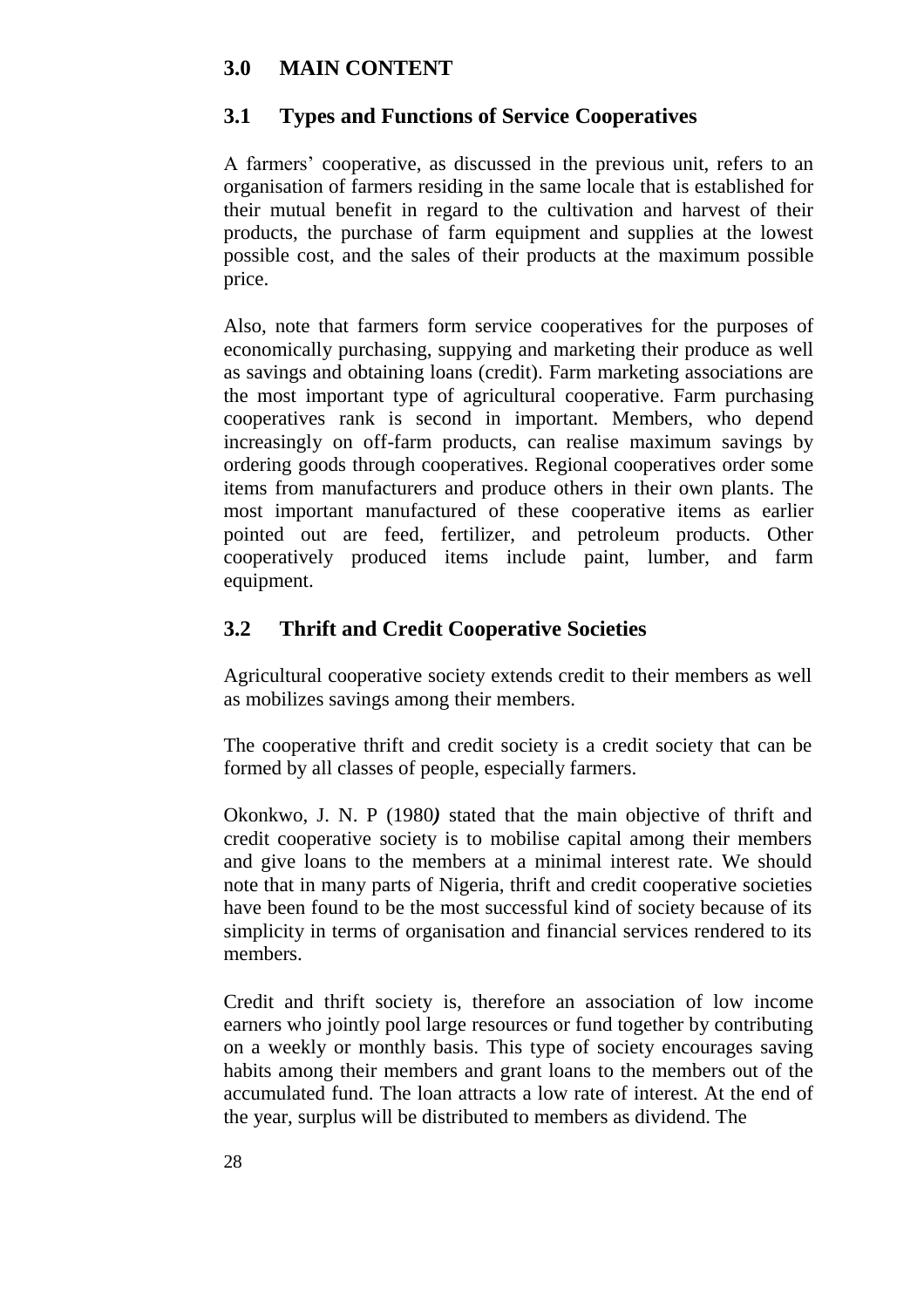members can also be afforded the opportunity of purchasing household items like television, fridge, etc. *(Longe, 2001).*

The benefits of credit and thrift cooperative society can be summarised thus:

It promotes the social and economic conditions of the members. It enhances the saving spirit of the members It encourages and promotes banking habit among the members. It grants loans and credit facility to its members at a reasonable interest rate.

Usually, the interest rate is far below the banking rate of interest on loadable fund (Enikanselu, Akanji and Faseyiku, 2005).

# **3.3 Supply Cooperatives Societies**

It is a common practice among farmers to take the advantage of membership of cooperative society to meet their supply needs.

Many farmers, apart from farm inputs, need other things like clothes, household items, provisions etc. These supplies are better purchased collectively through a supply cooperative. The cooperative can buy in bulk direct from the manufacturers, thus cutting off the middlemen. This will lead to lower unit prices of such supplies to the members.

### **3.3.1 Marketing Cooperative Societies**

We should note that farmers do form marketing cooperative society. This is important because while the farmers will be concentrating their efforts on the activities of farming, the society will be looking, for markets to sell the farmers" products after harvest . With good market arrangement, the cooperative can secure better bargain and good prices for the products.

The society can buy in bulk, farming inputs such as fertilizers, herbicides, fungicides, and pesticides among others, which it distributes to farmers on credit.

The money for these inputs will be paid when the produce of the farming members would have been sold. Similarly, money can be given to the members by the society particularly at the period of planting and preparing the land. The money so received will be used to meet other expenses. This removes worries and anxieties from the farmers. Many cocoa farmers, for instance, do group themselves together to form this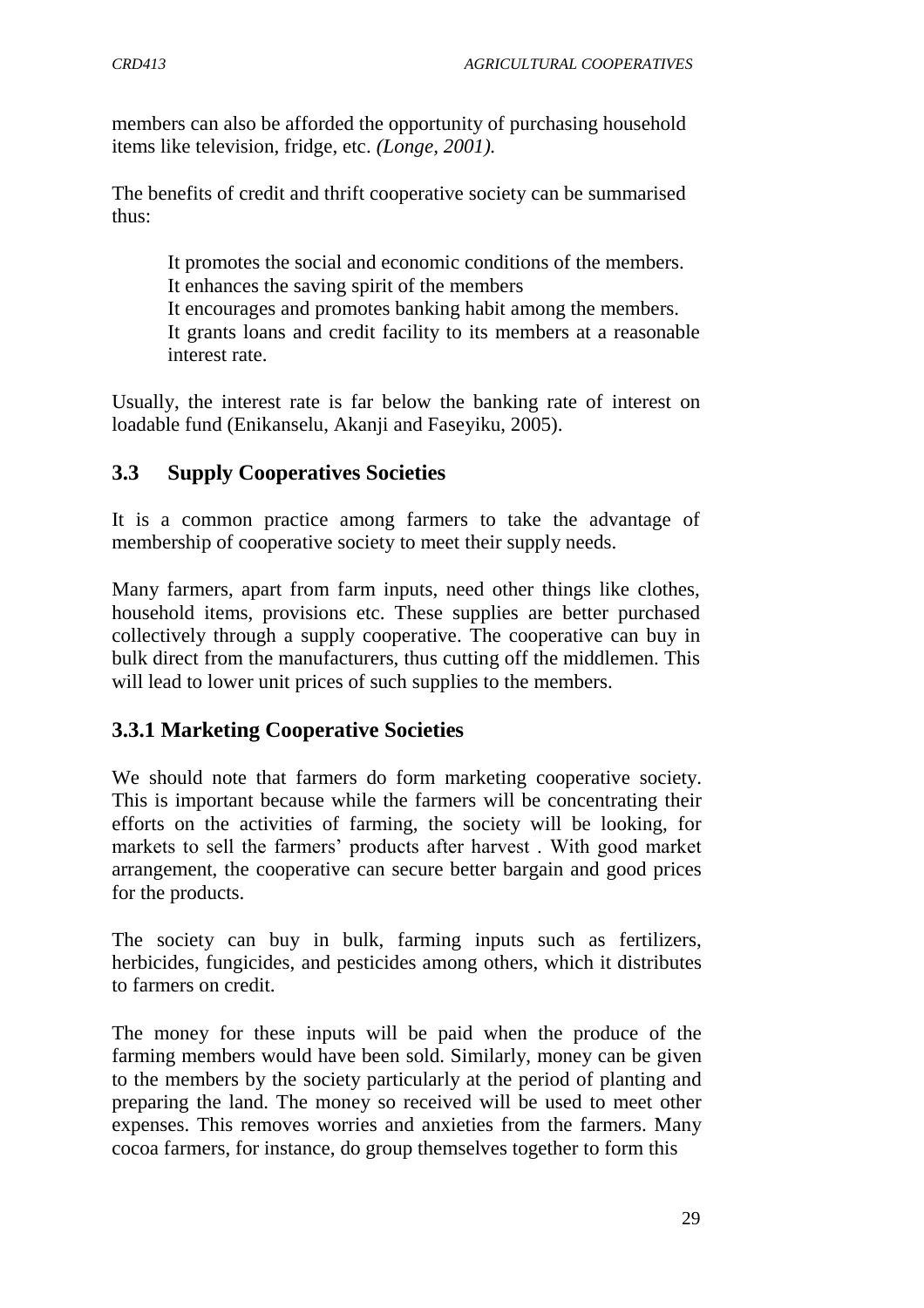type of cooperatives, and derive the benefits of membership through large scale marketing of products.

Marketing cooperative societies represent a unique method of organising business in agricultural product marketing. In its marketing of agricultural product operations, the cooperative will use the same kinds of transport, handling, storage and related facilities as other enterprises.

#### **SELF-ASSESSMENT EXERCISE**

From the list of the types of service cooperatives societies that we have discussed:

Mention at least two benefits of similar types of cooperatives societies existing in your areas

If there are no existing societies, what are the likely societies that can be formed in the area? Give reasons.

#### **3.3.2 Functions of Service Cooperatives**

Members of these cooperatives remain independent, whether they are grouped together as enterprises or households, and make their living as self-employed farmers. Each member earns according to the extent of his participation in the production of agricultural product or the provision of a service. The cooperative supplies its members with production services and facilities at cost price, or at the lowest possible price.

Among the various functions of a service cooperative societies are:

Trading in cash crops such as cocoa, palm kernel, coffee, etc.

Assemblage of agricultural cash crops, that is, the society buys in small bits from farmers.

They conduct market research in order to establish which product has better market potentials.

They store agricultural produce until they are sent to the marketing board and cooperatives. We should remember that the marketing boards were responsible for the selling of the cash crops to the international markets but after their dissolution, private exporters have taken up the responsibility of selling agricultural product to the international markets.

They are responsible for the packaging or bagging of the cash crops.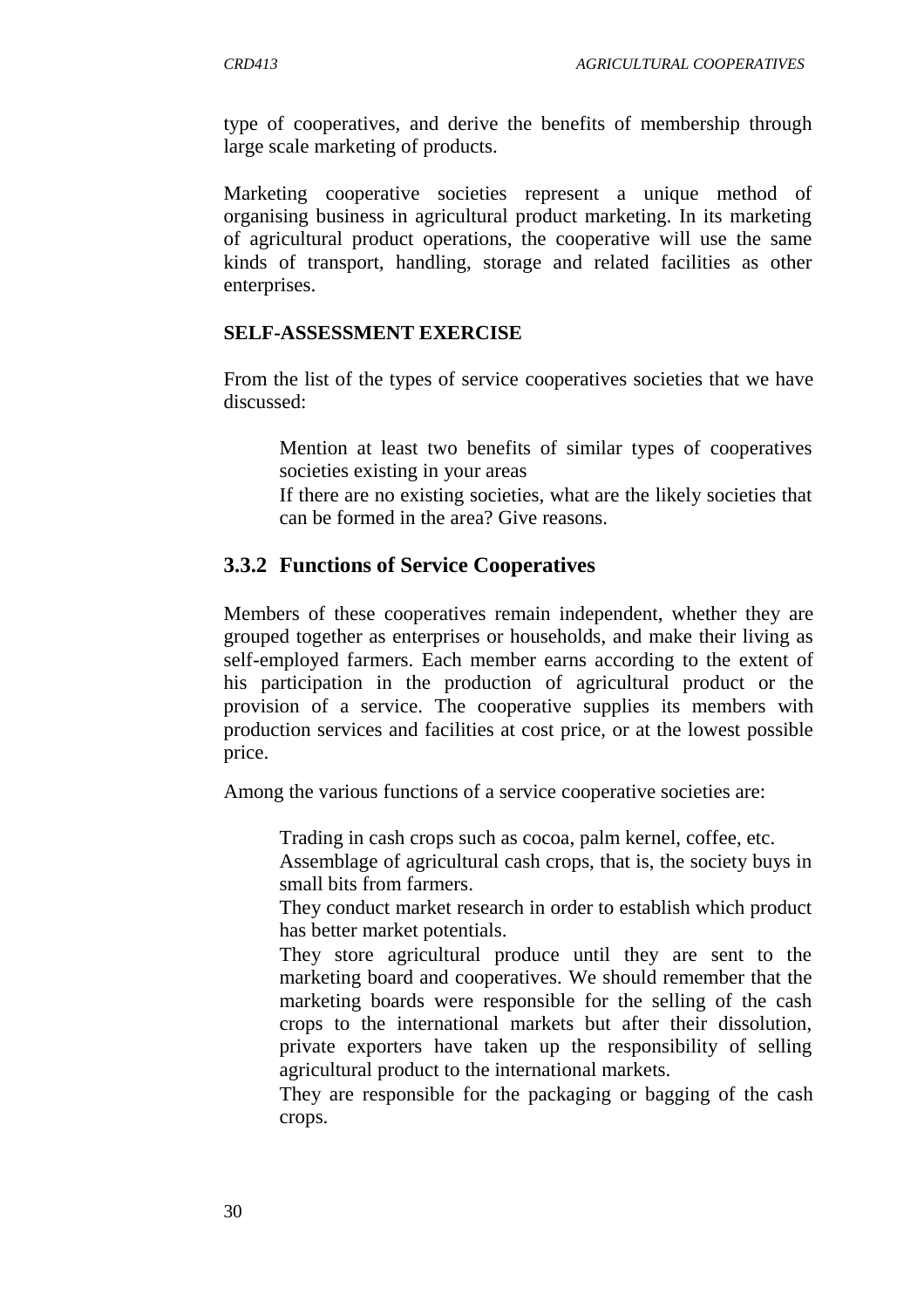They participate in the transportation of the cash crops either from the farm to their warehouses or from their warehouses to the exporters" warehouses (Enikanselu, Akanji, Faseyiku, 2005).

They provide extension of credit to their members, collective purchase of fertilizers and seeds, establishment of day care centres and consumer shops.

#### **SELF-ASSESSMENT EXERCISE**

What is marketing cooperative?

### **3.3.3 Cooperative Service Organisations**

Credit unions, group health plans, cooperatively oriented insurance companies, and memorial (Funeral) societies are some of the important types of cooperative service organisations. Credit unions act as savings institutes and provide loans on favourable rates to their members.

Group health plan, including those sponsored by communities, consumers, unions, and employers and employees jointly, provide millions of people with needed health care every year.

Among other cooperative associations formed to meet special needs are rural electric and rural telephone cooperatives (in USA) and day – care and cooperative schools.

In Nigeria an example of a cooperative which renders service to its members is the Cocoa Farmers Association.

#### **4.0 CONCLUSION**

We have gone through the different types and functions of service cooperatives. These service cooperative societies are important to the proper functioning of agricultural programmes of Nigeria. They contribute to the nation agricultural development.

#### **5.0 SUMMARY**

We have discussed the various types and functions of service cooperatives. We were able to identify thrift and credit societies, supply cooperatives societies and marketing cooperative societies.

Having known where a type of service cooperative will belong when we see one, the next thing to consider is the problems of agricultural cooperatives in Nigeria and suggestion of practicable solutions. This will be the focus of the next unit, which is Unit 6.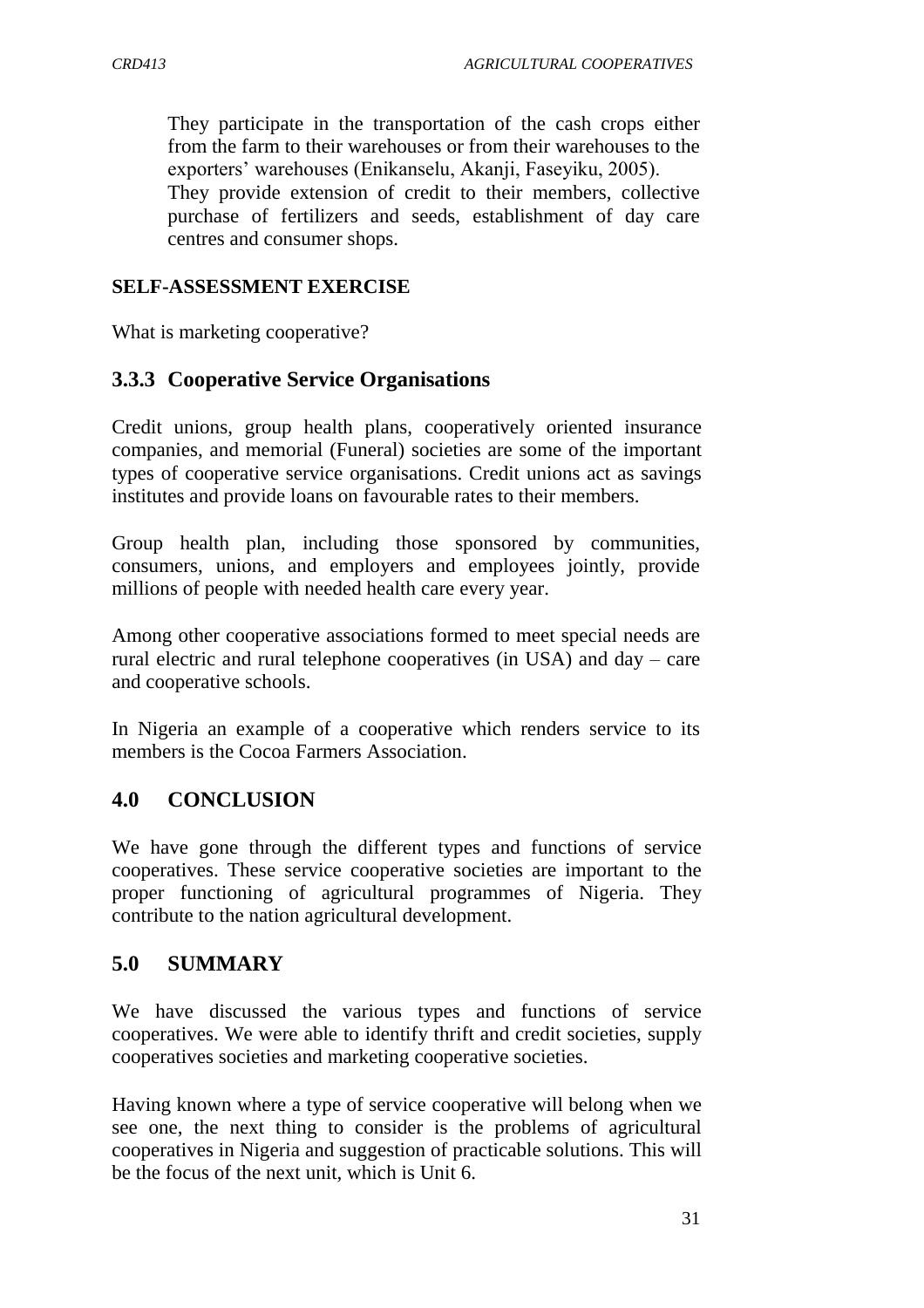### **6.0 TUTOR-MARKED ASSIGNMENT**

- 1. List and explain four benefits of credit and thrift cooperative society.
- 2. Why should farmers form a service cooperative society?

### **7.0 REFERENCES/FURTHER READING**

Owujuyibge, S. (1998). *Cooperative Administration and Fieldwork in Nigeria.* Ibadan: Anu Olu Publishers (2nd edition).

Enikanselu, S. A., Akanji, S. O. and Faseyiku, O. I. (2005). *Principles and Economics of Cooperative*. Lagos: DARTRADE Ltd.

Okonkwo, J. N. P. (1980). *Introduction to the Study of Cooperative*. Enugu: Cooperatives Publishers, Ltd.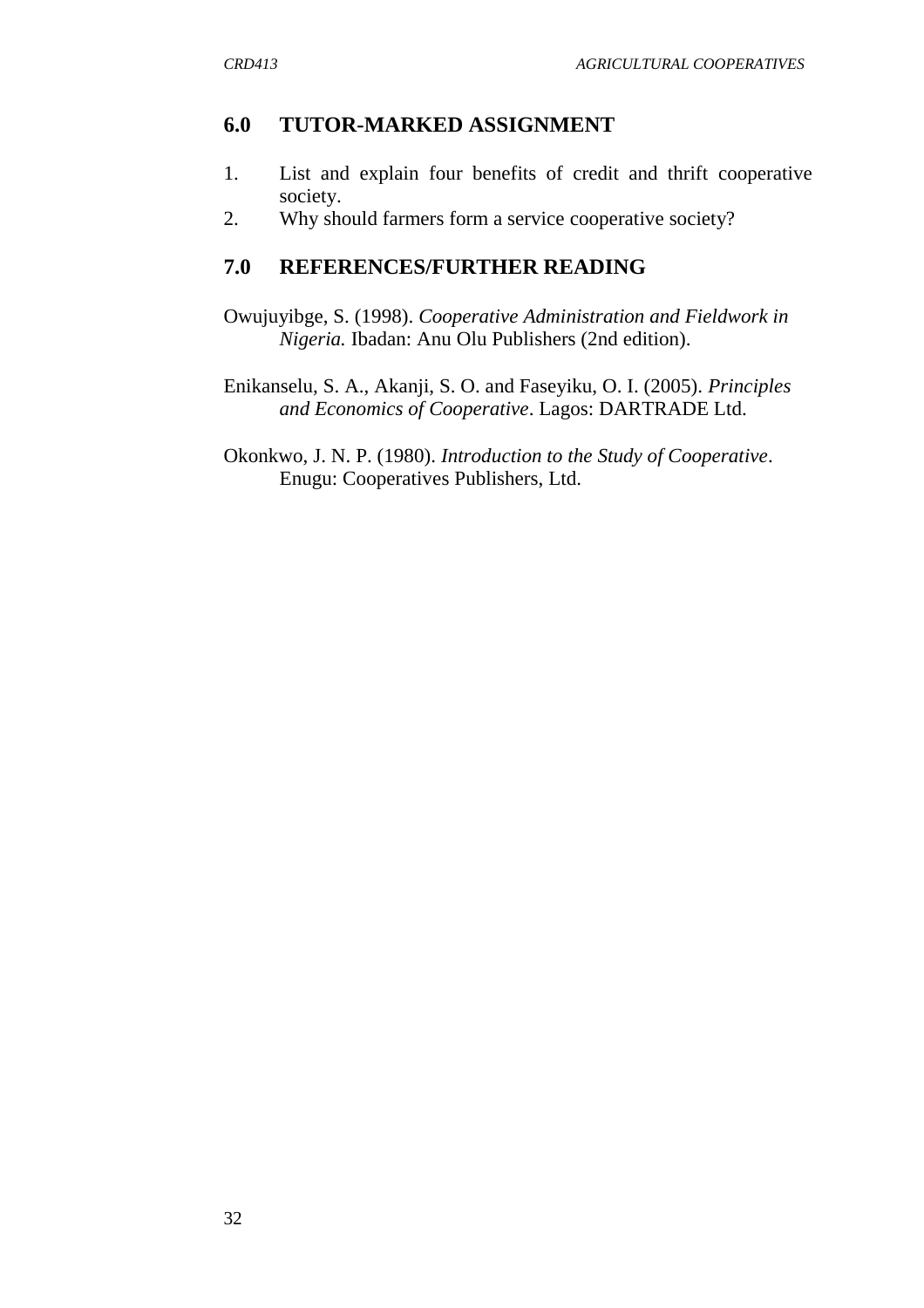# **MODULE 2**

| Unit 1 | Problems of Agricultural Cooperatives in Nigeria and |
|--------|------------------------------------------------------|
|        | Solutions                                            |
| Unit 2 | National Policy on Agricultural Cooperatives         |
| Unit 3 | The Roles of Government in the Development of        |
|        | <b>Agricultural Cooperatives</b>                     |
| Unit 4 | The Roles of NGOs in the Development of Agricultural |
|        | Cooperatives                                         |
| Unit 5 | <b>Types of Agricultural Credit Cooperatives</b>     |

## **UNIT 1 PROBLEMS OF AGRICULTURAL CO-OPERATIVES IN NIGERIA AND SUGGESTION OF PRACTICABLE SOLUTIONS**

# **CONTENTS**

- 1.0 Introduction
- 2.0 Objectives
- 3.0 Main Content

3.1 Problems of Agricultural Cooperatives in Nigeria and Solutions Poor Management/High Level of Illiteracy/Embezzlement Lack of Adequate Capital/Low Dividend/Poor Loan Recovery Political Intervention/Government Control Poor Attendance at Meetings Solutions to the Problems of Agricultural Cooperatives in Nigeria. **Conclusion** Summary Tutor-Marked Assignment References/Further Reading

# **INTRODUCTION**

The various types of service cooperatives have been discussed In this unit, we are going to examine the problems of agricultural cooperatives in Nigeria and proffer practical solutions. We must however; point out that it will not be possible to discuss every type of such problems due to space constraints.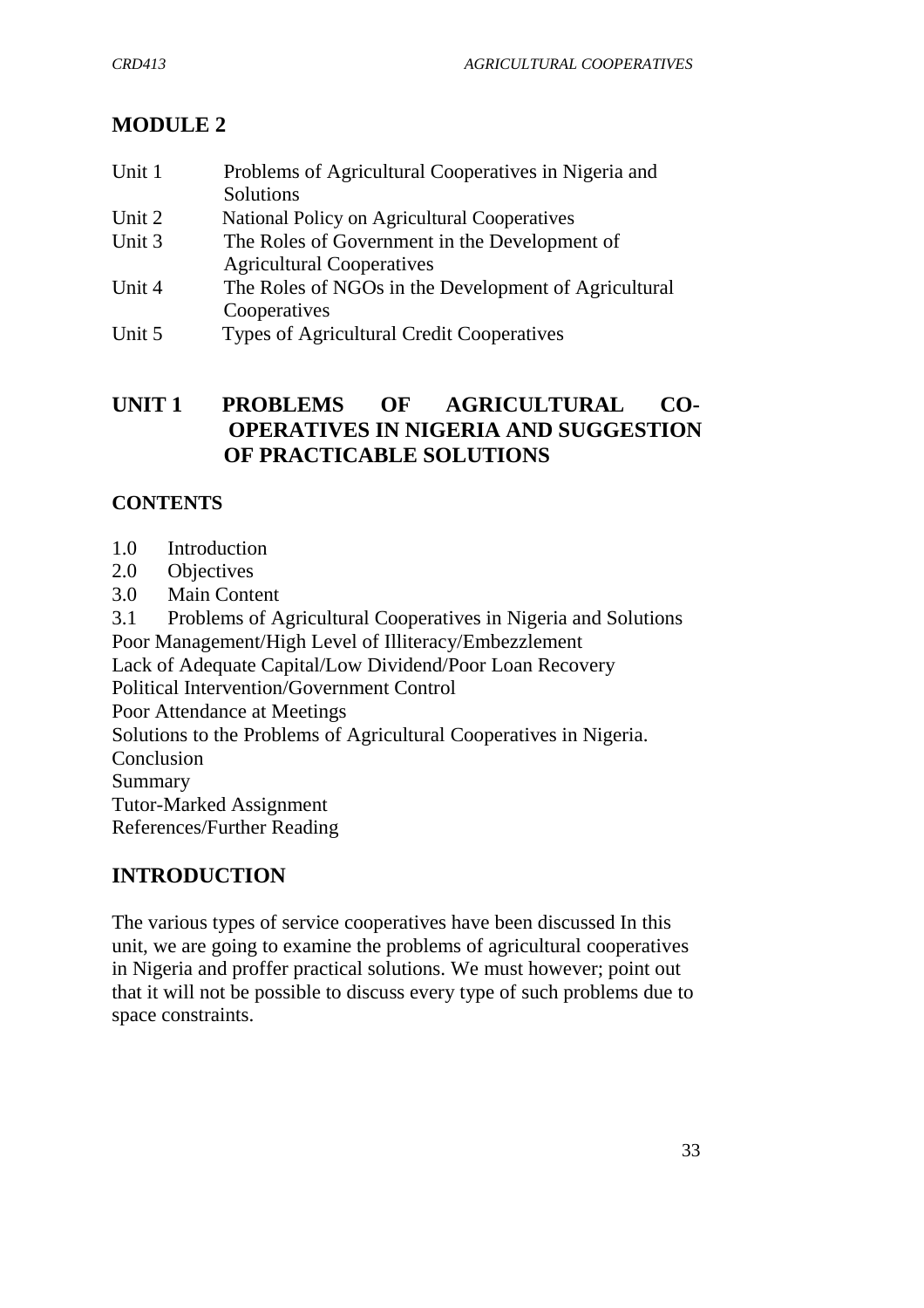#### **OBJECTIVES**

At the end of this unit, you should be able to:

- list and explain the various problems of agricultural cooperatives in Nigeria.
- suggest solutions to the problems of agricultural cooperatives in Nigeria

### **3.0 MAIN CONTENT**

#### **3.1 Problems of Agricultural Cooperatives in Nigeria and Solutions**

There are numerous problems which developing countries are faced with and which in turn affect the agricultural development as well as the agricultural cooperative societies in Nigeria. The problems of underdevelopment are endemic in developing countries and Nigeria cannot be an exception. Certain characteristics of underdevelopment are:

Low life expectancy at birth, high infant mortality rates, poor health, and illiteracy.

Subsistence agriculture

Low per capital output, together with poverty and indebtedness

Non – diversified economy which is also geared towards primary production

Little manufactory industry and low capacity utilization

No large scale application of scientific and technological methods of agriculture or industry

Narrowness of markets

Problems of basic amenities in rural areas like electricity, cinema, standard schools, good and functioning health centres, recreational parks for relaxation, good roads, etc.

Unpredictable climate, pests and diseases

Rural –urban drift, leading to reduction in the working population of the village

Low agricultural production

Problems of financing

Poor transportation and communication

Lack of good storage

Lack of good agricultural education

Poor marketing system, poor tools and farm machineries and poor extension service

Unstable policies and programmes of government.

Inadequate agricultural inputs

Sociological and psychological attitude towards farming

Smuggling and environmental degradation.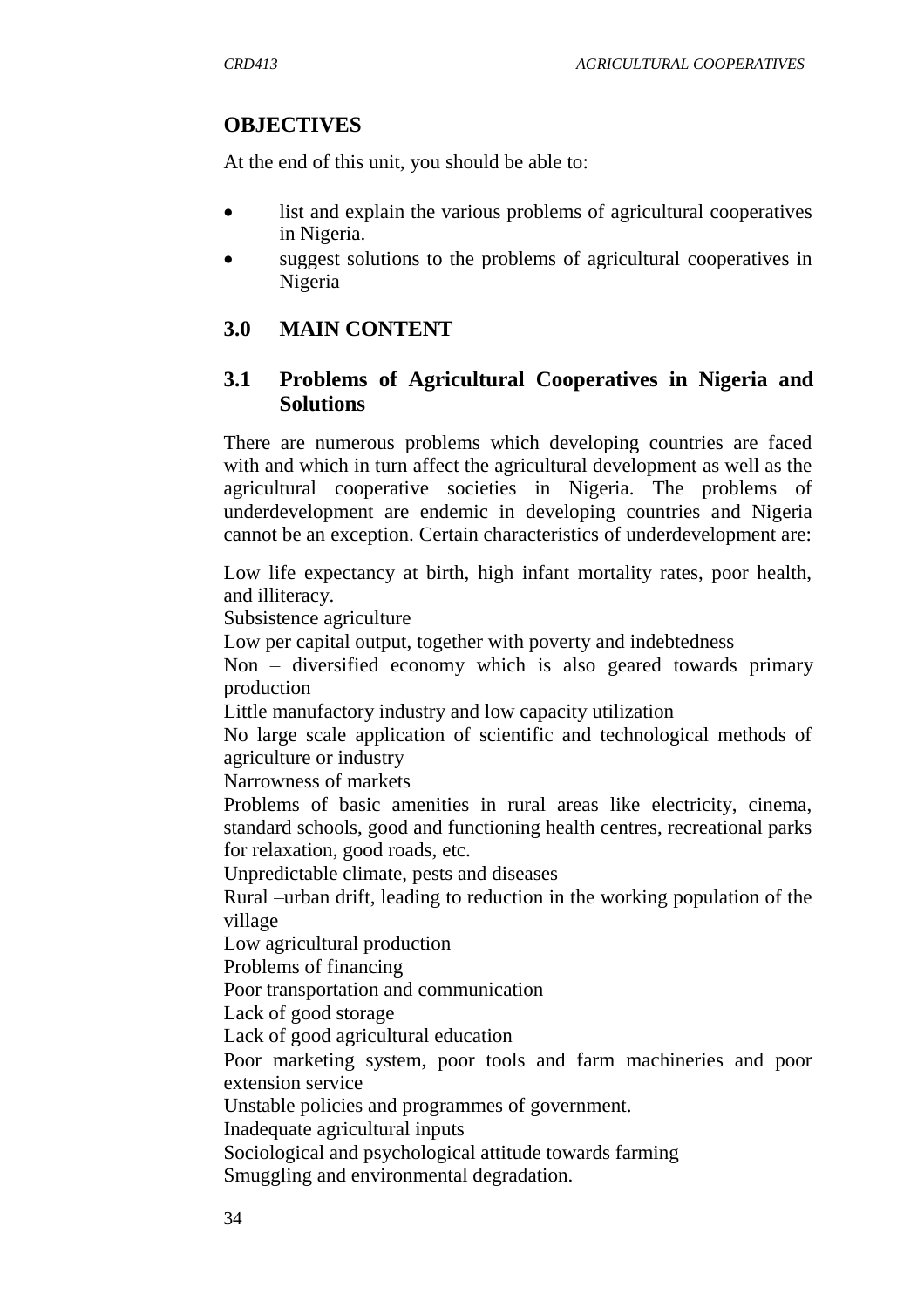Some problems of agricultural cooperatives in Nigeria are discussed as follows:

# **3.1.2 Poor Management/High Level of literacy/Embezzlement**

## **Poor management**

Agricultural cooperative societies in Nigeria have weak and unspecialised management. The committee in charge of administration usually consists of people who are not specialists and are part – time managers; hence the society may not be effectively and efficiently managed.

The agricultural cooperatives in Nigeria are confronted with the problem of poor management also because most of the management team members are insincere, fraudulent and corrupt.

## **High level of Illiteracy**

The high level of illiteracy in Nigeria has made the training and education of members very difficult. This lack of education on the part of the members hampers the growth and forward looking of the cooperatives. We should also note that some of these cooperatives are sometimes ruined by petty issues which a more enlightened audience would have ignored. In addition, members do ignore the seminars, workshops etc organised for the cooperatives by the government and/or non – governmental organisations.

## **Embezzlement**

There are opportunities for embezzlement of fund in agricultural cooperative societies. This is possible because the elected officers can misappropriate the funds of the society, and this is very rampant in the Nigerian cooperative societies. They can, for instance, give large amount of loans to themselves even though they are not qualified for such.

Members and Management of agricultural cooperatives are sometimes dishonest to the affairs of the cooperative society.

## **SELF-ASSESSMENT EXERCISE 1**

Define and explain embezzlement.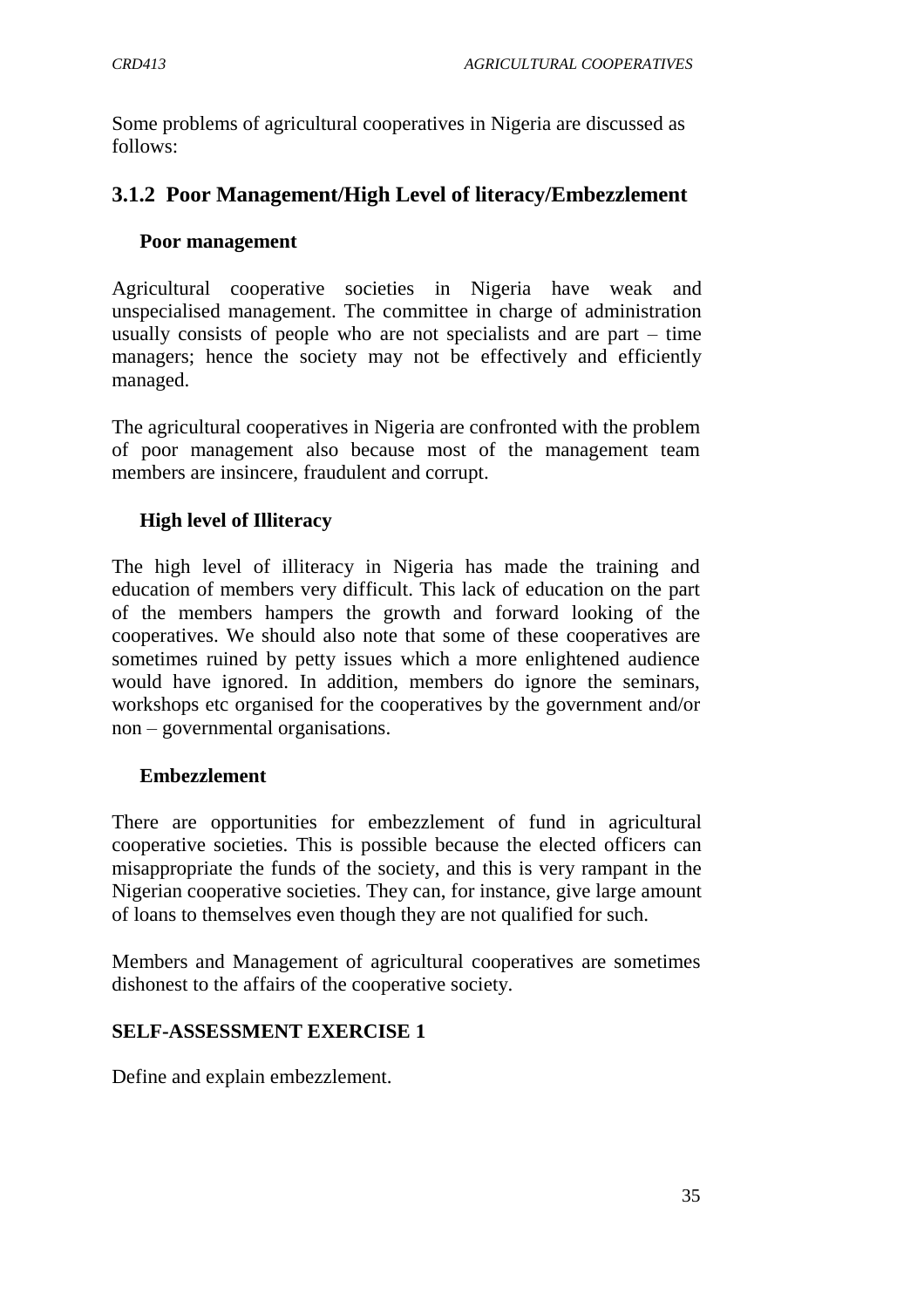# **Problems of Inadequate Capital/Low Dividend/Lack of Loan Recovery**

### **Problem of inadequate capital**

Lack of capital is undoubtedly a cankerworm on the wheel of progress of the agricultural cooperatives in Nigeria. The lack of adequate capital to run these cooperatives is because they rely mostly on members" contributions which may not be enough.

### **Low Dividend**

People prefer to invest their money in other areas because of the low level of dividend in agricultural cooperatives in the country.

### **Loan Recovery**

Many loan takers fail to fulfill their loan repayment obligation, which leads to the scarcity of funds that can be used to give loans to others (revolving loans). Poor loan recovery may destabilize the cooperative.

Also, delay in the remittance of loan deductions, cheques/funds on behalf of the society by the company management is another problem.

## **Political Intervention and Government Control**

Another major problem of agricultural cooperative society in Nigeria is governmental interference in their activities. We should remember that all cooperative societies must be registered with the Ministry of Commerce and Industries before they are allowed to operate in Nigeria.

Unstable government programmes are the bane of agricultural cooperatives in Nigeria. This is because different government comes up with different programmes and policies on cooperatives.

## **3.1.4 Poor Attendance of Meeting**

It is a common practice among members of agricultural cooperative societies in Nigeria not to show serious interests in the affairs of the society. This development may be born out of frustration due to the management approach of the executives of the cooperatives societies.

Another problem is allowing sentiments to overwhelm the mind of electorates during elections, which foretells doom to the cooperative.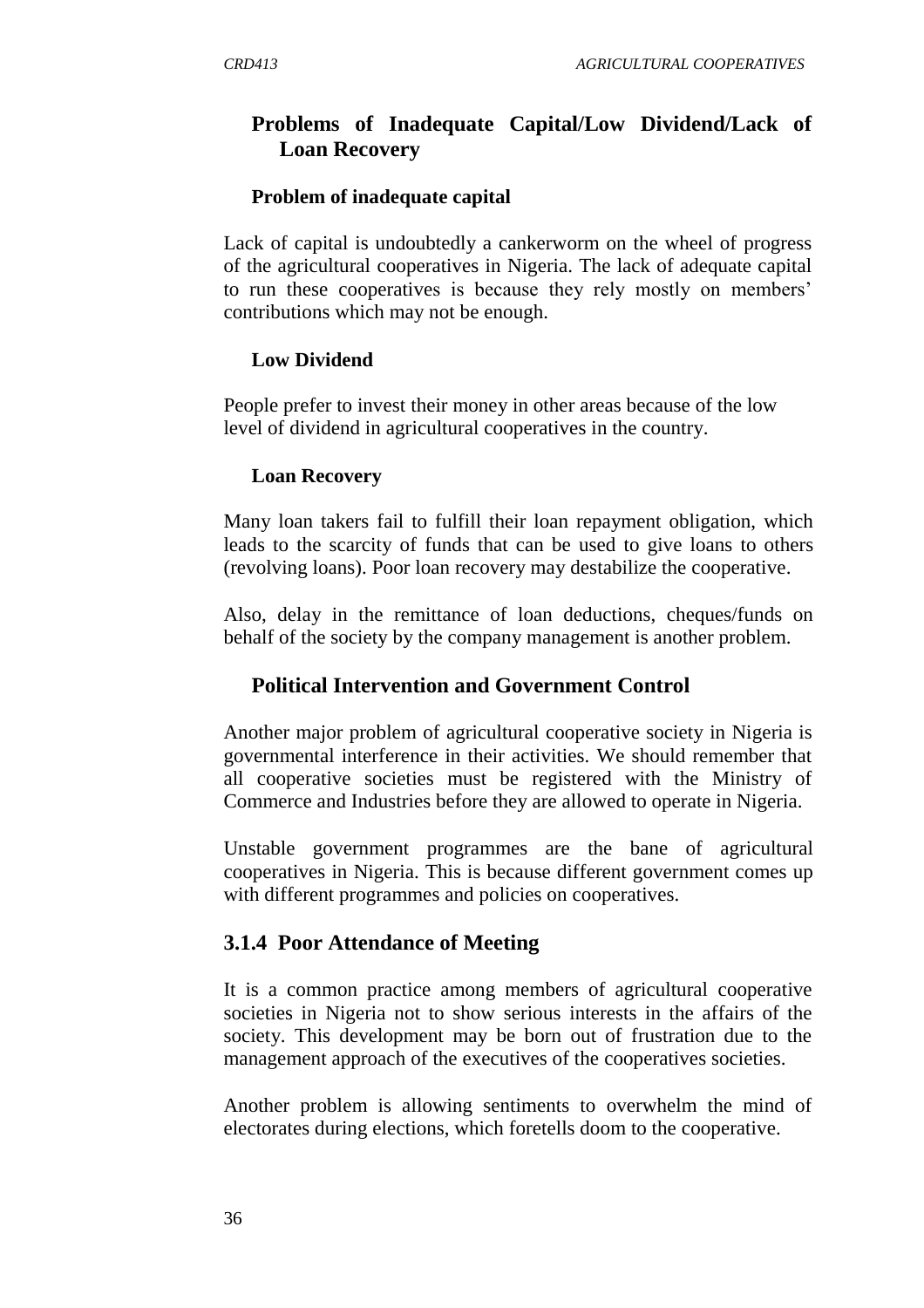Also, non-compliance of cooperative management committee to cooperative bye-laws affects the smooth operation of agricultural cooperatives in the country.

### **SELF-ASSESSMENT EXERCISE 2**

Look for any cooperative society within your area, which is not doing well and find out the nature of the problem(s) affecting it.

# **Some Solutions to the Problems of Agricultural Cooperatives in Nigeria**

For cooperatives in Nigeria to perform the pivotal role expected of them in nation building, they should be properly organised and financially assisted. All levels of government, namely Federal, State and Local should embark on measures that will enhance the wellbeing of the cooperatives which will enable them perform their economic developmental roles. (Enikanselu, Akanji and Faseyiku, 2005).

The practicable solutions to the problems of agricultural cooperatives in Nigeria are itemised as follows:

- Government should encourage and support the formation of cooperative for the Nigerian farmers.
- Government should train cooperative officials, committee members and managers of agricultural cooperatives. This will no doubt, lead to effective management and administration of the cooperative society.
- Government should review the cooperative laws and regulations from time to time in order to meet the desired need and aspirations of the cooperatives. The review should reflect the economic, social, political and cultural development of our farmers,
- Government should review the loan policies of all cooperative financing agencies such as state cooperative bank and Nigerian Agricultural, Cooperative and Rural Development Bank and create more rural branches of these banks throughout the country.
- Government should establish a cooperative unit under the local government department of agriculture which will work hard in hand with the state and federal agencies concerned with cooperative activities.
- Government should engage in a large scale campaign in order to educate the members and non-members alike about the contribution of agricultural cooperative to social and economic well being of the common man.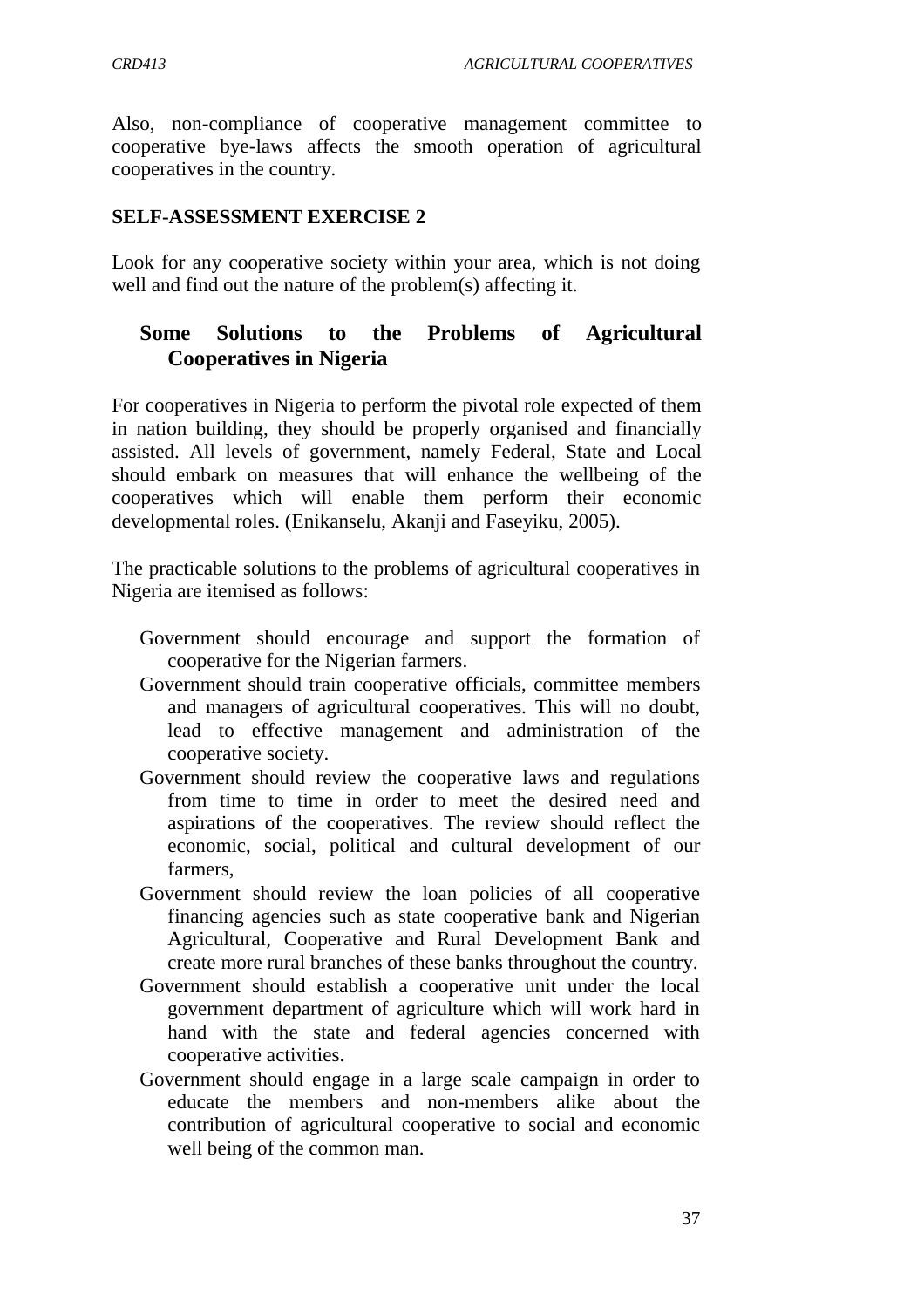- All impediments to agricultural development in Nigeria should be removed by government.
- Government should provide basic amenities in the rural areas in order to curtail rural – urban drift.

# **CONCLUSION**

We have gone through the major problems of agricultural cooperatives in Nigeria and proffered practicable solutions to these problems. The problems we have discussed are not the only ones, though they are the prominent ones. We saw also how these problems militate against the development and growth of agricultural cooperatives in the country. We concluded that government intervention is imperative.

## **SUMMARY**

We have been able to recognise the various problems of agricultural cooperatives in Nigeria as well as the practicable solution to the identified problems. We advised governments at all levels to intervene in the development of agricultural cooperatives in Nigeria. This now lead us to the next unit where we will be discussing the national policy on agricultural cooperatives.

## **TUTOR-MARKED ASSIGNMENT**

List and explain the problems of agricultural cooperatives in Nigeria. What are the practical solutions to the problems of agricultural cooperatives in Nigeria?

## **REFERENCES/FURTHER READING**

- Longe, O. A. (2007). *Essential Commerce*. Ibafo: TONAD Publishers Limited.  $(2^{nd}$  Edition).
- Ogieva Eriebor: *Comprehensive Agricultural Science*. Lagos: A Johnson Publishers Limited
- Enikanselu, S. A, Akanji, S. O. and Faseyiku, O. I. (2005). *Principles and Economics of Cooperative*. Lagos: DARTRADE Publishers Limited.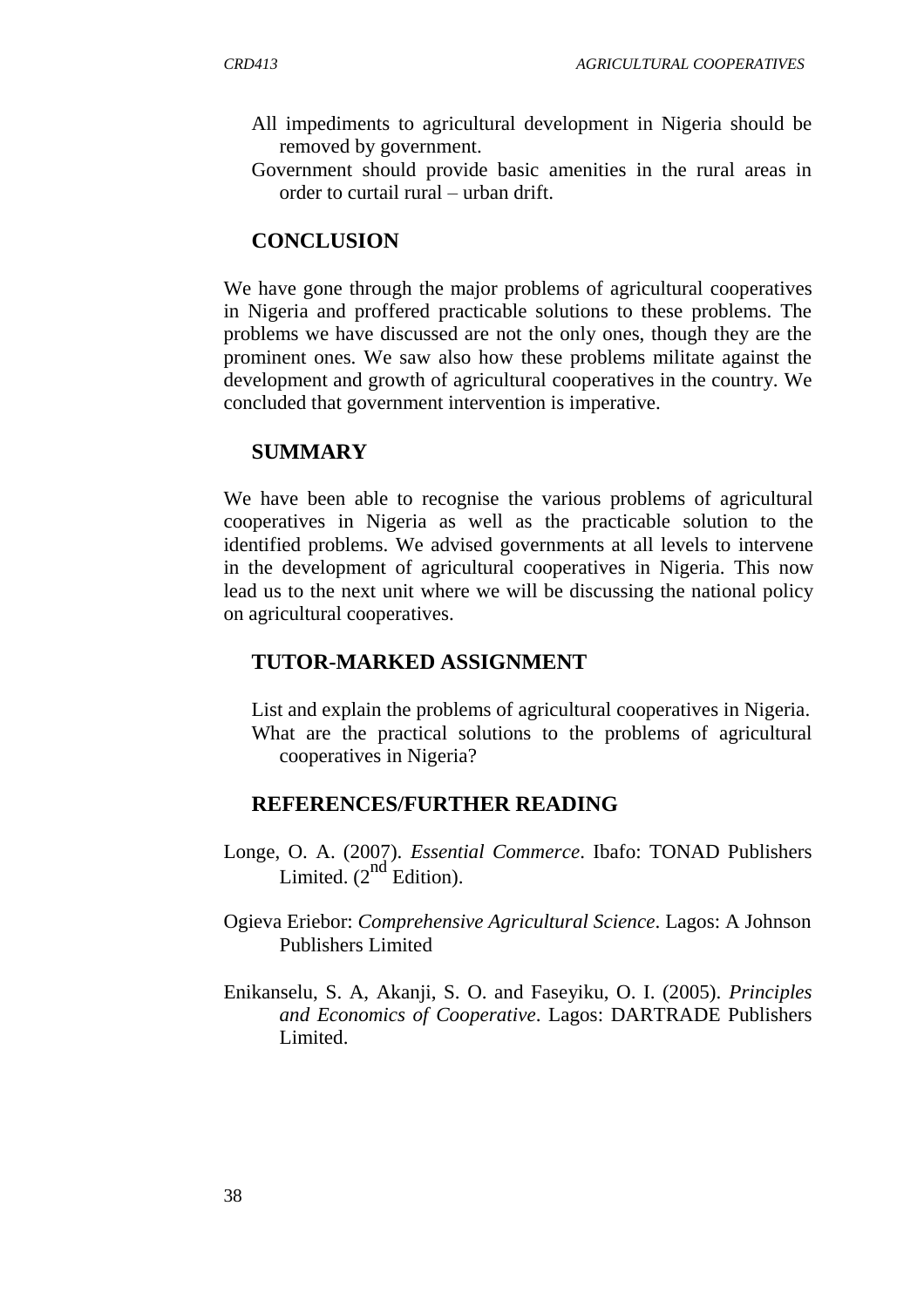# **UNIT 2 THE NATIONAL POLICY ON AGRICULTURAL COOPERATIVES**

### **CONTENTS**

| Introduction                                           |
|--------------------------------------------------------|
| Objectives                                             |
| <b>Main Content</b>                                    |
| The National Policy on Agricultural Cooperatives       |
| Historical Analysis of National Policy on Agricultural |
| Cooperatives                                           |
| Objectives of the Policy                               |
| Strategies for the Achievement of the Objectives       |
| Problems that Hinder the Achievement of the Objectives |
| Suggested Solutions to the Problems                    |
| Conclusion                                             |
| Summary                                                |
| <b>Tutor-Marked Assignment</b>                         |
| References/Further Reading                             |

# **INTRODUCTION**

We have examined the problems of agricultural cooperatives in Nigeria and suggested practicable solutions to the problems.

The focus of our present unit is to discuss the National Policy on Agricultural Cooperatives.

## **OBJECTIVES**

At the end of this unit, you should be able to:

- conduct a historical analysis of the national policy on Agricultural Cooperatives
- explain the objectives of the national policy on agricultural cooperatives
- explain the strategies for the achievement of the objectives.
- identify the problems of the national policy on agricultural cooperatives
- suggest solutions to the problems of the national policy on agricultural cooperatives.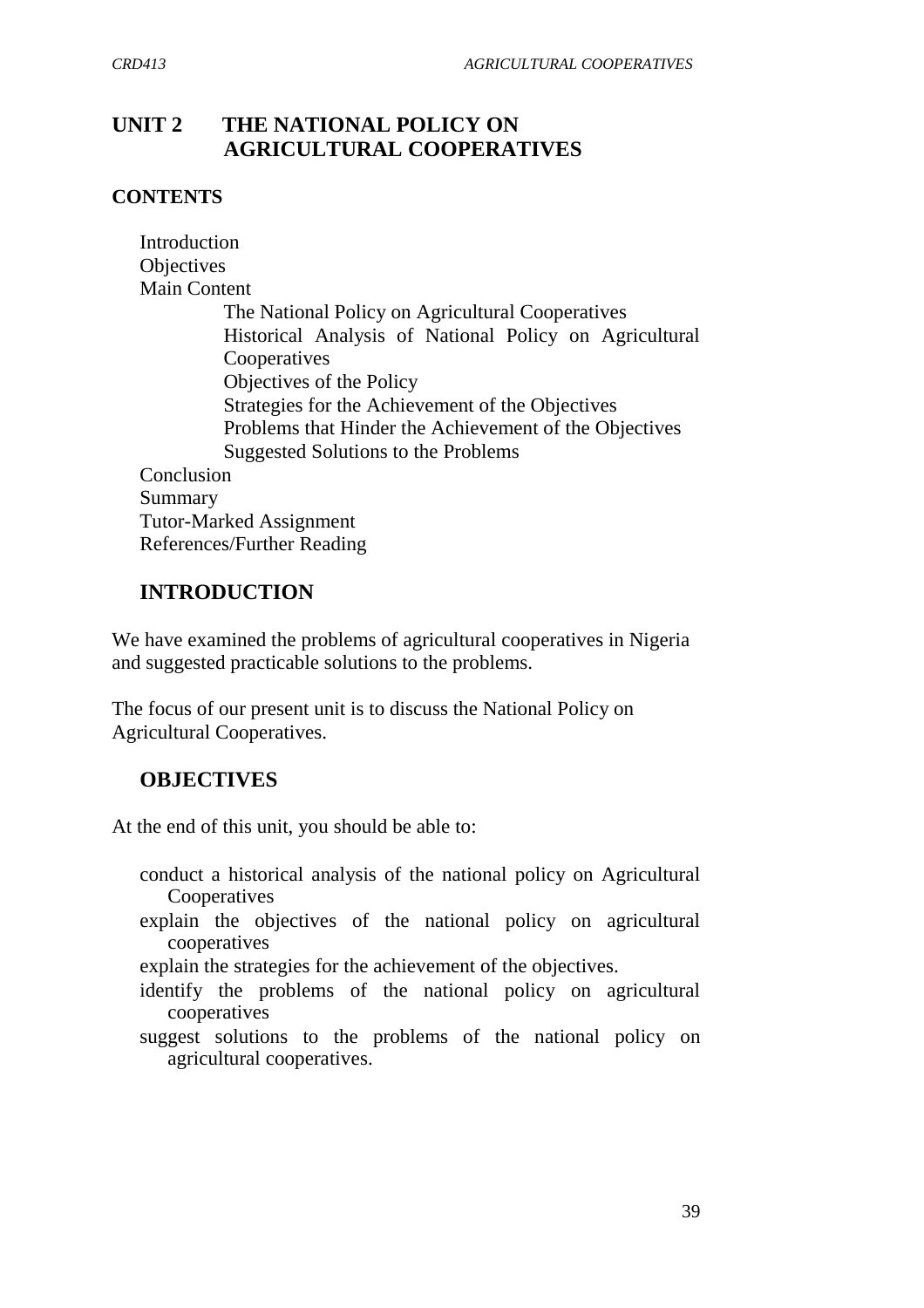### **MAIN CONTENT**

#### **The National Policy on Agricultural Cooperatives**

Government from time to time is concerned with the method of providing uninterrupted supply of food to her citizens. In an attempt to do this, they encourage the formation of cooperatives among farmers. Government considers the agricultural cooperatives societies as vehicles to achieve its aims and objectives for national food securities. Government, therefore, set up ministries of agriculture at both the federal and state levels, to fashion out programmes and policies that will be in line with the regulations stated by the Food and Agricultural Organisation (FAO).

The Ministries of agriculture at both federal and state levels as well as the Agricultural Development Programmes (ADPs) in the 36 states of the Federation and the Federal Capital Territory (FCT) have Cooperative Departments, which operates in line with the regulations stated by International Cooperative Alliance (ICA) and the International Cooperative Agricultural Organisation (ICAO).

## **Historical Analysis of National Policy on Agricultural Cooperatives**

In 1939, the then colonial administration promulgated the *Nigerian Cooperatives Ordinance into 1935* to regulate cooperative activities in the country. The next most significant event in the sector took place several years later when Department of Cooperatives was established in 1974. Since then, cooperatives in Nigeria have remained a little more than small thrift and credit associations with very little to show in group and individual development. No significant progress could have been made because the cooperatives were not property organised or regulated. All that was required was registration of about ten persons and an association was left on its own without any regulatory control by the authorities. In almost all cases, the individuals coming together do not have the resources or clout to pool together for meaningful investment. This becomes more poignant when the Nigerian situation is viewed against the backdrop of the reasons that farmers in other countries like Indonesia, India, Malaysia and others form cooperatives.

Historically Nigerian cooperatives from some time now have been receiving the attention of successes government since the civil war. All the national development plans have one thing or the other to do with cooperatives. For instance, the 1975 Operation Feed the Nation (OFN) through the Federal Ministry of Cooperatives and supply set up 32 feed mills and 70 grain storage depots around the country, while the National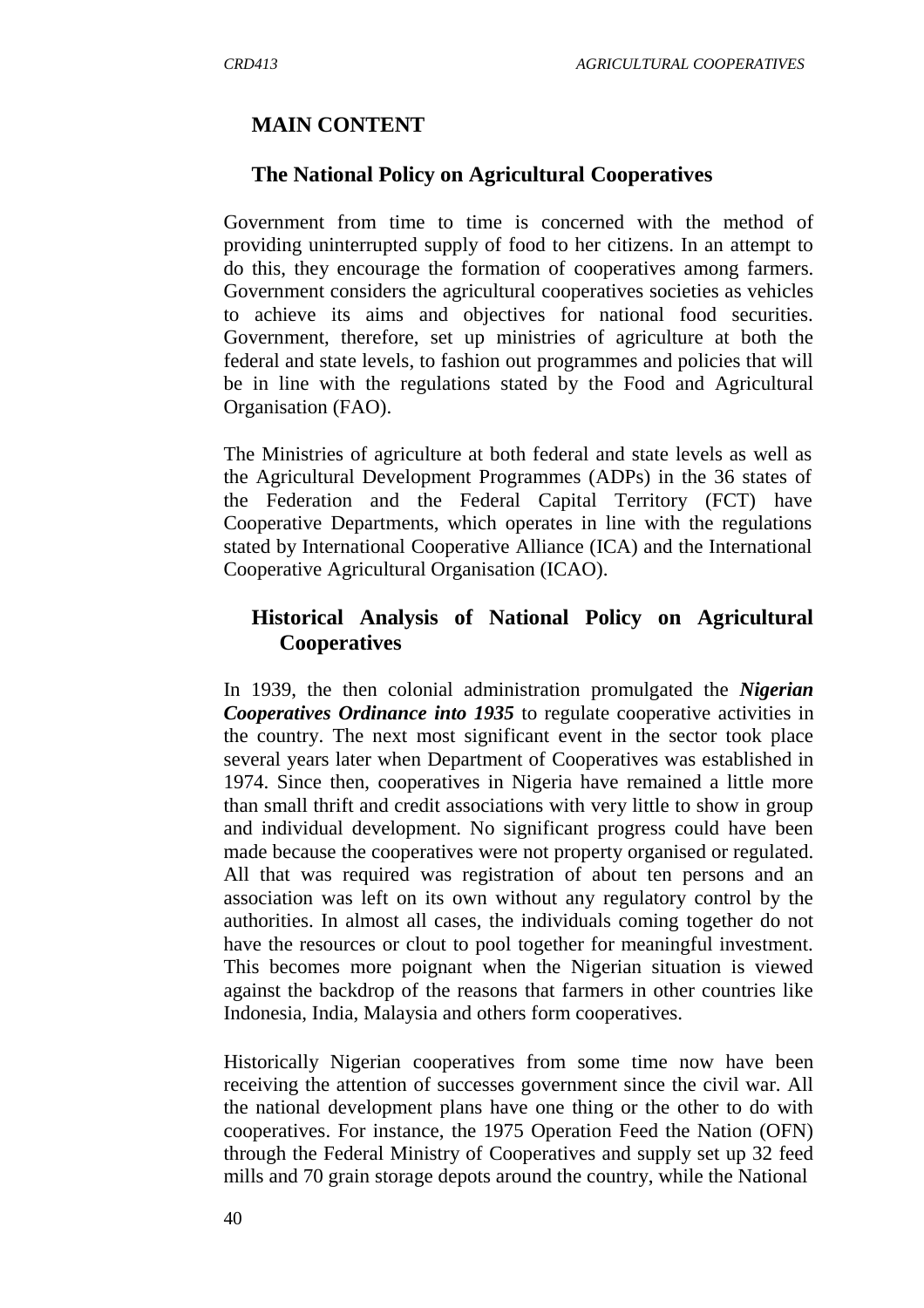food production project was organised cooperatively. The Green Revolution that replaced Operation Feed the Nation, launched the River Basin Development Authorities, which were organising cooperatives across the country.

In addition, the Directorate of Food, Roads and Rural Infrastructure (DFRRI) and the Better Life for Rural Women Programme in 1987 added new impetus to the cooperative activities. Family Support Programme also emphasised cooperatives as a mode of improving family economy. Similarly, Mass Mobilization for Social and Economic Recovery (MAMSER) encouraged cooperatives in its "Food First" Programme.

Although the 25 percent population coverage set between 1979 and 1983 have not been Realised, there has been tremendous improvements in terms of cooperative education. For instance, from three Federal Cooperative Colleges in 1974, there are now more than 30 higher institutions where cooperative studies are taught (Ijere, 1992).

## **SELF-ASSESSMENT EXERCISE 1**

Think of any other agricultural cooperatives promotion agencies which are not mentioned above and study them.

# **Objectives of the Policy**

The objectives of the National Policy on agricultural cooperatives are as follows:

It seeks to revolutionaries farmers' cooperatives with a view to easing the various problems that previously debarred progress in rural economies

To provide farmers with essential service

To empower farmers as agents of rural development

- To use cooperatives as one of the tools for  $re e$  ngineering the agricultural sector in order to achieve the goals of food security and national development
- To promote the institution of effective and specialised cooperative bodies that will significantly boost activities in the areas of agricultural production, processing and marketing
- To promote value chain approach such as the Cooperative Revitalization Programme (CRP), which is adopted to attain commercialization of agriculture in Nigeria
- To achieve the CRP goal in the medium term  $(2008 2010)$ , which is the promotion of specialised cooperatives in the 774 Local Government Areas of the Country with their corresponding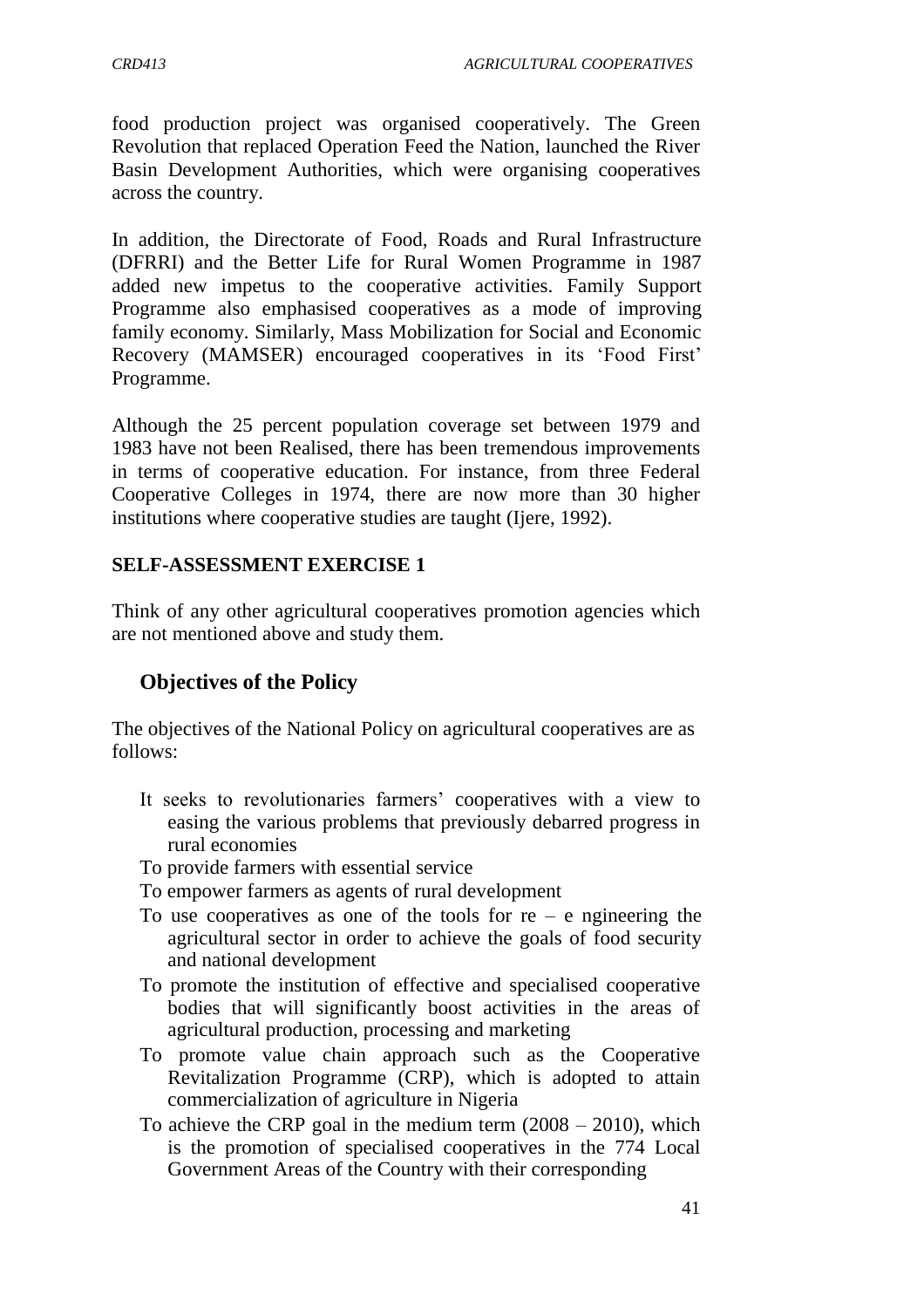state apexes in the following areas: Rural Microfinance; Agro – input and produce marketing; Tractor and Farm Mechanisation Services; Food Storage, Processing and Packaging; Rural Infrastructural Development and Agro – Enterprises Development

- To promote effective linkages between farmer groups and multi commodity companies
- To promote the cooperatives in the livestock sector to cover major areas of livestock production, veterinary supplies, processing and marketing
- To encourage the cooperative groups specialising in fishing production, supplies, processing and marketing
- To promote and empower microfinance groups to deliver service in a profitable but reasonable manner
- To train managers and members of cooperatives societies, so as to keep proper records and accounts of the cooperative societies in order to ensure successful running of the societies
- To encourage rapid mechanisation and modernisation of farming and agricultural process in the country; and
- The expected transformation of the lives of the over 20 million farm families that would by serviced by these specialised cooperatives would lead to a rapid development of: commercial agriculture; food security; rural development; Development of rural enterprise; Employment generation and Deceleration of rural – urban drift.

### **Strategies for the Achievement of the Objectives**

The strategies for the achievement of the objectives of the National policy on Agricultural Cooperative are:

**Administration: -** policies, programmes and regulations. The agricultural co-operation institutions established by governments were NACIMO, UNCP, NALDA, NDE, FEAP, NACB, ADPs, etc.

**Finance: -** loans and credits, subsidies and grants.

- **Education: -** research, formal in schools, colleges and universities, informal as extension services e .g. farm settlement, crop and animal production and protection.
- **Providing essential services: -** like production, distribution (transportation), marketing, storage facilities (cold storage and silos), processing (agro – allied industries), prot ection (veterinary services such as vaccination, conservation, quarantine.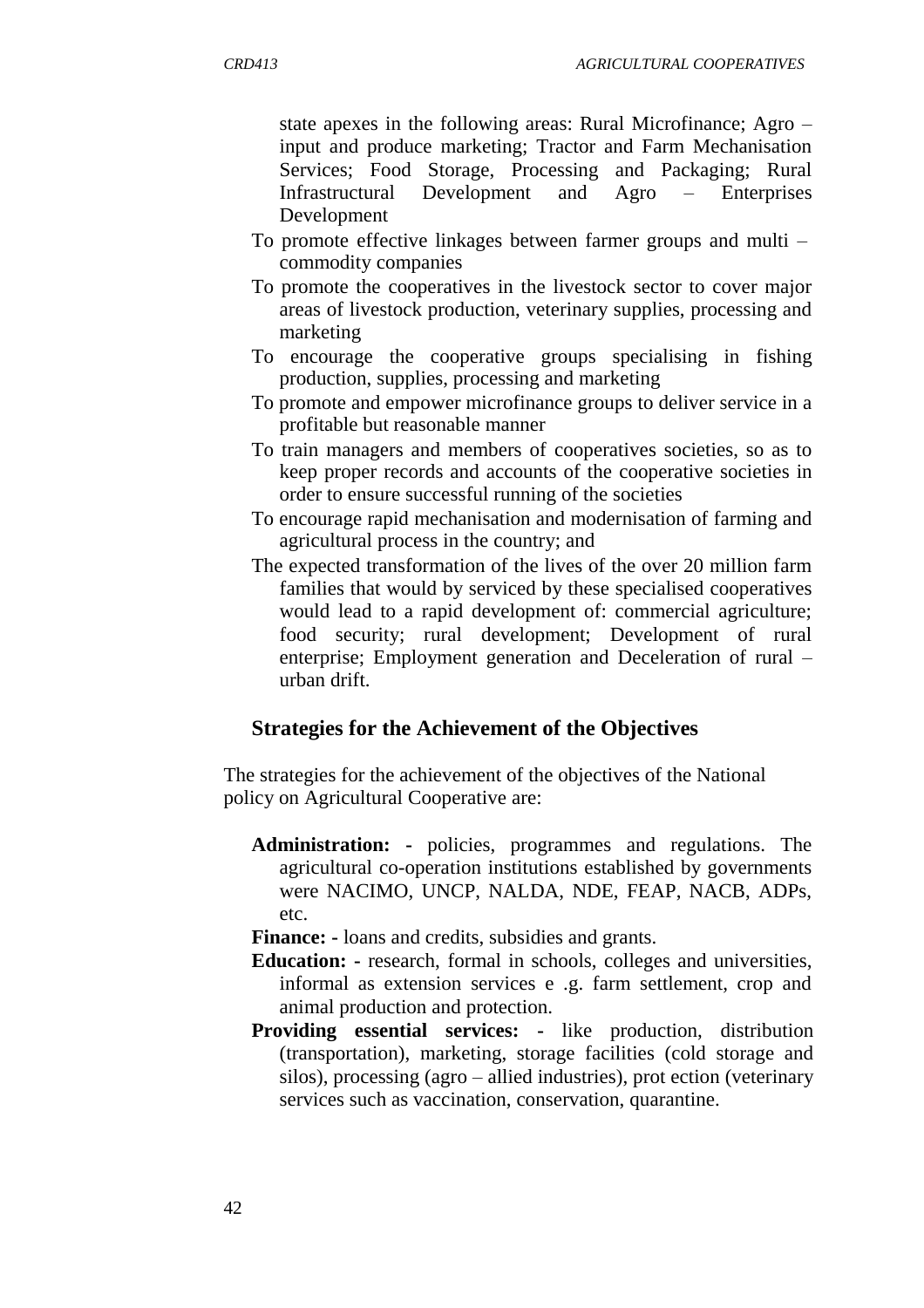#### **Land tenure policy: -**

- The **Cooperative Ordinance of 1935** along with the subsequent amendments since then is the instrument for the formation of a legally constituted cooperative society in Nigeria.
- Creation of Departments of cooperatives in the relevant Ministries such as Ministry of Commerce and Industries and the Federal Ministry of Agriculture and Rural Development for the purpose of promoting cooperative societies in Nigeria.

### **Problems that Hinder the Achievement of the Objectives**

The problems that hinder the achievement of the objectives of the National Policy on agricultural cooperatives are:

- High level of illiteracy: Majority of farmers is illiterate and do not easily accept new ideas like cooperative society.
- Unstable policies and programmes of government: Every government comes with different programmes which often tend to confuse farmers. Programmes like Back to Land, Operation Feed the Nation, Green Revolution, Directorate of Food and Rural Infrastructure have not meant anything to the local farmers because before they get used to one programme, the government that introduced such programme is no longer in office (Ogieva Erebor, 2003).

## Problem of finance or poor financing Faulty extension approach Poor transportation Problems of good storage and processing Lack of good agricultural education Problem of basic amenities Lack of trained manpower Corruption or fraud.

### **Suggested Solutions to the Problems**

According to Enikanselu, Akanji and Faseyiku (2005)*,* for cooperatives in Nigeria to perform the pivotal role expected of them in nation building, they should be properly organised and financially assisted. All levels of government namely Federal, State and Local should embark on measures that will enhance the well being of the cooperatives which will enable them perform their economic developmental roles.

Since most of the National policies on agricultural cooperatives have not had considerable impact on the farmers, there is need to review them.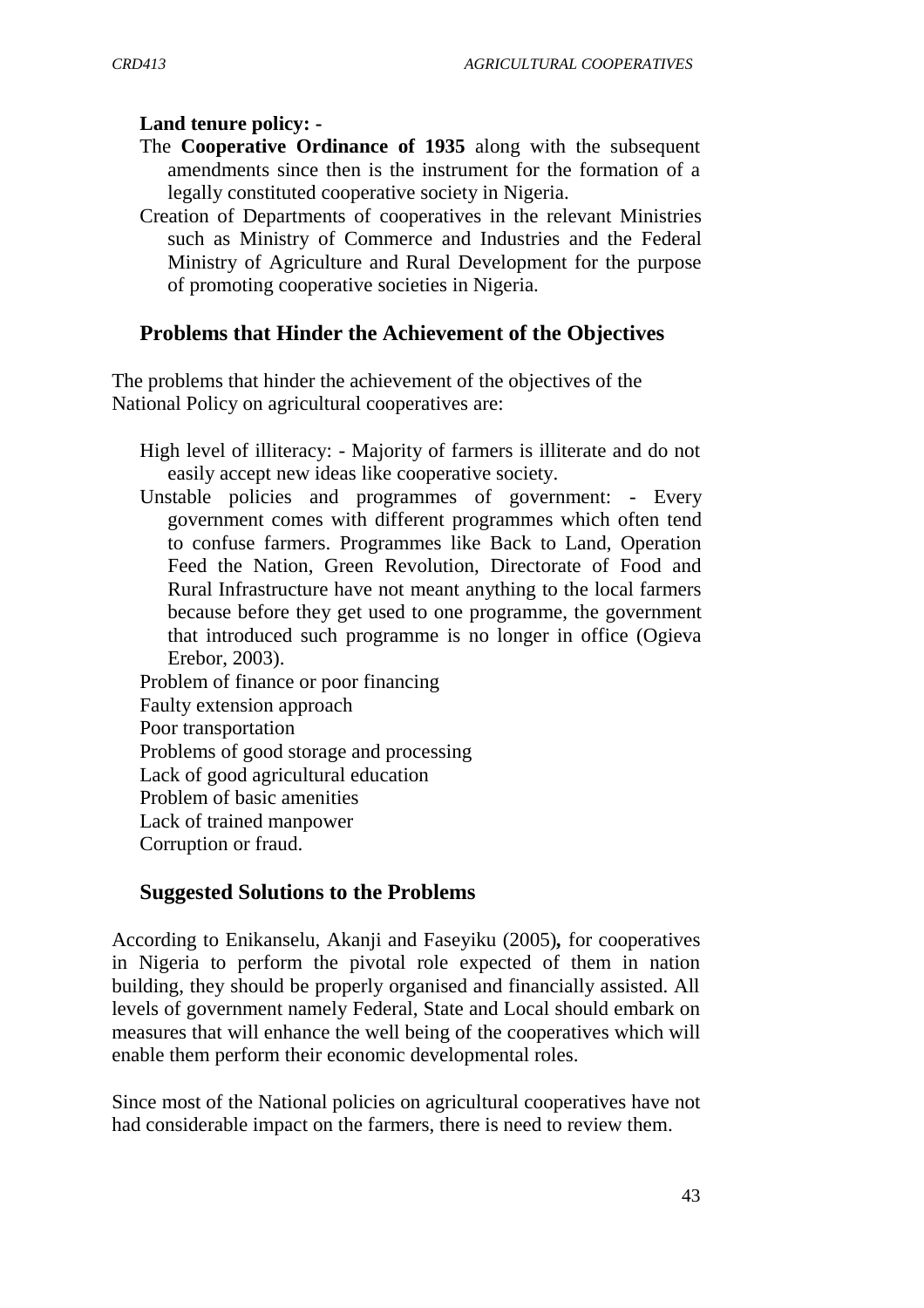All the agricultural cooperatives promotion institutions failed because the designs were conceptually barren and the machineries for implementation faulty. For instance, the ADPs adopted faulty extension approach, expensive and unavailable technologies and un-popular farming systems. These faults must be corrected to enable the ADPs deliver its mission.

Efforts should be made to inject the needed capital into the farming sector.

Poor maintenance, poor land clearance, harsh tropical environment, etc had been identified as reasons for the failure of tractor hire scheme. These problems should be removed through adequate maintenance, good land clearing and purchase of tropicalised tractors.

The problems of extension in Nigeria limiting its effectiveness include funding, provision of inputs, loose or weak linkages between agricultural research and extension. These problems could be removed through adequate funding of extension service, provision of agricultural inputs and good linkage between research and farmers.

Government should encourage and support the formation of cooperative for the rural farmers, so that by pooling their resources together and sharing in common service as an organised group, they can enjoy government assistance.

Government should review cooperative laws and regulations from time to time in order to meet the desired need and aspiration of the farmers.

Government should train cooperative officials, committee men and managers for effective management and administration of the society.

Finally, government should develop the basic infrastructure in the rural areas to curtail rural – urban drift.

### **SELF-ASSESSMENT EXERCISE 2**

When was the first Department of cooperatives established in Nigeria?

## **CONCLUSION**

We have discussed the National policy on agricultural cooperatives in Nigeria. Even though Government policy on agricultural cooperative started with the enactment of the first cooperative ordinance in 1935, the development of farmers cooperative has not matched this long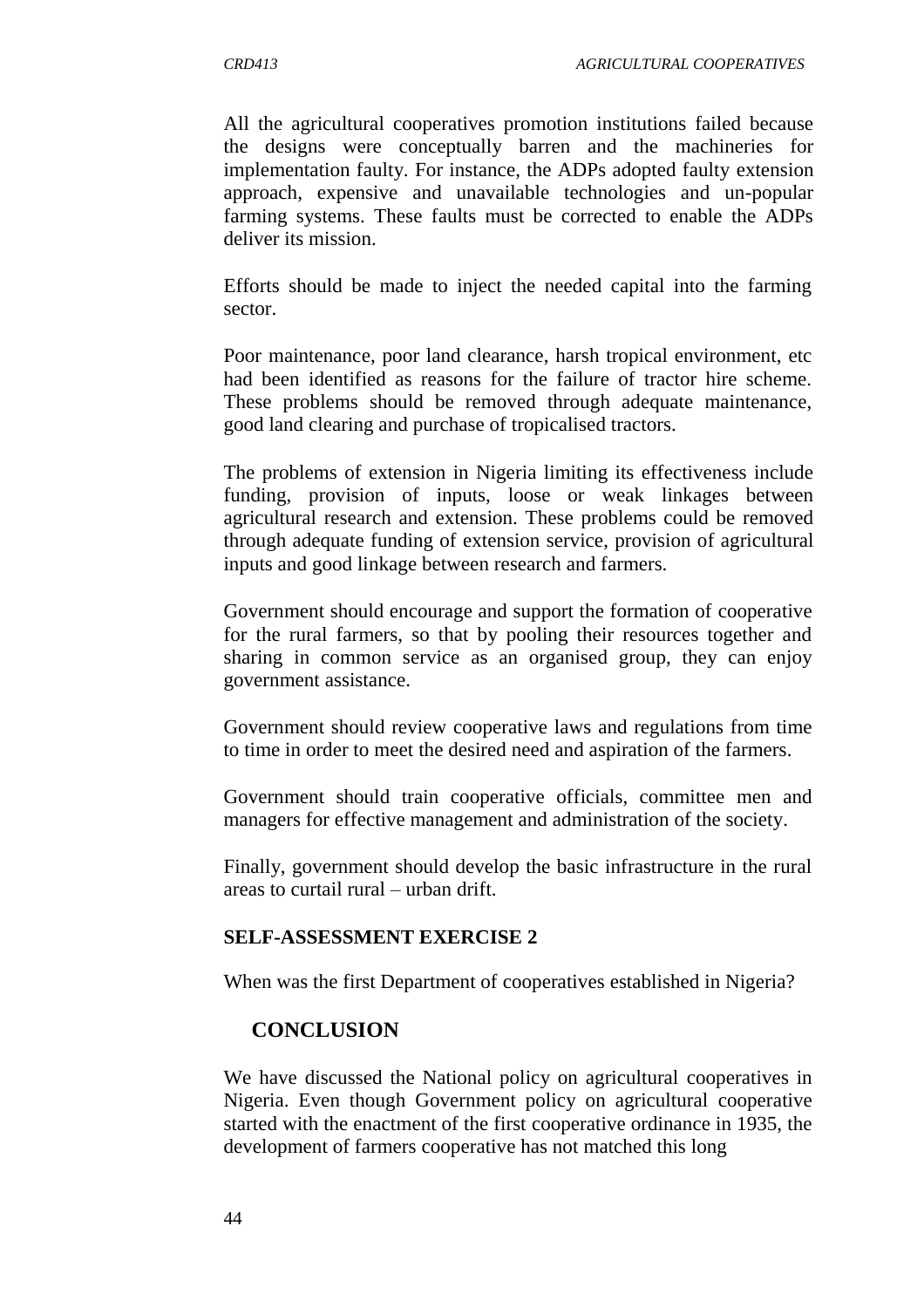period. There is need for government to address the problems militating against the development of agricultural cooperatives in the country.

## **SUMMARY**

We have discussed the National policy on agricultural cooperatives, the objectives of the policy, the problems against the realisation of the objectives and solutions to these problems as well as the historical development of agricultural cooperatives in Nigeria.

## **TUTOR-MARKED ASSIGNMENT**

- List the first five objectives of the National policy on agricultural cooperatives as appears in this lecture series (Unit 7).
- List and explain the first five strategies for the achievement of the National policy on agric cooperative.

## **REFERENCES/FURTHER READING**

- Enikanselu, S. A.; Akanji, S. O. & Faseyiku, O. I. (2005). *Principles and Economics of Cooperative*. Lagos: DARTRADE Publishers Limited.
- Ijere, M. O. (1978) *Ed. New trend in African Cooperative: The Nigerian experience.* Enugu: Fourth Dimension Publishers Limited.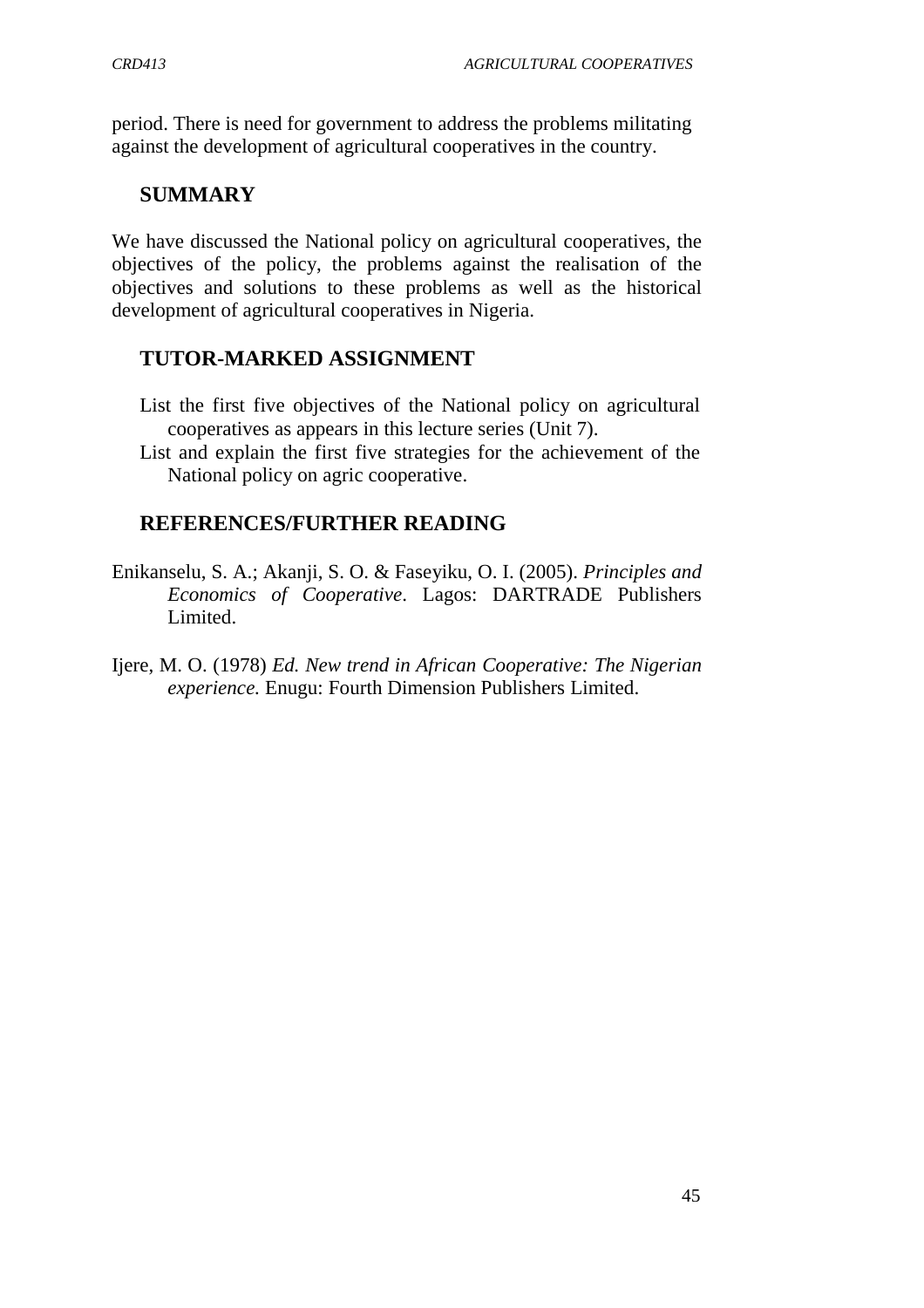# **UNIT 3 THE ROLES OF GOVERNMENT IN THE DEVELOPMENT OF AGRICULTURAL CO-OPERATIVES**

#### **CONTENTS**

**Introduction Objectives** Main Content

> The Roles of Government in the Development of Agricultural Cooperatives

Financing **Training** Promotion Public Enlightenment Government Intervention in Agricultural Cooperative Development and the Problems Associated with it. Conclusion Summary

Tutor-Marked Assignment References/Further Reading

#### **INTRODUCTION**

In the previous unit, we examined the National policy on agricultural cooperatives. The essence was to find out the objectives of the policy, strategies for the achievement of the objectives and problems that hinder the achievement of the objectives.

We are now going to look into the roles of government in the development of agricultural cooperatives.

#### **OBJECTIVES**

At the end of this unit, you should be able to:

- explain the various roles of government in the development of agricultural cooperatives
- explain government intervention in agricultural cooperative development and the problems associated with it.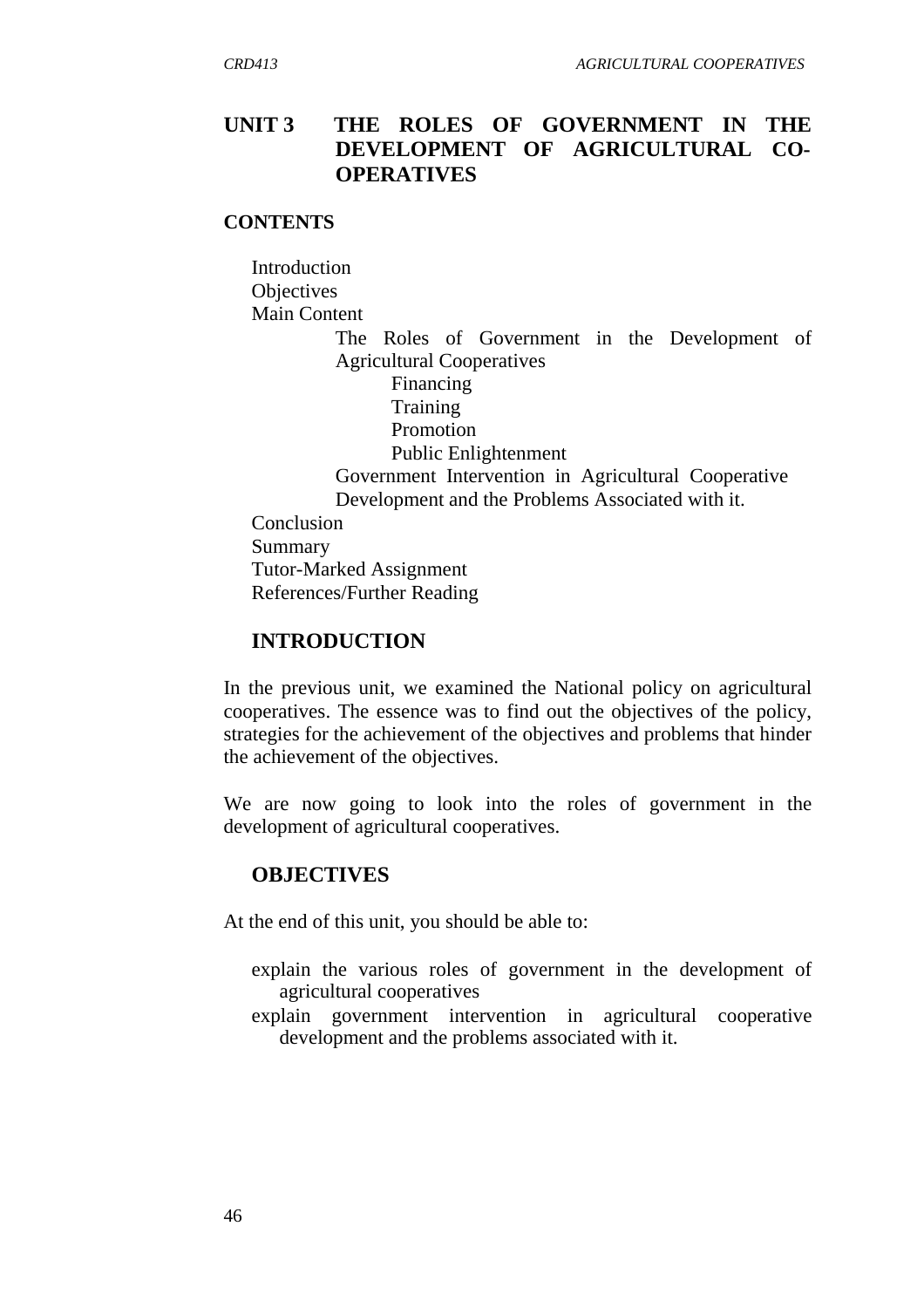# **MAIN CONTENT**

# **The Role of Government in the Development of Agricultural Cooperatives**

Government's intervention in cooperatives in Nigeria dates back to the colonial period when it commissioned Mr. Strickland to conduct a feasibility study on cooperative establishment in Nigeria. The feasibility report presented by him in April, 1934, after making an investigation tour of the country marked the introduction of modern cooperatives in Nigeria (Enikanselu, Akanji and Faseyiku, 2005).

The report seriously and strongly recommended the establishment of cooperative societies. Consequently, in 1935 the cooperatives ordinance was promulgated, and in 1936, a cooperative department was established which drew up the regulations for the immediate establishment and training of cooperative societies.

During the post independence period the power of State (government) intervention in cooperative has increased, giving government officials wider power to intervene in cooperative societies. The common actions are the following.

# **3.1.1 Financing**

Government's role in financing agricultural cooperatives is in the areas of providing loans and credits, subsidies and grants.

## **Loans and Credit**

We should note that government gives out loans to cooperative with which the societies are expected the use and execute viable projects. Loans constitute a major source of funds to the cooperative society. The government through the appropriate ministry may give loan to cooperative society to meet its financial obligations to members and the society. For example in Nigeria, the Family Economic Advancement Programme (FEAP) loan was distributed through cooperative society to their members. Other organisations that finance agricultural cooperative activities are:

Nigerian Agricultural Cooperative and Rural Development Bank The Agricultural Credit Guarantee Scheme National Directorate of Employment.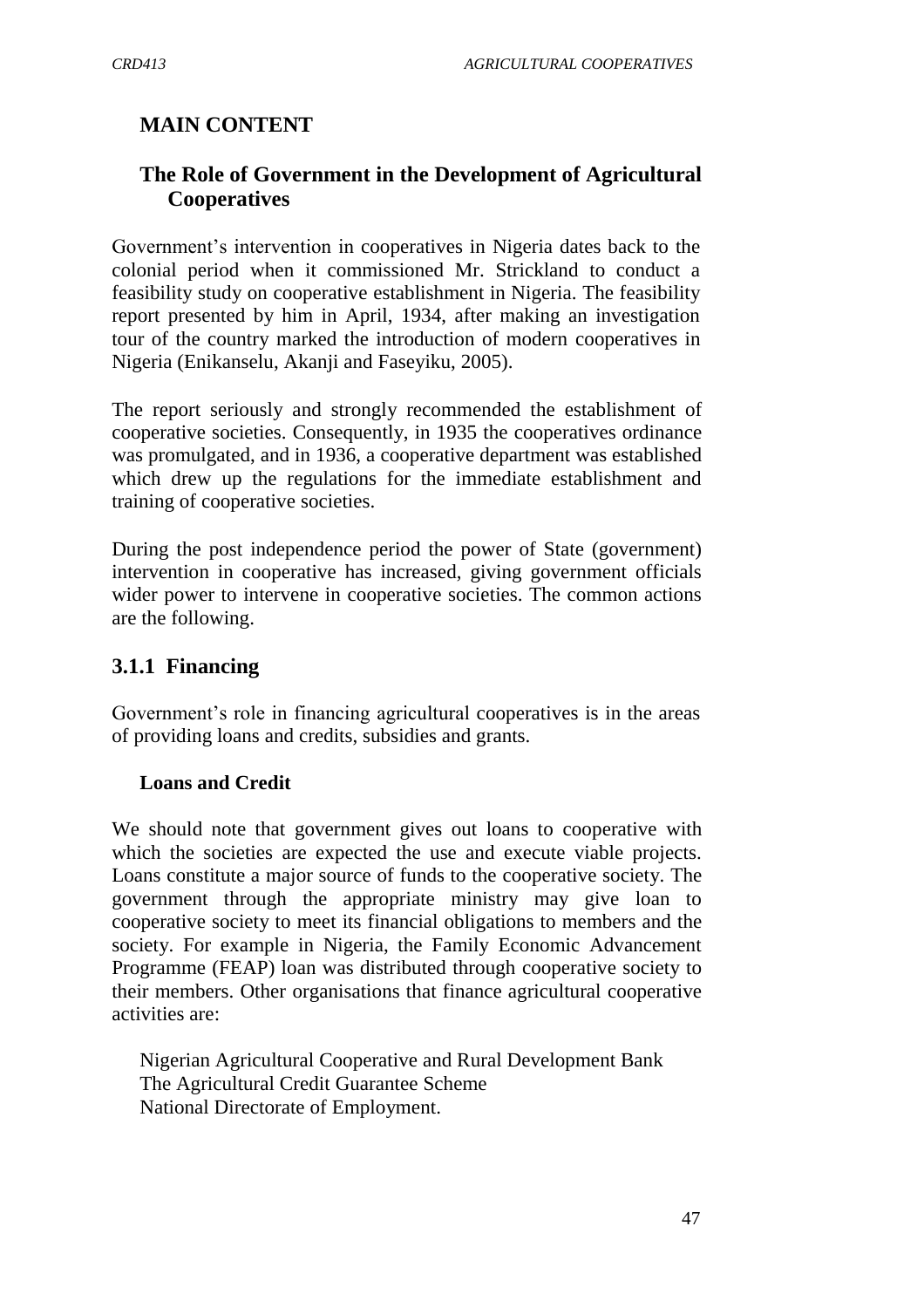We should note that it is the responsibilities of beneficiaries of such loans to think of good business ventures that they can use the money for, so that the loan repayment can be hitch free.

## **Subsidies and Aids**

A cooperative society may receive grants/aids from government agencies, international organisations, etc. The grants are not usually repaid.

Related to the giving of grants, government pays for the annual subscriptions of some apex organisation which existence is not purely for economic but to provide services to the affiliate – members. These payments are made to apex organisations outside Nigeria such as, the International Cooperatives Alliance (ICA) and International Cooperative Agricultural Organisation (ICA).

# **3.1.2 Training**

The training government provides are in the areas of agricultural cooperative education, research, formal in schools, colleges and universities, informal as extension services, e. g farm settlement, crop and animal production and protection as well as marketing.

Government trains members of the cooperative society as well as the managers of the societies on the practice of modern cooperatives. The training will enhance effective running of the cooperative society Education gives the members the opportunity to be familiar with the ethical behaviour expected of members of the cooperative. Training and development of cooperative personnel was made possible through cooperative colleges and training in states provided by government. Through extension services extension agents passed new ideas especially on agricultural practices to farmers.

# **3.1.3 Promotion**

We should note that it does happen that it is not in all cases that members of a profession or trade will organsze others of the same profession to form a cooperative. For example, a welder organising the welders to establish a cooperative. An outside person can be so motivated to bring others together to form a cooperative. This outside person may not even belong to the same social or economic class. Such an individual is called a promoter. This means that members of the cooperatives he has formed did not just get up and act on their own without outside excitement. There were prompted and prodded.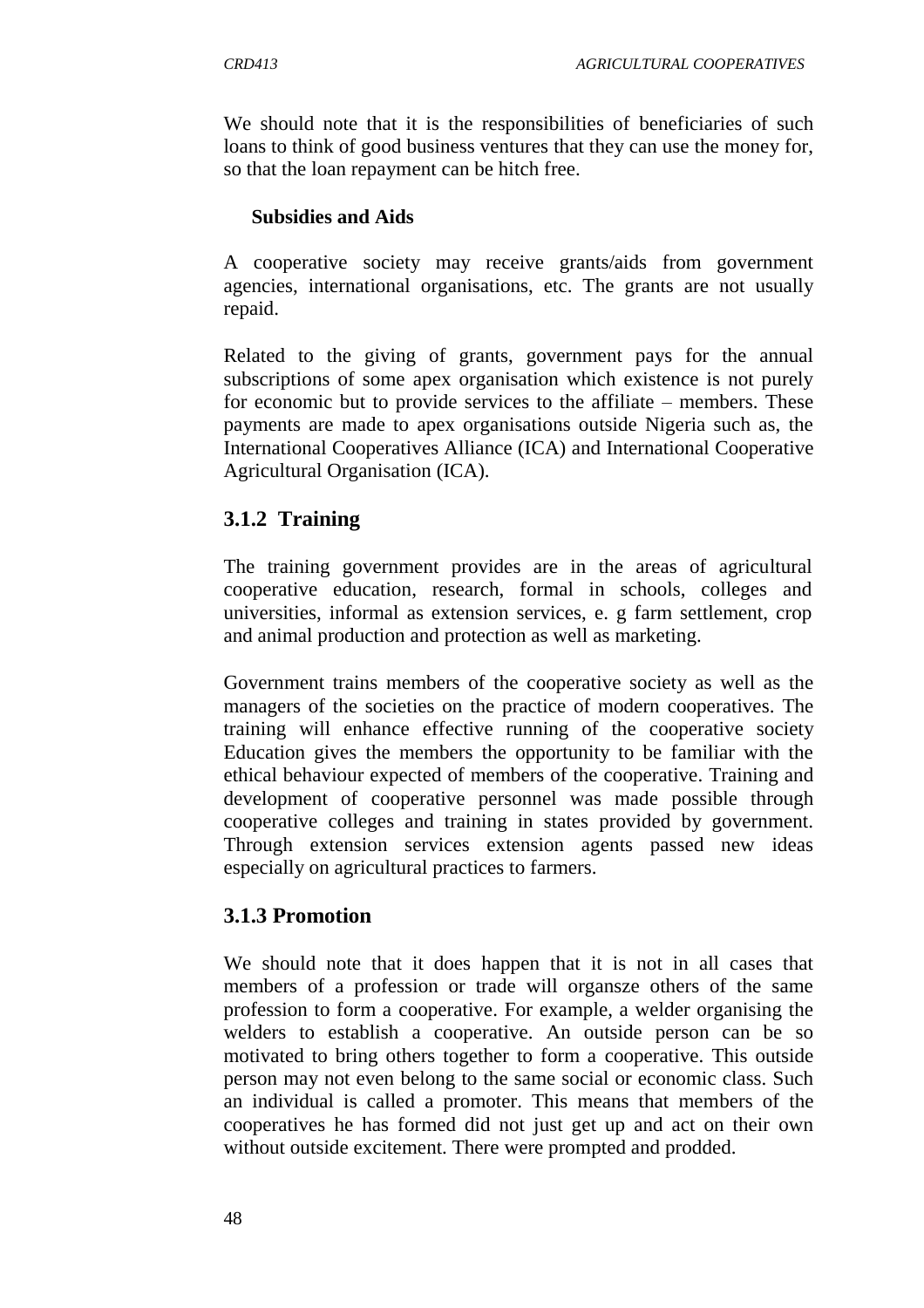Government sought to promote cooperative activities right from the pre – colonial period. Following the first enactment of the cooperative ordinance of 1935, government's interest in the development of cooperative became pronounced.

Government demonstrated additional willingness to further cooperatives development by appointing Major E. E. Haig*,* as the first Registrar of Cooperatives in Nigeria. He was specifically directed to form new cooperative societies. He took off with this directive in mind and in 1937 the Gbedun Cooperative produce marketing society limited was registered. This became the first registered cooperative society in the whole country. At post independence, government efforts in cooperative promotion were intensified. Departments were created in the relevant ministries such as the Ministry of Commerce, Industries and Cooperatives for the purpose of promoting cooperative society.

Note that governments promoters often tend to not only promote but to dominate and even take over the cooperatives when eventually established. In this case the cooperatives tend to become mere instruments for pursuing government aims and objectives rather than those of the members. Such institutions end up as pseudo cooperatives than actual cooperatives.

## **SELF-ASSESSMENT EXERCISE 1**

Give five reasons why government will promote cooperatives.

# **3.1.4 Public Enlightenment**

Government, through her agencies enlightenss people about the benefits of cooperative society. The Government at all levels (Federal, State and Local) seeks to educate Nigerians on the need to pool their resources together in order to achieve a common goal. The benefits of forming cooperative society, which government and her agencies seek to, convince the citizens of are:

Encouragement of savings Democratic practices Rendering financial assistance to members Improving members" standard of living Ensuring the education of members Loan facilities from banks or government Helping members to market their produce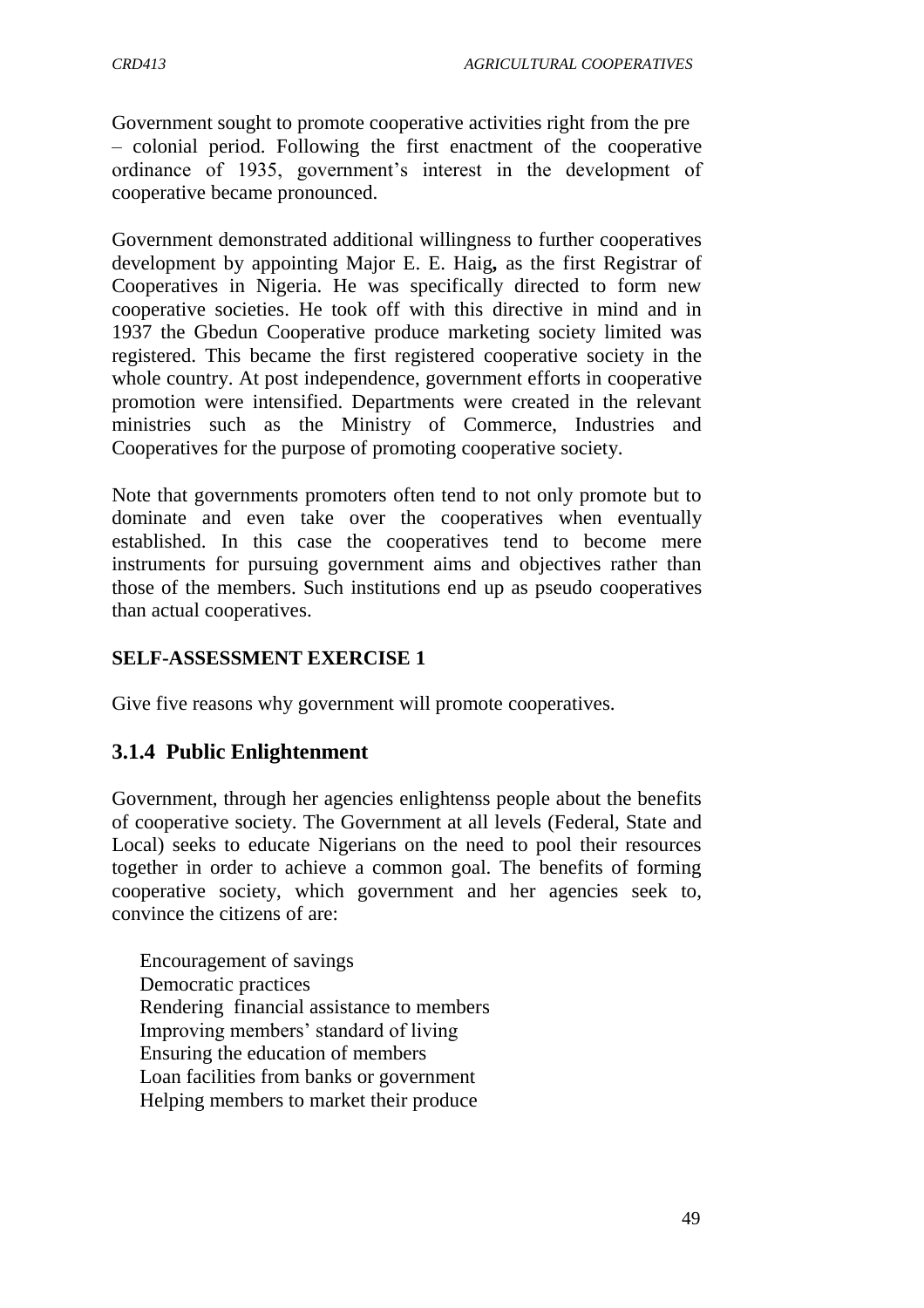## **Government Intervention in Agricultural Cooperative Development and the Problems Associated with it:**

Government from time to time is concerned with the agricultural development of the nation. She employs various means towards the attainment of the goal of food security for Nigeria and considers agricultural cooperative as one of the vehicles to deliver this goal.

In attempting to do this, government set up cooperative departments in the Ministries of Agricultural and Natural Resources as well as the Ministry of Commerce and Industries. These cooperative departments promote cooperative society in the country.

The government also helps in setting up Ministries of agriculture at both the Federal and State levels, to fashion out programmes and policies that will be in line with the regulations stated by the Food and Agricultural Organisation (FAO).

The problems associated with government intervention in agricultural cooperatives development in Nigeria are:

- Over expansion as a result of over promotion by government led to a large increase in the member of agricultural cooperative which were not viable.
- Because of the large number of agricultural cooperative the government"s promotion through public enlightenment led to mismanagement of cooperative, which also led to their liquidation.
- Use of cooperatives as tools to package programme such as "Better Life for Rural Dwellers", resulted in compu lsory membership as those who could not join cooperatives were left out.
- As a result of the above reasons, members started to see cooperatives as government agencies instead of member – owned organisations.
- Secondment of government officials by way of "te chnical assistance" created ill – feelings as members saw i t as government taking over their cooperatives.
- Loans from government to the agricultural cooperatives are easily regarded as "National cake" that needs not b e repaid.
- Laxity on the part of government agents who do not even bother to follow the activities of cooperatives leading to high rate of loan defaults.
- There is also the danger of interference in the affairs of the agricultural cooperatives by the government as a result of the financial support it renders.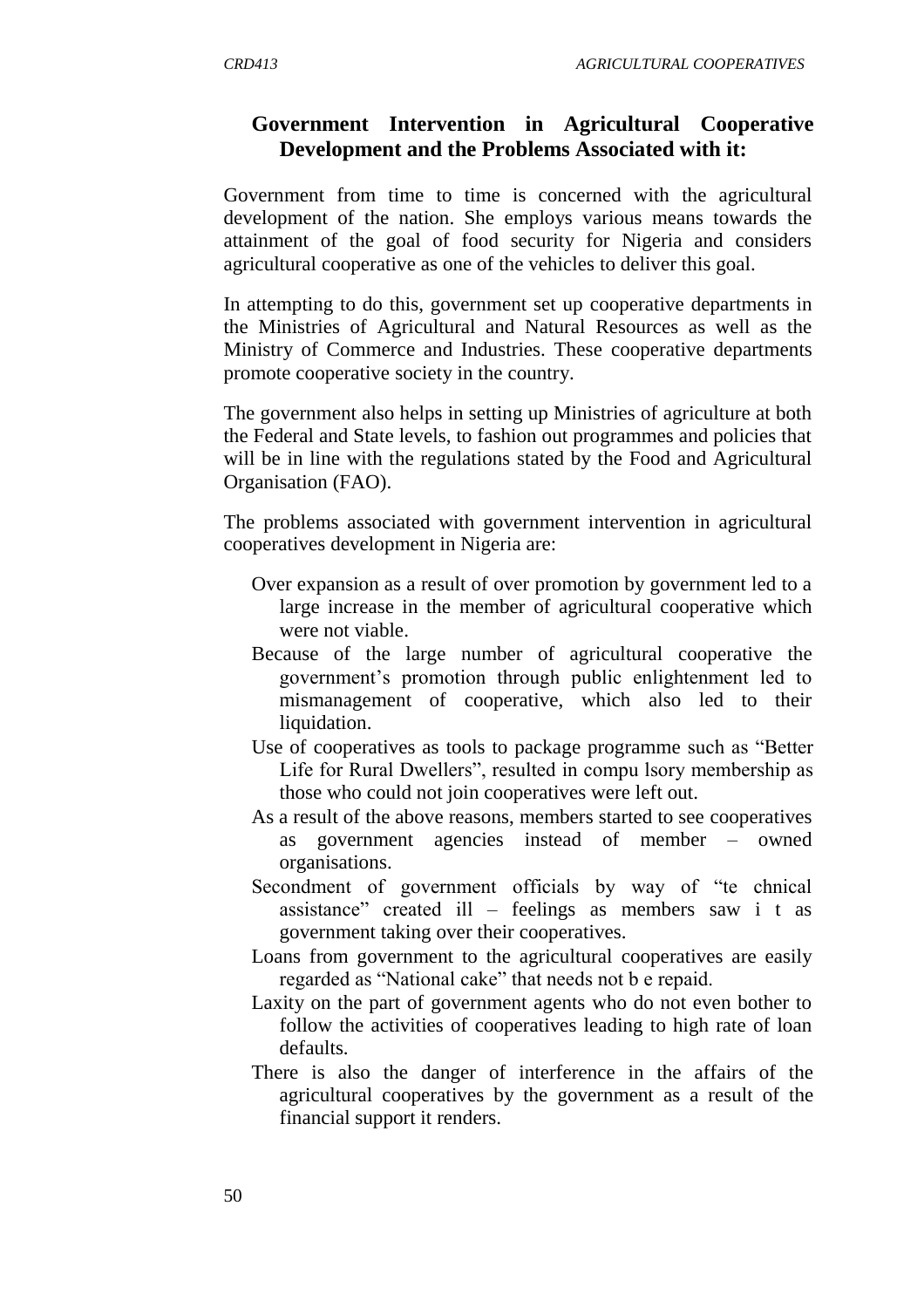#### **SELF-ASSESSMENT EXERCISE 2**

- Mention the name of the first registered cooperative society in Nigeria. Why was the cooperative registered?
- Why did the colonial government decide to promote cooperative development in Nigeria?

### **CONCLUSION**

Throughout this unit, we have been discussing the roles of government in the development of agricultural cooperatives in Nigeria. We saw the efforts of government in the financing of cooperative societies, in the training of cooperative members and officials, in the promotion of cooperative societies as well as in the public enlightenment on the benefits of forming agricultural cooperative society.

### **SUMMARY**

The history of government's intervention in the development of agricultural cooperatives in Nigeria dates back to the colonial period. Efforts were made to encourage the spread of cooperatives to all the nooks and crannies of Nigeria. We will be looking at the roles of NGOs in agricultural cooperative promotion in the next section which is Unit 9.

#### **TUTOR-MARKED ASSIGNMENT**

- List and explain the main four organisations government uses to finance agricultural cooperative societies in Nigeria.
- Government intervention in the development of agricultural cooperatives in Nigeria has led to several problems. What are these problems?

#### **REFERENCES/FURTHER READING**

- Chukwu, S. C. (1990). *Economics of the Cooperative Business Enterprises.* Marburg Consult for Self-Help Promotion, Germany.
- Adesina, D. (1980). *Group Farming Cooperatives in Nigeria:* A Report Commissioned by UNDP/ILO/FDAC project NIR/83/041.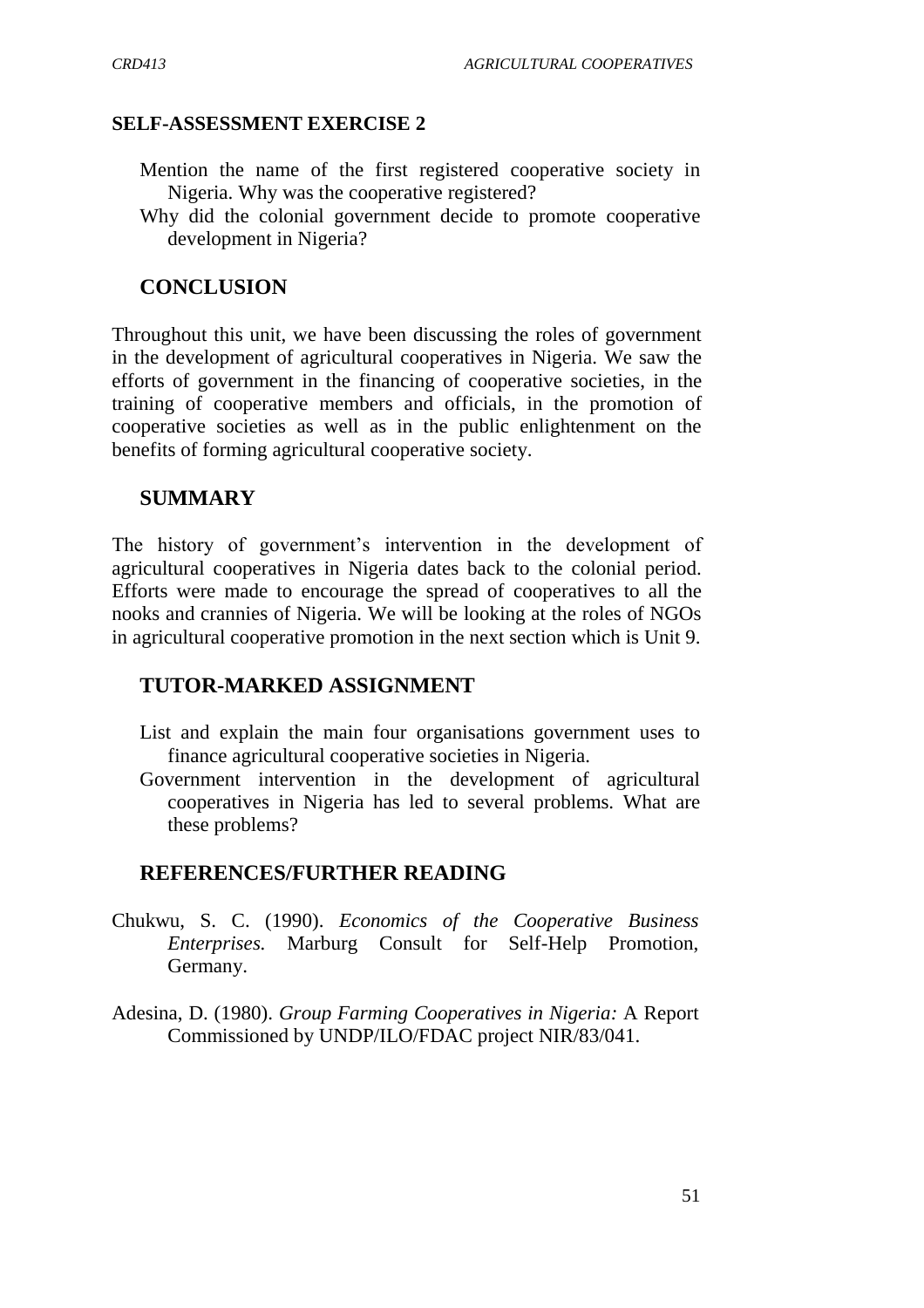## **UNIT 4 THE ROLES OF NON–GOVERNMENTAL ORGANISATIONS (NGOs) IN AGRICULTURAL COOPERATIVE DEVELOPMENT**

#### **CONTENTS**

**Introduction Objectives** Main Content The Meaning of NGOs The Roles of Non – Governmental Organisation s (NGOs) in Agricultural Cooperative Development Provision of Grants Provision of Trainings Funding and Aids Problems Associated with the NGOs' Intervention in Agricultural Cooperative Development in Nigeria Conclusion Summary Tutor-Marked Assignment References/Further Reading

#### **INTRODUCTION**

In the last unit we discussed the roles of government in the development of agricultural cooperatives. The discussion took us to the examination of such roles like financing, training, promotion and public enlightenment. We also examined the problems associated with government"s roles in the development of agricultural cooperatives in Nigeria.

In this unit, we shall examine the roles of NGOs in the development of agricultural cooperatives in Nigeria.

#### **OBJECTIVES**

At the end of this unit, you should be able to:

explain the meaning of NGOs

- discuss the roles of NGOs to agricultural cooperatives
- explain the problems associated with the NGOs' intervention in agricultural cooperative development in Nigeria.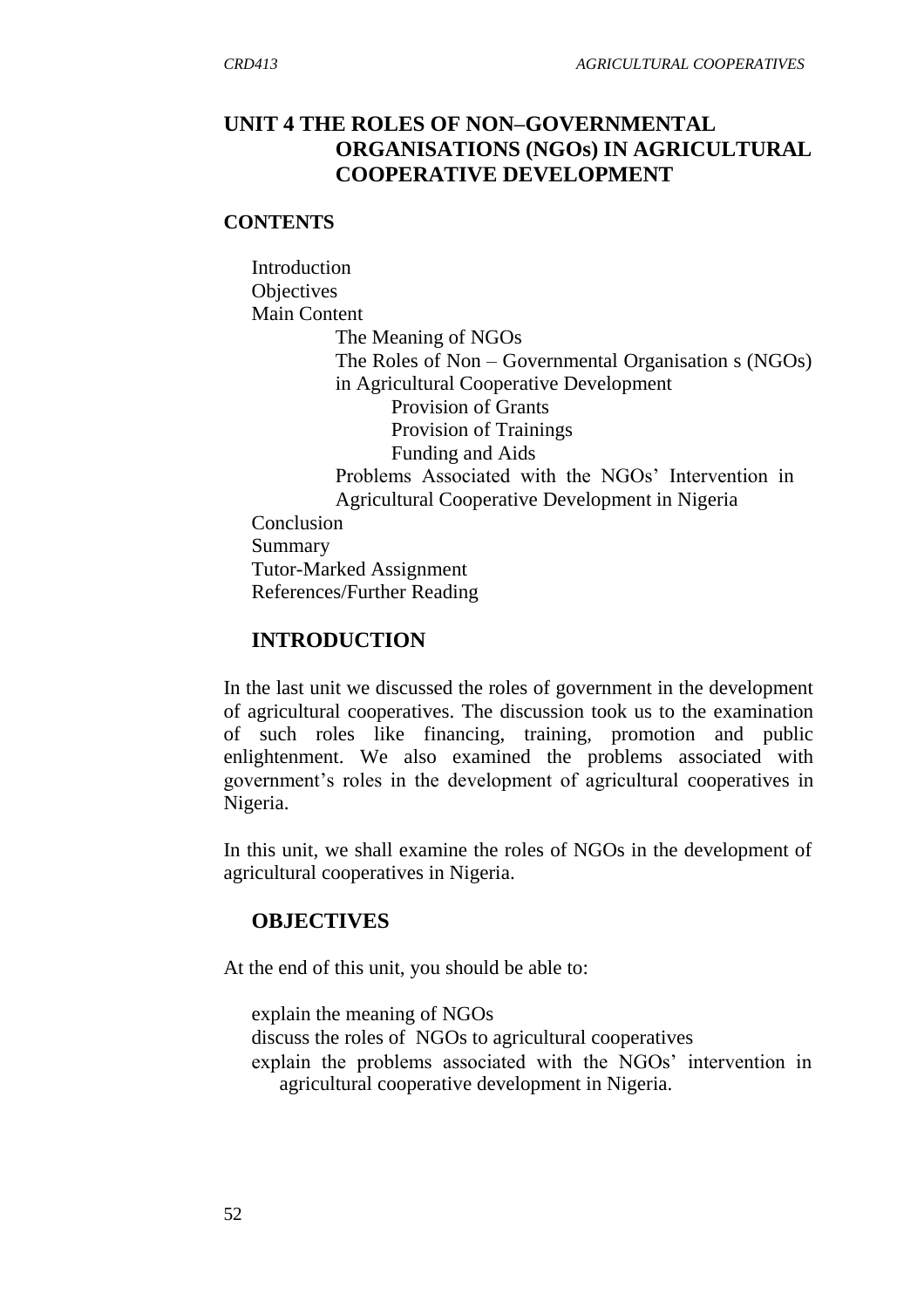# **MAIN CONTENT**

## **Types of NGOs**

A broad spectrum of NGOs exists in Nigeria. Prominent are Community Based Organisations (CBOs) which exist in and draw membership from those who live in particular geographical areas or from among people who have a more or less common ancestry, religious organisations, friendly societies and a host of professionally run NGOs working in different thematic areas,

NGOs are generally associated with the mandate to improve on the welfare of Nigerians, strengthening of cultural, social, economic and political life of society.

Many types of organisations are allowed under Nigerian law. These include CBOs, friendly societies, social clubs, women groups, youth clubs, religious organisations, cultural associations, professional associations, trade unions, political parties and specialized professionally – run NGOs which work in various the matic areas.

Our focus in this unit is the professionally – run NGOs in various subject areas. These organisations are usually run by full time staff headed by an Executive Director and associated by volunteers. These organisations arguably represent the cream of the NGOs sector.

NGOs are organisations registered in Nigeria as companies limited by guarantee, in which the general rules of company laws which are supplemented by the provisions of articles of association apply.

## **SELF-ASSESSMENT EXERCISE 1**

What are CBOs?

# **The Roles of Non-Governmental Organisations (NGOs) in Agricultural Development**

## **3.2.1 Provision of grants**

Many Non – Governmental Organisations **(**NGOs) in Nigeria provide grants to agricultural cooperatives in the country.

For examples, Farmers Development Union (FADU) based in Ibadan, Oyo State is an NGO, which membership consists of rural organisation. FADU is committed to poverty alleviation through the institutional and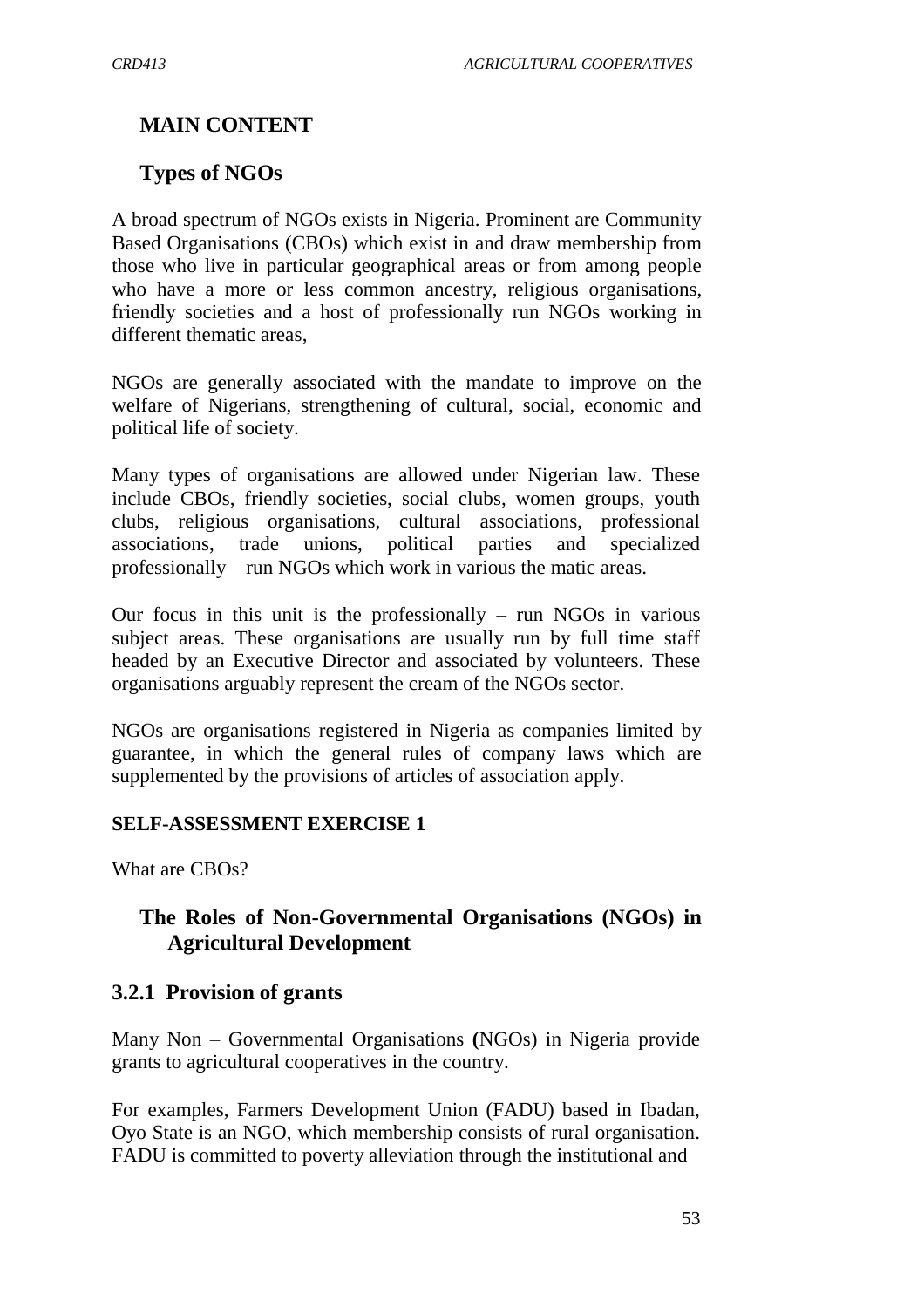enterprise development of the low – income rural Ni gerians with particular emphasis on farmers.

FADU provides 3 types of loan schemes:

Agricultural loans to farmers Working capital loans for members in commerce sector Equipment loans

FADU get grants from other NGOs such as:

EZE of Protestant Church in Germany Ford Foundation Techno serve.

## **3.2.2 Provision of Trainings**

Some private extension services (training in new farming ideas) providers in Nigeria for the advancement of agricultural cooperative in Nigeria are:

United African Company (UAC) John Holt Nigerian Tobacco Company (NTC) Diocesan Agricultural Development Programme of the Catholic Diocese of Ijebu – Ode, Ogun State

Green River project of the Agip oil company

Ciba Geige Agro – chemical extension outfit and

Olam Nigeria limited (formerly Agro Millers) at Markudi, Benue State. *Adedoyin (1995*) explained that these organisations among several others became involved in agricultural production, processing and marketing some decades ago. The programme of these organisations has been found to inject positive changes into the life of the community where these private organisations located their extension programmes *(Akele and Chukwu, 2004)*. A common extension method employed by these private organisations include:

Farmers" participation in program planning and implementation Input service delivery (seed, herbicides, and fertilizers) and Marketing incentives to enhance technology adoption.

We should be aware of the fact that these private organisations provide various extension services in the area of training, education, agro – seed, agro – chemicals, agro – processing, micro – financ ing, farm tools, and  $agro$  – consulting.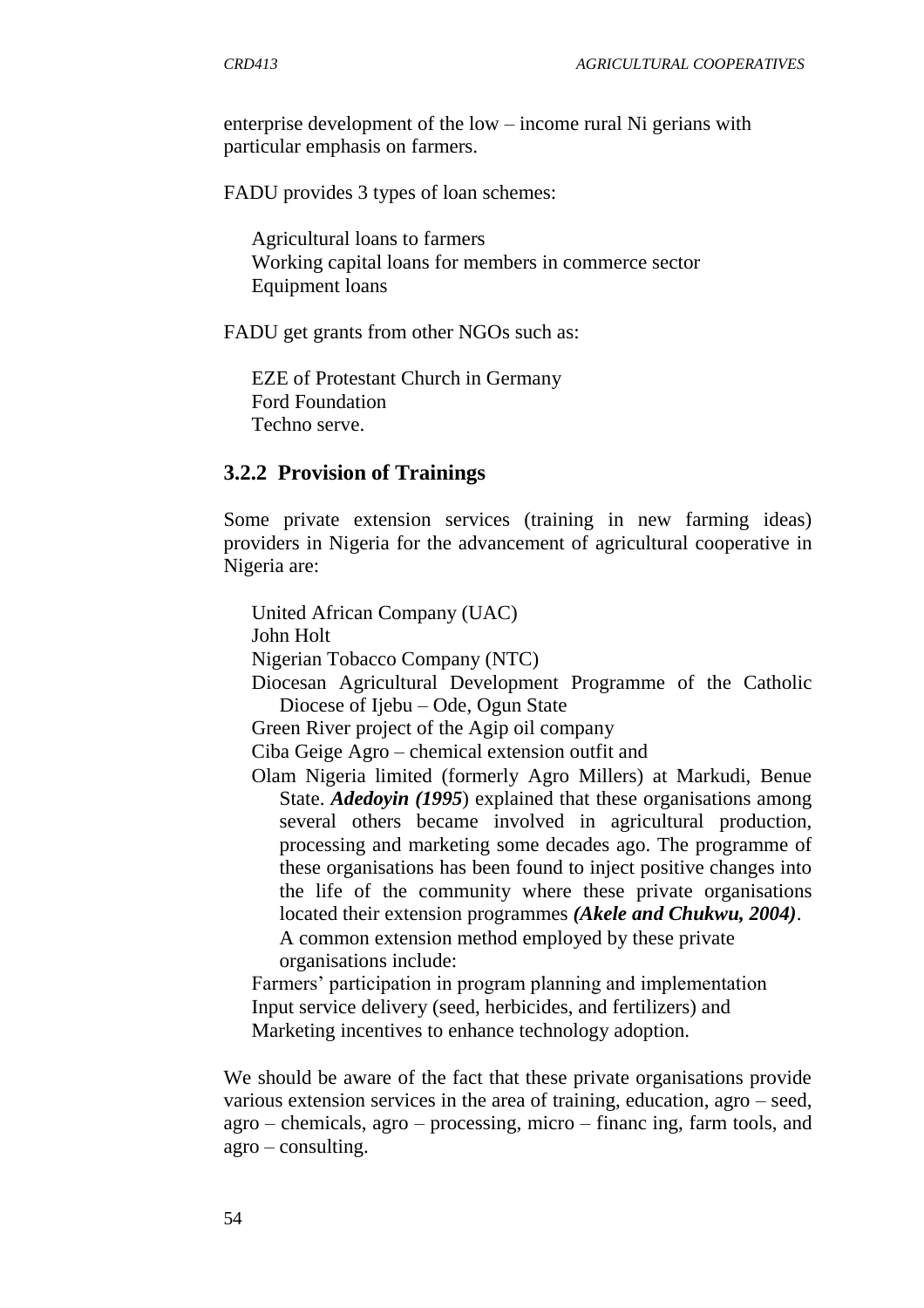# **3.2.3 Funding and Aids**

Several NGOs in Nigeria finds the activities of agricultural cooperatives societies in the country. Cocoa Farmers Association for instance, receives assistance in forms of funding and aids from some NGOs in Nigeria.

Similarly, the Country Women Association of Nigeria (COWAN) based in Akure, Ondo State received financial and technical assistance from various local and international donors. Most of her projects(/programmes) such as "Women and Agricultur e" have been funded by these donors.

## **Problems Associated with the NGOs' Intervention in Agricultural Cooperative Development in Nigeria**

Even though NGOs have been playing important roles in the development of agricultural cooperatives in Nigeria, there are certain problems common with such intervention. Some of these problems are:

- **Diversion of grants and aids**. Sometimes an NGO which may be based outside the country may decide to give grant aids to a particular cooperative in another country. It is not uncommon for such assistance to be diverted. This probably explains why International Cooperative Information Centre in their publication titled " *A Development Assistance Strategy for Cooperative Development (1994) – part 1* , suggested that donor assistance should be given on a movement to movement basis. This means that agreements on co-operation and channeling of development funds should be a bilateral relationship between the cooperative movement in a donor country and the cooperative movement in a recipient country. Agreements should not be signed with the government in a recipient country on behalf of the cooperative movement and funds should not be channeled through government accounts.
- **Unequal partnership and inequality**. Successful co-operation for cooperative adjustment presupposes shared concerns, shared objectives, and shared perceptions of what the problems are and what the remedial measures ought to be.
- **Mixed roles by donor/recipient**. The donor should be a supporter the receiver as an executor. The donors should not have an executive but a supportive role in the formulation and implementation of a programme for cooperative development.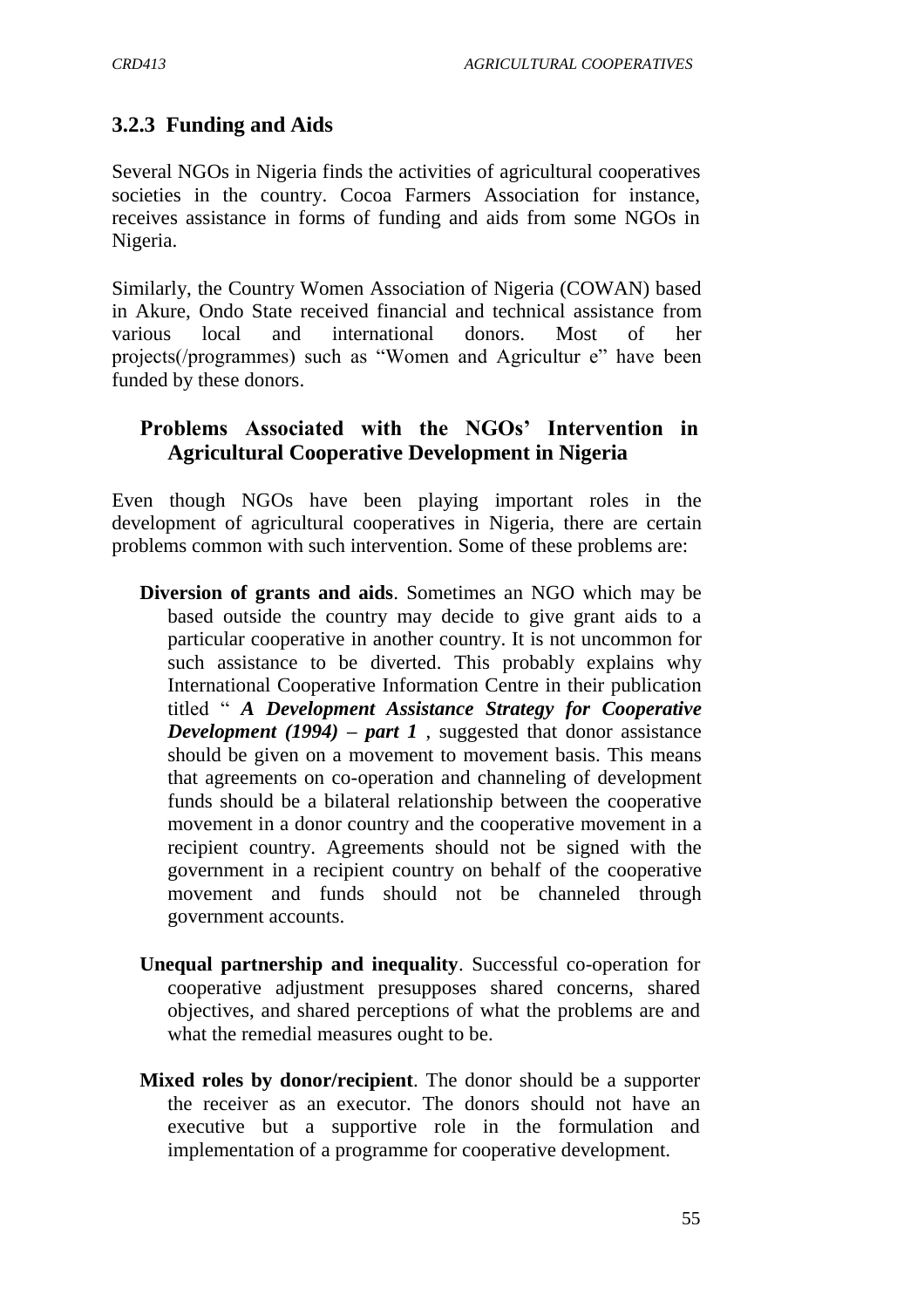- **Assistance has led to dependence.** Many apex and intermediary cooperative organisations have been, and still are, unacceptably dependent upon, donor funds. This is almost as bad as dependence upon government funding and clearly does not contribute to sustained development. There should be assistance without creating dependence.
- **Disunity of objectives.** Oftentimes, the objectives of donor organizations is not in consonance with the aims of cooperatives. This leads to mixed messaging and could result in clashes and overt manipulation of one group by the other.
- **Grant support to business activities is not good.** As a general principle, donor grant support should not be given to activities which have a direct impact on the profit and loss statement of cooperative organisation. In other words, support should not be given to the business activities of such organisations. This is because such support could easily disguise the inability of a cooperative to make necessary adjustments and give the false impression of economic viability. However, nothing of what is envisaged in the support programmes for primary society development would be of this nature.
- **Lack of proper provision of management and training by NGOs.**  Management is one of the crucial features if a cooperative is to successfully transform itself into a competitive business organisation in the short term perspective. And in order to underline its paramount importance, it has been given its own heading here. Most management and training provided by NGOs for cooperative societies are irrelevant. The solution is that, in principle, support under this heading can be divided into management advice and training. Advice can be provided in a member of ways from management extension services for primary societies to managerial counsel to intermediary and apex organisations. Whatever form this assistance will take, its guiding principle must be to increase the entrepreneurial capabilities of the cooperative managers and the boards.

#### **SELF-ASSESSMENT EXERCISE 2**

Locate an agricultural cooperative society within your local government and find out the type of support it receives from NGOs.

#### **CONCLUSION**

Several roles are being played by the NGOs in the development of agricultural cooperatives a Nigeria. These roles are in the areas of grants, training and funding. The problem associated with NGOs"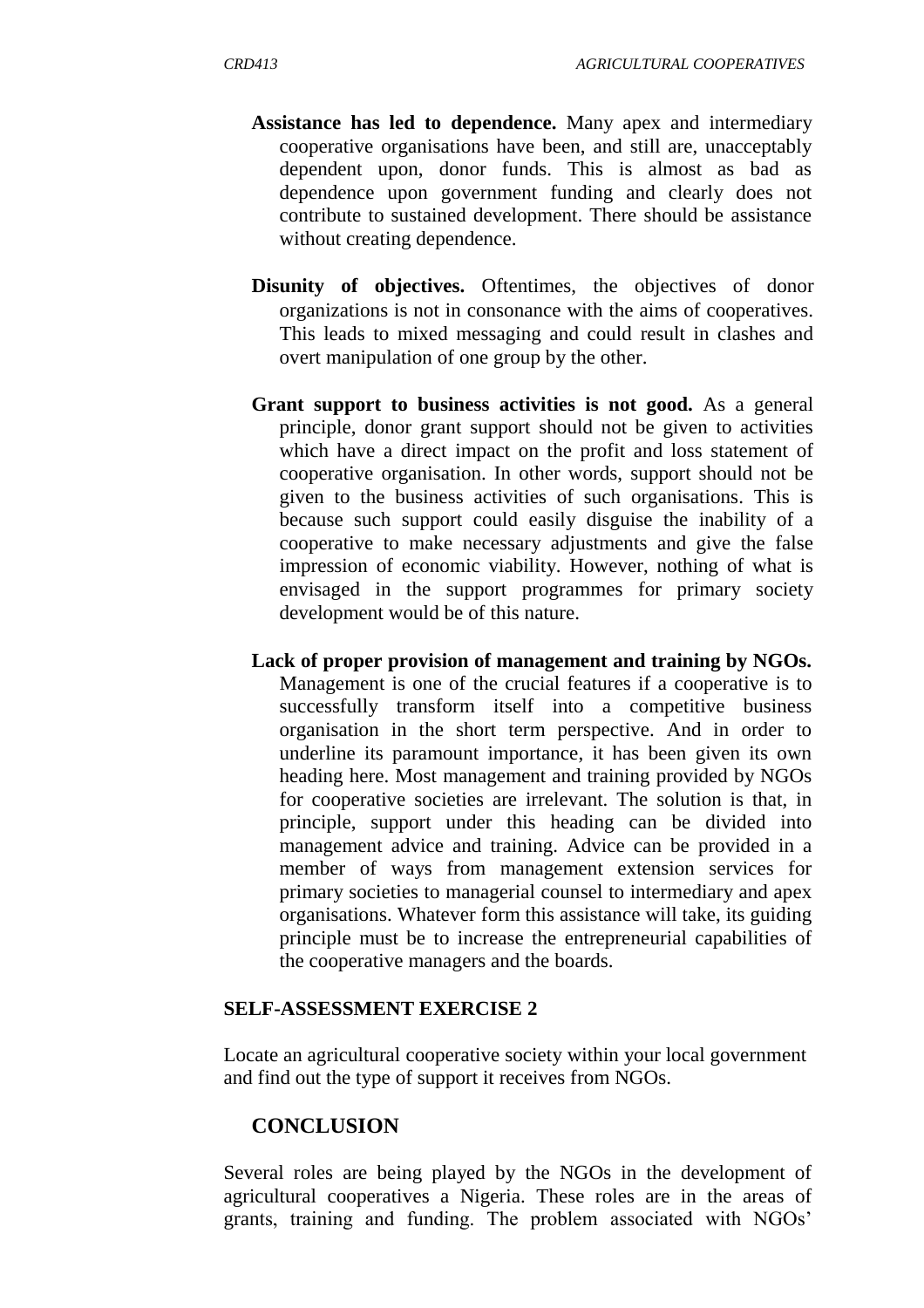intervention in agricultural cooperatives' development was also discussed. There is need for NGOs in Nigeria to readjust their development assistance strategies for cooperatives in the country.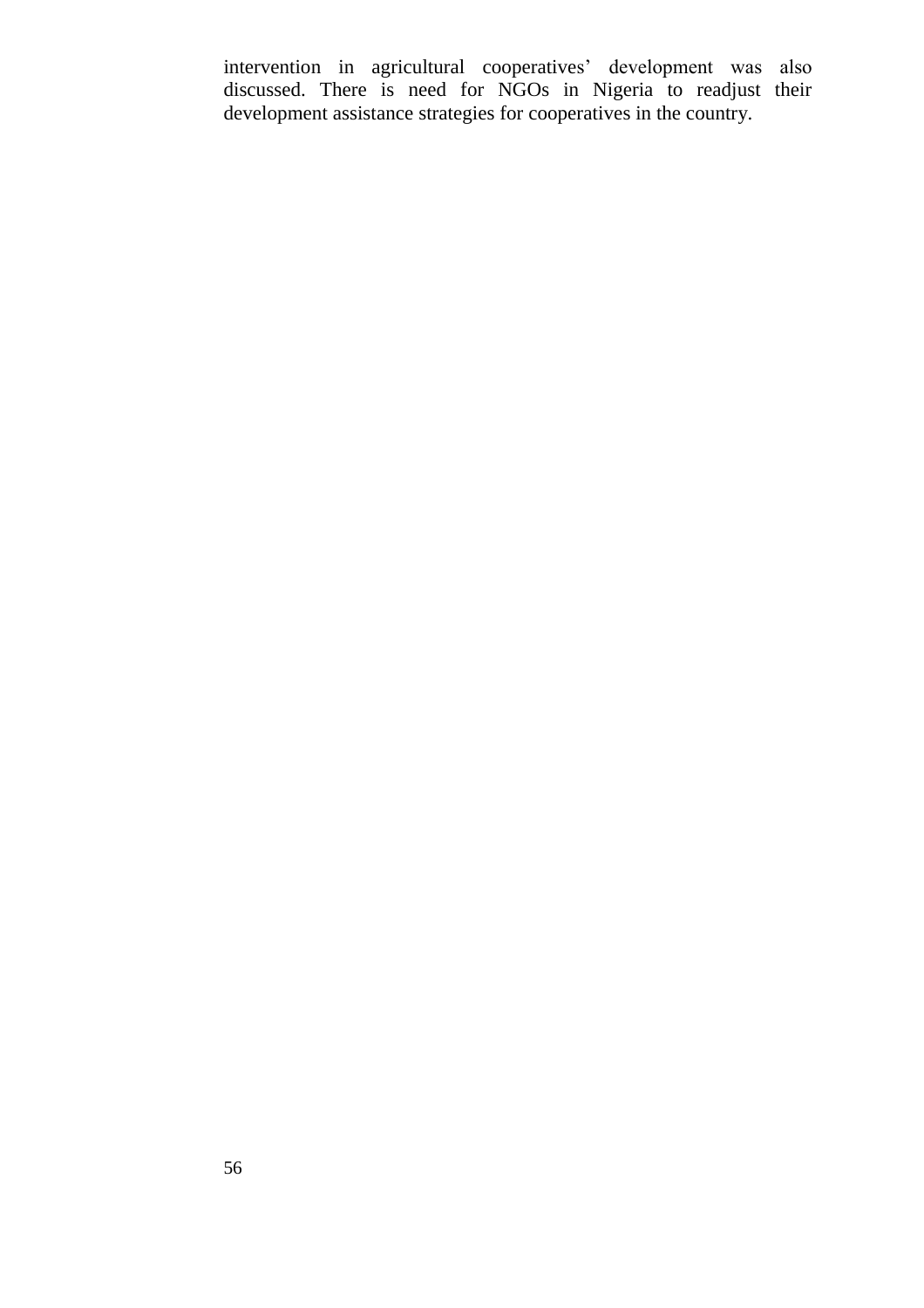## **SUMMARY**

We have learnt the meaning of NGOs, the roles of NGOs in the development of agricultural cooperatives, as well as the problems associated with the NGOs' intervention in agricultural cooperatives development. This concludes the first module of this course. We shall be discussing types of agro cooperatives credits in the next unit of our Module II, which is Unit 5.

## **TUTOR-MARKED ASSIGNMENT**

- List and explain ten types of organisations allowed under Nigerian Laws.
- There are several problems associated with NGOs' intervention in agricultural cooperatives development in Nigeria. Mention and explain five of these problems.

## **REFERENCES/FURTHER READING**

- Saliu, O. J. & Age, A. I. (2009). *Privatization of Agricultural Extension Services in Nigeria - Proposed Guideline for Sustainable Development in Africa* (Volume 11, No. 2, 2009)
- Adedoyin, S. E. (1995). *Non-Governmental Organisations in Agricultural Development. The Experience of the Diocessan Agricultural Development Programme of the Catholic Diocese of Ijebu – Ode, Nigeria* . A paaper presented at the Second Annual National Conference of the Agricultural Extension Society of Nigeria (AESON), held at NAERLS/ABU, Zaria, Nigeria from 26 – 28 September.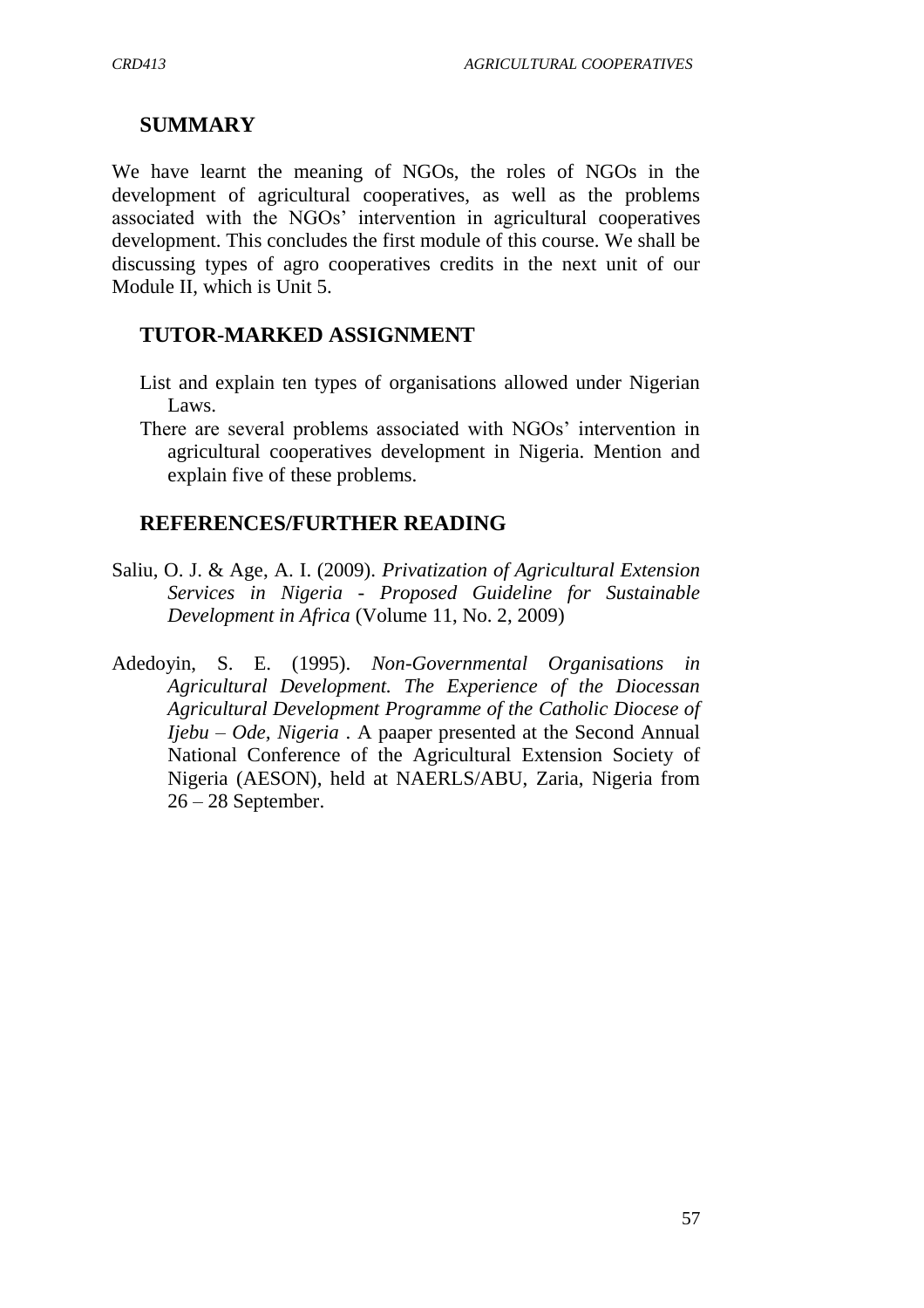## **UNIT 5 TYPES OF AGRICULTURAL CREDIT COOPERATIVES**

#### **CONTENTS**

Introduction **Objectives** Main Content Types of Agricultural Credit Cooperatives Bridging Credit Crop Credit Livestock Credit Social Credit/Capital Development How Agricultural Cooperative can enhance the Management of Agricultural Credit Schemes Conclusion Summary Tutor-Marked Assignment References/Further Reading

### **INTRODUCTION**

The last unit focused on the roles of NGOs in agricultural development. In other words, we examined grants, training, funding and aids functions of NGOs in agricultural cooperatives development in Nigeria.

In this unit, we shall examine the types of agricultural credit cooperatives, such as bridging credit, crop credit, livestock credit, social credit and capital development credit. We shall also discuss how agricultural cooperative can enhance the management of agro credit schemes.

#### **OBJECTIVES**

At the end of this unit, you should be able to:

- explain the types of agricultural credit cooperatives such as bridging credit, crop credit, livestock credit, social credit and capital development credit
- explain how agricultural cooperatives can enhance the management of agriculture credit schemes.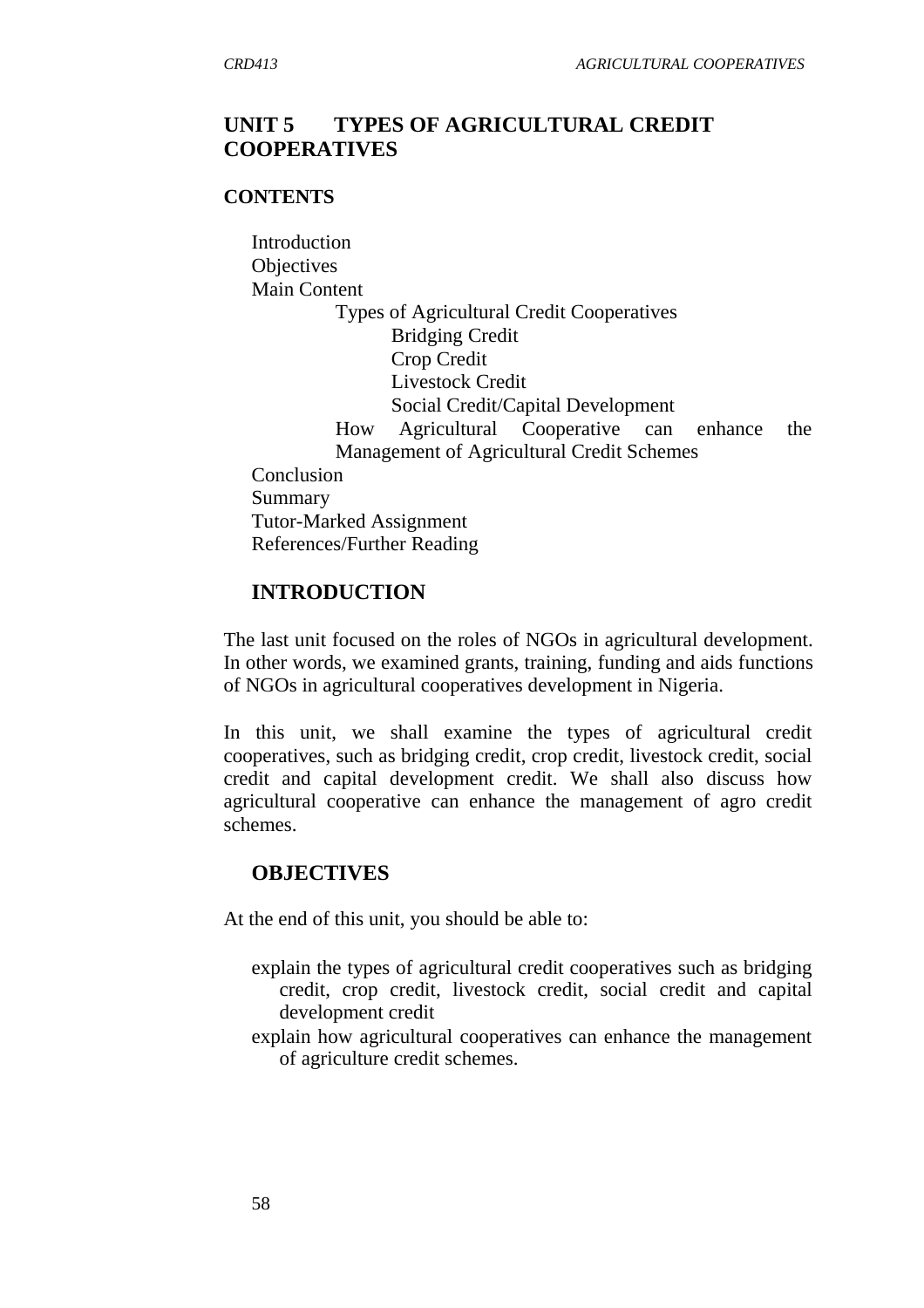# **MAIN CONTENT**

## **Types of Agricultural Credit Cooperatives**

Agricultural credit cooperatives are powerful and major tools that influence agricultural development. Credit has become as important as other factors of production because it enables the farmer to acquire and adopt appropriate technology and increase income by enhancing the level of production.

Sources of credit available for agricultural production in Nigeria can be classified under two broad headings as follows:

- **Informal sources:** Money lenders, traditional savings, credit and thrift associations or " *Esusu*" group: Merchants (who sometimes provide farm inputs and tools on hire purchase basis), Traders, Family Members and Friends.
- **Formal sources:** Banks and other Financial Institutions, Government, Government agencies and Non – Governmen tal Organisations (NGOs)

The types of agricultural credit cooperatives in Nigeria are:

## **3.1.1 Bridging Credit**

Agro bridging credit is a short-term loan to improve the productivity of agro firm or farm. It is also given to improve agricultural business. Agro bridging loan could be from banks, government, government agencies, agricultural cooperatives etc.

This type of loan could be for farm development and they are written for one year. As a short – term productive credit, the farmer is expected to pay back within a year or less period. It may also be used to purchase livestock feeds, fertilizers seeds, fuels and to pay for hired labour. Interest rate is very high.

## **3.1.2 Crop Credit**

Crop credit is credit acquired for crop production purpose. Examples of crop credits are loans for seed procurement, fertilizers. Crop credit is generally to increase crop production. Crop credit is also a productive and short – term credit , which the expected pay-back period is within a year or less.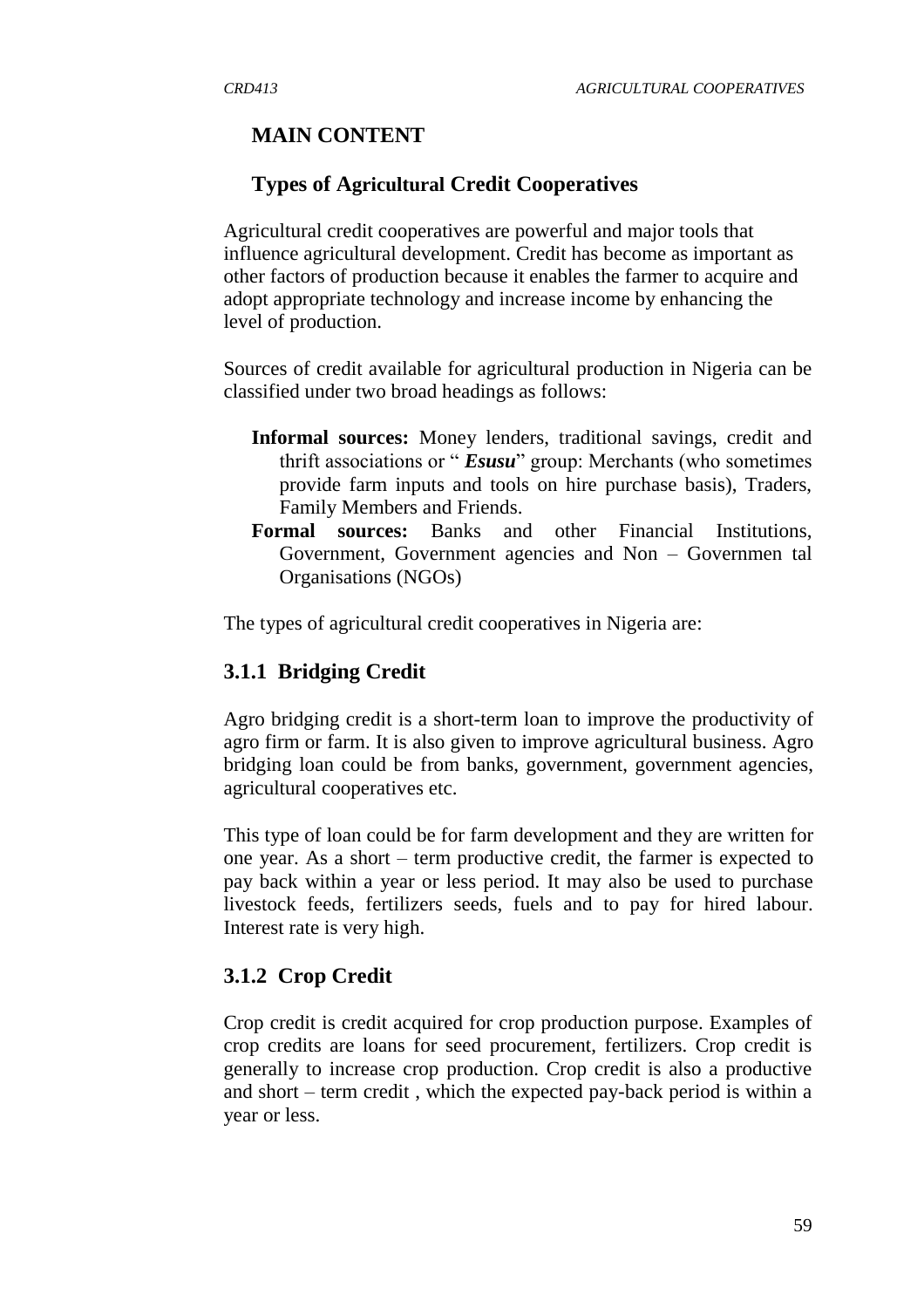## **3.1.3 Livestock Credit**

Livestock credit is credit acquired for livestock development purpose. The loan could be for the development of cattle, goat, sheep, rabbit, pig, poultry, etc.

We should note that the major commercial livestock in Nigeria include cattle, sheep, goats, pigs and poultry. Provision of credit is one of the ways of stimulating and encouraging livestock production.

### **3.1.4 Social Credit/Capital Development Credit**

Social credits are loans for improving the social welfare of a place, etc. like providing social amenities. These amenities will encourage people to remain in the rural areas to develop agriculture. In other words, social amenities, like electricity, pipe – borne water, mo tor able roads, schools, hospitals, markets, recreational and sports facilities encourage school leavers to be engaged in agriculture which will I turn, stem the rural – urban drift.

On the other hand, capital development credit is for capital development purposes. Such credit is obtained by farmers to purchase machinery, farms, construction of farm buildings, dams and irrigation projects, as well as breed livestock or house livestock. The repayable period of a capital development credit is longer than any other agricultural credits. However, it attracts the lowest interest rates.

Consequently, government should review the loan policies of all cooperative financing agencies such as state cooperative bank and Nigerian Agricultural Cooperative and Rural Development Bank, and create more rural branches of these banks throughout the country.

By engaging in large scale campaign in order to educate the members and non – members alike about the importance of agr o credit, agricultural cooperatives can enhance the management of agro credit in Nigeria. Such campaign can also include the need for regular repayment of agricultural loans.

Agricultural cooperatives can also provides training in credit management to farmers in the rural areas of the country. Such training could be on credit utilization management. The importance of this training lies in the fact that, the success or failure of credit is based on credit utilization. This depends on: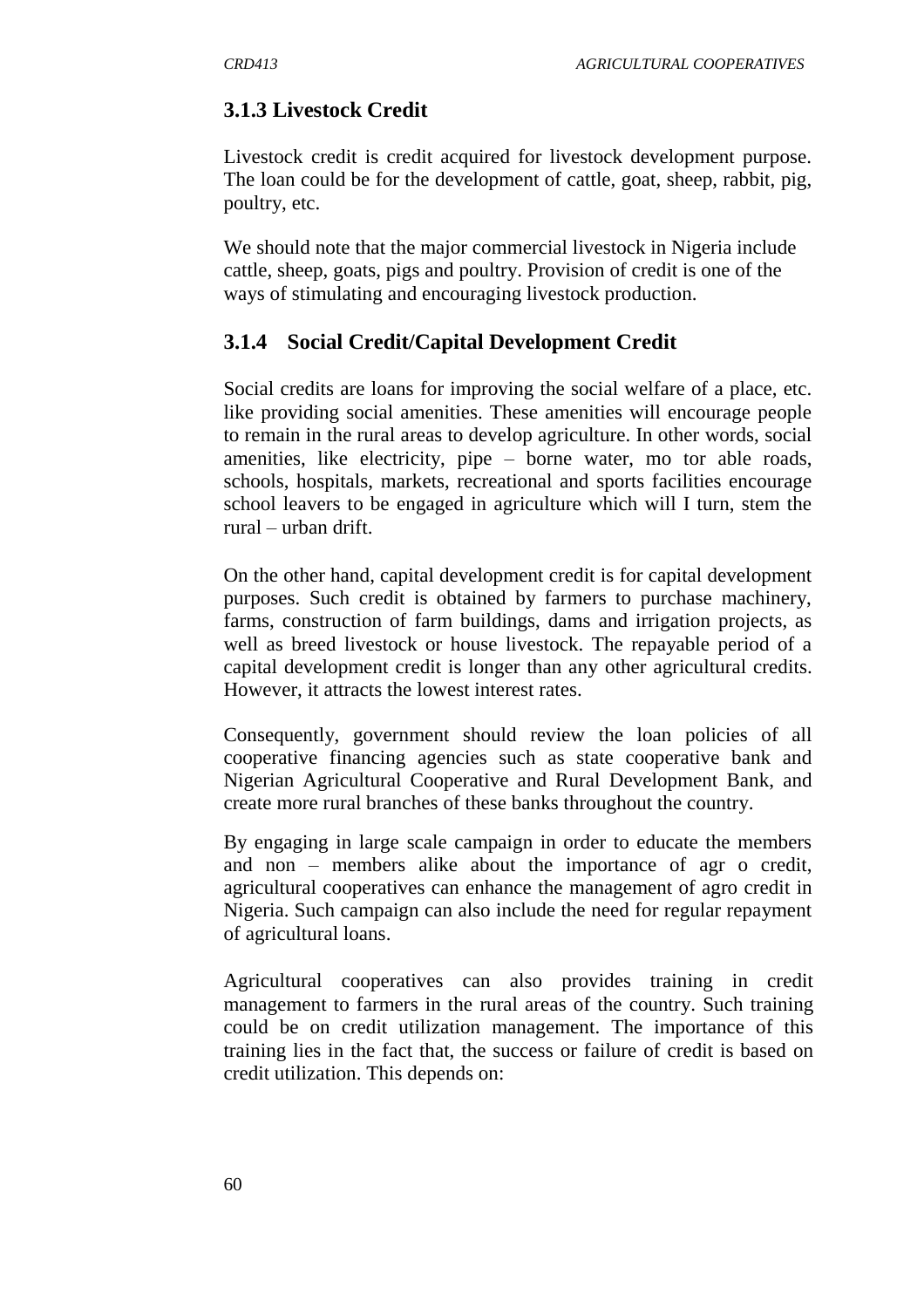Timely disbursement Implication of credit diversion Training/uses of credit Monitoring and Evaluation Honesty.

### **SELF-ASSESSMENT EXERCISE 2**

Explain the meaning and operations of the Agricultural Credit Guarantee Scheme of the Federal Government of Nigeria.

# **CONCLUSION**

Agricultural credit cooperative deals with supply of and demand of funds in the agricultural sector of the economy. Farm financing is important because it enables the farmer to meet his daily activities and to purchase chemical fertilizers and other equipment needed on the farm.

The various types of agricultural credit cooperatives discussed in this unit are bridging credit, crop credit, livestock credit, social credit and capital development credit. For a successful agricultural credit cooperative scheme, there must be active role played by the agricultural cooperative societies.

## **SUMMARY**

We have treated the various types of agricultural credit cooperatives as well as how agricultural cooperatives can enhance the management of agricultural credit cooperative schemes. We shall be treating the costs and benefits of storage and processing of agricultural products in the next unit.

## **TUTOR-MARKED ASSIGNMENT**

Explain the following terms:

Social credit Capital development Livestock credit Crop credit Bridging credit

The success or failure of credit is based on credit utilization. What are the five major factors which credit utilization depends on?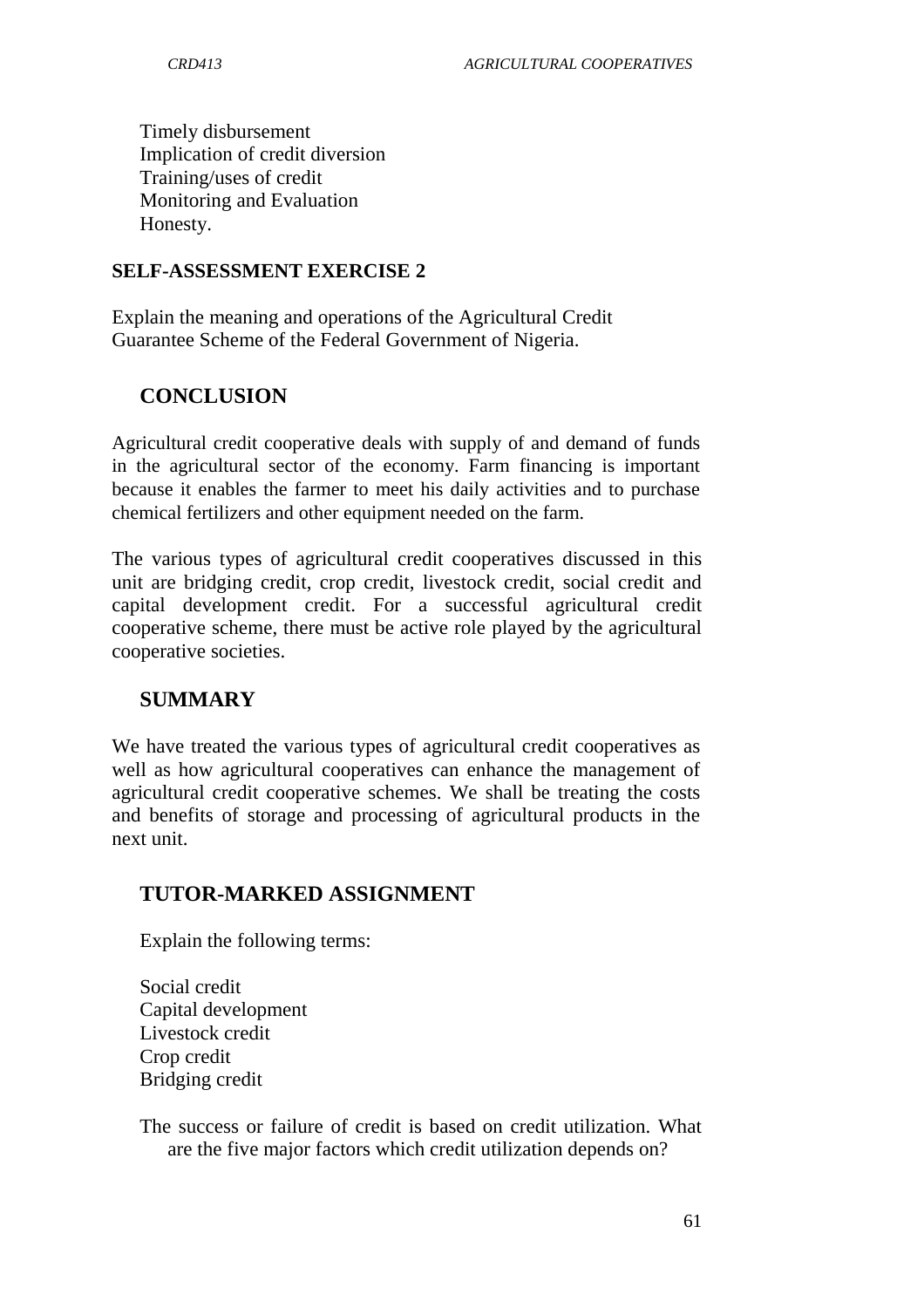## **REFERENCES/FURTHER READING**

Okorie, R. C. (2000). *Sourcing of credit for poultry Enterprises*. agVet International, Vol. 1, No.2 July – September, 2000.

Erebor, G. (2003)*. Comprehensive Agricultural Science*. Lagos.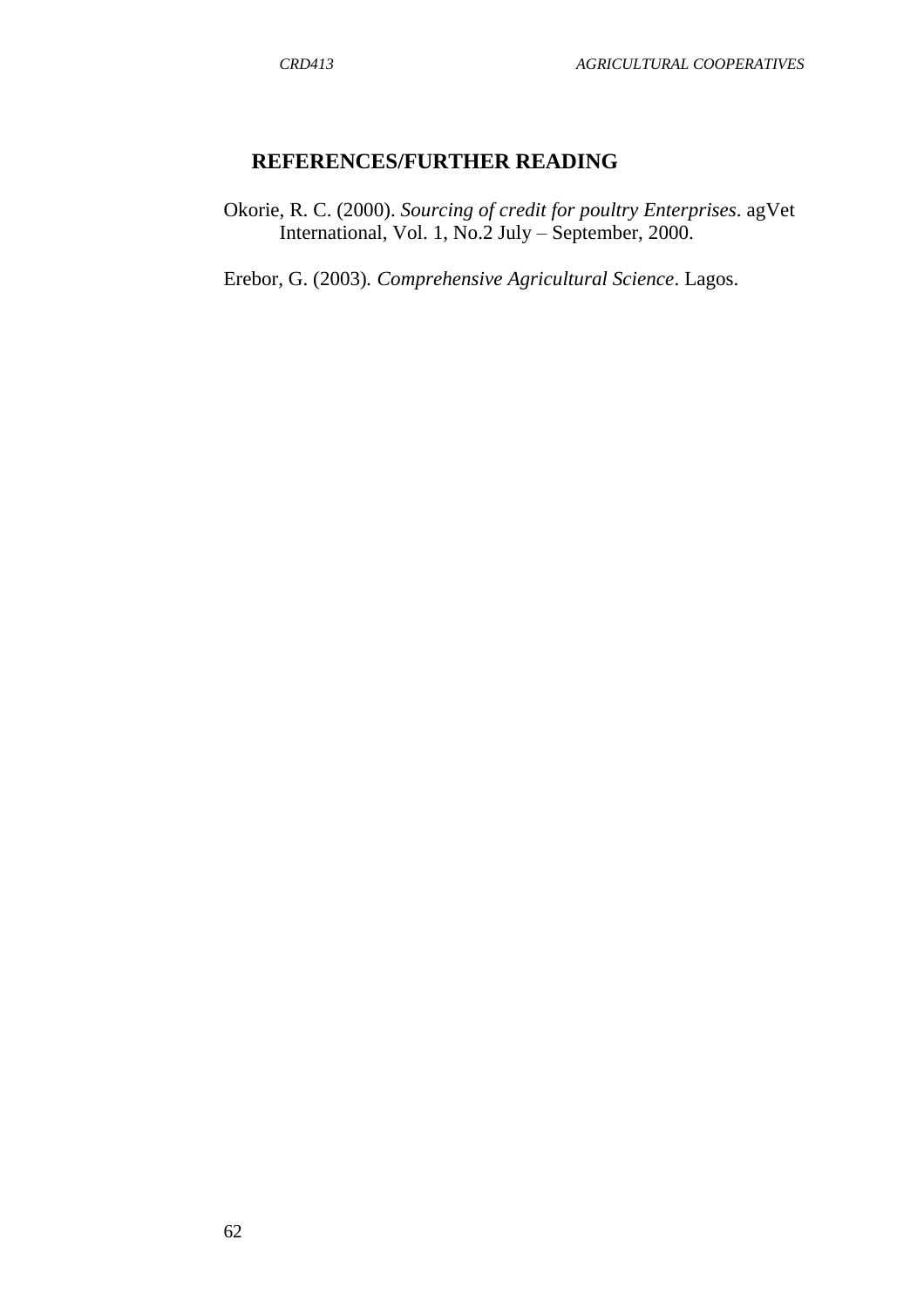# **MODULE 3**

- Unit 1 Costs and Benefits of Storage and Processing of Agricultural Products
- Unit 2 Forms and Operations of a Typical Agro Input Supply Cooperative
- Unit 3 The Roles of Cooperatives in Agricultural Insurance
- Unit 4 Aims, Objectives and Problems of some Nigerian
- Agricultural Cooperative Promotion Institutions
- Unit 5 Comparative Study of the Origin, Types, Structures, Achievements and Problems of Agricultural Cooperatives in some Selected Countries

# **UNIT 1 COSTS AND BENEFITS OF STORAGE AND PROCESSING OF AGRICULTURAL PRODUCE**

## **CONTENTS**

**Introduction Objectives** Main Content

Costs and Benefits of Storage and Processing of Agricultural Products Costs and Benefits of Storage of Agricultural Product Factors Influencing the Storage of Agricultural Product Risks in Storage of Agricultural Product Costs and Benefits of Processing Agricultural Product How Cooperatives can provide both Human and Material Resources for Storage and Processing of Agricultural Product More than Individual Farmers Conclusion

Summary Tutor-Marked Assignment References/Further Reading

# **INTRODUCTION**

The costs and benefits of storage and processing of agricultural products is the focus of this unit. We shall explain how cooperatives can provide both human and material resources for storage and processing of agricultural product more than individual farmers.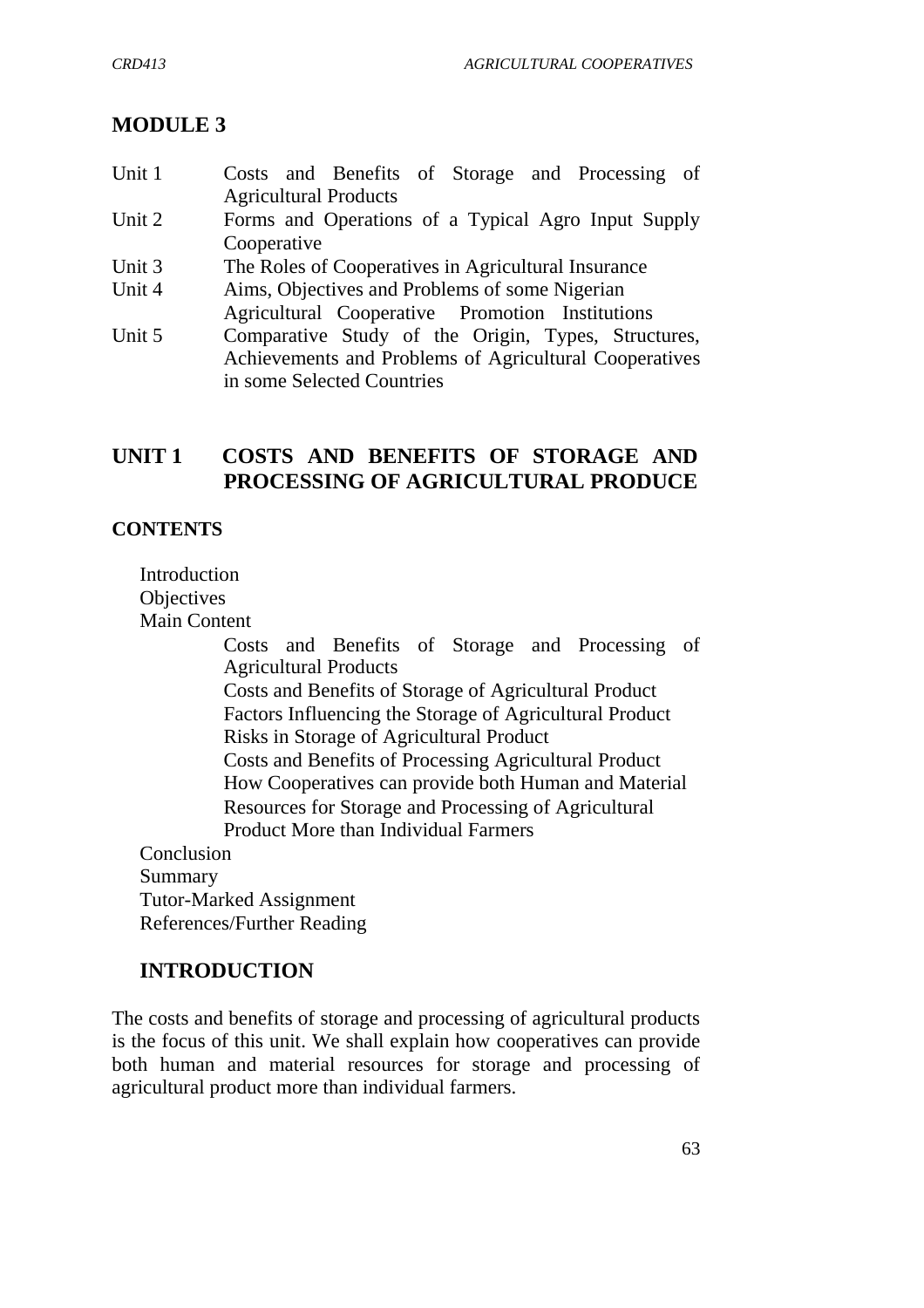In the preceding unit that is, Unit 10, we discussed types of agro cooperative credits such as bridging credit, crop credit, livestock credit, social credit and capital development credit.

### **OBJECTIVES**

At the end of this unit, you should be able to:

explain the costs and benefits of storage of agricultural products list factors influencing the storage of agricultural product discuss risks in storage of agricultural product explain costs and benefits of processing of agricultural product explain how cooperative can provide both human and material resources for storage and processing of agricultural product more than individual farmers.

## **MAIN CONTENT**

## **Costs and Benefits of Storage and Processing of Agricultural Products**

The importance of storage and processing of agricultural product cannot be over emphasised. Also, the role of cooperative societies in the storage and processing of farm product are well known. Crops are stored in order to preserve their quality and maintain their economic value. Post harvest storage of fresh fruits, grains, vegetables etc. products reduce the action that tends to breakdown the product.

For instance, during harvest, the prices of agricultural products fall, and farmers may run at loss if they are too anxious to sell their crops at this time, but if they have efficient storage system, the farmers can store their crops until the time when the price will go up before they sell the crops so as to cover the cost of production and maximise their profit. But at the same time the farmers have to pay for the cost of storage, depending on the type of crops.

Another reason for crop storage is to protect it against insect attack or infestation of pests. Also, to prolong the life of the product, it is desirable to reduce the rate of respirations and to prevent water loss by transpiration; all these could be achieved through proper storage.

### **Costs and Benefits of Storage of Agricultural Products**

**Costs:** The costs of storage of agricultural products depend on the type of storage system the farmer adopts.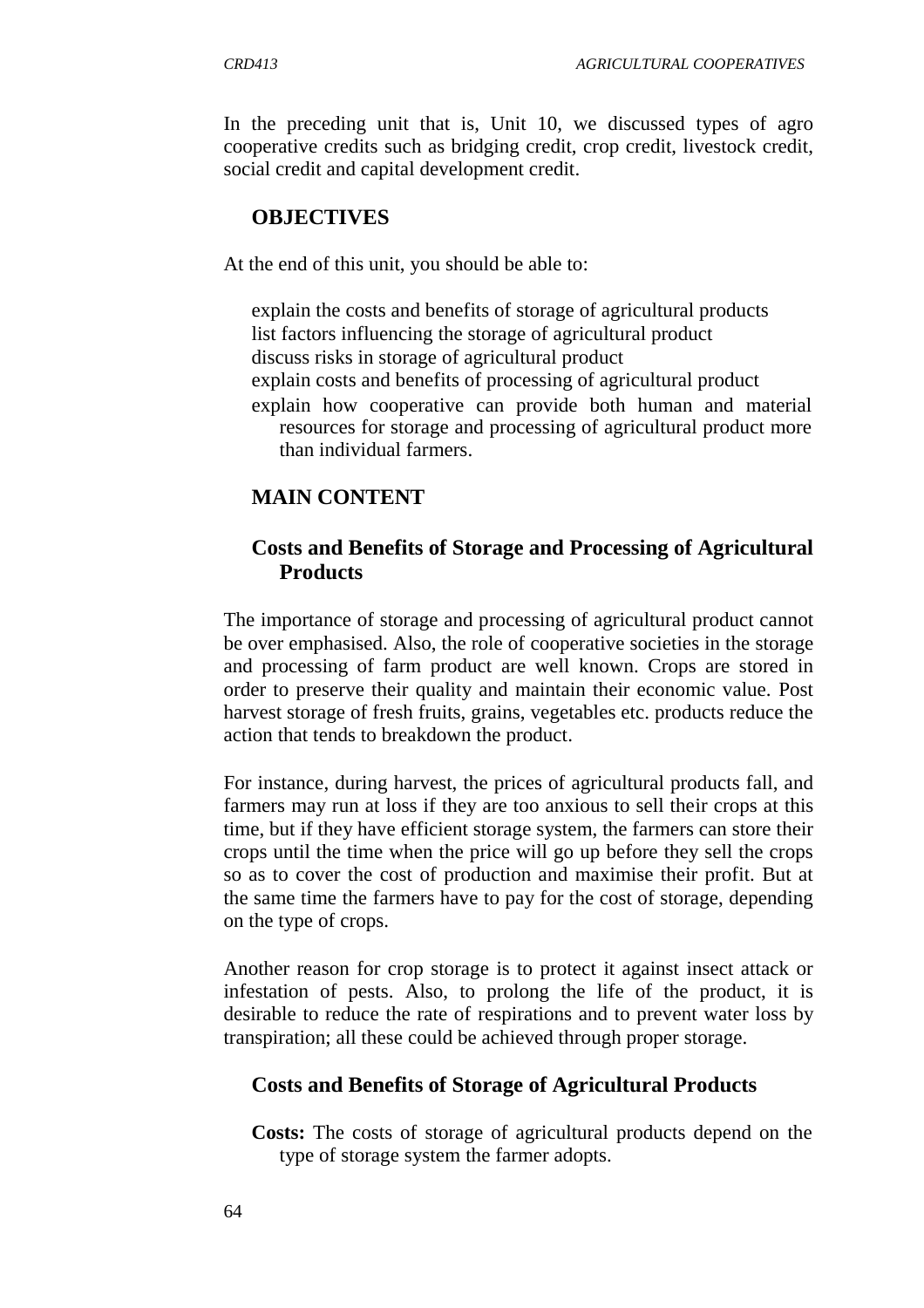Some crops are stored dried or when their moisture contents are reduced to the safe storage amount; some are stored when retaining reasonable amount of moisture, that is, when moist; while others are stored in their natural states or conditions after harvest (i. e. they have not undergone any form of processing besides washing or sorting/grading).

The above three conditions for storage have brought about different types of storage systems:

Storage under the ambient temperature Storage with some addition of heat Storage under created environmental conditions Storage by cooling and others.

Grain crops, we should note, are stored under the ambient temperature, with addition of heat or under created environmental condition. Fruits, vegetables and livestock producers are stored by cooling.

- **Benefits:** Storage performs many functions in the economy and those could be discussed under the following five headings:
- **Preservation function:** For the continuation of production e.g. seed for planting.
- **Quality improvement function**: Some products are stored just to improve their quality e. g. tobacco, wines, spices among others The storage of tobacco's leaves under ideal conditions improves not only the aroma but also stabilizes its nicotine content.
- **Quantity Equalisation Function:**  This is the most universally known function of storage. Product/supply is largely irregular while the consumption/demand is relatively stable. This conflicting situation makes it necessary to hold large quantities of produce for a considerable length of time and to control rate of flow.
- **Price stabilisation Function: -** this involves keeping prices fairly constant and the reduction of fluctuations in market prices

– to the advantage of producers and consumers.

**Entrepreneurial Speculation: -** This is aimed at taking advantage of anticipated rise in price. This is important when the product is highly seasonal and, of course, most agricultural products are seasonal. Storage speculators provide useful service to the marketing system  $-$  a combination of quantity equalization and price stability.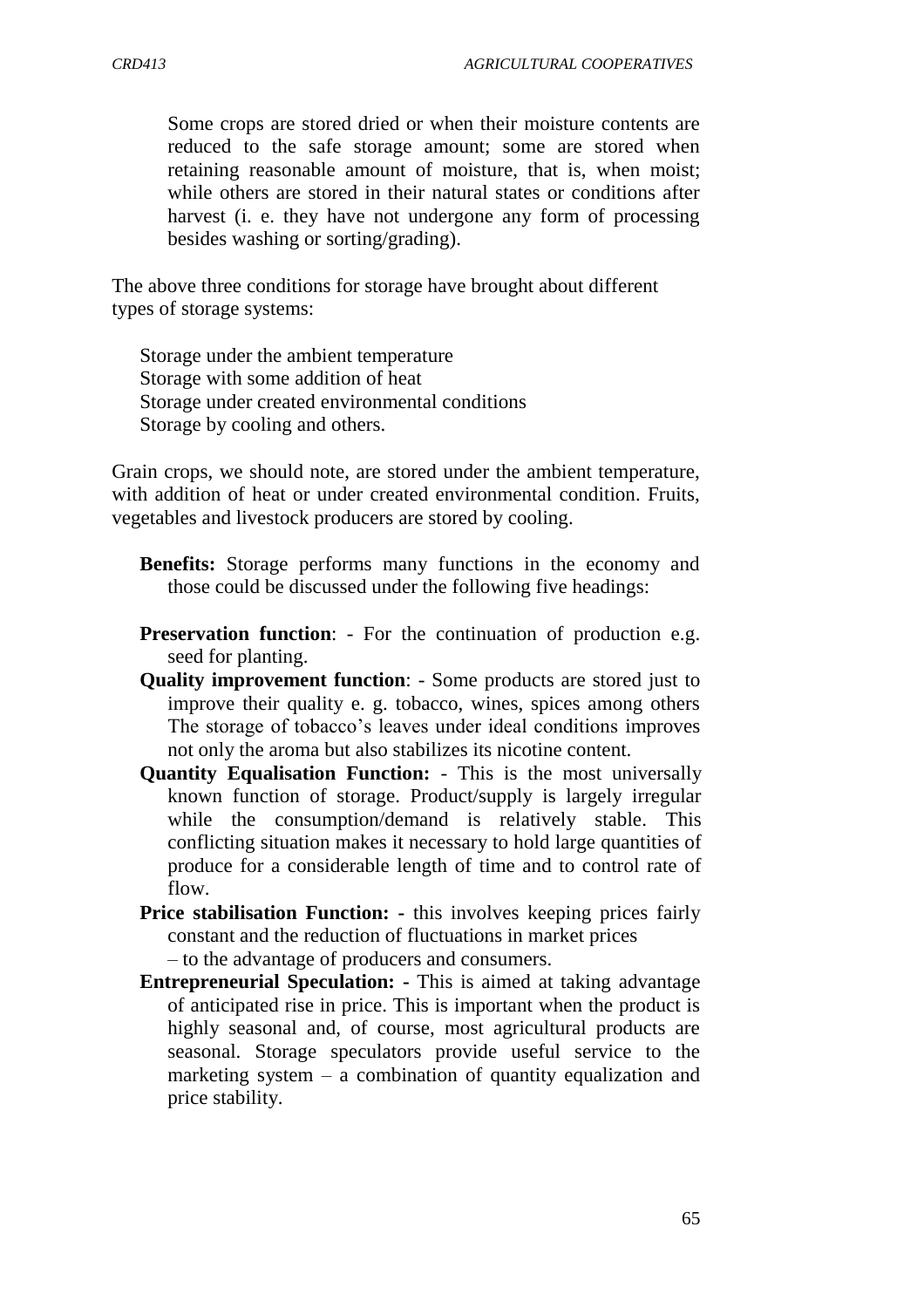### **Factors Influencing the Storage of Agricultural Product**

We should note that certain factors influence the storage of agricultural products. Some of these factors are called the economics of storage which includes:

How society looks at the storage of food stuffs The nature of what is to be stored The technique of storage, and Market (forces of demand and supply)

#### **SELF-ASSESSMENT EXERCISE 1**

Define and explain the term storage.

#### **Risks in storage of agricultural product**

Desirable as storage is for agricultural products, there are inherent risks in the process. These include:

- **Price changes:** It is not always that prices rise to cover storage costs. Losses do occur.
- **Quality losses**: Quality losses cause reduction in the value of the products e. g. dehydrated fruits, weaviled beans, contaminated meat, etc.
- **Quality depreciation**: Resulting from loss of weight or physical size of product during storage. E. g. dehydration and rodent/pest attacks.

#### **Costs and Benefits of processing agricultural product**

Processing is the act or series of act by which a product is converted to a more usable form. Processing, therefore, increases the form of utility of agricultural products. In agricultural marketing, the processing function encompasses all the manufacturing activities (simple or complicated) that require agricultural products as raw materials.

The costs of processing depends on the type of farm product, the desired end – product or by – products or raw – material and these also, determine the type of processing method to be chosen.

The benefits of processing agricultural products are:

Makes products more usable

A means of converting products from highly perishable to non – perishable forms. E. g. fruit juices.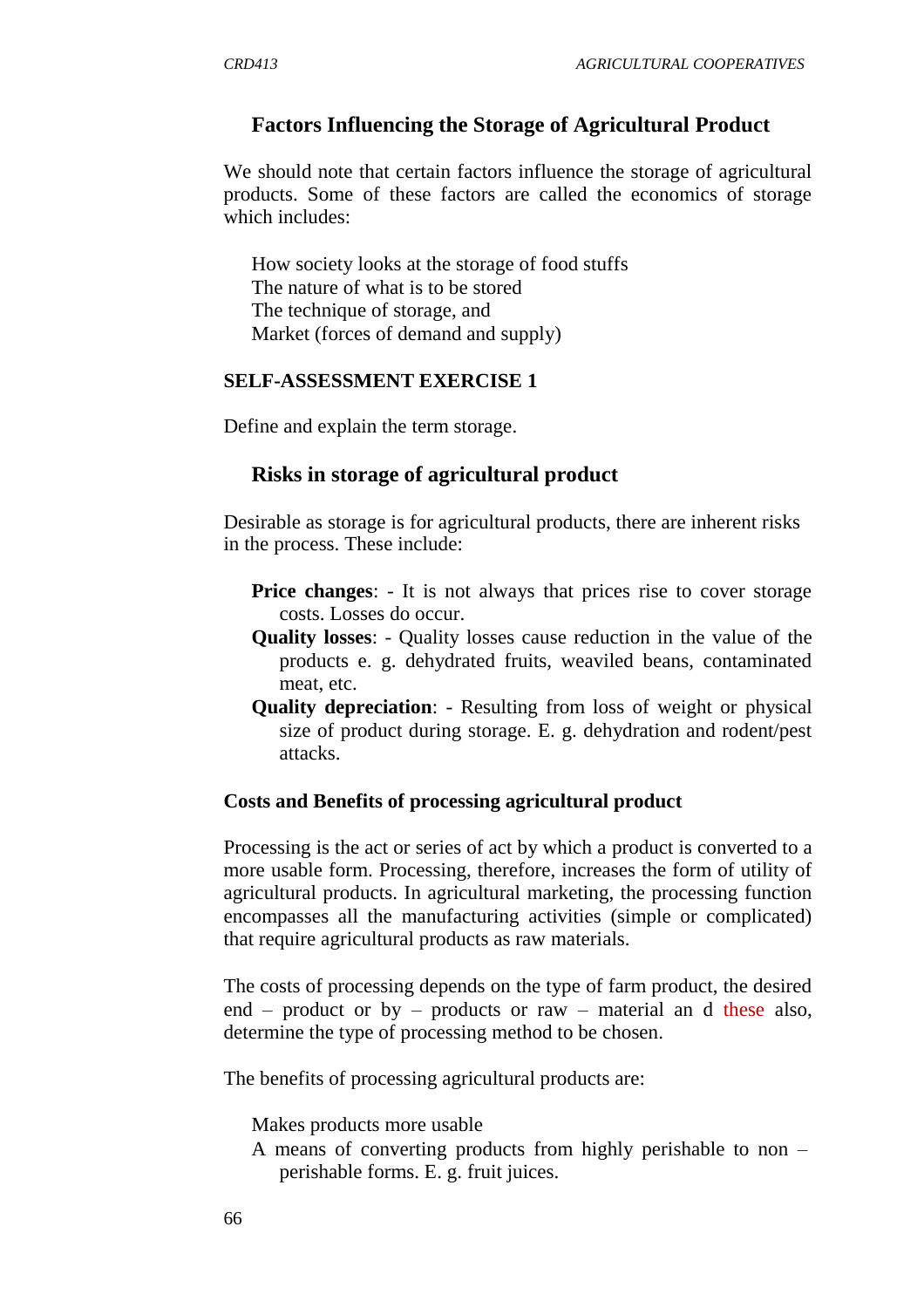A means by which the quality of products may be improved

- Processing is necessary for removing dangerous elements or bacterial e. g. fruits.
- Through processing, wastes or  $by$  products could b e utilized. e. g. soya bean, cassava and fruits
- Processing makes possible the conversion of raw products to one or more different forms e. g. milk to cheese or butter or yoghourt.

#### **SELF-ASSESSMENT EXERCISE 2**

Look for a farmer around you and find out if he processes his products before selling them? Then what

### **How Cooperative can provide both human and material resources for storage and processing of agricultural product more than individual farmers**

The role and importance of cooperatives, as instruments of economic and social development have been studied and discussed by Osientogun (1974), Ijere et al (1977), Arun (1980), etc. these studies have unanimously emphasised the crucial role of cooperatives in economic development, particularly in the transformation of rural communities. Some of these studies discussed the different sectors of the economy where cooperatives could act as a framework for development, such as agricultural marketing of food and cash crops and consumer goods. The *World Bank's Report of 1954* pointed out that the cooperative movement can provide a valuable organisational basis for agriculture. The Food and Agriculture Organisation (FAO) of the United Nations Report on Nigeria titled "Agricultural Development in Nigeria (1965 – 80)" noted inter alia, that farmers' cooperatives have proved to be of great value in bringing about an active and conscious participation of the producers in the government"s agricultural development plans in their countries.

From the foregoing discussion on the role of agricultural cooperatives in the development of agriculture, we can conclude that cooperative can indeed provide both human and material resources for storage and processing of agricultural product more than individual farmers. Though co-operation, farmers can pool their resources together to process and store their products. They can provide labour among themselves to do these tasks. Farmers can jointly own storage facilities as well as processing facilities.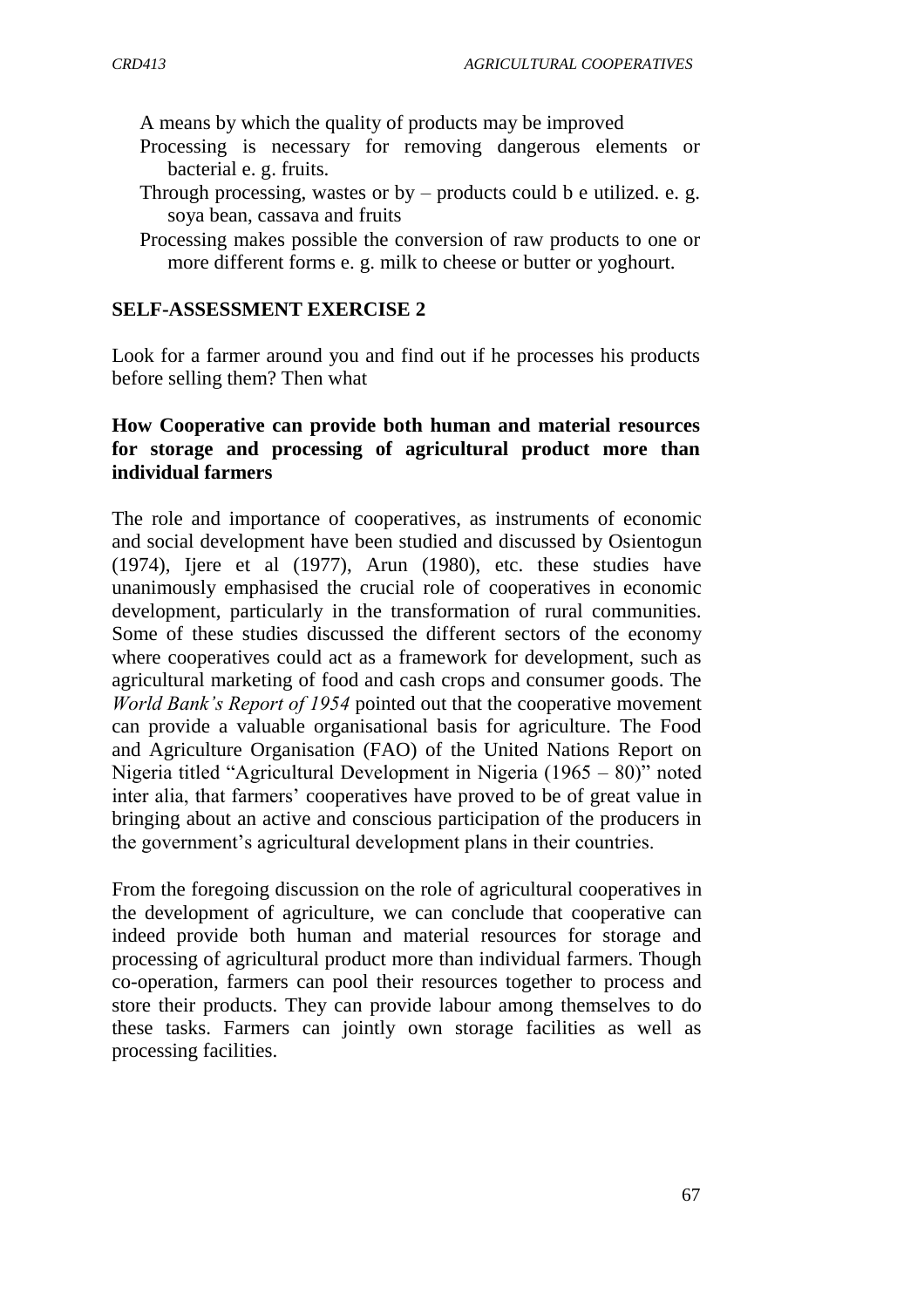### **CONCLUSION**

While reading this unit, you were made to understand the costs and benefits of storage and processing of agricultural products. Explanation of how cooperatives can provide both human and material resources for storage and processing of agricultural product more than individual farmers was given.

It is necessary for cooperative societies to be fully involved in the storage, processing and marketing of agricultural products in Nigeria.

### **5.0 SUMMARY**

You have now learnt the costs and benefits of storage and processing of agricultural product. In the next unit, which is Unit 12, we shall describe forms and operations of a typical agro input supply cooperatives, marketing of agricultural product and supply of farm inputs to farmers.

#### **TUTOR-MARKED ASSIGNMENT**

What are the benefits of storage of agricultural products? List and explain the benefits of processing of agricultural products.

#### **REFERENCES/FURTHER READING**

- Ania, E. O. (1980). *Towards the Promotion of Effective Membership of Agricultural Cooperatives in Nigeria.* Nigerian Journal of Cooperative Studies. Vol. 1 No. 1, pp.97 – 107, UNN, Nsukka.
- Ijere, M. O. (1977). *Modernizing Nigeria Cooperatives*. Lagos: Fred Atoki publishing Co. Ltd.
- Osuntogun, A. A. (1974). *A Statistical Study of Some Determinants of Membership Participation in the Western Nigeria Rural Credit Cooperatives*. Journal of Rural Development, vol. ix, No.1.
- Anyanwu, C. E. (1989). *Analytical Study of Operations of the Nigeria Agricultural Cooperative Marketing Organisation (NACMO) Limited in South Eastern States of Nigeria.* A PhD Thesis on Agricultural Economics, UNN, Nsukka.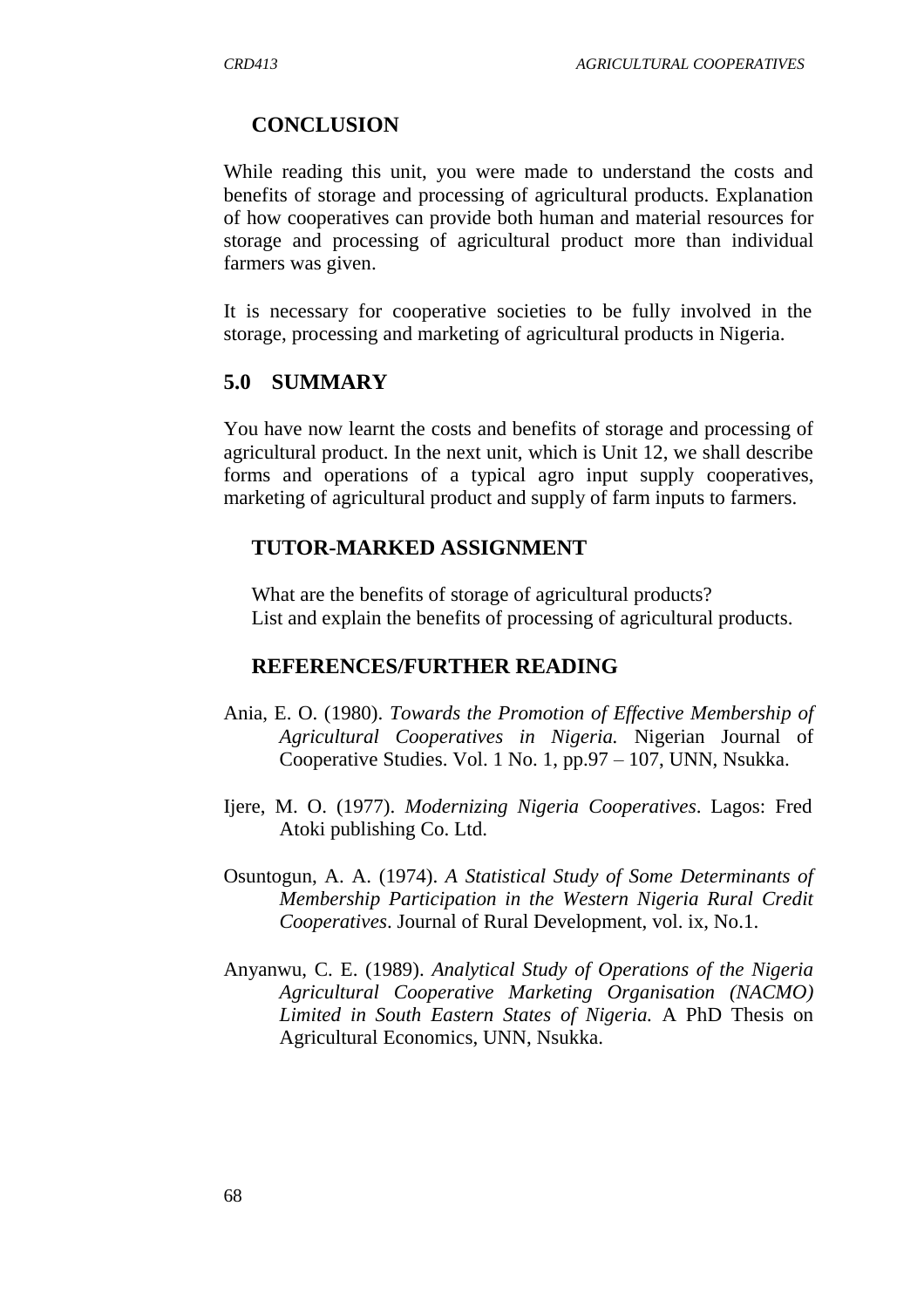## **UNIT 2 FORMS AND OPERATIONS OF A TYPICAL AGRO INPUT SUPPLY COOPERATIVE**

## **CONTENTS**

| Introduction                                           |
|--------------------------------------------------------|
| Objectives                                             |
| <b>Main Content</b>                                    |
| Description of Forms and Operations of a Typical Agro  |
| Input Supply Cooperatives, Marketing of Agricultural   |
| Products and Supply of Farm Inputs to Farmers          |
| Forms of a Typical Agro Input Supply Cooperatives      |
| Operations of a Typical Agro Input Supply Cooperatives |
| Marketing of Agricultural Products                     |
| Supply of Farm Inputs to Farmers                       |
| Problems of Agricultural Marketing in Nigeria          |
| Conclusion                                             |
| Summary                                                |
| <b>Tutor-Marked Assignment</b>                         |
| References/Further Reading                             |

## **INTRODUCTION**

This unit describes the operations of a typical agro input supply cooperative, marketing of agricultural products and supply of farm inputs to farmers.

In the preceding unit we discussed the costs and benefits of storage and processing of agricultural products. In the course of our discussion, we explained how cooperatives can provide both human and material resources for storage and processing of agricultural products more than individual farmers.

# **OBJECTIVES**

At the end of this unit, you should be able to:

describe forms of a typical agro input supply cooperatives describe operations of a typical agro input supply cooperative explain the marketing of agricultural products explain supply of farm inputs to farmers describe problems of agricultural marketing in Nigeria.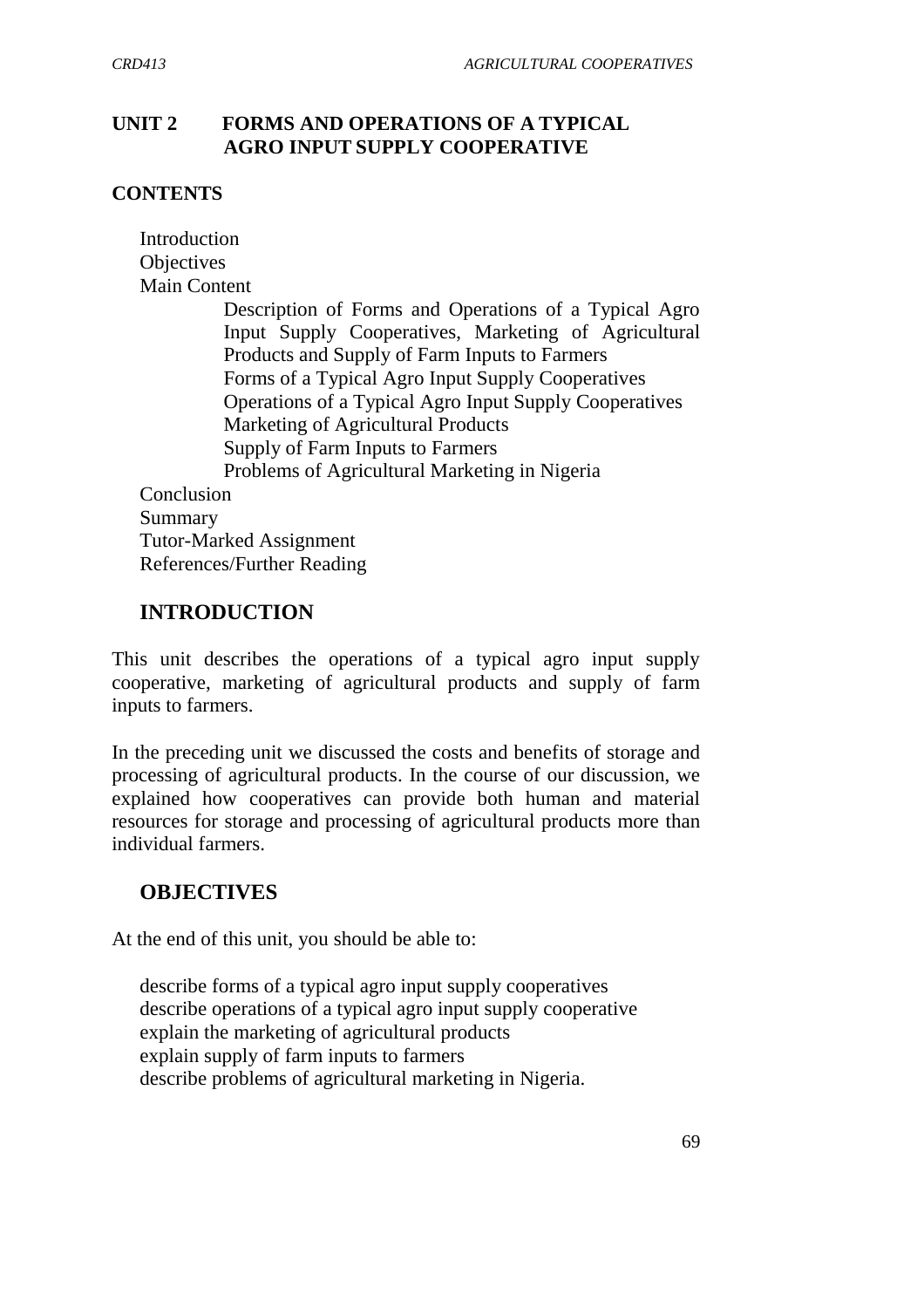# **MAIN CONTENT**

# **Forms and Operations of a Typical Agro Input Supply Cooperatives**

Note that a group of farmers may band together to allow themselves to be mine competitive and to achieve more economic power. Agricultural cooperatives allow members to save money on materials they need to produce and market their products, which means a large profit margin for all members.

## **Forms of a Typical Agro Input Supply Cooperative**

Agro input supply cooperatives can take many forms. For example, a group of farmers may decide to form a cooperative to purchase farm equipment or supplies at the lowest possible cost by taking advantage of economics of scale through direct purchase from manufacturers.

Supply cooperatives supply their members with inputs for agricultural production, including seeds, fertilizers, fuels and machinery services. A typical agro input supply cooperative can take any of these forms, depending on the services it intend to provide to farmers.

#### **SELF-ASSESSMENT EXERCISE 1**

What are the types of agro input supply cooperatives in your areas?

## **Operations of a Typical Agro Input Supply Cooperative**

Agricultural input supply cooperative aggregate purchases, storage and distribution of farm inputs for their members. By taking advantage of volume discounts and utilizing other Economics of scale, supply cooperatives bring down the cost of the inputs that the members purchase from the cooperative compared with direct purchases from commercial suppliers. Agro input supply cooperatives provide inputs required for agricultural production including seeds, fertilizers, chemicals, fuels, and farm machinery. Some agro input supply cooperatives operate mechanical field services. (e.g. plowing, harvesting) to their members.

## **Marketing of Agricultural Products**

Agricultural marketing cooperatives are cooperative business owned by farmers, to undertake transformation, packaging, distribution, and marketing of farm products (both crops and livestock)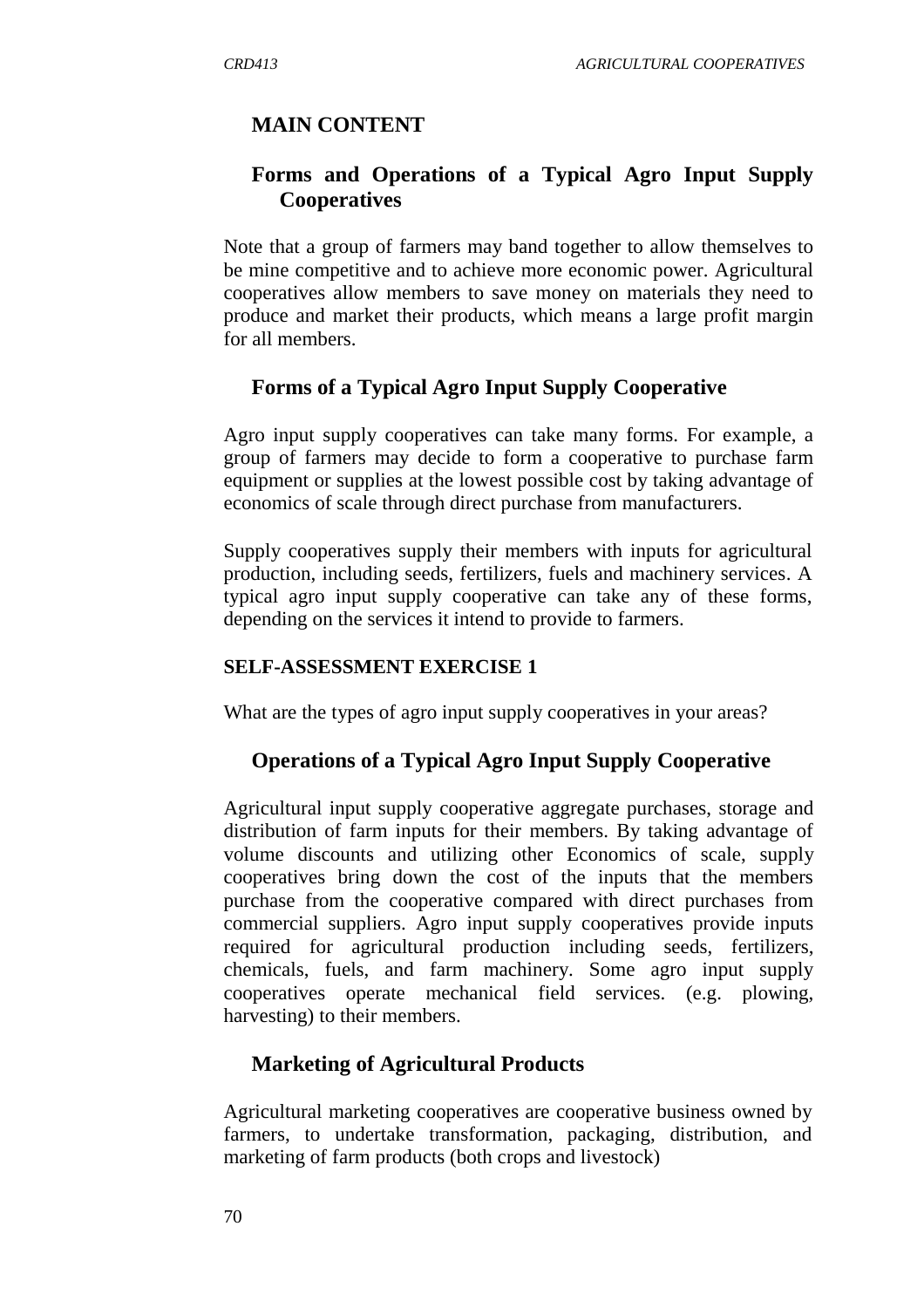It is one thing to produce farm products; it is another thing to make these commodities available to the consumers that are scattered all over the country, so that price can be stabilised and the benefits of the items are appreciated because some of these products are perishable. This effort cannot be sustained by an individual. It needs pooling of resources by farmers. The government Realised this, and so established the marketing boards that would ensure the buying, selling, grading and fixing of prices of agricultural products such as palm kernels, groundnut, cocoa, etc. The efforts of the marketing boards were complemented by the cooperative produce marketing societies. When the marketing boards were scrapped, the produce marketing cooperative society will be a forefront organisation in the marketing of cash crops and take over the responsibilities of the marketing boards (Enikanselu, Akanji, and Faseyiku, 2005).

# **Supply of Farm Inputs to Farmers**

It is now becoming imperative for farmers to take advantage of the new technologies that would make them to abandon old form of farming using such tools like cutlasses and hoes for tractors, ploughs, harvesters, etc. with new hybrid seeds for better performance. Procuring these modern farm and agricultural tools and implements can be difficult for an individual to bear. However, his membership of an agricultural cooperative can afford the individual farmer the opportunity to use these tools at a reasonable and low cost. This idea will be quite good to boost agro – industrial growth of the country (Enikanselu , Akanji, and Faseyiku, 2005).

The idea of joint ownership of farm tools can be extended to joint purchase of farm inputs such as fertilizers, seeds, herbicides, chemicals, fuels, lubricants, etc.

# **Problems of Agricultural Marketing in Nigeria**

According to Anyanwu (1989), prior to the enactment of the Cooperative ordinance of 1935, cooperative efforts had existed in Nigeria as was the case in other parts of the world. The need for agricultural marketing cooperative has been recognised all over the world. Such agricultural marketing cooperatives are used as agents for distributing essential food commodities (crops, livestock, and fishery) as well as for combating inflation. In Nigeria, some attempts have been made at the formation of such societies particularly in the urban centres (Ayanwu, 1989).

Note that the central aim of government's strategy to boost the agricultural sector is to substantially increase production of food crops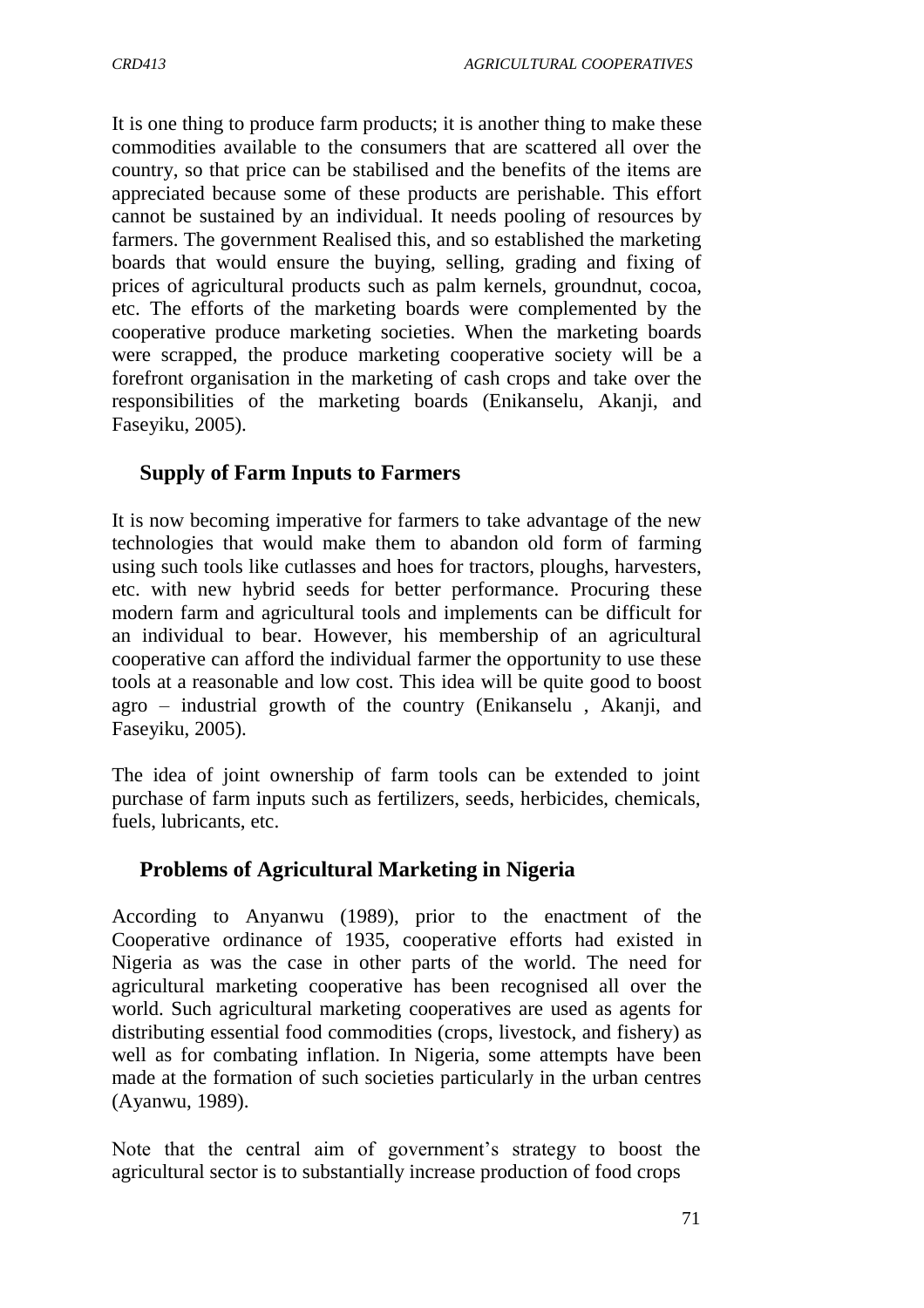for local consumption, export and to supply raw materials to agro – industries. Regrettably, the benefits due to the farmers from increased production have often dissipated by the following problems of agricultural marketing in Nigeria.

- Lack of reliable marketing channels through which to sell the marketable surplus, resulting in disincentive to farmers who in turn, are reluctant to increase production. To meet this demand, the Nigeria Agricultural Cooperative Marketing Organisation (NCMO) Limited was established by the Federal Government in 1983 to take charge of the agricultural cooperative food crops inter and intra state marketing in Nigeria.
- Low and declining productivity of the agricultural sector. For instance, the growth rate of the food sub – sector which was 2.5 percent, does not keep pace with annual population growth rate of 3.3 percent (*National Concord,* January 28, 1989, page 3). This has failed to meet the demand arising from increased real per capital income. The consequences of these are the rise in food prices and the growing importance of imported food in the total food supply. Hence, food importation alone accounted for over N5 billion representing about 16 percent of Nigeria"s total input for the period of 1979 – 81 (CBN, 1984).
- Poor marketing and distribution arrangements are among the vital problems that face agriculture in Nigeria (Anyanwu, 1989).
- Basic marketing services like storage and processing are underdeveloped in Nigeria.
- Transportation in the rural area is poorly organised.
- The nature of the agricultural markets, especially for stable food crops, is very complex.
	- According to Anyanwu (1989), it involves a very large number of transactions and participants. The traditional small scale market structure with its complexities, he further argues, has fulfilled important economic and social functions in the past, but has now become inadequate in meeting the needs of the modern economy.
- The supportive market information is extremely poor, and there is lack of homogeneity since commodity standardization is poor.
- One other major weakness of staple food marketing in Nigeria is the pricing system. Pricing is often by haggling. Also, prices have been known to vary widely within and between markets because of poor market organisation and dearth of market information. (Anyanwu, 1989). As a result, supplies are not always directed to areas with the highest demand.
- Use of archaic production technology coupled with a rapidly declining soil fertility.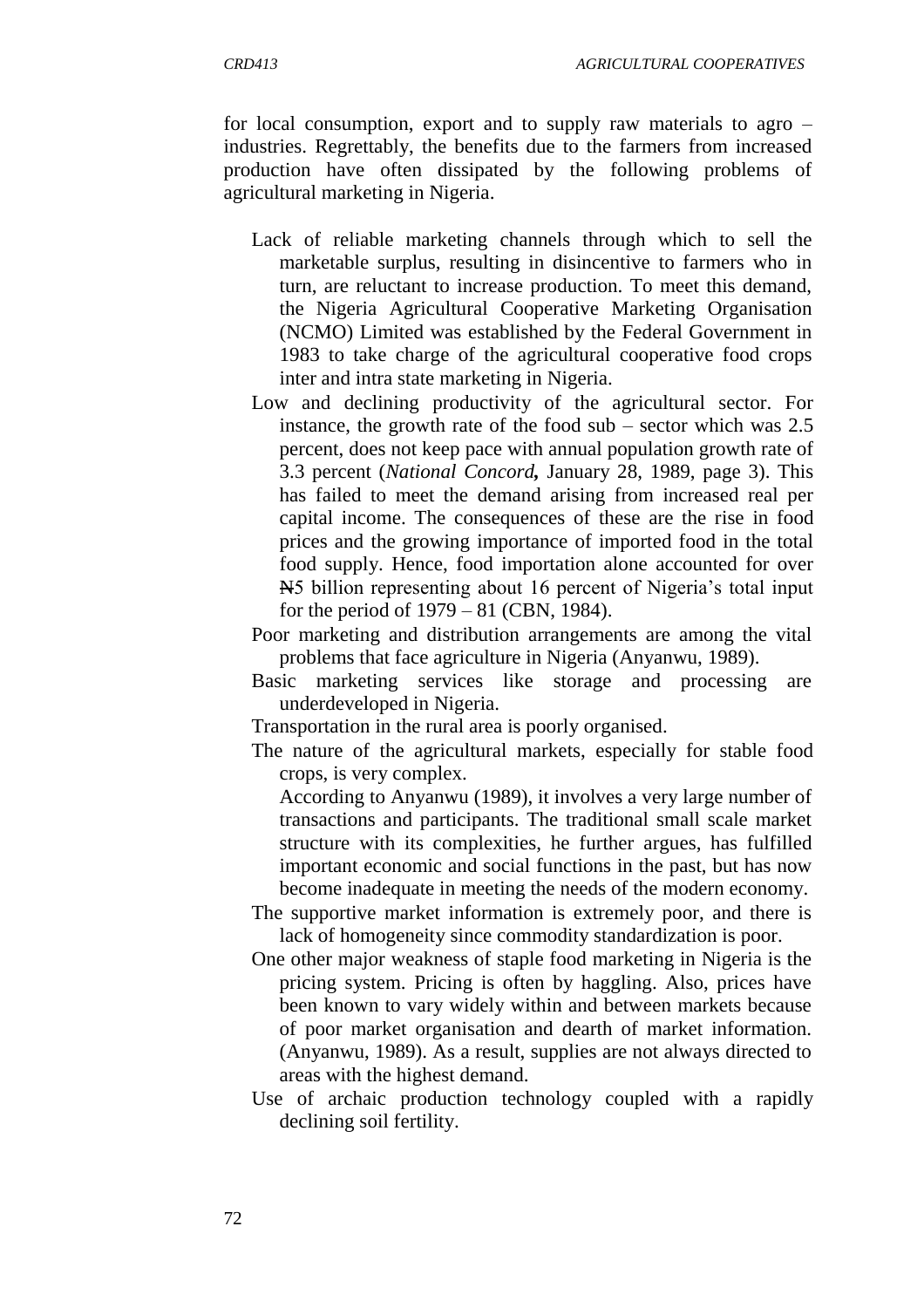Lack of adequate credit facilities, poor rate of capital formation, inadequate extension services and poor farm management techniques.

### **SELF-ASSESSMENT EXERCISE 2**

Define agricultural marketing.

## **CONCLUSION**

In this unit, we have been able to learn the forms and operations of a typical agro input supply cooperatives, marketing of agricultural products and supply of farm inputs to farmers. We also have been able to identify problems of agricultural marketing in Nigeria. There is need for our policy makers to address these identified problems so that our farmers can enjoy the fruit of their labour by getting maximum possible prices for their farm products.

# **SUMMARY**

Now that we have known the forms and operations of a typical agro input supply cooperatives as well as the marketing of agricultural products and supply of farm inputs to farmers, we shall now go to Unit 13 to discuss the roles of cooperatives in agricultural insurance.

## **TUTOR-MARKED ASSIGNMENT**

- List and explain the type of services that a typical agro input supply cooperative can render to farmers.
- There are several problems militating against effective agricultural marketing in Nigeria. List and explain ten of these problems.

# **REFERENCES/FURTHER READING**

- Anyanwu, C. E. (1989). "Analytical Study of Operations of the Nigeria Agricultural Cooperative Marketing Organisation (NACMO) Limited in South Eastern States of Nigeria." Unpublished PhD Thesis submitted at the University of Nigeria, Nsukka (UNN).
- Enikanselu, S.A.; Akanji, S. O. & Faseyiku, O. I. (2005). *Principles and Economics of Cooperative.* Lagos: DARTRADE Limited.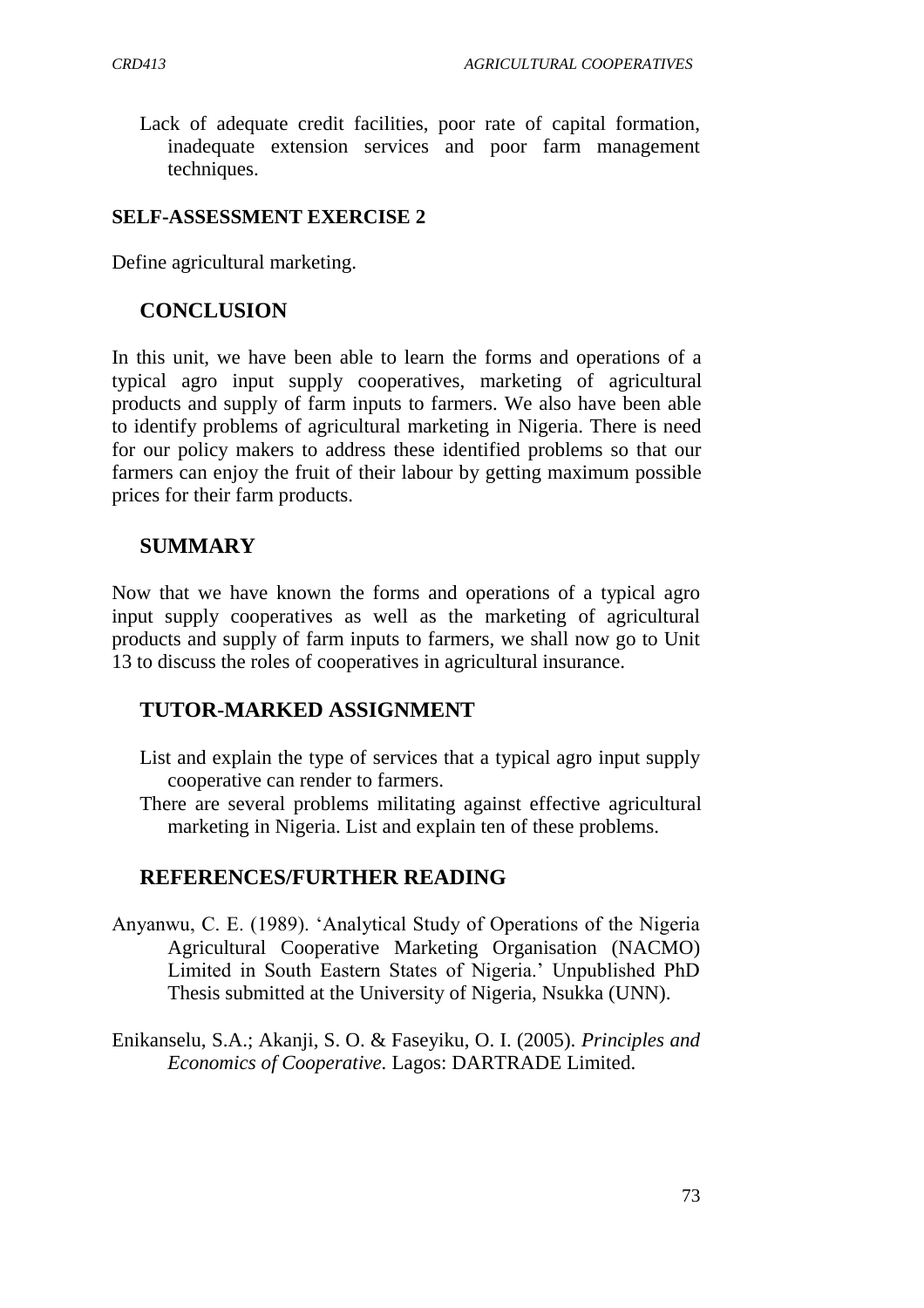## **UNIT 3 THE ROLES OF COOPERATIVES IN AGRICULTURAL INSURANCE**

#### **CONTENTS**

Introduction **Objectives** Main Content Roles of Cooperatives in Agricultural Insurance Insurance Education Prompt Payment of Premiums Early Identification of Danger Signals Quick Response to Distress Calls The Place of Cooperative in the Operations of the NAIC Seeking Redress in NAIC Conclusion Summary Tutor-Marked Assignment References/Further Reading

#### **INTRODUCTION**

In our last unit we described the forms and operations of a typical agro input supply cooperatives, marketing of agricultural products and supply of farm inputs to farmers.

We shall be looking at the roles of cooperatives in agricultural insurance, insurance education, prompt payment of premiums, early identification of danger signals, quick response to distress calls. We shall also consider the place of cooperative in the operations of the National Agricultural Insurance Company (NAIC).

#### **OBJECTIVE**

At the end of this unit, you should be able to:

explain the roles of cooperatives in agricultural Insurance

#### **MAIN CONTENT**

#### **The Roles of Cooperatives in Agricultural Insurance**

In the context of agriculture, a farmers' cooperative refers to an organisation of farmers residing in the same locale that is established for their mutual benefit with regard to the cultivation and harvest of their products, the purchase of farm equipment and supplies at the lowest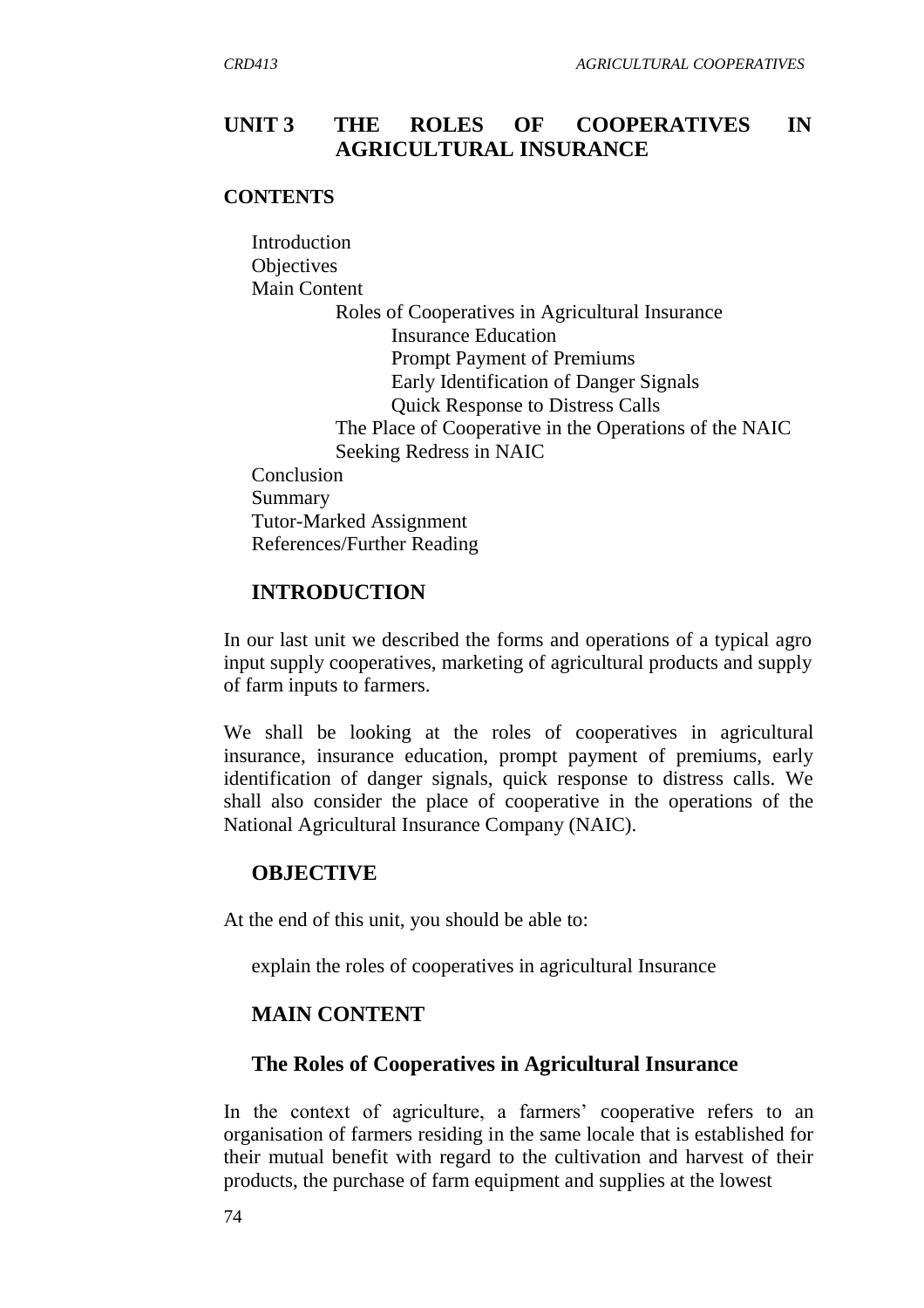possible cost, and the sale of their products at the maximum possible price. The cooperative concept can also be extended to agricultural insurance scheme.

Insurance can be defined as an agreement whereby one party promises to identify or pay another party a sum of money in the event of his suffering a specified loss or damages. It can also be defined as a system for providing financial compensation for the effects of loss, the payments being made from the accumulated contributions of all parties participating in the fund or scheme (Longe, 2007).

The main principle of insurance is the pooling of risks. The insurance or underwriters will collect premium from a group of people who suffer similar risk to create a common fund out of which compensation will be paid to those who suffer losses. This compensation for the victims will, however, depend on the amount of premium paid and the extent of losses suffered.

Consequently, insurance is one of the aids to agricultural practice and marketing, which are characterised with risks and uncertainties. Agricultural insurance seeks to cover such identified risks in farming, storage, transportation and marketing of agricultural produce.

The cooperative societies play important roles in agricultural insurance in the following ways:

# **3.1.1 Insurance Education**

The aim and objective of the cooperative society is to promote and advance the interest of their members, by rendering services to them. One of such services is the rendering of enlightenment campaign on the benefits of insurance to agricultural practices.

We earlier mentioned about inherent risks in agriculture. Some of these risks such as pests and diseases, unpredictable climate (drought, flooding or excessive rainfall which reduces yield, excessive sunshine which leads to increase in temperature, etc), produce price fluctuation, fire and special perils, malicious damage; can be covered with insurance policies.

These risks are better taken care of by taking an insurance policy to that effect.

The role of cooperative in agricultural insurance will be better appreciated due to the high level of illiteracy among our farmers in the rural areas. Our local farmers lack good education. Most of the farmers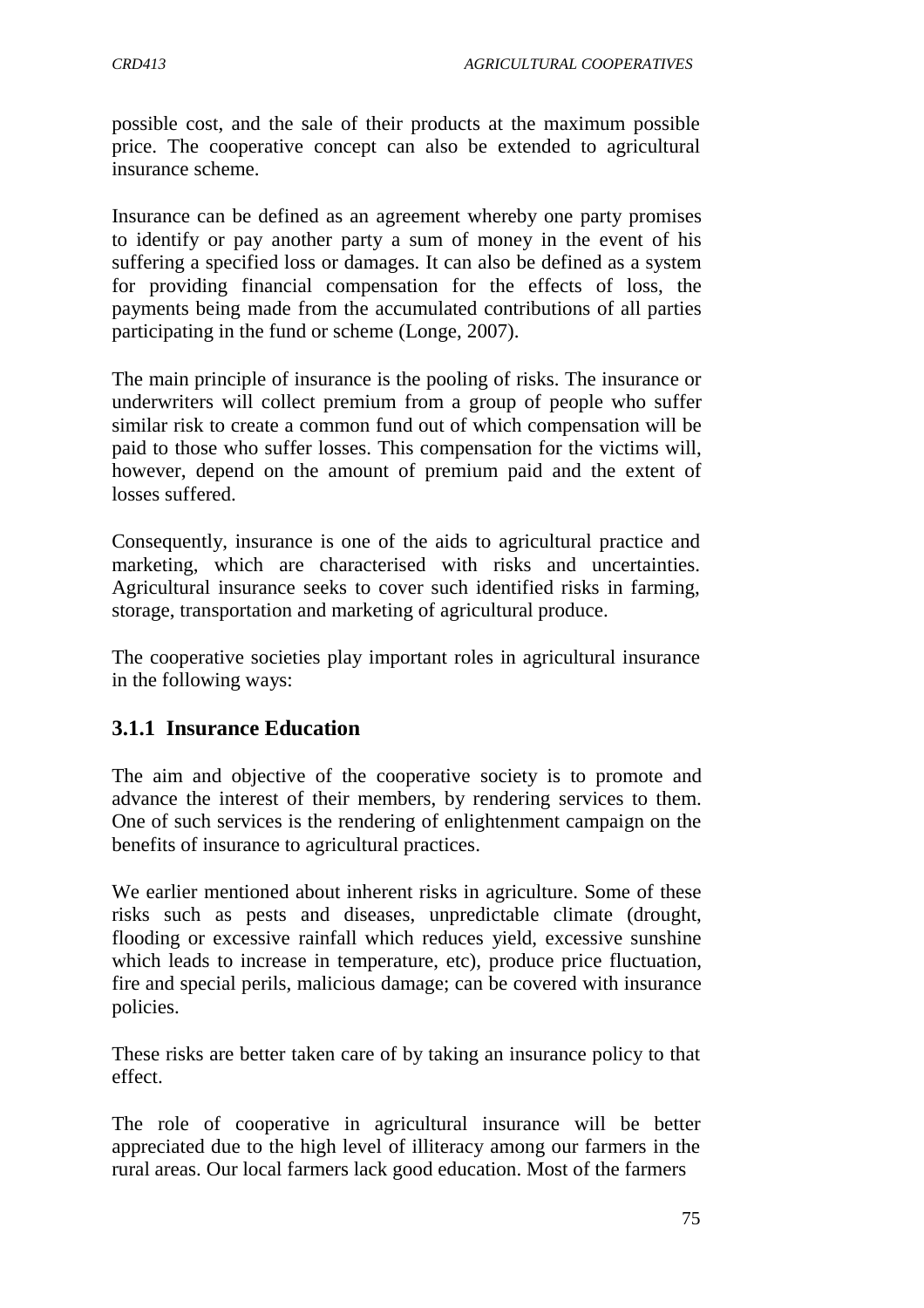in Nigeria are not educated enough in the technicalities relating to agricultural production hence, they are:

Dogmatic and adamant to changes Very superstitious in their beliefs Very suspicious of any new innovation Very uncooperative, hostile and unaccommodating Not willing to accept technological changes Unscientific in mind and thinking Unwilling to even learn how to use and apply fertilizers, insecticides and new farm tools

All these according to Ogieva Erebor (2003) bring about low agricultural productivity.

These negative tendencies by our local farmers make them unreceptive to insurance schemes for their agricultural operations. They see no value in taking an agricultural insurance policy.

However, by being a member of a cooperative society, farmers will be educated on the benefits of agricultural insurance. The cooperative serves as an avenue for the dissemination of insurance education to the farmers, who are its members. Society tells them about the importance of insurance.

### **SELF-ASSESSMENT EXERCISE 1**

Find out the type of insurance education an agricultural cooperative society in your place of residence practices.

#### **3.1.2 Prompt Payment of Premium**

Premium is the amount an insured party pays to an insurer in consideration for an insurance policy. We should note that an agricultural insurance is the type of insurance which provides relief to farmers for losses suffered on their crops as a result of drought, pest and disease.

A farmer who takes an insurance policy with an insurance company pays a certain amount to the company for granting the farmer a cover for his farming risks-such payment is known as a premium.

It is very common for those who take an insurance policy to delay payment of premium until a risk occurs before the rush to settle such premium debts. In most cases insurance companies are wiser and will repudiate (reject) such claims.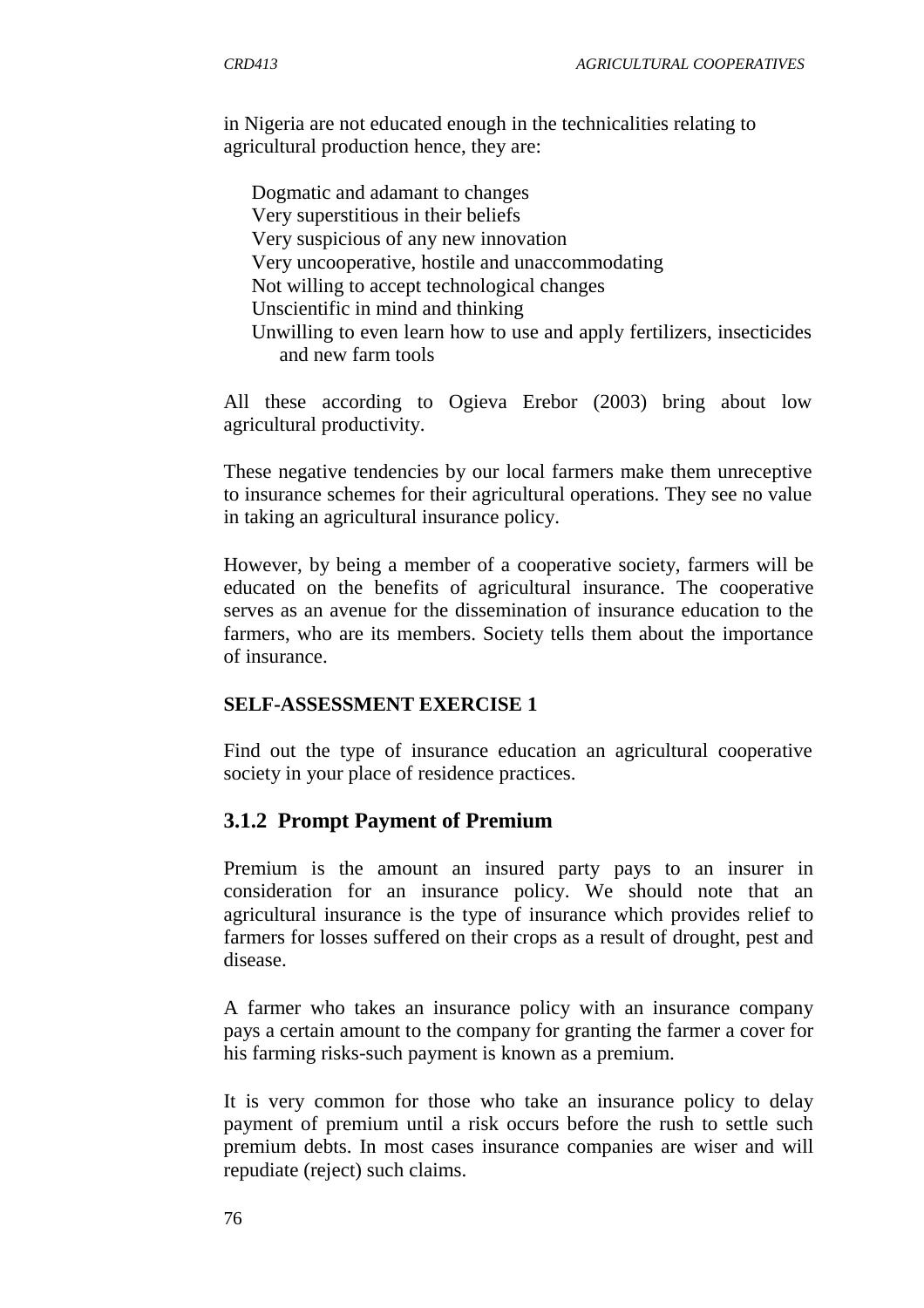The cooperative society will always advise its members on the need for prompt payment of premium. Early payment of premiums will put the insured on a sure foot to making claims which must be honoured by the insurer since there may not be justifiable grounds to repudiate such claims.

# **3.1.3 Early Identification of Danger Signals**

A cooperative society is better placed to detect danger earlier than an individual farmer. Vital information on weather forecasts, pests, diseases, special perils like fire and malicious dangers can quickly be passed among co-operators-such quick dissemination of information will help members of the cooperative society to put in place, measures to curtail or eliminate such dangers.

# **3.1.4 Quick Response Distress Calls**

We should remember that a cooperative is a form of business ownership that consists of a group of people who have joined to perform a business function more efficiently than each individual could do alone. Members are therefore, at the service of each other and seek to promote their interests. A member who is in danger is at liberty to contact a fellow cooperator who will quickly respond to such distress calls.

It is also to be noted that a cooperative society in response to an individual member's distress call, contact an insurance company, which policy such a member has taken. The insurers will respond to the distress calls and make efforts to mitigate the dangers being faced by the farmers.

# **The Place of Cooperatives in the Operations of the NAIC**

The operation of Nigerian Agricultural Insurance Corporation (NAIC) covers the following areas:

- Provision of premium subsidy of up to 50% chargeable on selected crops and livestock insurance policies. The perils covered under the crops sector are; fire, windstorm, flood, droughts and diseases. For livestock the perils covered are death or injury caused by accidents, disease, fire lighting, storm and flood.
- General Insurance coverage of equipments, assets and other properties which form part of the total farm investments at competitive commercial rates.

Re-insurance services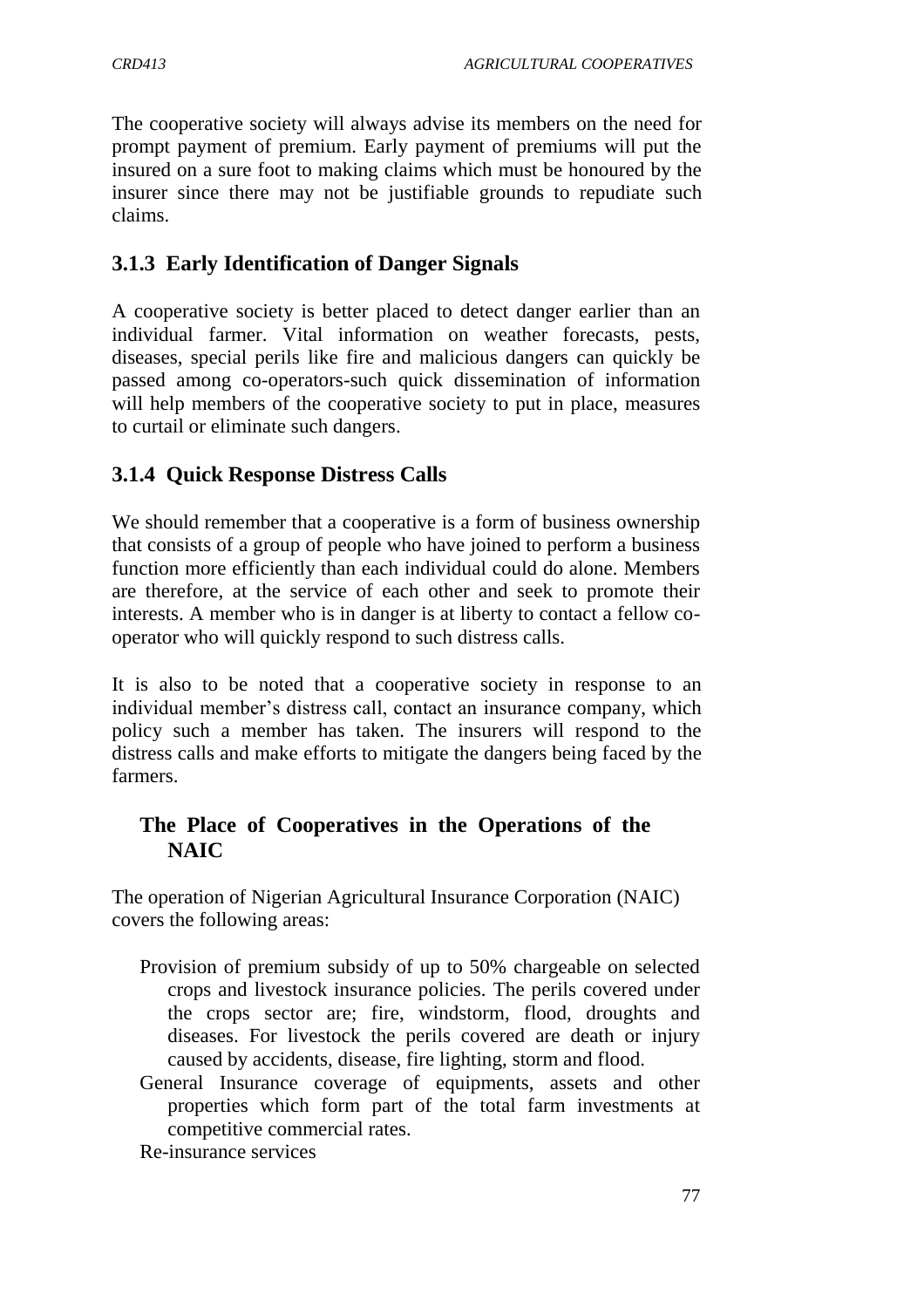- Provision of extension services to insured farmers/clients after having suffered an insured loss.
- Encouraging institutional lenders to lend more to agriculture through provision of added security to agricultural lending of commercial banks.

From the foregoing analysis of the operations of NAIC, we can state that the place of cooperative in the operations of NAIC is not in doubt. Farmers' cooperatives are created in situations where farmers cannot obtain essential services because the provision of these services is judged to be unprofitable or when services provided are at disadvantageous terms to the farms. By forming agricultural cooperatives, farmers can collectively benefit from the services being provided by NAIC which an individual farmer may be unable to benefit alone.

#### **Seeking Redress in NAIC**

Redress by an aggrieved client could be sought in one all of the following ways:

- Forwarding a formal letter of complaint or petition laying down the facts of the case to the Managing Director of the Corporation.
- Forwarding letter/of petition to the Chairman, Board of Directors, should (1) above fail to satisfy the petitioner.
- An aggrieved citizen/client may also forward the protest letter/petition to National Insurance commission (NAICOM) on the bone of contention.
- Should responses to  $1 3$  above fail to assuage the client, such a letter or a fresh one may be forwarded to the Honourable Minister of Agriculture for action.
- Petition can be taken up with Public Complaints Commission, Code of Conduct Bureau, Independent Corrupt Practices Commission, etc.
- A letter/petition may also be forwarded to members of any or both of the legislative houses since the legislative houses have oversight functions on all legally established organs of government.
- In line with legal orientation of any establishment, the legal instrument of establishing the corporation allows an aggrieved citizens/client, having sought all peaceful avenues of resolving any outstanding contentious issue with the Corporation without satisfaction, to seek redress in the law courts.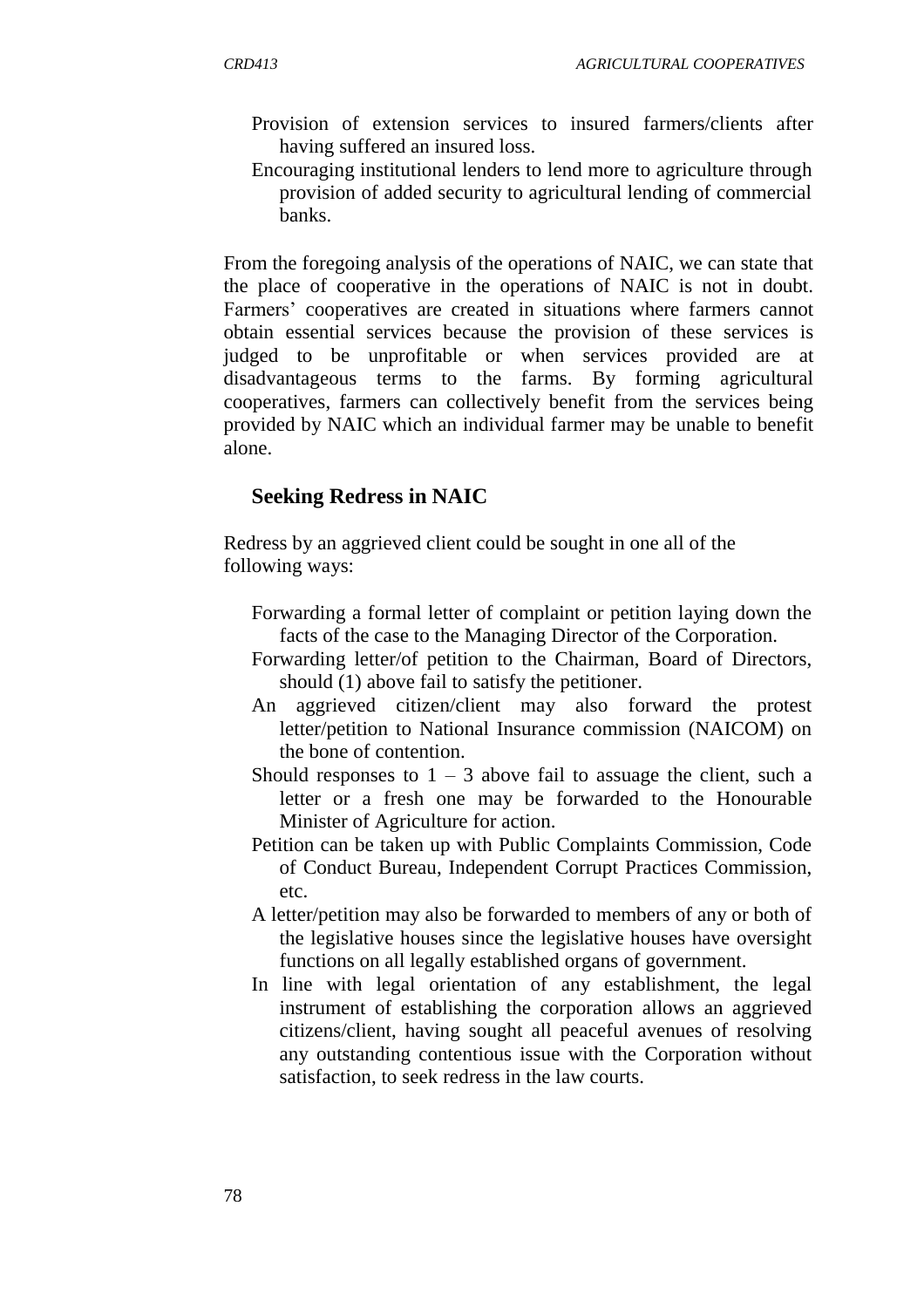### **SELF-ASSESSMENT EXERCISE 2**

Find out anyone who has ever sought redress from NAIC the method(s) he/she employed.

## **CONCLUSION**

So far, our discussions have been on the roles of cooperative in agricultural insurance. Various roles have been identified and discussed.

We examined the roles of cooperative in agricultural insurance such as insurance education, prompt payment of premiums, early identification of danger signals, quick response to distress calls as well as the place of cooperative in the operations of NAIC. Agricultural insurance is important for the attainment of the goal of food security in the country.

## **SUMMARY**

The roles of cooperatives in agricultural insurance were the focus of our present unit. We have discussed various roles indicating their importance. You have to firmly understand them. If you have not, go back to the units once again before answering the questions under the Tutor – Marked Assignments (TMAs). We shall be disc ussing the aims, objectives and problems of some Nigerian agricultural cooperative promotion institutions in our next unit.

## **TUTOR-MARKED ASSIGNMENT**

- List and explain areas in which most of the Nigerian farmers are not educated enough in the technicalities relating to agricultural production.
- What are the functions of the Nigerian Agricultural Insurance Cooperation?

## **REFERENCES/FURTHER READING**

- Alonge, O. A. (2007). *Essential Commerce.* Lagos: TONAD Publishers Ltd.
- Rothschild, J., Allen Whitt, J. (1986). *The cooperative Workplace.* Cambridge University Press.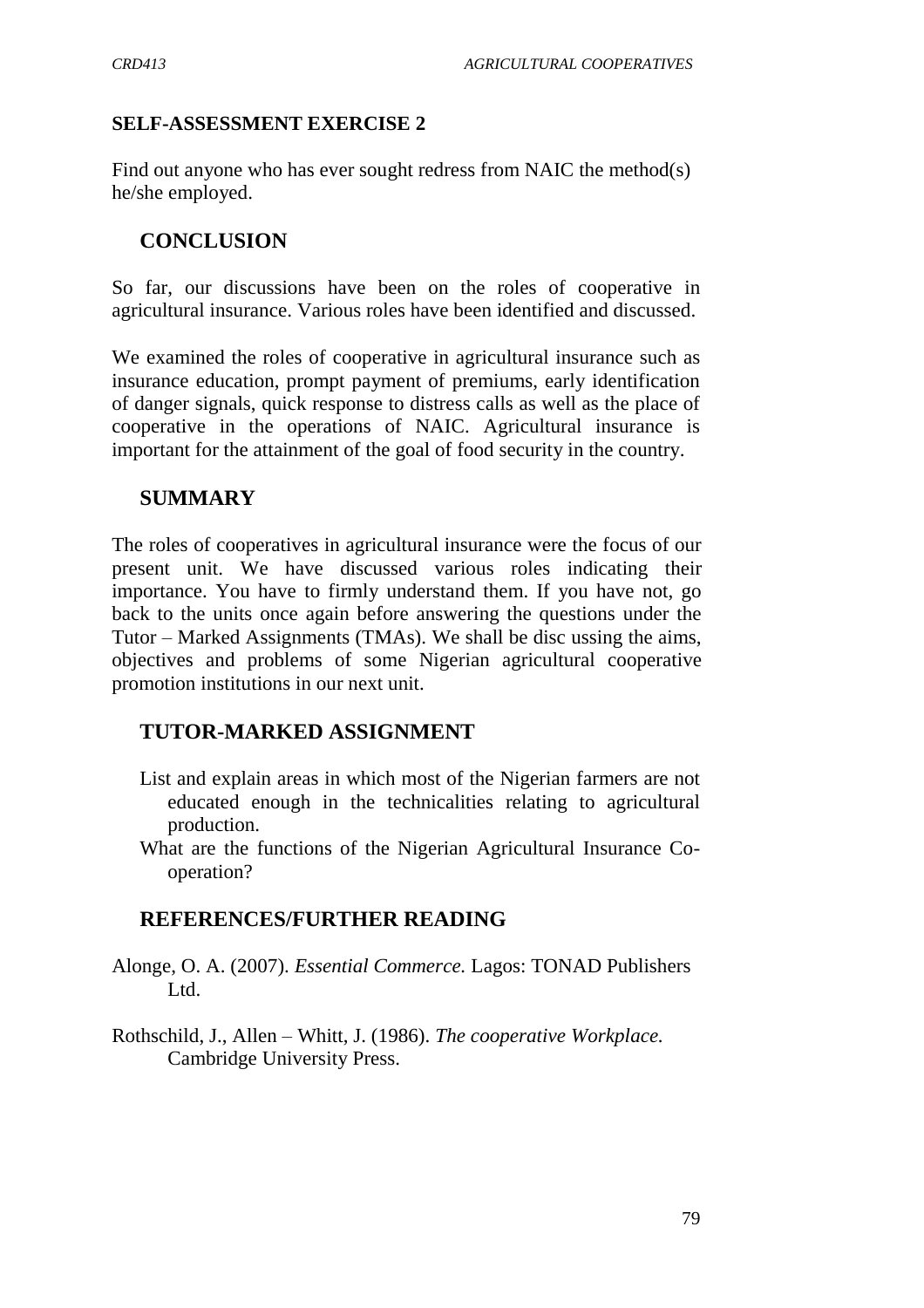### **UNIT 4 THE AIMS, OBJECTIVES AND PROBLEMS OF SOME NIGERIAN AGRICULTURAL CO-OPERATIVE PROMOTION INSTITUTIONS SUCH AS NACIMO, UNCP, NACB, NALDA AND NDE**

#### **CONTENTS**

Introduction **Objectives** Main Content

> Aims, Objectives and Problems of Some Nigerian Agricultural Cooperative Promotion Institutions

 Conclusion Summary Tutor-Marked Assignment References/Further Reading

#### **INTRODUCTION**

Our present unit will address the aims, objectives and problems of some Nigerian agricultural promotion institutions. In our preceding unit we discussed the roles of cooperative in agricultural insurance that is, insurance education, prompt payment of premiums, early identification of danger signals and quick response to distress calls.

In looking at the aims and objectives of some Nigerian agricultural cooperative promotion institutions, we shall discuss institutions like NACMO, FEAP, NACB, NALDA and NDE.

#### **OBJECTIVE**

At the end of this unit, you should be able to:

explain the aims, objectives and problems of some Nigeria agricultural cooperative promotion institutions such as NACMO, UNCP, FEAP, NACB, NALDA and NDE.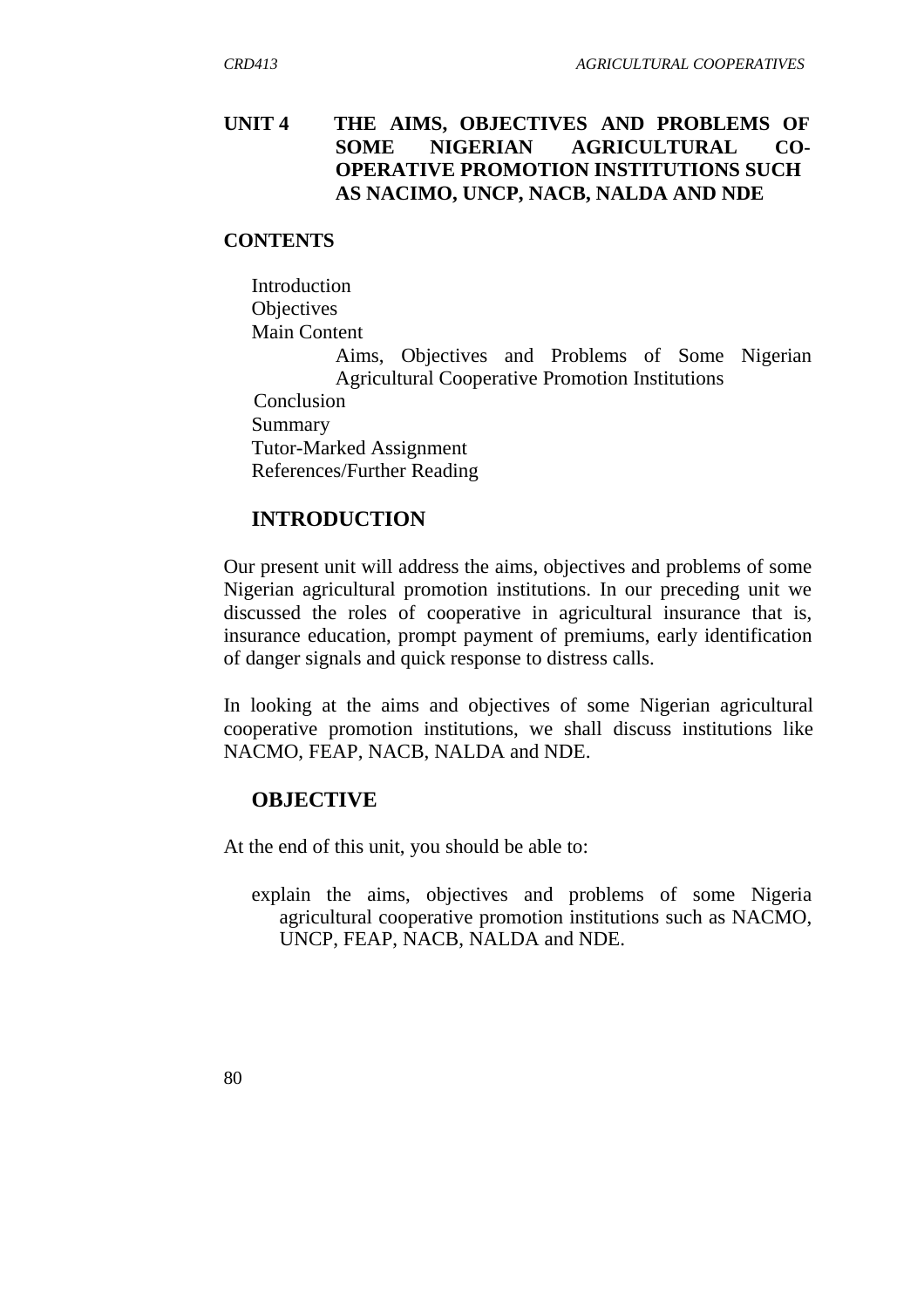# **MAIN CONTENT**

## **Aims, Objectives and Problems of Some Nigerian Agricultural Cooperative Promotion Institutions**

The national policy on agriculture is being given a breadth of life through several initiatives, all of which came under the umbrella of the National Programme on Food Security. One of such initiatives seeks to revolutionize farmers' cooperatives with a view to easing the various problems that previously debarred progress in rural economies.

Government, in an attempt to attain food security for the nation, established many agricultural cooperative promotion institutions such as NACMO, FEAP, NACB, NALD and NDE. The aims, objectives and problems of these institutions are discussed as follows:

## **Nigeria Agricultural Cooperative and Marketing Organisation (NACMO)**

NACMO limited is a national apex cooperative organisation that is responsible for the co ordination of agricultural cooperative inter and intra – state trade in food commodities in Nigeria (Anyanwu, 1989). NACMO Limited came into being officially in June 1983. The Federal Department of Agricultural Cooperative (FDAC) is responsible for the establishment of NACMO as an instrument to promote cooperative marketing of food products:

#### **Aims and Objectives**

NACMO aims among other things to (Osuntogun, 1979):

engage in the promotion and effective co-ordination of agricultural cooperative inter and intra state trade in food products in Nigeria encourage and promote the development of fully integrated multi

– purpose cooperatives for food production, storag e, processing, marketing and distribution

take responsibility for food monitoring and market intelligence

work closely at the primary level, with existing cooperative group farming societies, multi-purpose cooperatives, produce marketing cooperatives, women cooperative groups, the River Basin Development Authorities, the Agricultural Development Projects (ADPs) and the farmer Commodity Boards

assist in insuring members' produce and assets

- provide transport facilities for evacuating farm supplies and food products and
- set up research, information and statistics departments for promotion of agricultural cooperative marketing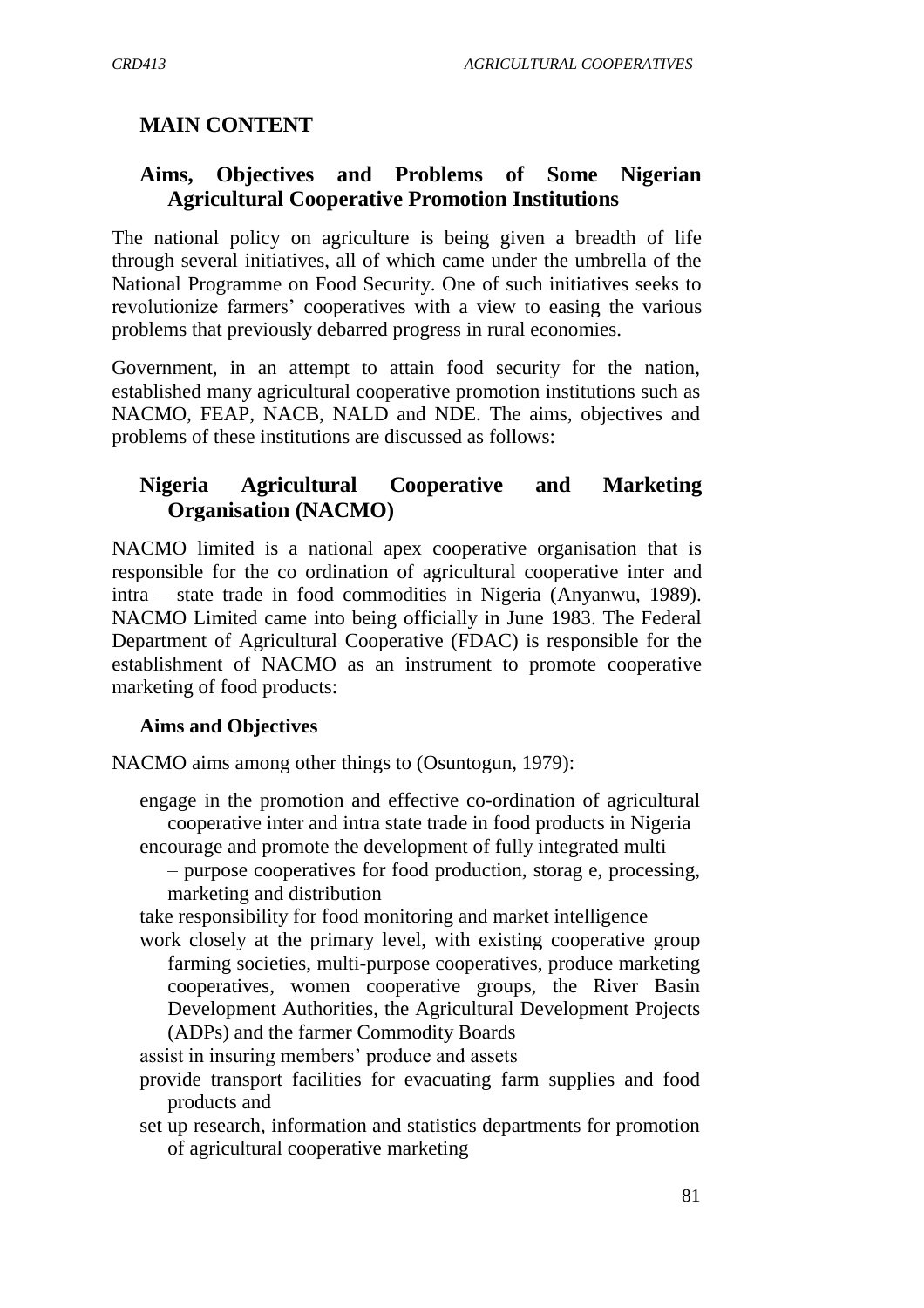#### **Problems of NACMO**

The major problems hindering the operations of Nigeria Agricultural Cooperative Marketing Organisation (NACMO) Limited in marketing and distributional processes are summarised as follows; (Anyanwu, 1989)

defective agricultural cooperative organisational structure

overdependence of NACMO on NNCWA (Nigeria National Cooperative Whosale Association

lack of committed management

- lack of co-ordination, affiliation and solidarity among the former members as well as among the primary societies
- lack of knowledge of NACMO limited marketing procedures

lack of financial data of tween MO underutilization of its resources tive

#### **SELF-ASSESSMENT EXERCISE 1**

On your own, study aims, objectives and problems of UNCP as one of Nigeria agricultural cooperative promotion Institutions.

#### **3.1.2 Family Economic Advancement Programme (FEAP)**

FEAP was introduced by the late wife to the former Head of State, President Olusegun Obasanjo

#### **Aims and objectives of FEAP**

The aims and objectives of FEAP include:

- To empower married women economically in order to enable them contribute their quota towards the upliftment of family in particular and Nigeria in general
- to empower unemployed married woman economically
- To serve as an agency for the social and economic development of the family
- To train women/men a vocation that would enable them to be selfreliant and thus be able to provide and contribute their quota towards economic development of the nation
- To reduce the burden of catering for the family on men
- To serve as a catalyst for socio-political and economic development of the Nigerian. family and by extension the Nation at large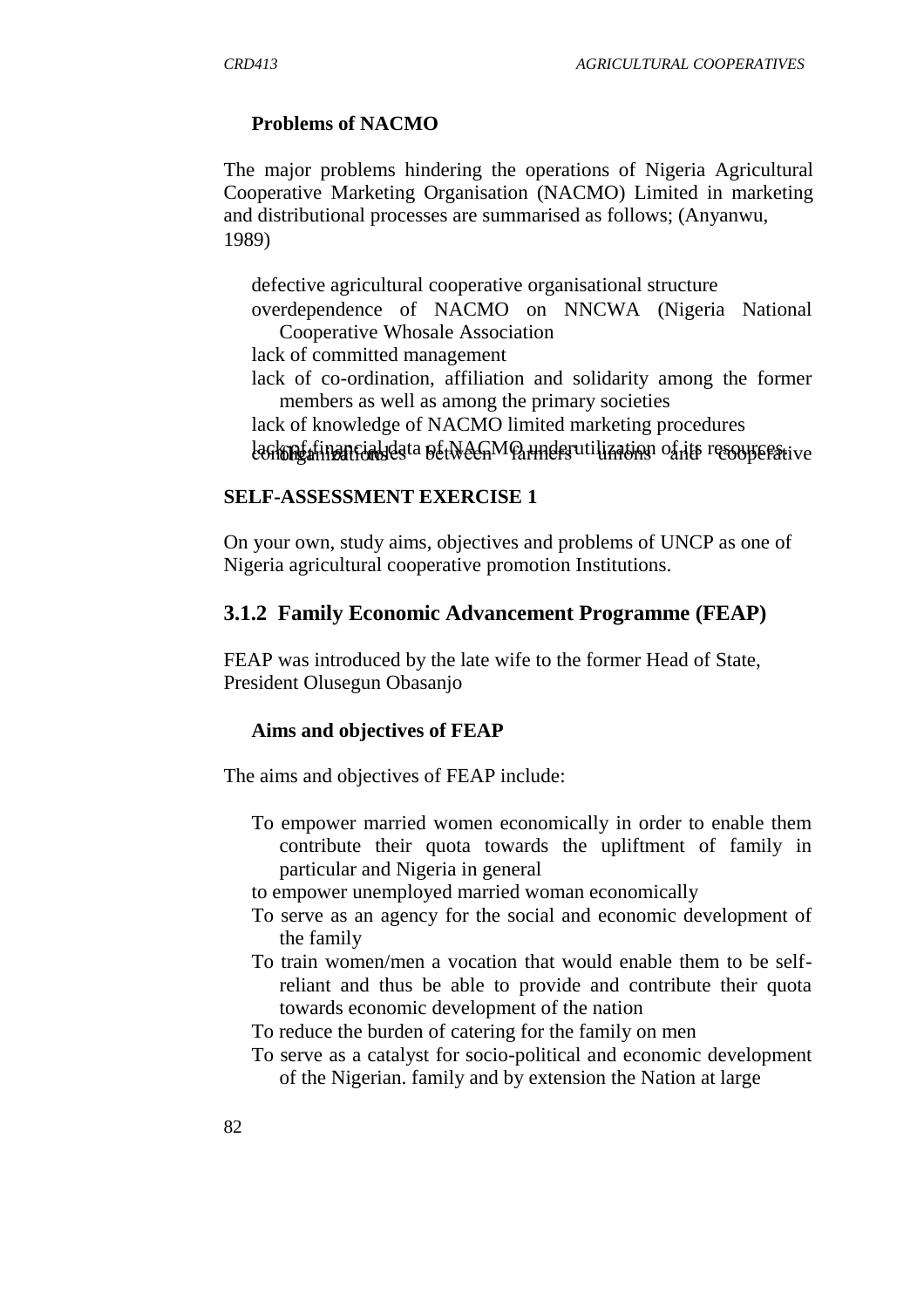- To prevent family disintegration occasioned by difficult economic downturn in the country
- To serve as an avenue for early governance and
- To extend the dividends of democracy to the grassroots.

## **Problems of FEAP**

The problems hindering effective implementation of FEAP are:

Lack of funds for the agency

- Competition among the officials charged with the implementation of the objectives of FEAP
- Ignorance of the targeted people. Most of the women especially from the northern part of the country have not responded to the vocational training initiative of FEAP
- Lack of continuity frequent change of political leadership of the country is also another identified problem affecting the FEAP. Some of the first ladies ether at local, state or federal levels may not deem it fit to continue with the laudable programmes of their predecessors and
- Communication gap. As laudable as the programme of FEAP is, a lot of targeted women, most especially those residing at the rural areas have little or no knowledge at all about the programme.

# **Nigerian Agricultural Cooperative and Rural Development Bank (NACRDB) Limited**

The Nigerian Agricultural and Cooperative Bank (NACB) limited merged with the People"s Bank of Nigeria (PBN) and took over the risk assets of the Family Economic Advancement Programme (FEAP) in 2000 to give birth to the Nigerian Agricultural, Cooperative and Rural Development Bank (NACRDB).

## **Aims and objectives of NACRDB**

As the single largest development finance institutions, NACRDB is dedicated primarily to agricultural financing at both the micro and macro levels, as well as micro financing of small or medium scale enterprises. The banks broad mandate encompasses savings mobilisation and the timely delivery of affordable credit to meet the funding requirements of the turning Nigeria population in the agricultural and non-agricultural sectors of the national economy.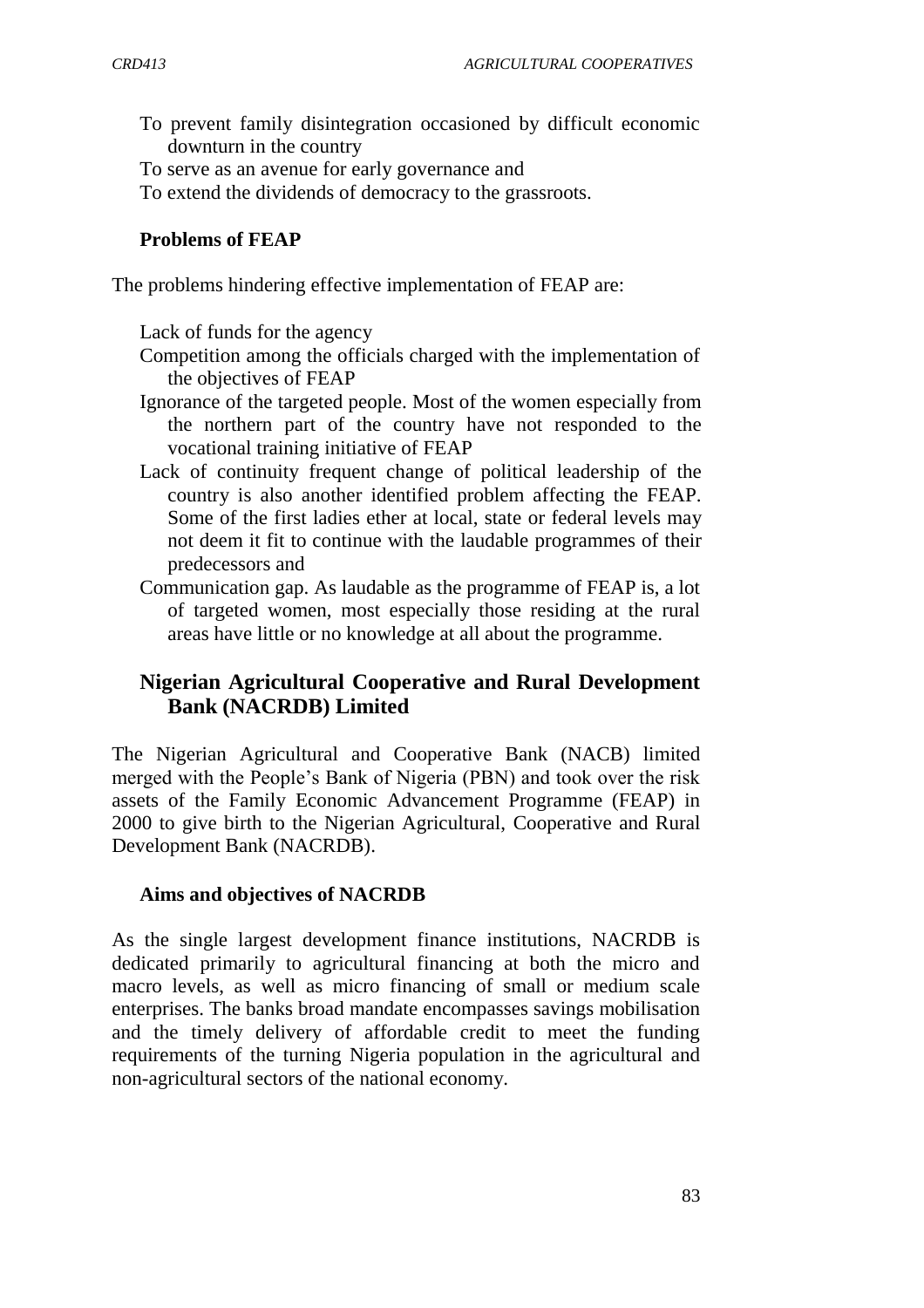The aims and objectives of NACRDB are:

Rural savings mobilization Agricultural credit administration to foster agricultural and rural development Micro credit administration

Provision of advisory services to farm and non-farm sectors and Agricultural credit warehousing through on-lending schemes

#### **Problems of NACRDB**

The problems militating against the attainment of the aims and objectives of NACRDB are as follows:

Low level of literacy among targeted clients High rate of loans repayment defaults Fraud or insider abuse Insufficient funding of NACRAB Diversion of loans by recipients to other purposes Political interference Subsistence agricultural practical by clients Narrowness of markets Assence of large number of small scale enterprises and Poor infrastructural facilities

# **4National Agricultural Land Development Agency (NALDA)**

#### **Aims and objectives**

The National Agricultural Land Development Authority (NALDA) was established by the Federal Government of Nigeria to boost agriculture. The aims and objectives of NALDA are as follows:

To provide lands for agricultural production To prepare lands and mark the prepared land for cultivation and To enforce Land Use ACT

#### **Problems of NALDA**

The identified problems of NALDA are

The size of land allotted may not be suitable or enough for commercial agriculture

The farmer cannot develop the land beyond the allotted period Too much red-tape (long bureaucracy) regulations and control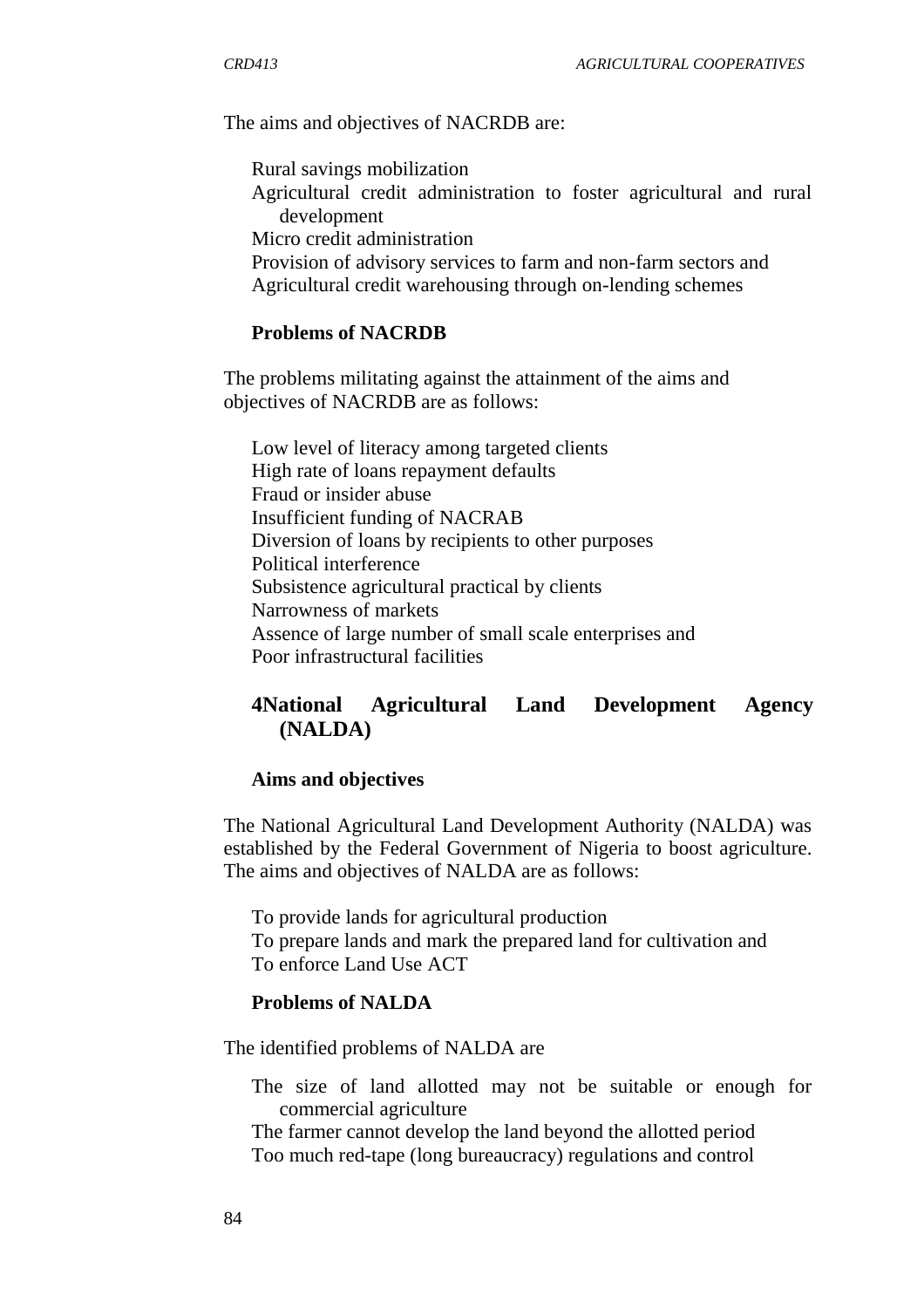The land can be revoked if the tenant fails to meet certain conditions and

Permanent crop cannot be cultivated

## **SELF-ASSESSMENT EXERCISE 2**

Find out how the operatives of NALDA was affected by the Land Tenure System.

# **3.1.5 National Directorate of Employment (NDE)**

The aims, objectives and problems of the National Directorate of Employment (NDE) are as follows:

## **Aims and Objectives**

In conformity with its mandate of job creation and in effect tackling the problems of unemployment in Nigeria, the NDE trains unemployed youths and retired persons for vocational skills acquisition, entrepreneurship or business development, labour-based works, rural employment promotion and job placement guidance and counseling.

NDE is therefore committed to employment generation, poverty reduction, wealth creation and attitudinal change to enable Nigerian youths to be self-employed and contribute to the economic growth and development of the Nation.

The aims and objectives of NDE, which are also its mission and derived from its mandate, are as follows:

- To design and implement programmes to combat mass unemployment
- To articulate policies aimed at developing work programmes with labour intensive potentials
- To obtain and maintain a data bank on unemployment and vacancies in the country with a view to acting as a clearing house to link job seekers with vacancies in collaboration with other government agencies and
- To implement any other polices as may be laid down from time to time by the Board established under sections of its enabling Act.

## **Problems NDE**

Insufficient funding Fraud/corruption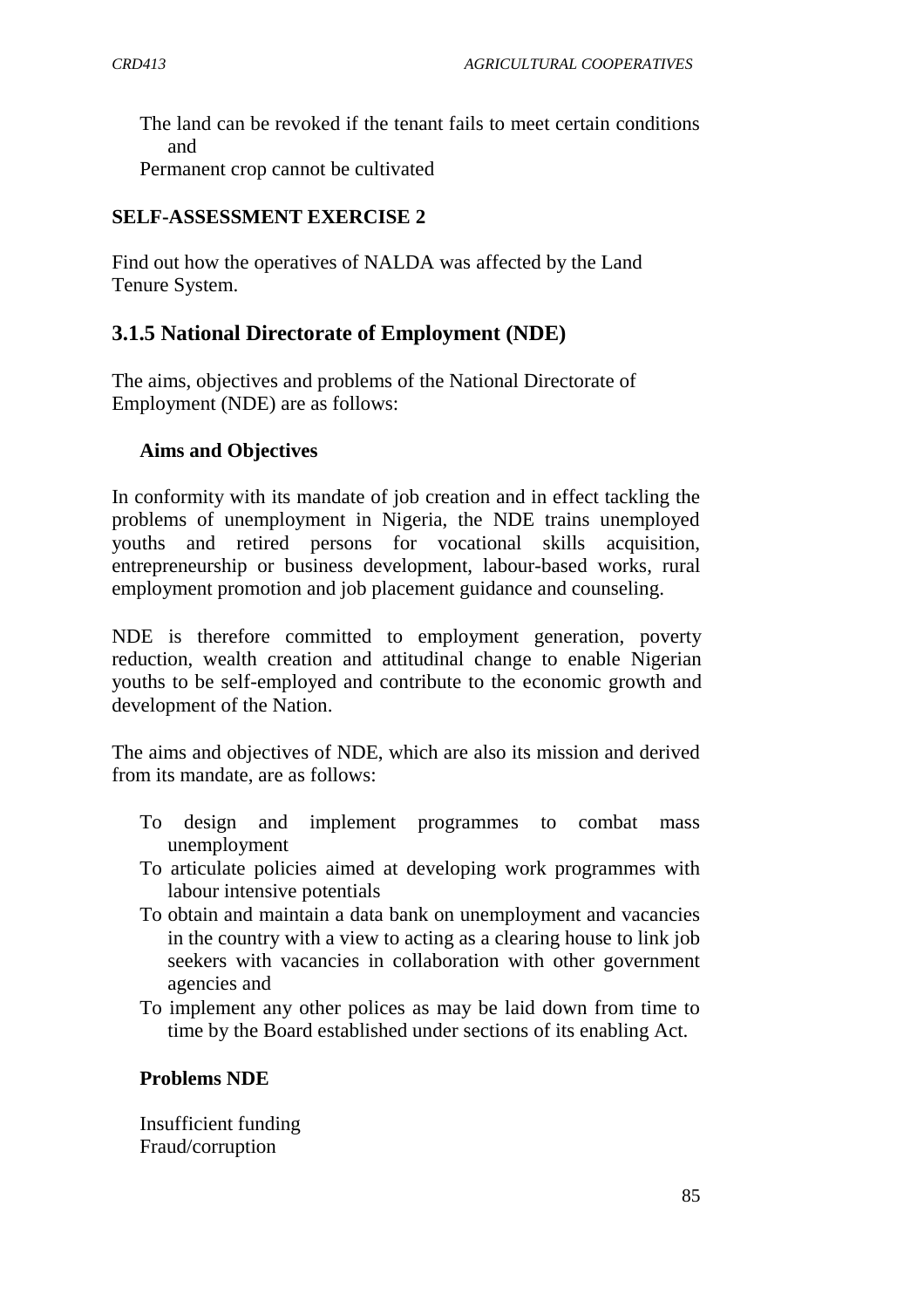Political interference Inadequate data Politisation of the programme Insufficient empower.

#### **CONCLUSION**

This unit addressed the aims, objectives and problems of some Nigerian agricultural cooperative promotion institutions and the need to address the identified problems of these institutions.

#### **SUMMARY**

Aims, objectives and problems of some Nigerian agricultural Cooperatives having been explained, we are moving to the next unit which is a comparative study of the origin, types, structure, achievements and problems of agricultural cooperatives.

### **TUTOR-MARKED ASSIGNMENT**

List and explain five problems of Nigeria Agricultural Cooperative Marketing Organisation (NACMO). What are the identified problems of NACRDB?

#### **REFERENCES/FURTHER READING**

- Anyanwu, C. E. (1989). *Analytical Study of Operations of the Nigeria Agricultural Cooperative Marketing Organisation (NACMO) Limited in South Eastern States of Nigeria*. A PhD Theisis Research Publications of the University of Nigeria (UNN) Nsukka on Agricultural Economics.
- Osuntogun, A. A. (1079). *An Analytical Study of the Operations of the Cooperative Supply Association of Nigeria. I*nstitute for Cooperation in Developing Countries, Philipps University, Marbuty, Papers and Reports No.8.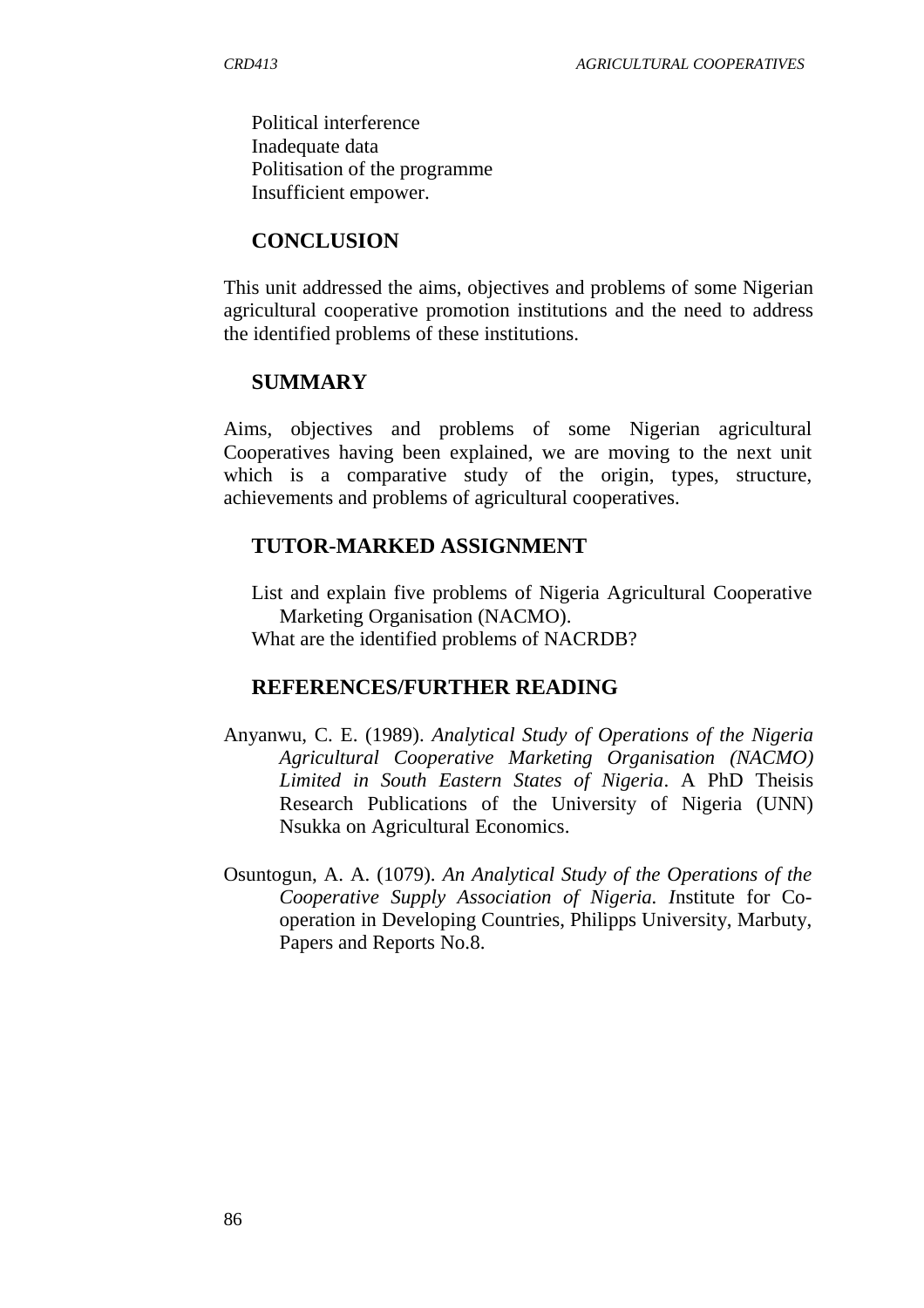# **UNIT 5 COMPARATIVE STUDY OF THE ORIGIN, TYPES, STRUCTURE, ACHIEVEMENTS AND PROBLEMS OF AGRICULTURAL COOPERATIVES IN SOME SELECTED COUNTRIES**

### **CONTENTS**

Introduction **Objective** Main Content

> Comparative Study of the Origin, Types, Structure, Achievements and Problem of Agricultural Cooperatives in Some Selected Countries

Agricultural Cooperatives in Ireland Agricultural Cooperatives in India Agricultural Cooperatives in the USA Agricultural Cooperatives in Germany and Russia Agricultural Cooperatives in Israel, Tanzania, and

Conclusion Summary Tutor-Marked Assignment References/Further Reading

# **INTRODUCTION**

The aims, objectives and problems of some Nigerian agricultural cooperative promotion institution were examined in the last unit. We did see the important roles being played by these institutions in the promotion of agricultural cooperatives in Nigeria.

In our present unit which is the last of Module II and the entire course (CRD413), we are going to undertake a comparative study of the origin, types, structure, achievements and problems of agricultural cooperatives in some selected countries.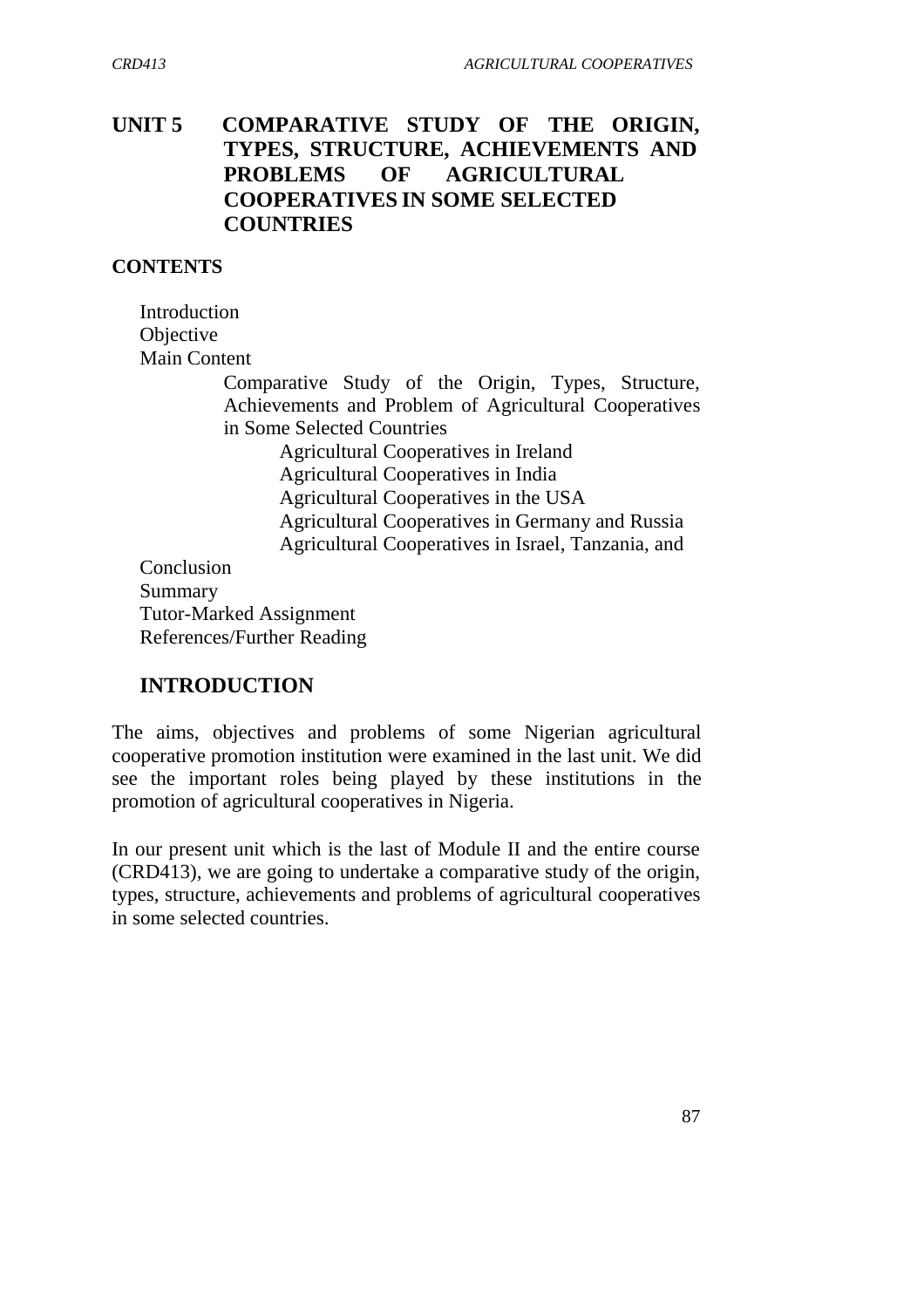## **OBJECTIVE**

At the end of this unit you should be able to:

conduct comparative study of the origins, types, structures, achievements and problems of agricultural cooperatives in Ireland, India, USA, Germany, Russia, Tanzania and Japan.

## **MAIN CONTENT**

## **Comparative Study of the Origins, Types, Structures, Achievements and Problems of Agricultural Cooperatives in some selected countries**

The first agricultural cooperatives were created in Europe in the second half of the nineteenth century. They spread later to North America and the other continents. They have become one of the tools of agricultural development in emerging countries. Farmers also co-operated to form mutual farm insurance societies. Also related are rural credit unions. They were created in the same periods, with the initial purpose of offering farm loans.

The following is a comparative study of the origin, types, structure, achievement and problems of agricultural cooperatives in some selected countries such as:

## **3.1.1 Agricultural Cooperatives in Ireland**

Agricultural cooperatives in Ireland are usually registered under the Individual and Provident Societies Acts (IPS) (rather than the Companies Acts). The main IPS Act is that of 1893. The government"s regulation programme includes a commitment to keep regulatory frameworks and institutions under review and where possible, to reduce administrative burdens on business.

Cooperative societies and organisations have been part of economic life in Ireland for over a century. Agricultural cooperatives (including associated companies accounted for most of the 12.6 billion turnover attributable to the cooperative sector in 2007. Other sectors in which organisations using the cooperative model have made important contribution include housing, fishing, group water schemes and community development. There were 1027 registered industrial and provident societies at year – end 2008.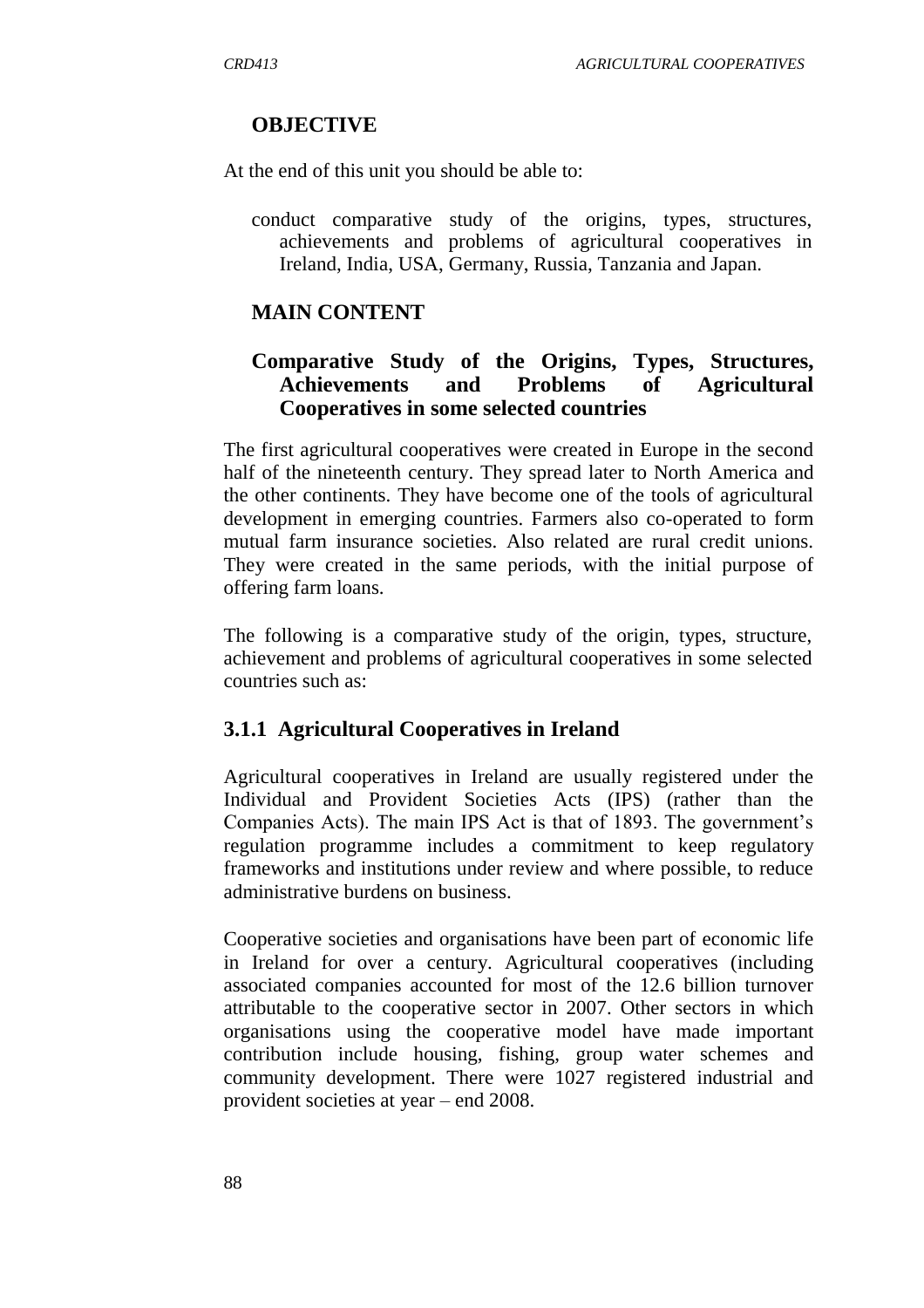The problems facing agricultural cooperatives in Ireland includes fundraising restrictions for certain cooperative societies, limited borrowing powers, cancellation of societies, amalgamation, winding up, examiner ship, weak public enforcement arrangement etc.

The problem of insufficient capital is also there because agricultural cooperatives in Ireland suffer from under-investment. That is, their members are unable to raise all the capital.

Another problem is very poor management of some agricultural cooperatives in Ireland.

# **3.1.2 Agricultural Cooperatives in India**

Agricultural cooperatives are very common in India. Most of the countries in Asia-pacific region follow a three – t ier system i.e. primary cooperatives at the village level, cooperative business federations at the secondary level and the apex organisations at the national level.

The British introduced the European form of cooperative in India in 1921. The agricultural cooperatives developed thereafter primarily to develop the rural economics of India. In India, where agricultural cooperatives are highly developed, they reached the correct conclusion that village areas are to be developed and their residents supplied with employment. The concept is that in all traditional labour, village industries and the informal sector, a relatively low investment ratio exists and therefore, it is possible to supply employment to a larger number of people (Tamini, 1981).

The farmers and artisans in the village region in India are extremely poor. Their productively was also very low and the wages for their work low also. Agriculture was mainly for subsistence. They were dependent completely on the local merchant when it came to matters of credit, inputs and marketing.

In other to help the local farmer and the artisan, it was necessary to set up an independent system which would provide him, at reasonable prices, with the following services.

**Economic:** full credit, materials at the right time, reliable and proper agricultural extension and marketing, ensuring payment on time.

- **Technical Services:** a means to enhance the agricultural productive system, improved farm tools, improved design, professional training, packaging accounting, etc.
- **Social:** education and adjustment to a modern agricultural social system.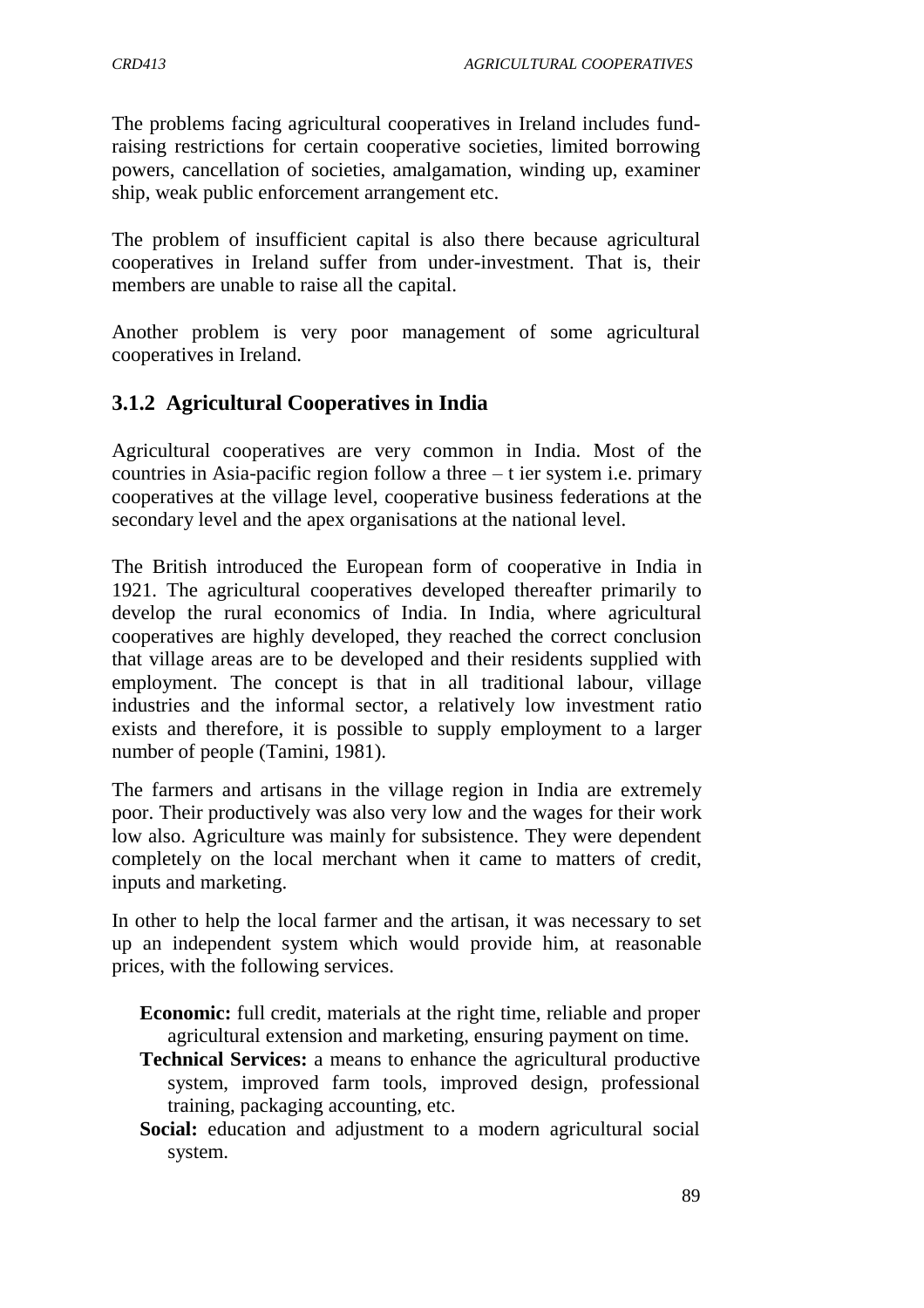The three main public sector commodity cooperatives in India are:

The Food Corporation of India Cotton Corporation of India Jute Corporation of India.

Other types of agricultural cooperatives in India are:

National Agricultural Cooperative Marketing Federation Central Marketing Societies and Primary Marketing Societies Food Grain Procurement Societies Sugarcane Supply Societies Marketing Societies dealing in specialised commodities.

These include:

Cotton Marketing Societies Fruits and Vegetables Areca nut Tobacco Coconut and Jute Marketing Societies

#### **SELF-ASSESSMENT EXCISE 1**

Find out the problems of agricultural cooperatives in India.

## **3.1.3 Agricultural Cooperatives in the USA**

The Cooperative Movement in the USA has been the strongest in rural areas. Farmers have formed cooperatives for many purposes, including marketing of produce, purchasing of production and home supplies, and provision of credit. Farm marketing associations are the most important type of agricultural cooperatives in the USA. Farm purchasing cooperatives rank second in importance. The modern farmer – member, who depends increasingly on off farm products, can realize maximum savings by ordering goods through cooperatives. Regional cooperatives in the USA order some items from manufacturers and produce others in their own plants. The most important manufactures of these cooperatives are feed, fertilizers, and petroleum products. Other cooperatively produced items include paint, lumber, and farm equipment. The cooperative petroleum industry is one of the most complexes of the industrial enterprises. It includes oil wells, refineries, pipelines, storage facilities and service stations.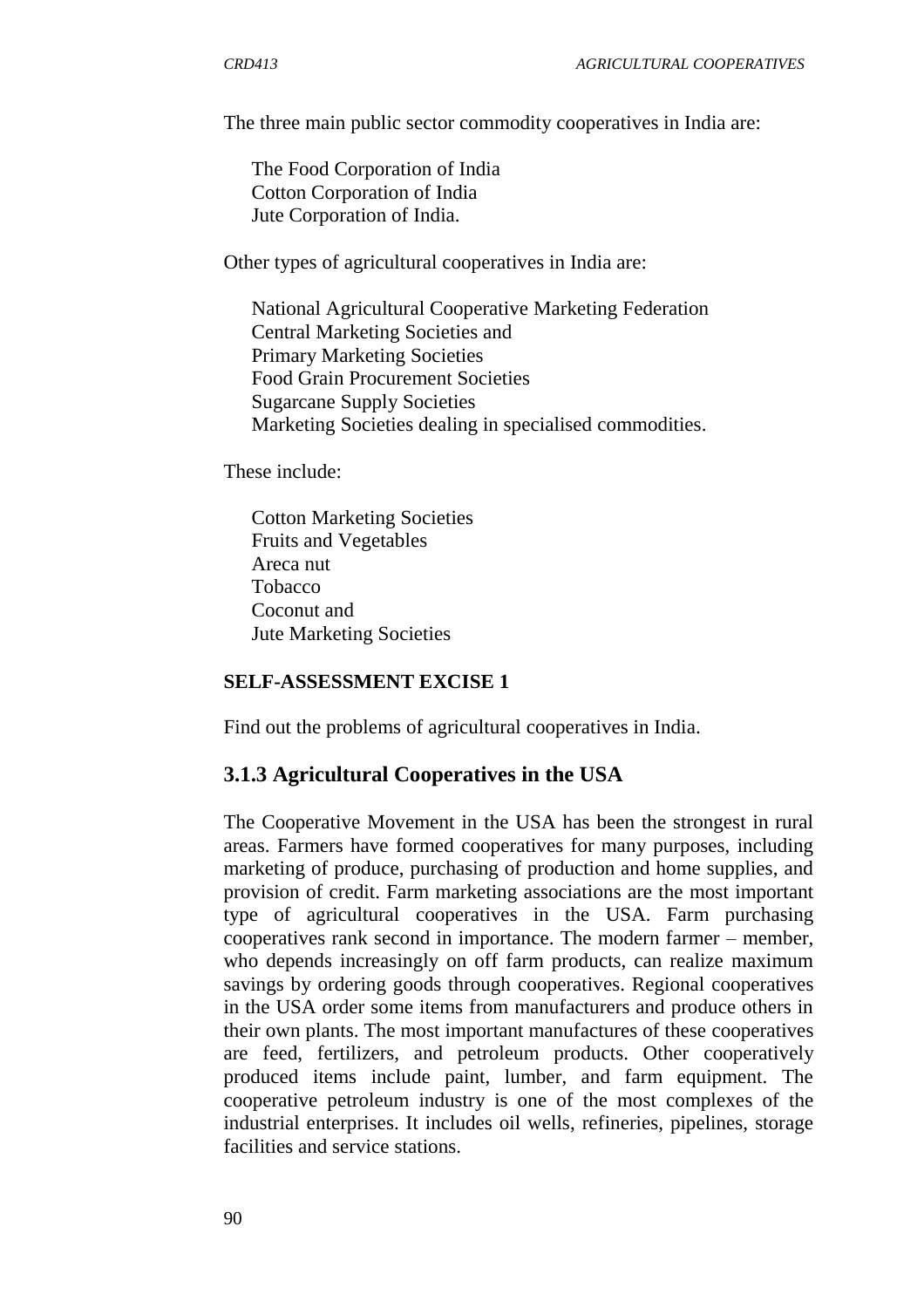In the United State of America, the cooperative movement began in the 19<sup>th</sup> century, first, among workers and then farmers. The National Grange, a farmers' cooperative, was founded in 1867 and later exercised considerable political influence.

In the USA, there are both marketing and supply cooperatives some of which are government sponsored) which promote and may actually distribute specific commodities. There are also agricultural supply cooperatives, which provide inputs into the agricultural process.

Trends in agriculture since World War II have vastly increased the size of former investments in land, building and equipment and, therefore, the need for farm credit. A cooperative farm credit system satisfies this need through land banks, production credit associations, 12 district banks and 1 central bank for cooperatives, and rural credit unions, all of which furnish loans and credit to farmers.

Passage by the US Congress of the *Farm Credit Act of 1916* created the 12 federal land banks, the first credit program established by the federal government and the former of what has become the largest cooperative credit system in the world, the cooperative farm credit system.

In the mid-1980s, as the economic situation of the nation's farmers worsened, the farm credit system incurred steadily growing losses, necessitating further federal assistance. Successive farm credit legislation enacted in 1985, 1986 and 1987 provided this assistance along with authority to recognise the system of 13 banks for cooperatives, 11 have since merged into the National Bank for Cooperatives (Co bank). The federal intermediate credit banks and federal land banks have also merged in each district, as have many production credit associations and federal land bank associations.

Examples of agricultural cooperative in the USA are:

American Legend Cooperative (Minkfur) "Blackglama" brand Blue Diamond Growers (almonds) Cabot Creamery (dairy) Cotton Incorporated (cotton) Florida"s Natural Growers (citrus fruit) Riceland Foods (rice, soybeans, and wheat) United Egg Producers Lone Star Milk Produces (dairy) Sun-maid (raisins) Snokist Growers (pears, apples and cheris)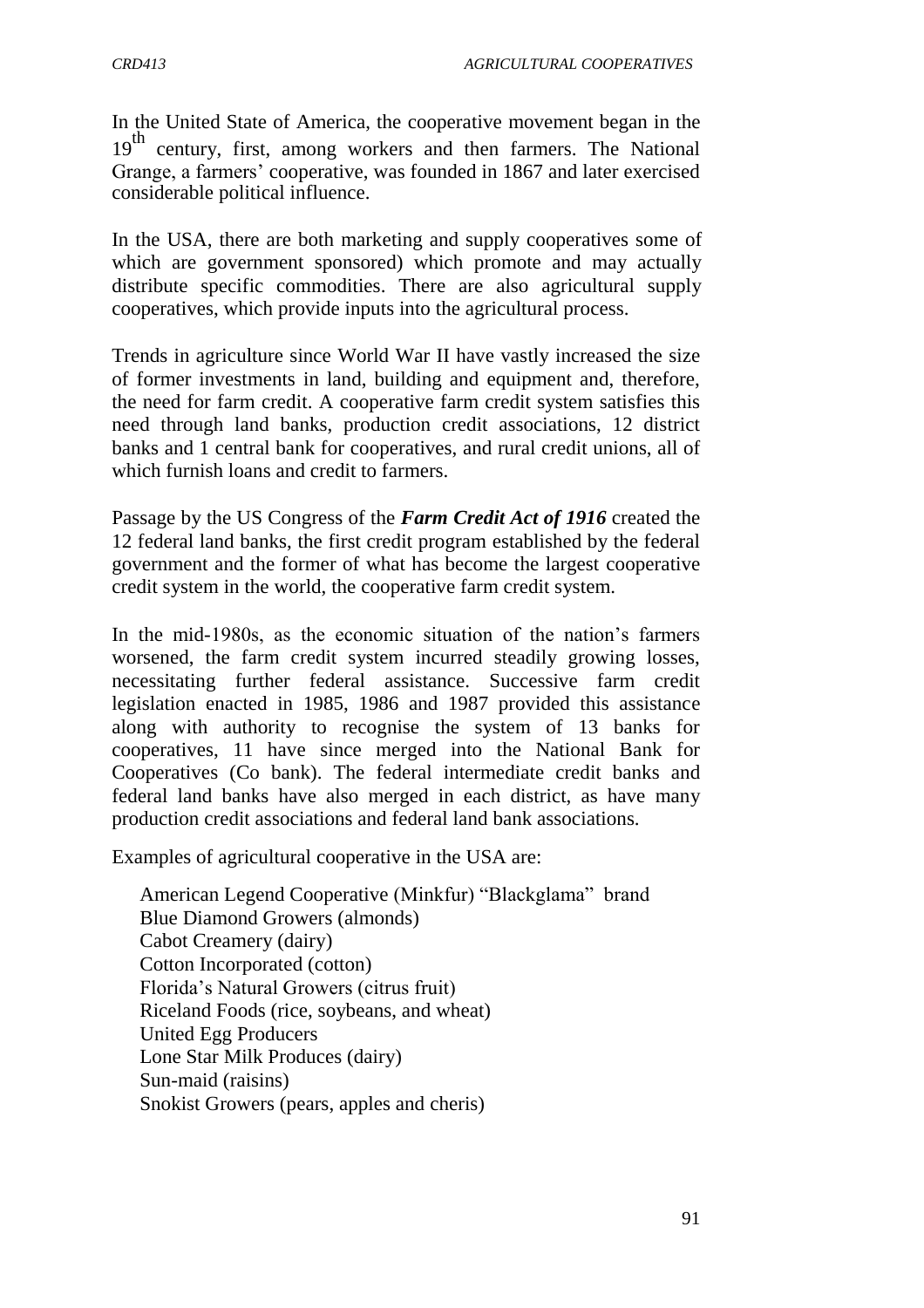## **3.1.4 Agricultural Cooperatives in Germany and Russia**

The rise of Marxism at the end of the  $19<sup>th</sup>$  century accelerated the political split between different forms of socialism: anarchists were committed to liberation socialism and advocated locally managed cooperatives, linked through confederation of unions, cooperatives and communities. Marxists were committed to state socialism and the goal of political hegemony through the state, either through democratic socialism, or through what came to be known as Loniism.

Both Marxism and anarchism sprang from utopian socialism, which is based on voluntary co-operation, without the emphases on biter class struggle. With the collapse of state socialism in the USSR, other forms of socialism have reasserted their importance and influence, and these include agricultural cooperatives.

#### **Germany**

The German, *Ferdinard Lassa – lle (1825 – 1864)* promoted the approach that the state should provide finance for establishing the cooperative. This is because the agricultural cooperative is regarded as a tangible solution to the unemployment problem in rural Germany.

Agricultural cooperatives in Germany have been heavily supported by their government. The government understood the important role small farmers had to play in the agricultural development of these countries, especially in the distant rural areas of Germany.

The establishment of agricultural enterprises provides a source of employment for the population, particularly in areas where it is not possible to establish heavy industry. The cooperative model allows those who lack their own resources to take an active part in the agricultural development process of Germany and Russia. The cooperative enterprise enable the member to not only find employment, but also to participate in the ownership and management of the enterprise in which he works.

The history of production cooperatives in Germany is one of object failure. We should remember that agricultural cooperative is a sub-set of production cooperatives. Munkner (1979) attempted to detail the problems which have been encountered by German cooperatives.

The first problem is that of capital formation. This is the foremost problem because most of those who try and establish agricultural cooperatives are poor. Most agricultural cooperatives are in fact, underfinanced.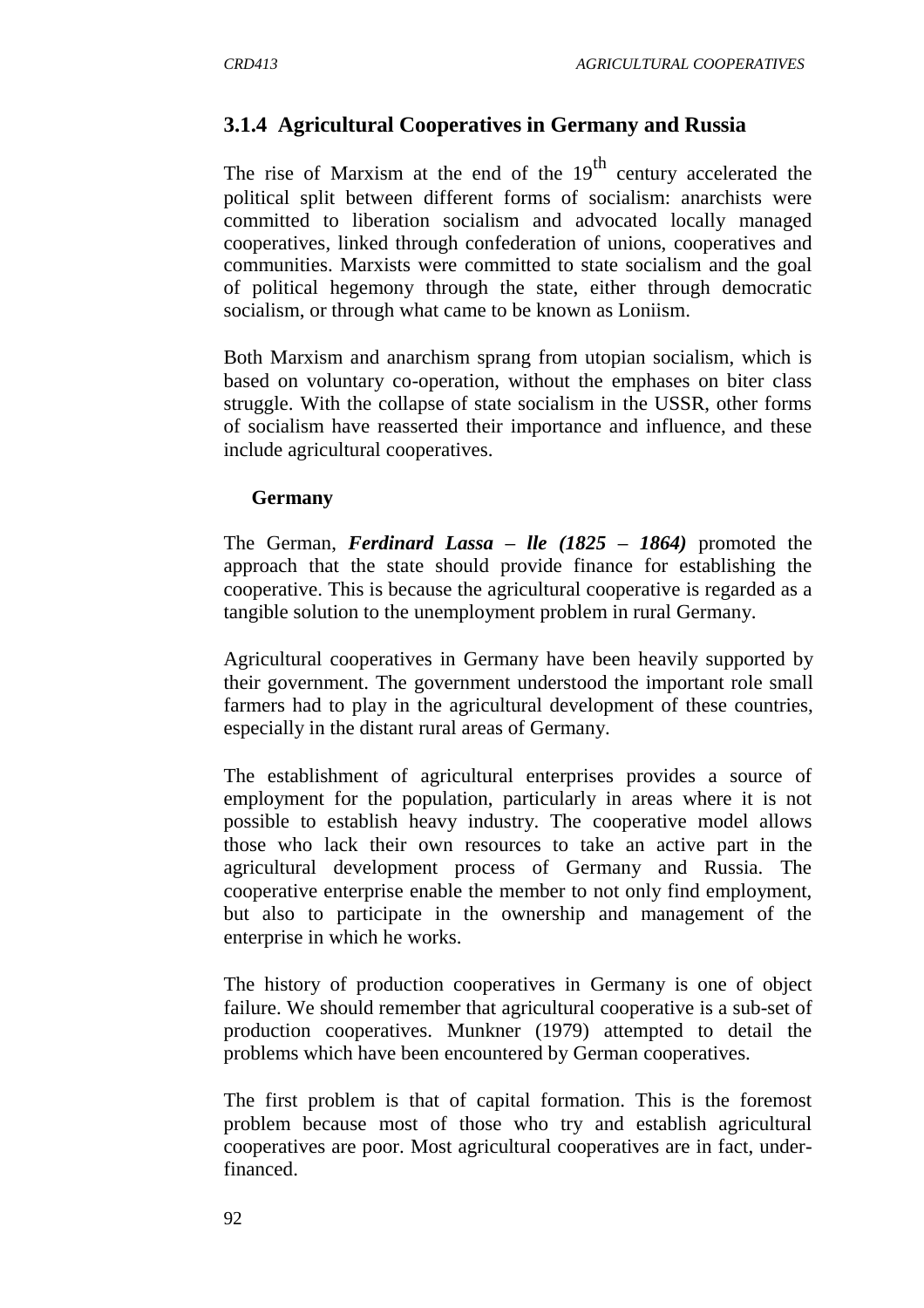Munkner also mentioned the problems of the conflict between the democratic structure of the cooperative, and the hierarchical structure of the production enterprise. The problems also include:

Members' lack of confidence in their own abilities State interference An unsuitable marketing apparatus and lack of commercial expertise Very poor management and Constant lack of cooperative education and training among

members, as well as lack of technical and management training, among both the members as a whole and their leaders.

#### **Russia**

In the case of Russia, the holdings of the peasants declined with every decade. Upon the abolition of serfdom the peasants were given land under two distinct schemes of individual holdings and communal holdings.

Under the first scheme, the peasants received in perpetual tenure specified plots out of the lands allocated to the villages in which they lived, and apart from this also a fixed share in the communal lands, forests, etc belonging to the village.

Under the second scheme, the peasants were given in perpetual tenure a small piece of ground for cottage and garden only, whilst the arable land, pastures, and forest belonging to the village were communal property and the piece of land cultivated by each peasant or household were in their possession until such a time when the land was redistributed.

Under both schemes, the peasant had to pay the purchase price for the land in annual installments fixed by the law; the village, however, was held responsible for the completion of the purchase price in respect of all the lands held by the members of the Commune..

The problem of agricultural cooperatives in Germany is similar to that of Russia.

## **3.1.5 Agricultural Cooperatives in Israel, Tanzania and Japan**

#### **Israel**

Pogroms or riots directed towards a certain group of the population, flared up once again in Russia in the first years of the  $20<sup>th</sup>$  century. In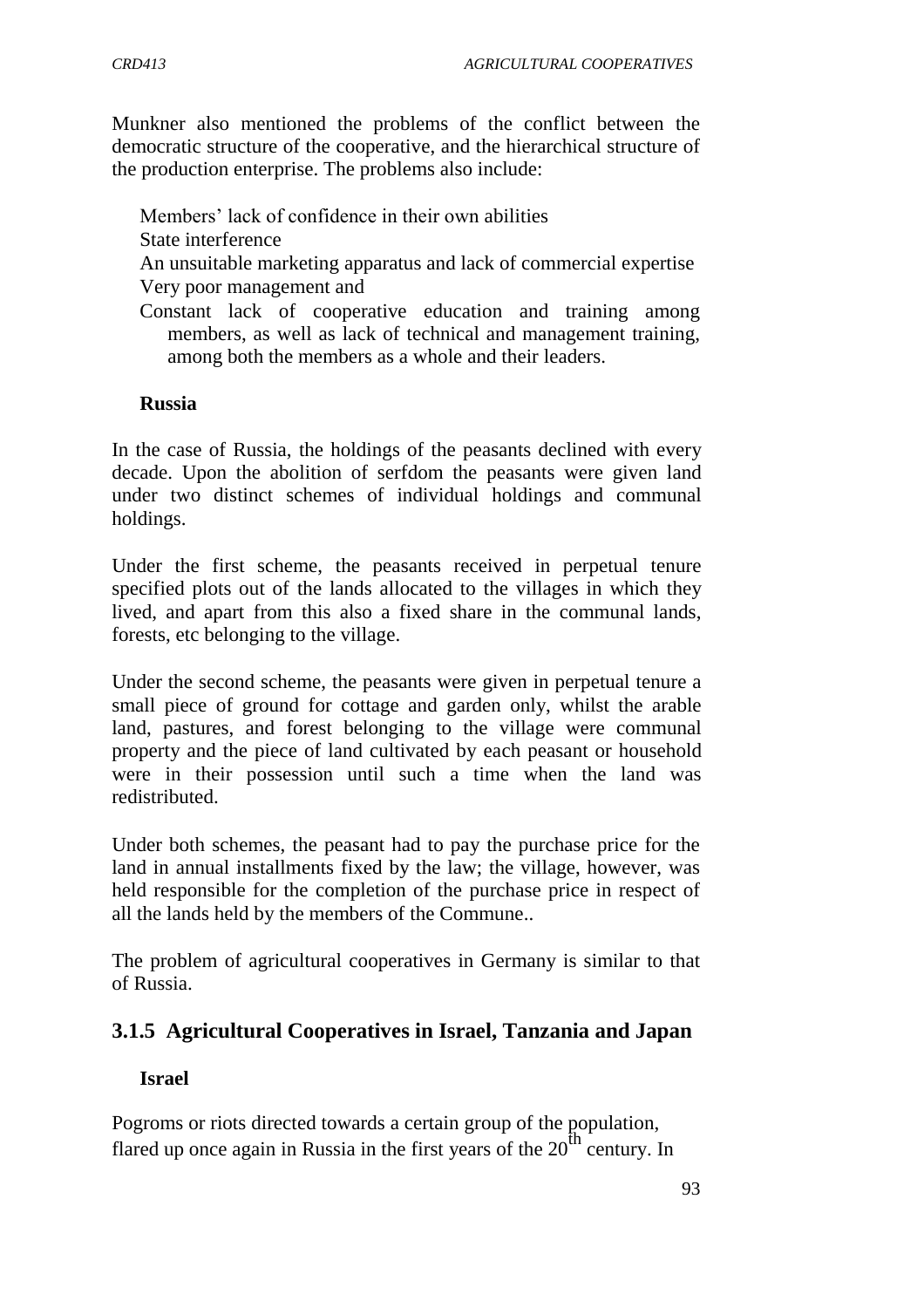1903 at Kishinev peasant mobs were incited against Jews after a blood libel. Riots again took place in the wake of Russia"s defeat in the Russe – Japanese War and the 1905 Revolution. The occurre nce of the new pogroms inspired yet another wave of Russian Jews to emigrate. As in the 1880s, most emigrants went to the United States, but a minority went to Palestine. It was this generation that would include founders of the kibbutzim and later Moshav Shitufi in Israel.

A *kibbutz* is a collective community in Israel that was traditionally based on agriculture. Today, farming has been partly supplanted by other economic branches, including industrial plants and high-tech enterprises kibbutzim began as utopian communities, a combination of socialism and Zionism.

The first *Moshav* was established in the Jezreel, or Yizreel, Valley *(Emeq, Yizreal)* is also seen as the valley of Esdraelon in English) in 1921. In 1986 about 156, 700 Israelis lived and worked on 448 *Moshavim*, the great majority divided among eight federations.

### **Tanzania**

Agricultural cooperatives in Tanzania are British in origin. British colonial policy in the 1940s and 1950s encouraged the development of farm crops to partially convert subsistence farms to cash husbandry. Before cooperatives, the farmers sold their products to Indian traders at poor prices. The responsible colonial officer, David Gordon Hines from 1947 to 1959 achieved the vast expansion of the cooperatives.

Cooperative offices throughout Tanzania showed the members: how to elect committees, keep their books, and market produce. Cooperatives formed "unions" for their areas and developed cotto n ginneries, coffee factories, and tobacco dryers. A major success for Tanzania was the Moshi coffee auctions that attracted international buyers after the annual Nairobi auctions.

The problems of agricultural cooperatives in Tanzania like all other developing countries are many. For instance, lack of expertise in management of cooperatives. Also, most of the cooperatives in Tanzania are rural based.

#### **Japan**

Japan is called the birth place of Community- Supported Agriculture (CSA).